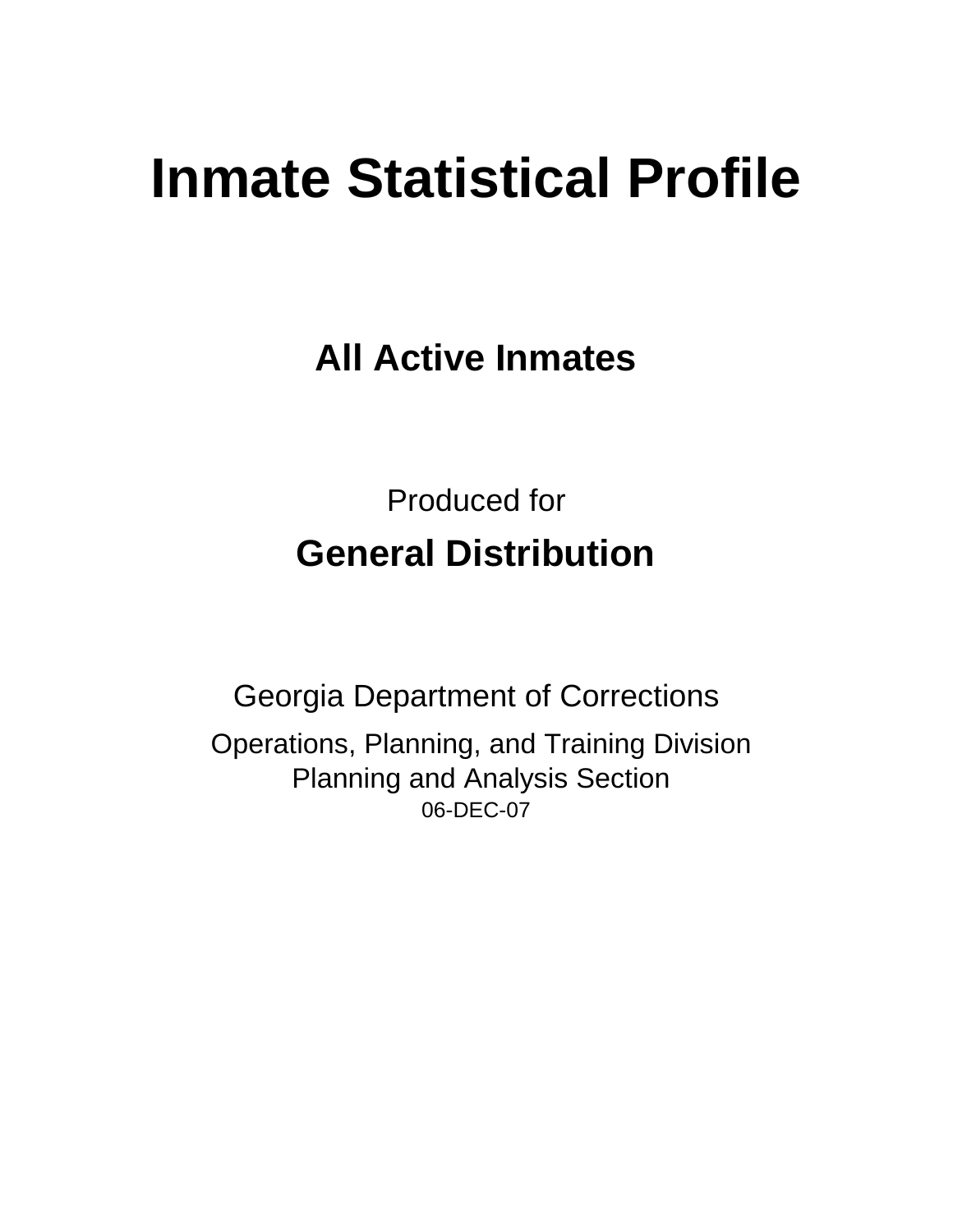**Contents** 

**All Active Inmates**

Produced for **General Distribution**

# Table of Contents

| <b>Demographic information</b>                                       |  |
|----------------------------------------------------------------------|--|
| 5 Current age, broken out in ten year age groups                     |  |
| 6 Race group                                                         |  |
| 7 Hispanic Origin                                                    |  |
| 8 Marital status, self-reported at entry to prison                   |  |
| 9 Number of children, self-reported at entry to prison               |  |
| 10 Religious affiliation, self-reported at entry to prison           |  |
| 11 Home county - self-reported at entry to prison                    |  |
| 16 Environment to age 16, self-reported at entry to prison           |  |
| 17 Guardian status to age 16, self-reported at entry to prison       |  |
| 18 Employment status before prison, self-reported at entry to prison |  |
| 19 Age at admission                                                  |  |
| 21 Age at release                                                    |  |
| 22 Height, measured at entry to prison                               |  |
| 24 Weight, measured at entry to prison                               |  |
| 26 Military service                                                  |  |
| <b>Correctional information</b>                                      |  |
| 27 Type of admission to prison                                       |  |
| 28 Current / last security status                                    |  |
| 29 Current / last institution type                                   |  |
| 30 Institution type - transitional centers                           |  |
| 31 Institution type - mental hospitals                               |  |
| 32 Institution type - county prisons                                 |  |
| 33 Institution type - state prisons                                  |  |
| 35 Institution type - private prisons                                |  |
| 36 Institution type - prison annexes                                 |  |
| 37 Institution type - pre-release centers                            |  |
| 38 Institution type - inmate boot camp                               |  |
| 39 Number of disciplinary reports                                    |  |
| 40 Number of transfers                                               |  |
| 41 Number of escapes                                                 |  |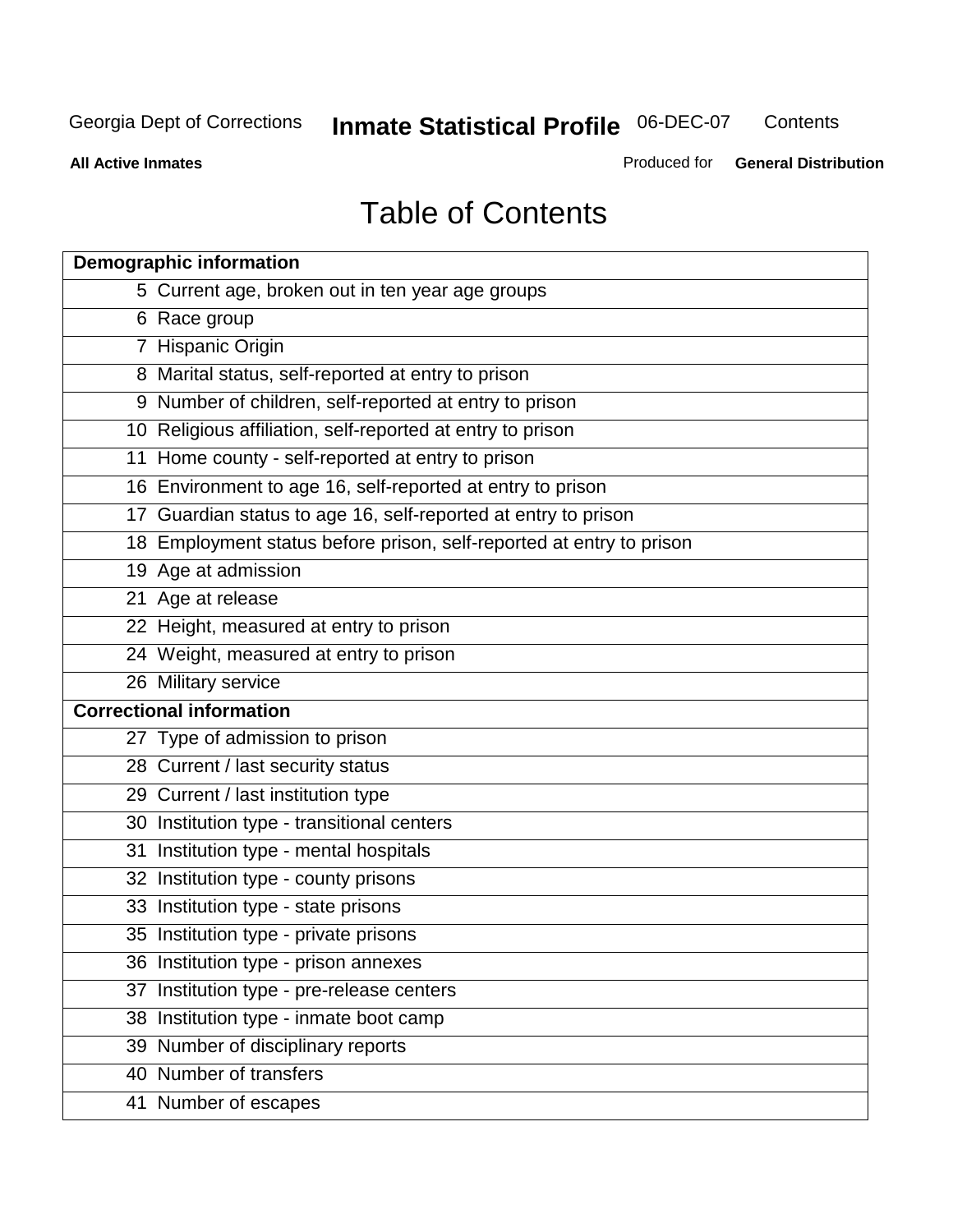**Contents** 

**All Active Inmates**

Produced for **General Distribution**

# Table of Contents

| <b>Correctional information</b>                                  |
|------------------------------------------------------------------|
| 42 Probable future release type                                  |
| 43 Actual release type                                           |
| 44 Time served in current (or last) institution                  |
| Educational, psychological and physical information              |
| 45 Highest grade level attained                                  |
| 46 Culture fair IQ scores                                        |
| 47 Wide Range Achievement Test (WRAT) reading score              |
| 48 Wide Range Achievement Test (WRAT) math score                 |
| 49 Wide Range Achievement Test (WRAT) spelling score             |
| 50 Scope of substance abuse - summary                            |
| 51 Scope of substance abuse - detail                             |
| 52 Current / last mental health treatment level                  |
| 53 PULHESDWIT medical scale - 'P' overall condition ('P'hysical) |
| 54 PULHESDWIT medical scale - 'U' upper body                     |
| 55 PULHESDWIT medical scale - 'L' lower body                     |
| 56 PULHESDWIT medical scale - 'H' hearing                        |
| 57 PULHESDWIT medical scale - 'E' vision                         |
| 58 PULHESDWIT medical scale -'S' psychiatric                     |
| 59 PULHESDWIT medical scale - 'D' dental                         |
| 60 PULHESDWIT medical scale - 'W' work ability                   |
| 61 PULHESDWIT medical scale - 'I' impairment                     |
| 62 PULHESDWIT medical scale - 'T' transportability               |
| 63 Criminality in family, self-reported                          |
| 64 Alcoholism in family, self-reported                           |
| 65 Drug abuse in family, self-reported                           |
| 66 Subjected to frequent beatings, self-reported                 |
| 67 Father absent during inmate's childhood                       |
| 68 Mother absent during inmate's childhood                       |
| <b>Crimes and criminal history information</b>                   |
| 69 Number of prior Georgia incarcerations                        |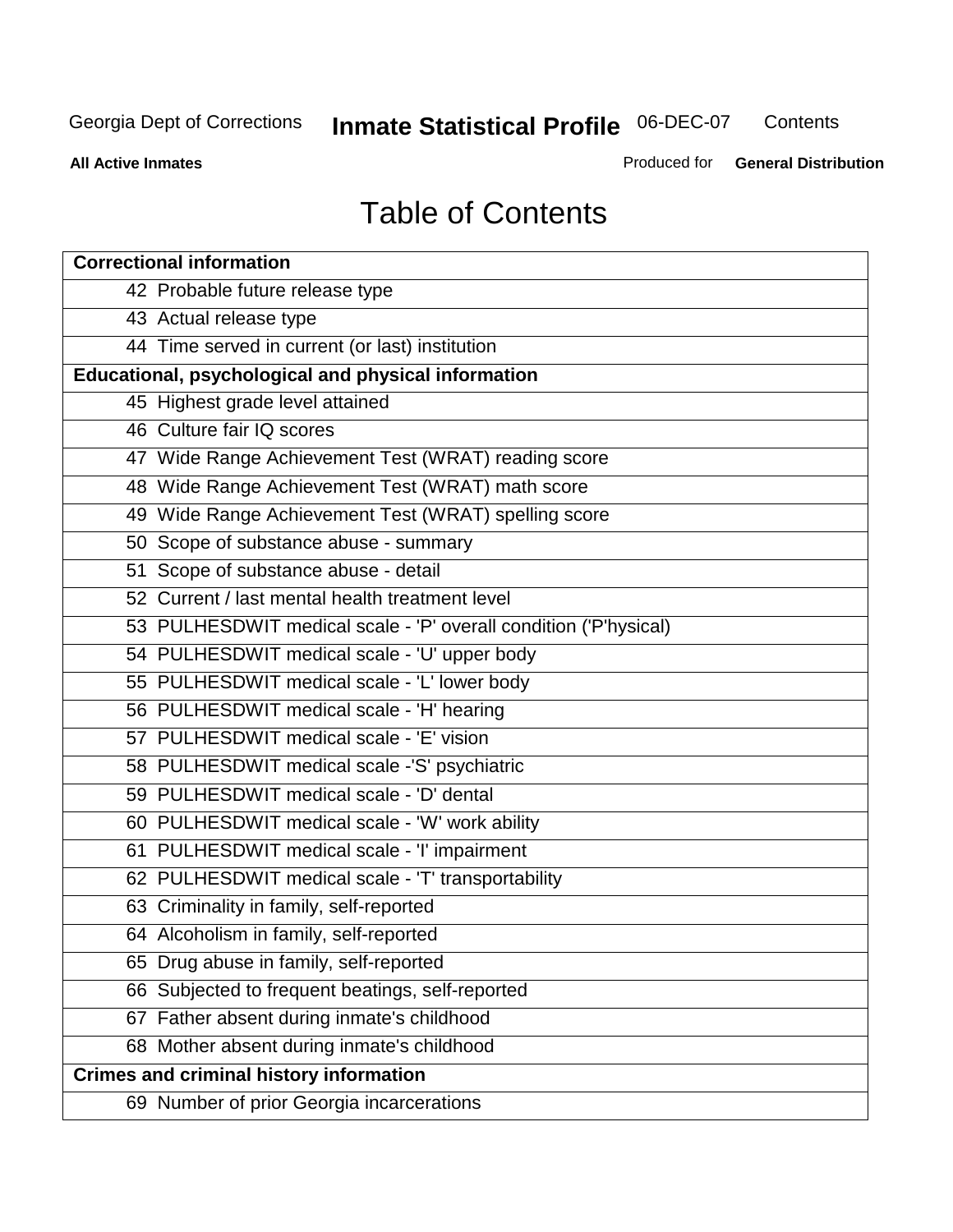**Contents** 

**All Active Inmates**

Produced for **General Distribution**

# Table of Contents

| <b>Crimes and criminal history information</b>                 |
|----------------------------------------------------------------|
| 70 Prison sentence in years                                    |
| 71 Primary offense, broken out into felonies vs misdemeanors   |
| 72 Primary offense, broken out into six broad crime categories |
| 73 Primary offense, detailed offense code                      |
| 80 County of conviction of primary offense                     |
| 85 Circuit of conviction of primary offense                    |
| 87 Years served (jail + prison) in this incarceration          |
| <b>Medical information</b>                                     |
| 88 Results of most recent HIV test                             |
| 89 Results of most recent tuberculosis test                    |
| 90 Results of most recent syphilis test                        |
| 91 Results of most recent Hepatitis-C test                     |
| 92 Results of most recent pregnancy test                       |
| 93 Results of most recent diabetes test                        |
| 94 Results of most recent hypertension test                    |
| 95 Results of most recent asthma test                          |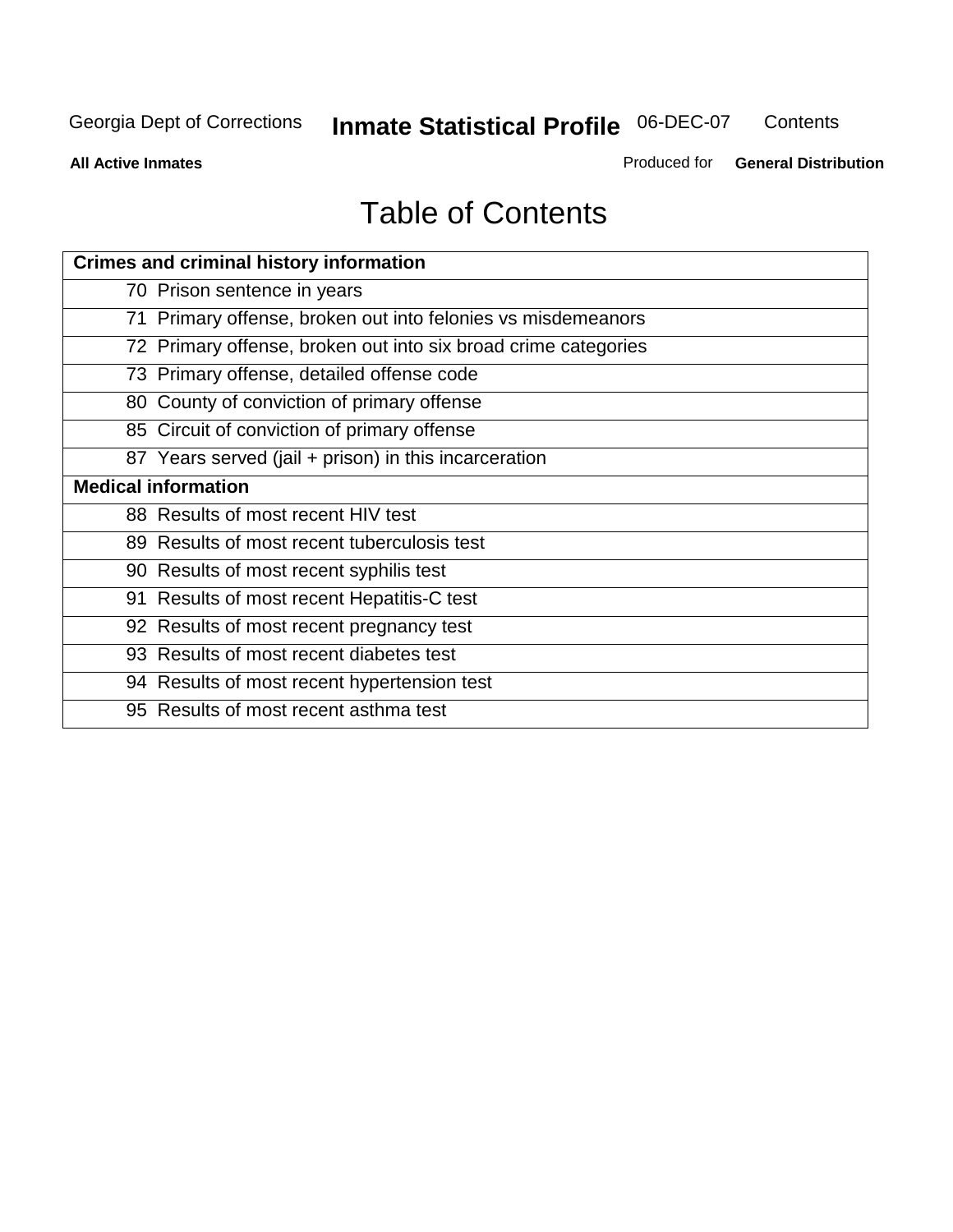#### **All Active Inmates**

#### Produced for **General Distribution**

### Current age, broken out in ten-year age groups

|                       |              | <b>Male</b> |        |              | <b>Female</b> |          | <b>Total</b> |               |
|-----------------------|--------------|-------------|--------|--------------|---------------|----------|--------------|---------------|
| <b>Current Age</b>    | <b>Count</b> | Col %       | Row %  | <b>Count</b> | Col %         | Row %    | <b>Total</b> | Col %         |
| <b>Teens</b>          | 3,035        | $6.01\%$    | 95.44% | 145          | 4.06%         | 4.56%    | 3,180        | 5.88%         |
| <b>Twenties</b>       | 15,972       | 31.60%      | 94.04% | 1,013        | 28.37%        | $5.96\%$ |              | 16,985 31.39% |
| <b>Thirties</b>       | 14,441       | 28.57%      | 92.48% | 1,174        | 32.88%        | $7.52\%$ |              | 15,615 28.86% |
| <b>Forties</b>        | 11,631       | 23.01%      | 92.40% | 957          | 26.80%        | 7.60%    | 12,588       | 23.26%        |
| <b>Fifties</b>        | 4,358        | 8.62%       | 94.76% | 241          | 6.75%         | 5.24%    | 4,599        | 8.50%         |
| <b>Sixties</b>        | 942          | $1.86\%$    | 96.42% | 35           | 0.98%         | 3.58%    | 977          | 1.81%         |
| Seventy +             | 161          | 0.32%       | 96.41% | 6            | 0.17%         | 3.59%    | 167          | 0.31%         |
| <b>Total Reported</b> | 50,540       | 100%        | 93.40% | 3,571        | 100%          | 6.60%    | 54,111       | 100.0%        |

| <b>Not Renor</b><br><b>Construction and</b><br>neo |        |            |                    |
|----------------------------------------------------|--------|------------|--------------------|
| <b>Total</b>                                       | 50,540 | <b>E74</b> | 54 11 <sup>-</sup> |

| <b>Mean</b><br>(average) | 36.08     | 36.40 | 36.10     |
|--------------------------|-----------|-------|-----------|
| Median (middle)          | 25<br>JJ. | 36    | 35        |
| Mode<br>(most frequent)  |           |       | ^7<br>. . |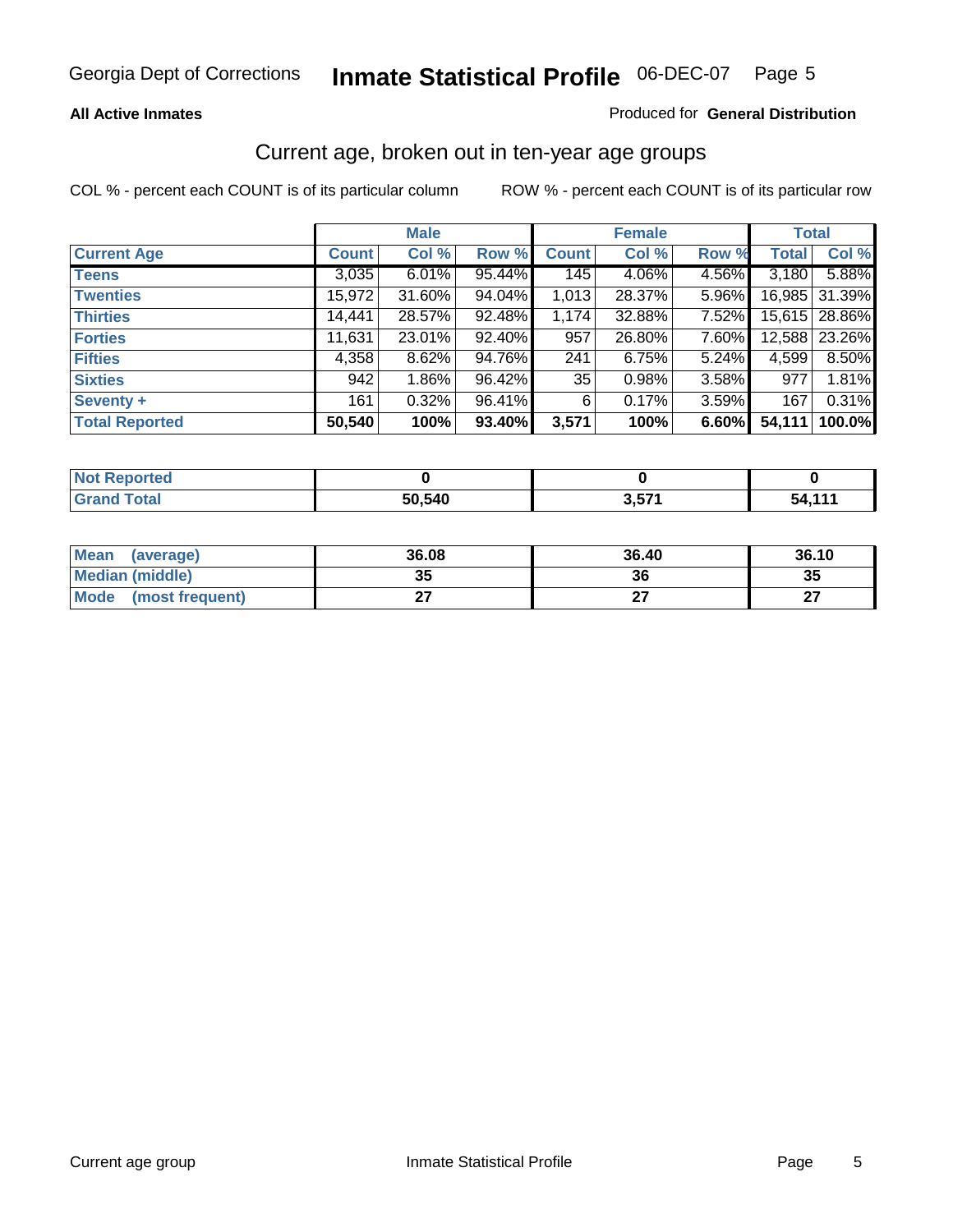#### **All Active Inmates**

#### Produced for **General Distribution**

# Race group

|                       |              | <b>Male</b> |                    |       | <b>Female</b> |          |        | <b>Total</b> |
|-----------------------|--------------|-------------|--------------------|-------|---------------|----------|--------|--------------|
| <b>Race Group</b>     | <b>Count</b> | Col %       | <b>Row % Count</b> |       | Col %         | Row %    | Total  | Col %        |
| <b>White</b>          | 18,754       | 37.27%      | $90.61\%$          | 1,943 | 54.64%        | $9.39\%$ | 20,697 | 38.42%       |
| <b>Black</b>          | 31,461       | 62.53%      | 95.14%             | 606.  | 45.16%        | 4.86%    | 33,067 | 61.38%       |
| <b>Indian</b><br>3    | 57           | $.11\%$     | 93.44%             | 4     | $.11\%$       | $6.56\%$ | 61     | .11%         |
| <b>Asian</b><br>6     | 45           | $.09\%$     | 93.75%             | 3     | .08%          | $6.25\%$ | 48     | .09%         |
| <b>Total Reported</b> | 50,317       | 100%        | 93.4%              | 3,556 | 100%          | 6.6%     | 53,873 | 100%         |

| າາາ    | . .          | ົາາດ |
|--------|--------------|------|
| ZZJ    | 1 J          | 290  |
| 50,540 | 2 571<br>J.J |      |

| <b>Mo</b><br>.<br>านent) | Black | White | ייט<br>DIACK |
|--------------------------|-------|-------|--------------|
|                          |       |       |              |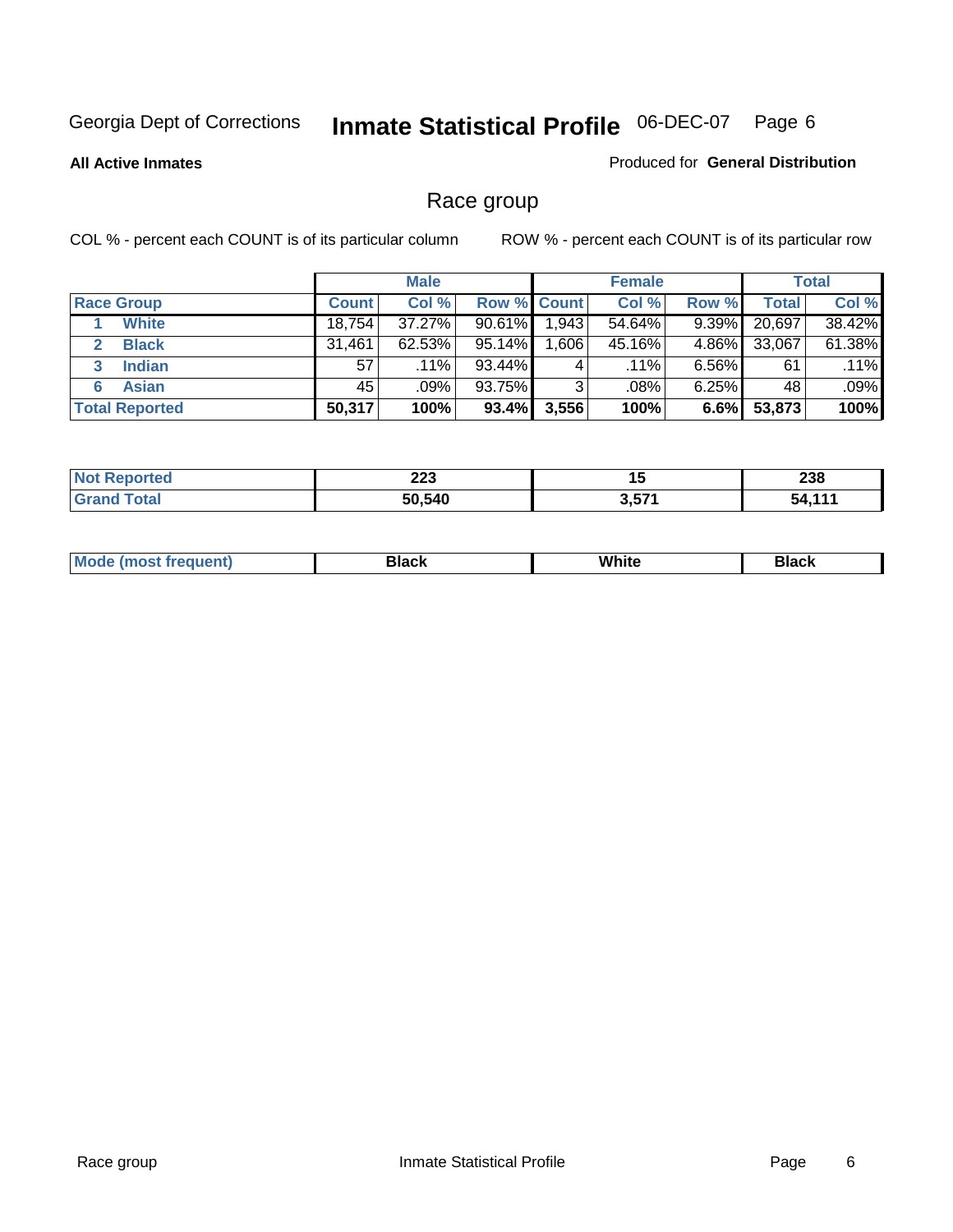**All Active Inmates**

Produced for **General Distribution**

### Hispanic Origin

COL % - percent each COUNT is of its particular column ROW % - percent each COUNT is of its particular row

|                        |              | <b>Male</b> |                    |             | <b>Female</b> |          |                 | <b>Total</b> |
|------------------------|--------------|-------------|--------------------|-------------|---------------|----------|-----------------|--------------|
| <b>Hispanic Origin</b> | <b>Count</b> | Col %       | <b>Row % Count</b> |             | Col %         | Row %    | <b>Total</b>    | Col %        |
| <b>Non Hispanic</b>    | 48,223       | $95.42\%$   | 93.28% 3.475       |             | $97.31\%$     |          | $6.72\%$ 51,698 | 95.54%       |
| <b>Hispanic</b>        | 2,317        | 4.58%       | 96.02%             | 96          | 2.69%         | $3.98\%$ | 2,413           | 4.46%        |
| <b>Total Reported</b>  | 50,540       | 100%        |                    | 93.4% 3,571 | 100%          | $6.6\%$  | 54,111          | 100%         |

**An inmate is counted as Hispanic if** 

**(a) he self-reported as Hispanic during the diagnostic process, or** 

**(b) his primary language is Spanish, or** 

**(c) he claimed birth or citizenship in Spain or a Latin American country, or** 

**(d) he had a common Spanish surname such as Lopez or Garcia**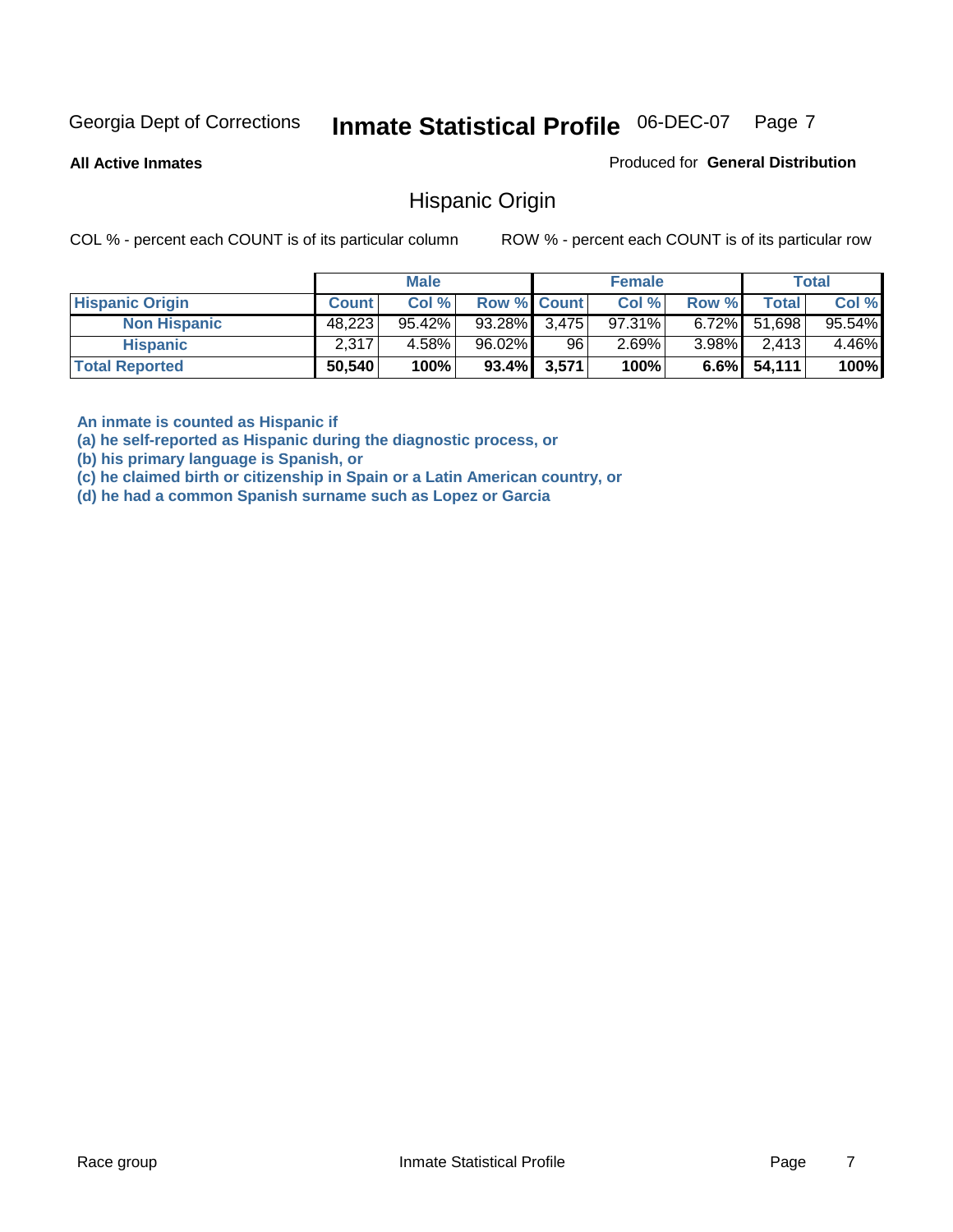**All Active Inmates**

#### Produced for **General Distribution**

# Marital status, self-reported at entry to prison

|                                | <b>Male</b>  |           |        | <b>Female</b> |        |        | <b>Total</b> |        |
|--------------------------------|--------------|-----------|--------|---------------|--------|--------|--------------|--------|
| <b>Marital Status</b>          | <b>Count</b> | Col %     | Row %  | <b>Count</b>  | Col %  | Row %  | <b>Total</b> | Col %  |
| <b>Single</b>                  | 29,989       | $61.29\%$ | 94.55% | 1,727         | 49.27% | 5.45%  | 31,716       | 60.48% |
| <b>Married</b><br>$\mathbf{2}$ | 6,121        | 12.51%    | 91.84% | 544           | 15.52% | 8.16%  | 6,665        | 12.71% |
| <b>Separated</b><br>3          | 2,634        | 5.38%     | 86.22% | 421           | 12.01% | 13.78% | 3,055        | 5.83%  |
| <b>Divorced</b><br>4           | 6,169        | 12.61%    | 91.76% | 554           | 15.81% | 8.24%  | 6,723        | 12.82% |
| <b>Widowed</b><br>5            | 585          | 1.20%     | 80.69% | 140           | 3.99%  | 19.31% | 725          | 1.38%  |
| <b>Common Law</b><br>6         | 3,435        | 7.02%     | 96.65% | 119           | 3.40%  | 3.35%  | 3,554        | 6.78%  |
| <b>Total Reported</b>          | 48,933       | 100%      | 93.32% | 3,505         | 100%   | 6.68%  | 52,438       | 100%   |

| ,607          | 00          | 673          |
|---------------|-------------|--------------|
| <b>ገባ 540</b> | 2.57<br>J.J | 4.4.4<br>54. |

|  | Mode (most f<br>freauent) | `ınale |  | `inale |
|--|---------------------------|--------|--|--------|
|--|---------------------------|--------|--|--------|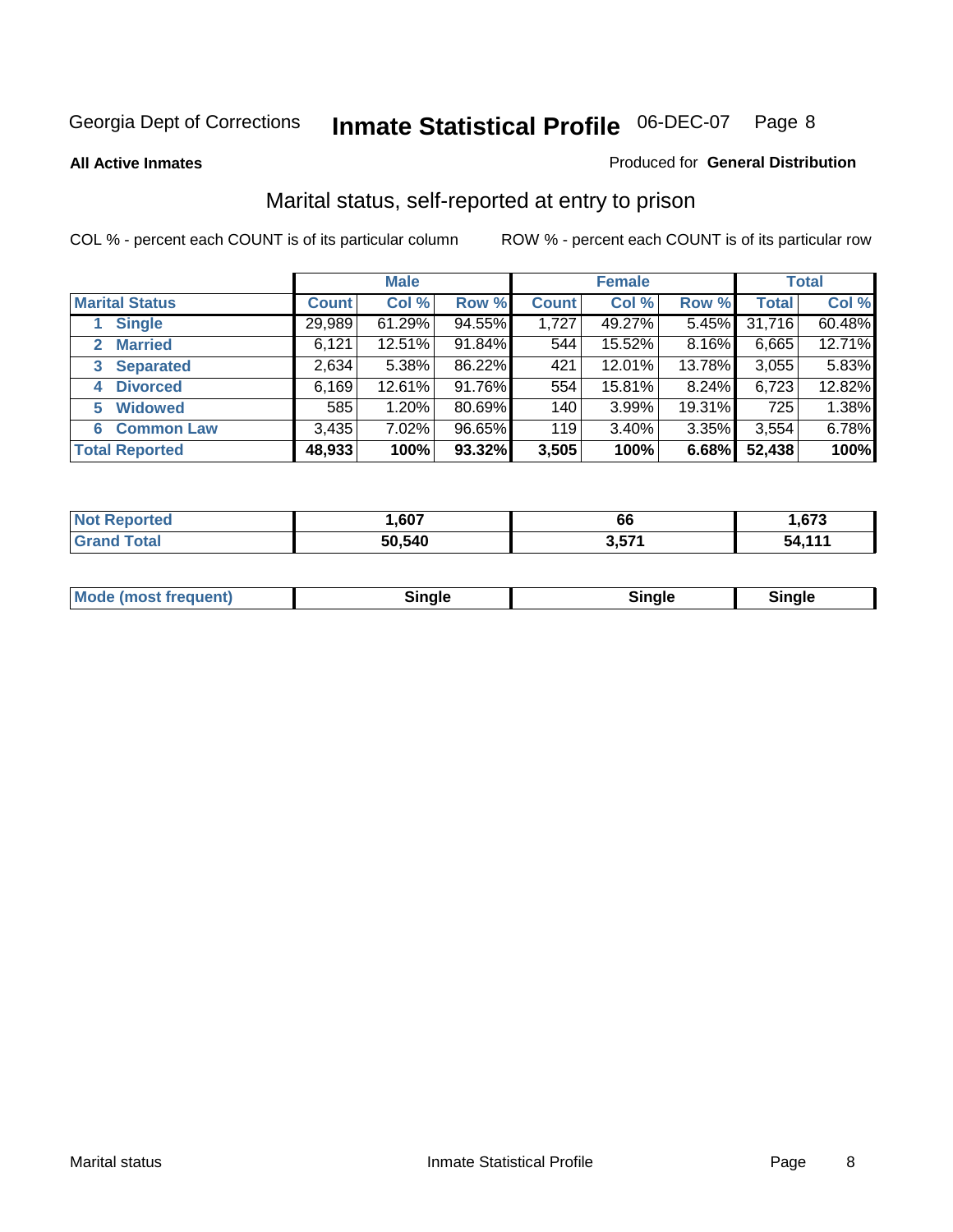#### **All Active Inmates**

#### Produced for **General Distribution**

# Number of children, self reported at entry to prison

|                           |              | <b>Male</b> |        |              | <b>Female</b> |        | <b>Total</b> |        |
|---------------------------|--------------|-------------|--------|--------------|---------------|--------|--------------|--------|
| <b>Number of Children</b> | <b>Count</b> | Col %       | Row %  | <b>Count</b> | Col %         | Row %  | <b>Total</b> | Col %  |
| $\bf{0}$                  | 20,404       | 40.87%      | 96.35% | 773          | 21.71%        | 3.65%  | 21,177       | 39.59% |
|                           | 11,132       | 22.30%      | 94.29% | 674          | 18.93%        | 5.71%  | 11,806       | 22.07% |
| $\overline{2}$            | 8,489        | 17.00%      | 90.49% | 892          | 25.05%        | 9.51%  | 9,381        | 17.54% |
| 3                         | 5,037        | 10.09%      | 88.06% | 683          | 19.18%        | 11.94% | 5,720        | 10.69% |
| 4                         | 2,545        | 5.10%       | 89.64% | 294          | 8.26%         | 10.36% | 2,839        | 5.31%  |
| 5                         | 1,263        | 2.53%       | 90.02% | 140          | 3.93%         | 9.98%  | 1,403        | 2.62%  |
| $6\phantom{a}$            | 559          | 1.12%       | 90.02% | 62           | 1.74%         | 9.98%  | 621          | 1.16%  |
| 7                         | 257          | 0.51%       | 91.13% | 25           | 0.70%         | 8.87%  | 282          | 0.53%  |
| 8                         | 116          | 0.23%       | 94.31% | 7            | 0.20%         | 5.69%  | 123          | 0.23%  |
| 9                         | 51           | 0.10%       | 94.44% | 3            | 0.08%         | 5.56%  | 54           | 0.10%  |
| 10                        | 25           | 0.05%       | 80.65% | 6            | 0.17%         | 19.35% | 31           | 0.06%  |
| Over 10                   | 52           | 0.10%       | 96.30% | 2            | 0.06%         | 3.70%  | 54           | 0.10%  |
| <b>Total Reported</b>     | 49,930       | 100%        | 93.34% | 3,561        | 100%          | 6.66%  | 53,491       | 100%   |

| rrem | 609    | 10   | 619        |
|------|--------|------|------------|
|      | 50.539 | E 74 | .44C<br>5Л |

| <b>Mean</b><br>(average) | .35 | 1.99 | .39 |
|--------------------------|-----|------|-----|
| <b>Median (middle)</b>   |     |      |     |
| Mode<br>(most frequent)  |     |      |     |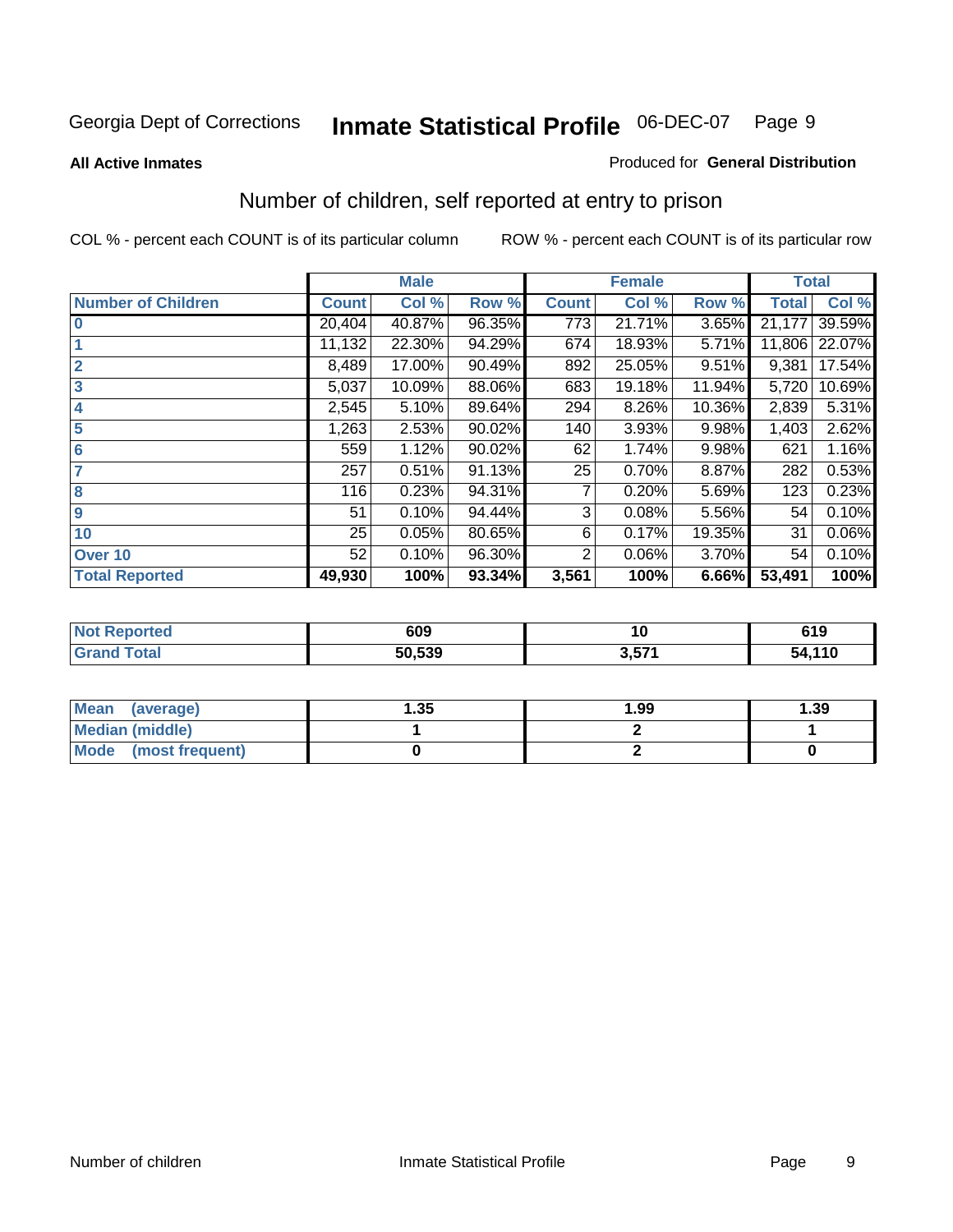#### **All Active Inmates**

#### Produced for **General Distribution**

# Religious affiliation, self-reported at entry to prison

|                  | <b>Male</b>                  |              |        |         | <b>Female</b>  |        |        | <b>Total</b>    |        |
|------------------|------------------------------|--------------|--------|---------|----------------|--------|--------|-----------------|--------|
|                  | <b>Religious Affiliation</b> | <b>Count</b> | Col %  | Row %   | <b>Count</b>   | Col %  | Row %  | <b>Total</b>    | Col %  |
| 1                | <b>Islam</b>                 | 1,453        | 3.35%  | 98.84%  | 17             | .49%   | 1.16%  | 1,470           | 3.14%  |
| $\overline{2}$   | <b>Catholic</b>              | 2,186        | 5.05%  | 92.86%  | 168            | 4.89%  | 7.14%  | 2,354           | 5.03%  |
| $\mathbf{3}$     | <b>Baptist</b>               | 20,732       | 47.85% | 91.39%  | 1,954          | 56.87% | 8.61%  | 22,686          | 48.52% |
| 4                | <b>Methodist</b>             | 939          | 2.17%  | 88.84%  | 118            | 3.43%  | 11.16% | 1,057           | 2.26%  |
| 5                | <b>EpiscopIn</b>             | 56           | .13%   | 90.32%  | 6              | .17%   | 9.68%  | 62              | .13%   |
| 6                | <b>Presbytrn</b>             | 118          | .27%   | 95.16%  | 6              | .17%   | 4.84%  | 124             | .27%   |
| 7                | <b>Chc Of God</b>            | 519          | 1.20%  | 89.79%  | 59             | 1.72%  | 10.21% | 578             | 1.24%  |
| 8                | <b>Holiness</b>              | 1,606        | 3.71%  | 84.66%  | 291            | 8.47%  | 15.34% | 1,897           | 4.06%  |
| $\boldsymbol{9}$ | <b>Jewish</b>                | 52           | .12%   | 98.11%  |                | .03%   | 1.89%  | 53              | .11%   |
| 10               | <b>Anglican</b>              | 7            | .02%   | 87.50%  |                | .03%   | 12.50% | 8               | .02%   |
| 11               | <b>Grk Orthdx</b>            | 8            | .02%   | 80.00%  | $\overline{2}$ | .06%   | 20.00% | 10              | .02%   |
| 12               | <b>Hindu</b>                 | 6            | .01%   | 100.00% |                |        |        | 6               | .01%   |
| 13               | <b>Buddhist</b>              | 46           | .11%   | 95.83%  | $\overline{2}$ | .06%   | 4.17%  | $\overline{48}$ | .10%   |
| 14               | <b>Taoist</b>                | 5            | .01%   | 100.00% |                |        |        | 5               | .01%   |
| 15               | <b>Shintoist</b>             | 4            | .01%   | 100.00% |                |        |        | 4               | .01%   |
| 16               | <b>Seven D Ad</b>            | 152          | .35%   | 97.44%  | 4              | .12%   | 2.56%  | 156             | .33%   |
| 17               | <b>Jehovah Wt</b>            | 420          | .97%   | 92.31%  | 35             | 1.02%  | 7.69%  | 455             | .97%   |
| 18               | <b>Latr Day S</b>            | 53           | .12%   | 96.36%  | $\overline{2}$ | .06%   | 3.64%  | $\overline{55}$ | .12%   |
| 20               | <b>Other Prot</b>            | 6,598        | 15.23% | 91.21%  | 636            | 18.51% | 8.79%  | 7,234           | 15.47% |
| 96               | <b>None</b>                  | 8,363        | 19.30% | 98.42%  | 134            | 3.90%  | 1.58%  | 8,497           | 18.17% |
|                  | <b>Total Reported</b>        | 43,323       | 100%   | 92.65%  | 3,436          | 100%   | 7.35%  | 46,759          | 100%   |

| med         | 7.047<br>, z i i | つん<br>טט ו     | 7,352    |  |
|-------------|------------------|----------------|----------|--|
| $5 - 6 - 1$ | 50,540           | 3571<br>ו וטוט | .<br>54. |  |

| <b>Mode</b><br>frequent)<br>umost | 3aptist | 3aptist | <b>Baptist</b> |
|-----------------------------------|---------|---------|----------------|
|                                   |         |         |                |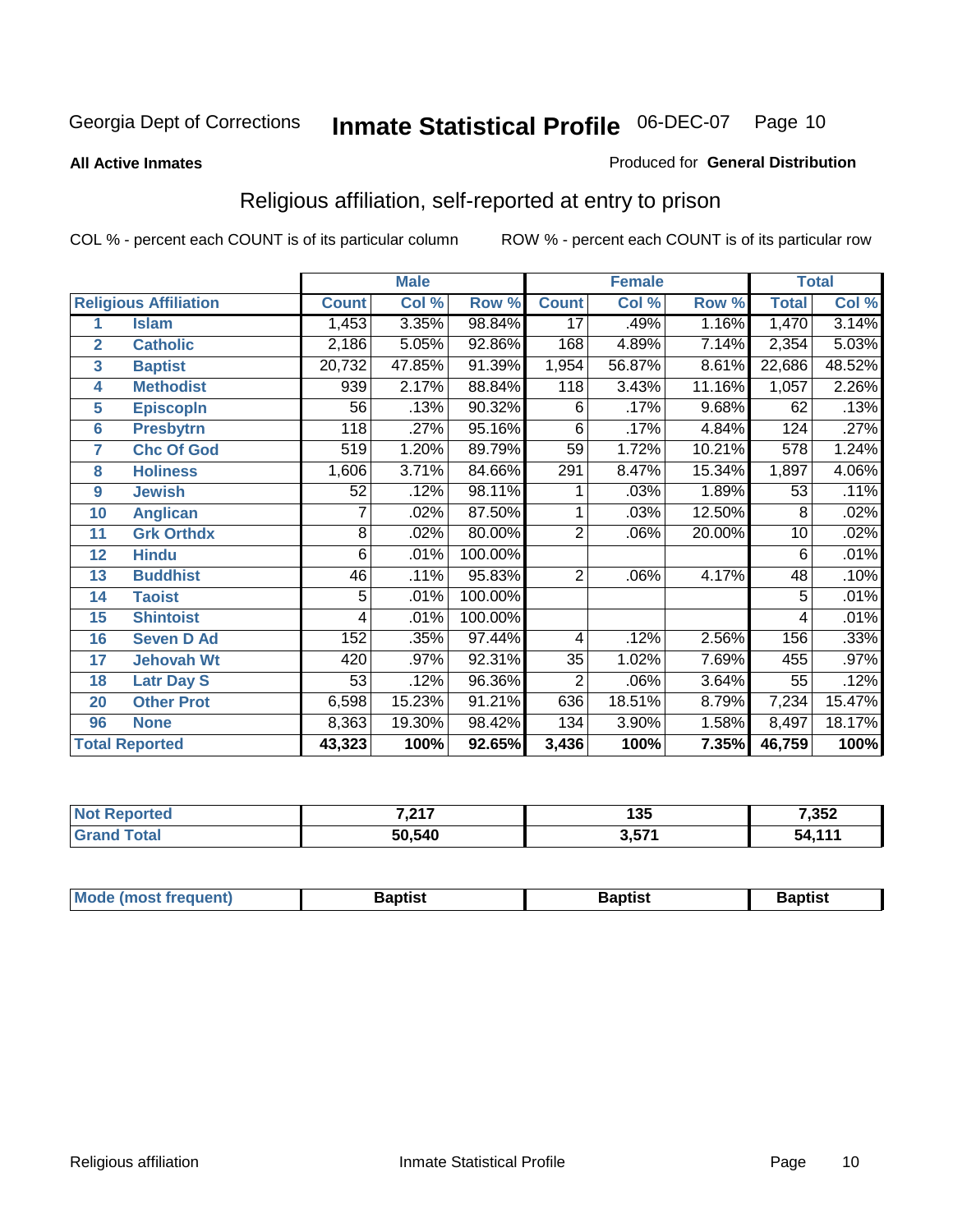**All Active Inmates**

#### Produced for **General Distribution**

# Home county, self-reported at entry to prison

|                 |                      |                  | <b>Male</b> |         |                 | <b>Female</b> |        | <b>Total</b>     |         |
|-----------------|----------------------|------------------|-------------|---------|-----------------|---------------|--------|------------------|---------|
|                 | <b>Home County</b>   | <b>Count</b>     | Col %       | Row %   | <b>Count</b>    | Col %         | Row %  | <b>Total</b>     | Col %   |
| 1               | <b>Appling</b>       | $\overline{97}$  | .20%        | 92.38%  | $\overline{8}$  | .23%          | 7.62%  | 105              | .20%    |
| $\overline{2}$  | <b>Atkinson</b>      | 40               | .08%        | 93.02%  | $\overline{3}$  | .09%          | 6.98%  | $\overline{43}$  | .08%    |
| 3               | <b>Bacon</b>         | 63               | .13%        | 95.45%  | $\overline{3}$  | .09%          | 4.55%  | 66               | .13%    |
| 4               | <b>Baker</b>         | 8                | .02%        | 100.00% |                 |               |        | 8                | .02%    |
| 5               | <b>Baldwin</b>       | 280              | .58%        | 95.56%  | $\overline{13}$ | .37%          | 4.44%  | 293              | .57%    |
| $6\phantom{1}6$ | <b>Banks</b>         | $\overline{51}$  | .11%        | 92.73%  | $\overline{4}$  | .11%          | 7.27%  | $\overline{55}$  | .11%    |
| $\overline{7}$  | <b>Barrow</b>        | $\overline{273}$ | .57%        | 92.54%  | $\overline{22}$ | .63%          | 7.46%  | 295              | .57%    |
| 8               | <b>Bartow</b>        | 567              | 1.18%       | 89.29%  | 68              | 1.94%         | 10.71% | 635              | 1.23%   |
| 9               | <b>Ben Hill</b>      | 226              | .47%        | 92.24%  | $\overline{19}$ | .54%          | 7.76%  | $\overline{245}$ | .47%    |
| 10              | <b>Berrien</b>       | $\overline{78}$  | .16%        | 91.76%  | $\overline{7}$  | .20%          | 8.24%  | 85               | .16%    |
| 11              | <b>Bibb</b>          | 1,196            | 2.48%       | 95.07%  | 62              | 1.77%         | 4.93%  | 1,258            | 2.43%   |
| 12              | <b>Bleckley</b>      | 80               | .17%        | 90.91%  | $\overline{8}$  | .23%          | 9.09%  | 88               | .17%    |
| 13              | <b>Brantley</b>      | 49               | .10%        | 87.50%  | $\overline{7}$  | .20%          | 12.50% | $\overline{56}$  | .11%    |
| 14              | <b>Brooks</b>        | $\overline{78}$  | .16%        | 97.50%  | $\overline{2}$  | .06%          | 2.50%  | $\overline{80}$  | .15%    |
| 15              | <b>Bryan</b>         | 100              | .21%        | 96.15%  | $\overline{4}$  | .11%          | 3.85%  | 104              | .20%    |
| 16              | <b>Bulloch</b>       | $\overline{357}$ | .74%        | 93.46%  | $\overline{25}$ | .71%          | 6.54%  | 382              | .74%    |
| 17              | <b>Burke</b>         | 193              | .40%        | 95.54%  | $\overline{9}$  | .26%          | 4.46%  | $\overline{202}$ | .39%    |
| 18              | <b>Butts</b>         | $\overline{147}$ | .31%        | 95.45%  | $\overline{7}$  | .20%          | 4.55%  | 154              | .30%    |
| 19              | <b>Calhoun</b>       | $\overline{50}$  | .10%        | 98.04%  | $\overline{1}$  | .03%          | 1.96%  | $\overline{51}$  | .10%    |
| 20              | <b>Camden</b>        | $\overline{117}$ | .24%        | 94.35%  | $\overline{7}$  | .20%          | 5.65%  | 124              | .24%    |
| 21              | <b>Candler</b>       | $\overline{82}$  | .17%        | 92.13%  | $\overline{7}$  | .20%          | 7.87%  | 89               | .17%    |
| 22              | <b>Carroll</b>       | 551              | 1.14%       | 89.89%  | 62              | 1.77%         | 10.11% | 613              | 1.19%   |
| 23              | <b>Catoosa</b>       | 220              | .46%        | 90.53%  | $\overline{23}$ | .66%          | 9.47%  | $\overline{243}$ | .47%    |
| 24              | <b>Charlton</b>      | 41               | .09%        | 100.00% |                 |               |        | 41               | .08%    |
| 25              | <b>Chatham</b>       | 2,242            | 4.65%       | 95.08%  | 116             | 3.32%         | 4.92%  | 2,358            | 4.56%   |
| 26              | <b>Chattahoochee</b> | $\overline{17}$  | .04%        | 85.00%  | 3               | .09%          | 15.00% | 20               | .04%    |
| 27              | <b>Chattooga</b>     | $\overline{235}$ | .49%        | 90.04%  | $\overline{26}$ | .74%          | 9.96%  | 261              | .51%    |
| 28              | <b>Cherokee</b>      | 393              | .82%        | 87.92%  | $\overline{54}$ | 1.54%         | 12.08% | 447              | .87%    |
| 29              | <b>Clarke</b>        | 502              | 1.04%       | 94.54%  | $\overline{29}$ | .83%          | 5.46%  | $\overline{531}$ | 1.03%   |
| 30              | <b>Clay</b>          | $\overline{16}$  | .03%        | 88.89%  | $\overline{2}$  | .06%          | 11.11% | $\overline{18}$  | .03%    |
| $\overline{31}$ | <b>Clayton</b>       | 1,392            | 2.89%       | 93.80%  | $\overline{92}$ | 2.63%         | 6.20%  | 1,484            | 2.87%   |
| 32              | <b>Clinch</b>        | 45               | .09%        | 93.75%  | 3               | .09%          | 6.25%  | 48               | $.09\%$ |
| 33              | <b>Cobb</b>          | 2,177            | 4.52%       | 91.43%  | 204             | 5.83%         | 8.57%  | 2,381            | 4.61%   |
| 34              | <b>Coffee</b>        | 225              | .47%        | 92.59%  | 18              | .51%          | 7.41%  | 243              | .47%    |
| 35              | <b>Colquitt</b>      | 290              | .60%        | 94.46%  | $\overline{17}$ | .49%          | 5.54%  | $\overline{307}$ | .59%    |
| 36              | <b>Columbia</b>      | 186              | .39%        | 92.08%  | 16              | .46%          | 7.92%  | 202              | .39%    |
| 37              | <b>Cook</b>          | 117              | .24%        | 90.70%  | $\overline{12}$ | .34%          | 9.30%  | 129              | .25%    |
| 38              | <b>Coweta</b>        | 473              | .98%        | 91.67%  | 43              | 1.23%         | 8.33%  | 516              | 1.00%   |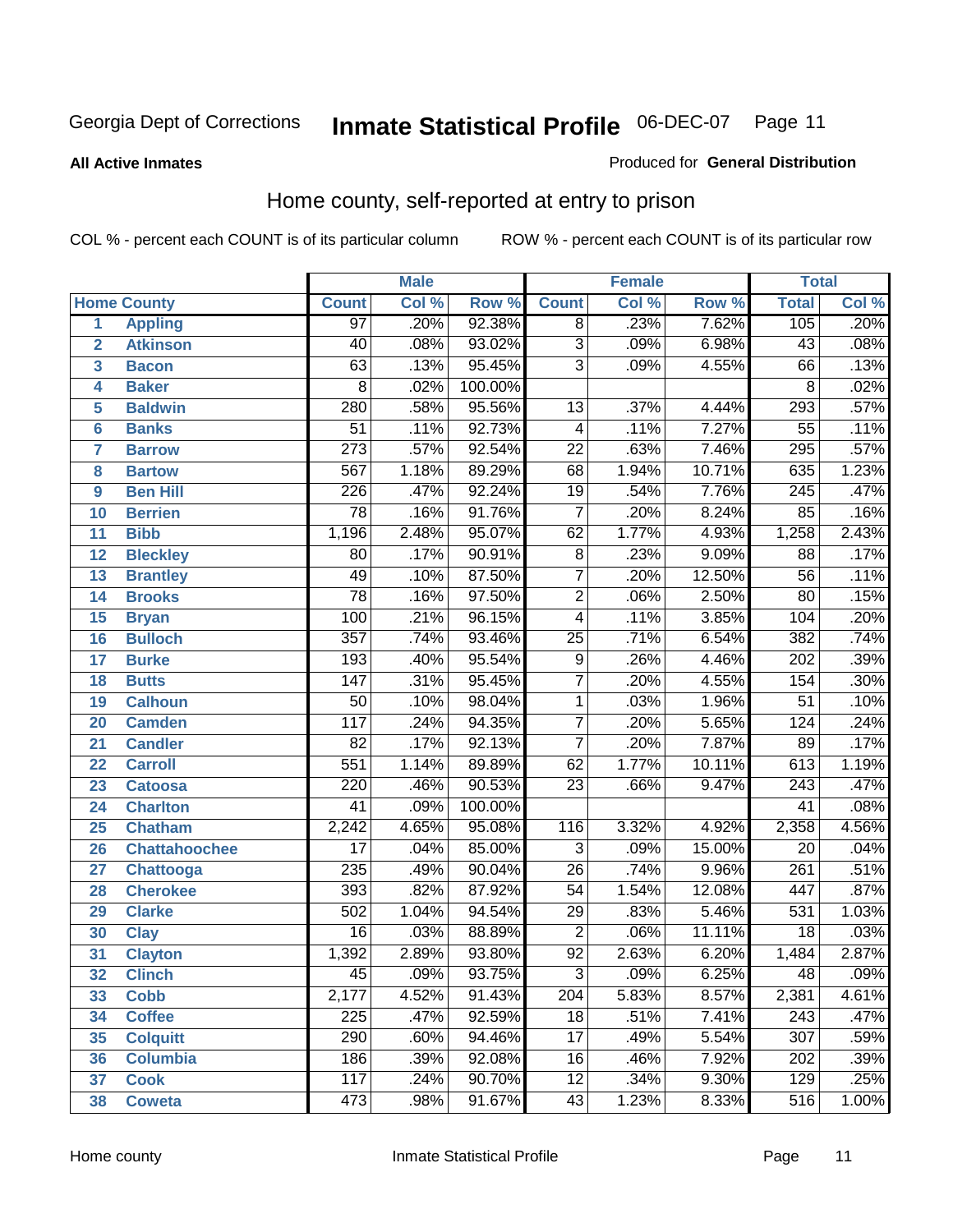#### **All Active Inmates**

#### Produced for **General Distribution**

# Home county, self-reported at entry to prison

|                 |                    |                  | <b>Male</b> |                  |                 | <b>Female</b> |        | <b>Total</b>     |        |  |
|-----------------|--------------------|------------------|-------------|------------------|-----------------|---------------|--------|------------------|--------|--|
|                 | <b>Home County</b> | <b>Count</b>     | Col %       | Row <sup>%</sup> | <b>Count</b>    | Col %         | Row %  | <b>Total</b>     | Col %  |  |
| 39              | <b>Crawford</b>    | $\overline{32}$  | .07%        | 91.43%           | $\overline{3}$  | .09%          | 8.57%  | $\overline{35}$  | .07%   |  |
| 40              | <b>Crisp</b>       | 239              | .50%        | 94.84%           | $\overline{13}$ | .37%          | 5.16%  | 252              | .49%   |  |
| 41              | <b>Dade</b>        | 67               | .14%        | 95.71%           | $\overline{3}$  | .09%          | 4.29%  | 70               | .14%   |  |
| 42              | <b>Dawson</b>      | $\overline{84}$  | .17%        | 90.32%           | $\overline{9}$  | .26%          | 9.68%  | $\overline{93}$  | .18%   |  |
| 43              | <b>Decatur</b>     | $\overline{262}$ | .54%        | 93.24%           | $\overline{19}$ | .54%          | 6.76%  | 281              | .54%   |  |
| 44              | <b>Dekalb</b>      | 2,524            | 5.24%       | 94.96%           | 134             | 3.83%         | 5.04%  | 2,658            | 5.14%  |  |
| 45              | <b>Dodge</b>       | 142              | .29%        | 93.42%           | 10              | .29%          | 6.58%  | 152              | .29%   |  |
| 46              | <b>Dooly</b>       | $\overline{73}$  | .15%        | 92.41%           | $\overline{6}$  | .17%          | 7.59%  | 79               | .15%   |  |
| 47              | <b>Dougherty</b>   | 982              | 2.04%       | 94.51%           | $\overline{57}$ | 1.63%         | 5.49%  | 1,039            | 2.01%  |  |
| 48              | <b>Douglas</b>     | 601              | 1.25%       | 90.65%           | 62              | 1.77%         | 9.35%  | 663              | 1.28%  |  |
| 49              | <b>Early</b>       | $\overline{74}$  | .15%        | 97.37%           | $\overline{2}$  | .06%          | 2.63%  | $\overline{76}$  | .15%   |  |
| 50              | <b>Echols</b>      | 6                | .01%        | 100.00%          |                 |               |        | 6                | .01%   |  |
| $\overline{51}$ | Effingham          | 139              | .29%        | 91.45%           | $\overline{13}$ | .37%          | 8.55%  | 152              | .29%   |  |
| 52              | <b>Elbert</b>      | 139              | .29%        | 93.29%           | $\overline{10}$ | .29%          | 6.71%  | 149              | .29%   |  |
| 53              | <b>Emanuel</b>     | 143              | .30%        | 93.46%           | $\overline{10}$ | .29%          | 6.54%  | 153              | .30%   |  |
| 54              | <b>Evans</b>       | $\overline{91}$  | .19%        | 97.85%           | $\overline{2}$  | .06%          | 2.15%  | $\overline{93}$  | .18%   |  |
| 55              | <b>Fannin</b>      | $\overline{95}$  | .20%        | 91.35%           | $\overline{9}$  | .26%          | 8.65%  | 104              | .20%   |  |
| 56              | <b>Fayette</b>     | 140              | .29%        | 89.17%           | $\overline{17}$ | .49%          | 10.83% | 157              | .30%   |  |
| 57              | <b>Floyd</b>       | 736              | 1.53%       | 90.20%           | 80              | 2.29%         | 9.80%  | 816              | 1.58%  |  |
| 58              | <b>Forsyth</b>     | 197              | .41%        | 88.74%           | $\overline{25}$ | .71%          | 11.26% | $\overline{222}$ | .43%   |  |
| 59              | <b>Franklin</b>    | 135              | .28%        | 95.07%           | $\overline{7}$  | .20%          | 4.93%  | 142              | .27%   |  |
| 60              | <b>Fulton</b>      | 5,619            | 11.67%      | 95.42%           | 270             | 7.72%         | 4.58%  | 5,889            | 11.40% |  |
| 61              | Gilmer             | $\overline{101}$ | .21%        | 92.66%           | 8               | .23%          | 7.34%  | 109              | .21%   |  |
| 62              | <b>Glascock</b>    | $\overline{8}$   | .02%        | 100.00%          |                 |               |        | $\overline{8}$   | .02%   |  |
| 63              | <b>Glynn</b>       | $\overline{375}$ | .78%        | 95.18%           | $\overline{19}$ | .54%          | 4.82%  | 394              | .76%   |  |
| 64              | <b>Gordon</b>      | $\overline{302}$ | .63%        | 92.07%           | $\overline{26}$ | .74%          | 7.93%  | 328              | .63%   |  |
| 65              | <b>Grady</b>       | $\overline{177}$ | .37%        | 91.71%           | $\overline{16}$ | .46%          | 8.29%  | 193              | .37%   |  |
| 66              | <b>Greene</b>      | $\overline{84}$  | .17%        | 93.33%           | $\overline{6}$  | .17%          | 6.67%  | $\overline{90}$  | .17%   |  |
| 67              | <b>Gwinnett</b>    | 1,543            | 3.20%       | 94.03%           | $\overline{98}$ | 2.80%         | 5.97%  | 1,641            | 3.18%  |  |
| 68              | <b>Habersham</b>   | 115              | .24%        | 93.50%           | $\overline{8}$  | .23%          | 6.50%  | $\overline{123}$ | .24%   |  |
| 69              | <b>Hall</b>        | 684              | 1.42%       | 91.20%           | 66              | 1.89%         | 8.80%  | 750              | 1.45%  |  |
| 70              | <b>Hancock</b>     | 57               | .12%        | 98.28%           | 1               | .03%          | 1.72%  | 58               | .11%   |  |
| 71              | <b>Haralson</b>    | $\overline{131}$ | .27%        | 94.93%           | $\overline{7}$  | .20%          | 5.07%  | 138              | .27%   |  |
| 72              | <b>Harris</b>      | 91               | .19%        | 92.86%           | $\overline{7}$  | .20%          | 7.14%  | $\overline{98}$  | .19%   |  |
| 73              | <b>Hart</b>        | $\overline{91}$  | .19%        | 90.10%           | $\overline{10}$ | .29%          | 9.90%  | 101              | .20%   |  |
| 74              | <b>Heard</b>       | 64               | .13%        | 91.43%           | $\,6$           | .17%          | 8.57%  | 70               | .14%   |  |
| 75              | <b>Henry</b>       | $\overline{522}$ | 1.08%       | 91.42%           | 49              | 1.40%         | 8.58%  | 571              | 1.11%  |  |
| 76              | <b>Houston</b>     | 538              | 1.12%       | 92.60%           | $\overline{43}$ | 1.23%         | 7.40%  | 581              | 1.12%  |  |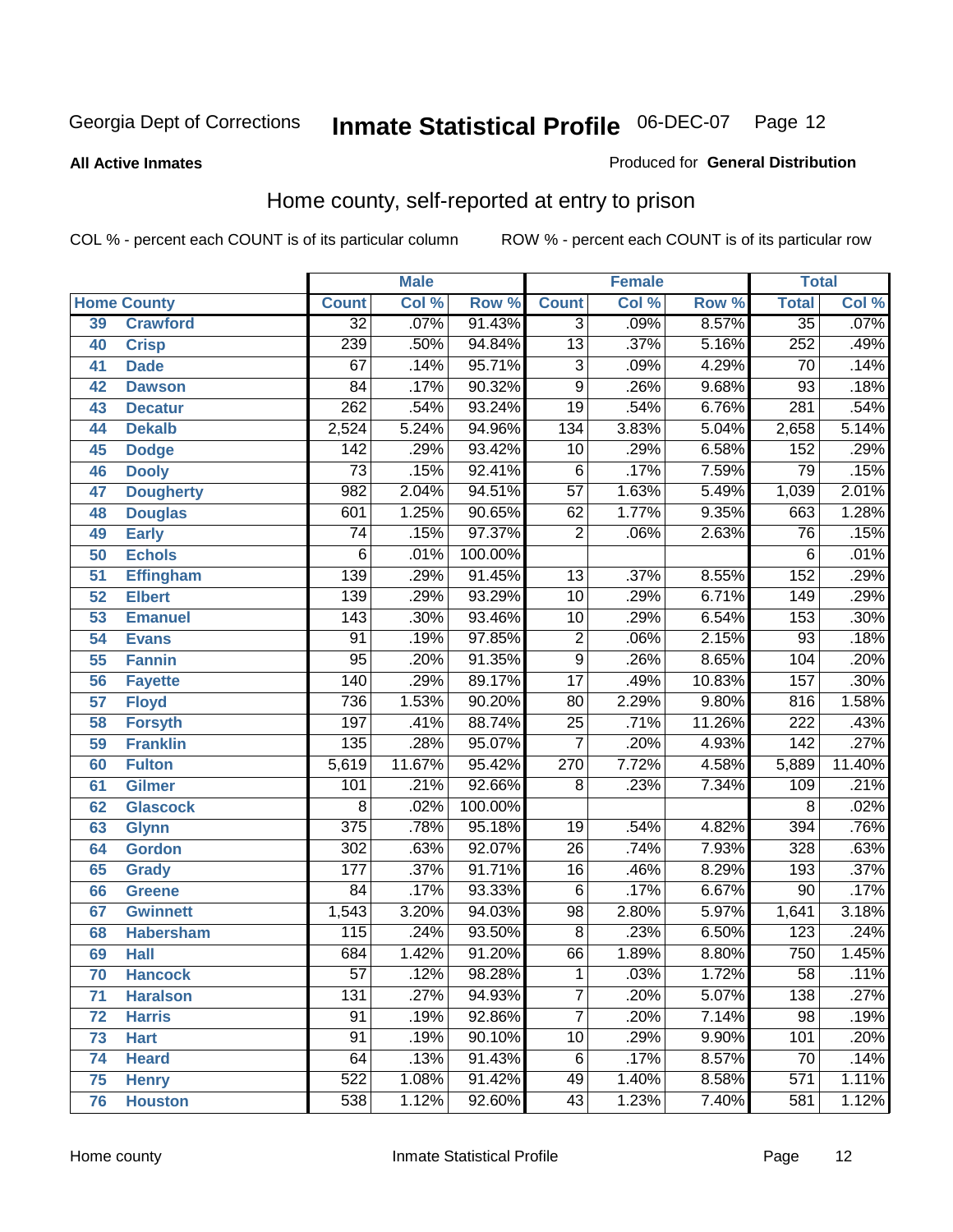#### **All Active Inmates**

#### Produced for **General Distribution**

# Home county, self-reported at entry to prison

|                 |                    |                  | <b>Male</b> |         |                         | <b>Female</b> |        | <b>Total</b>     |                            |
|-----------------|--------------------|------------------|-------------|---------|-------------------------|---------------|--------|------------------|----------------------------|
|                 | <b>Home County</b> | <b>Count</b>     | Col %       | Row %   | <b>Count</b>            | Col %         | Row %  | <b>Total</b>     | $\overline{\text{Col }\%}$ |
| $\overline{77}$ | <b>Irwin</b>       | 67               | .14%        | 98.53%  | 1                       | .03%          | 1.47%  | 68               | .13%                       |
| 78              | <b>Jackson</b>     | $\overline{202}$ | .42%        | 91.40%  | $\overline{19}$         | .54%          | 8.60%  | $\overline{221}$ | .43%                       |
| 79              | <b>Jasper</b>      | $\overline{73}$  | .15%        | 97.33%  | $\overline{2}$          | .06%          | 2.67%  | $\overline{75}$  | .15%                       |
| 80              | <b>Jeff Davis</b>  | $\overline{69}$  | .14%        | 93.24%  | $\overline{5}$          | .14%          | 6.76%  | $\overline{74}$  | .14%                       |
| 81              | <b>Jefferson</b>   | $\overline{111}$ | .23%        | 94.07%  | $\overline{7}$          | .20%          | 5.93%  | $\overline{118}$ | .23%                       |
| 82              | <b>Jenkins</b>     | $\overline{62}$  | .13%        | 93.94%  | $\overline{4}$          | .11%          | 6.06%  | 66               | .13%                       |
| 83              | <b>Johnson</b>     | $\overline{51}$  | .11%        | 89.47%  | $\overline{6}$          | .17%          | 10.53% | $\overline{57}$  | .11%                       |
| 84              | <b>Jones</b>       | 66               | .14%        | 94.29%  | $\overline{4}$          | .11%          | 5.71%  | $\overline{70}$  | .14%                       |
| 85              | Lamar              | $\overline{85}$  | .18%        | 96.59%  | $\overline{3}$          | .09%          | 3.41%  | $\overline{88}$  | .17%                       |
| 86              | <b>Lanier</b>      | $\overline{32}$  | .07%        | 82.05%  | $\overline{7}$          | .20%          | 17.95% | $\overline{39}$  | .08%                       |
| 87              | <b>Laurens</b>     | $\overline{310}$ | .64%        | 93.94%  | $\overline{20}$         | .57%          | 6.06%  | $\overline{330}$ | .64%                       |
| 88              | Lee                | 64               | .13%        | 98.46%  | 1                       | .03%          | 1.54%  | 65               | .13%                       |
| 89              | <b>Liberty</b>     | $\overline{241}$ | .50%        | 92.69%  | $\overline{19}$         | .54%          | 7.31%  | 260              | .50%                       |
| 90              | <b>Lincoln</b>     | $\overline{42}$  | .09%        | 100.00% |                         |               |        | $\overline{42}$  | .08%                       |
| 91              | Long               | $\overline{34}$  | .07%        | 89.47%  | 4                       | .11%          | 10.53% | $\overline{38}$  | .07%                       |
| 92              | <b>Lowndes</b>     | $\overline{544}$ | 1.13%       | 94.12%  | $\overline{34}$         | .97%          | 5.88%  | 578              | 1.12%                      |
| 93              | <b>Lumpkin</b>     | $\overline{84}$  | .17%        | 86.60%  | $\overline{13}$         | .37%          | 13.40% | $\overline{97}$  | .19%                       |
| 94              | <b>Macon</b>       | $\overline{87}$  | .18%        | 93.55%  | $\overline{6}$          | .17%          | 6.45%  | $\overline{93}$  | .18%                       |
| 95              | <b>Madison</b>     | 113              | .23%        | 90.40%  | $\overline{12}$         | .34%          | 9.60%  | 125              | .24%                       |
| 96              | <b>Marion</b>      | $\overline{45}$  | .09%        | 97.83%  | $\mathbf{1}$            | .03%          | 2.17%  | 46               | .09%                       |
| 97              | <b>Mcduffie</b>    | 164              | .34%        | 95.91%  | $\overline{7}$          | .20%          | 4.09%  | 171              | .33%                       |
| 98              | <b>Mcintosh</b>    | 64               | .13%        | 94.12%  | $\overline{4}$          | .11%          | 5.88%  | 68               | .13%                       |
| 99              | <b>Meriwether</b>  | 194              | .40%        | 93.27%  | $\overline{14}$         | .40%          | 6.73%  | 208              | .40%                       |
| 100             | <b>Miller</b>      | $\overline{33}$  | .07%        | 97.06%  | 1                       | .03%          | 2.94%  | $\overline{34}$  | .07%                       |
| 101             | <b>Mitchell</b>    | 165              | .34%        | 91.67%  | $\overline{15}$         | .43%          | 8.33%  | 180              | .35%                       |
| 102             | <b>Monroe</b>      | $\overline{130}$ | .27%        | 94.20%  | $\overline{8}$          | .23%          | 5.80%  | 138              | .27%                       |
| 103             | <b>Montgomery</b>  | $\overline{41}$  | .09%        | 93.18%  | $\overline{3}$          | .09%          | 6.82%  | 44               | .09%                       |
| 104             | <b>Morgan</b>      | $\overline{71}$  | .15%        | 91.03%  | $\overline{7}$          | .20%          | 8.97%  | $\overline{78}$  | .15%                       |
| 105             | <b>Murray</b>      | $\overline{237}$ | .49%        | 90.80%  | $\overline{24}$         | .69%          | 9.20%  | $\overline{261}$ | .51%                       |
| 106             | <b>Muscogee</b>    | 1,572            | 3.26%       | 93.18%  | $\overline{115}$        | 3.29%         | 6.82%  | 1,687            | 3.27%                      |
| 107             | <b>Newton</b>      | $\overline{503}$ | 1.04%       | 91.12%  | 49                      | 1.40%         | 8.88%  | $\overline{552}$ | 1.07%                      |
| 108             | <b>Oconee</b>      | 52               | .11%        | 92.86%  | 4                       | .11%          | 7.14%  | $\overline{56}$  | .11%                       |
| 109             | <b>Oglethorpe</b>  | $\overline{53}$  | .11%        | 94.64%  | $\overline{\mathbf{3}}$ | .09%          | 5.36%  | $\overline{56}$  | .11%                       |
| 110             | <b>Paulding</b>    | $\overline{240}$ | .50%        | 90.23%  | $\overline{26}$         | .74%          | 9.77%  | 266              | .51%                       |
| 111             | <b>Peach</b>       | 113              | .23%        | 97.41%  | $\overline{3}$          | .09%          | 2.59%  | 116              | .22%                       |
| 112             | <b>Pickens</b>     | $\overline{96}$  | .20%        | 82.05%  | $\overline{21}$         | .60%          | 17.95% | 117              | .23%                       |
| 113             | <b>Pierce</b>      | $\overline{54}$  | .11%        | 93.10%  | 4                       | .11%          | 6.90%  | 58               | .11%                       |
| 114             | <b>Pike</b>        | 60               | .12%        | 92.31%  | 5                       | .14%          | 7.69%  | 65               | .13%                       |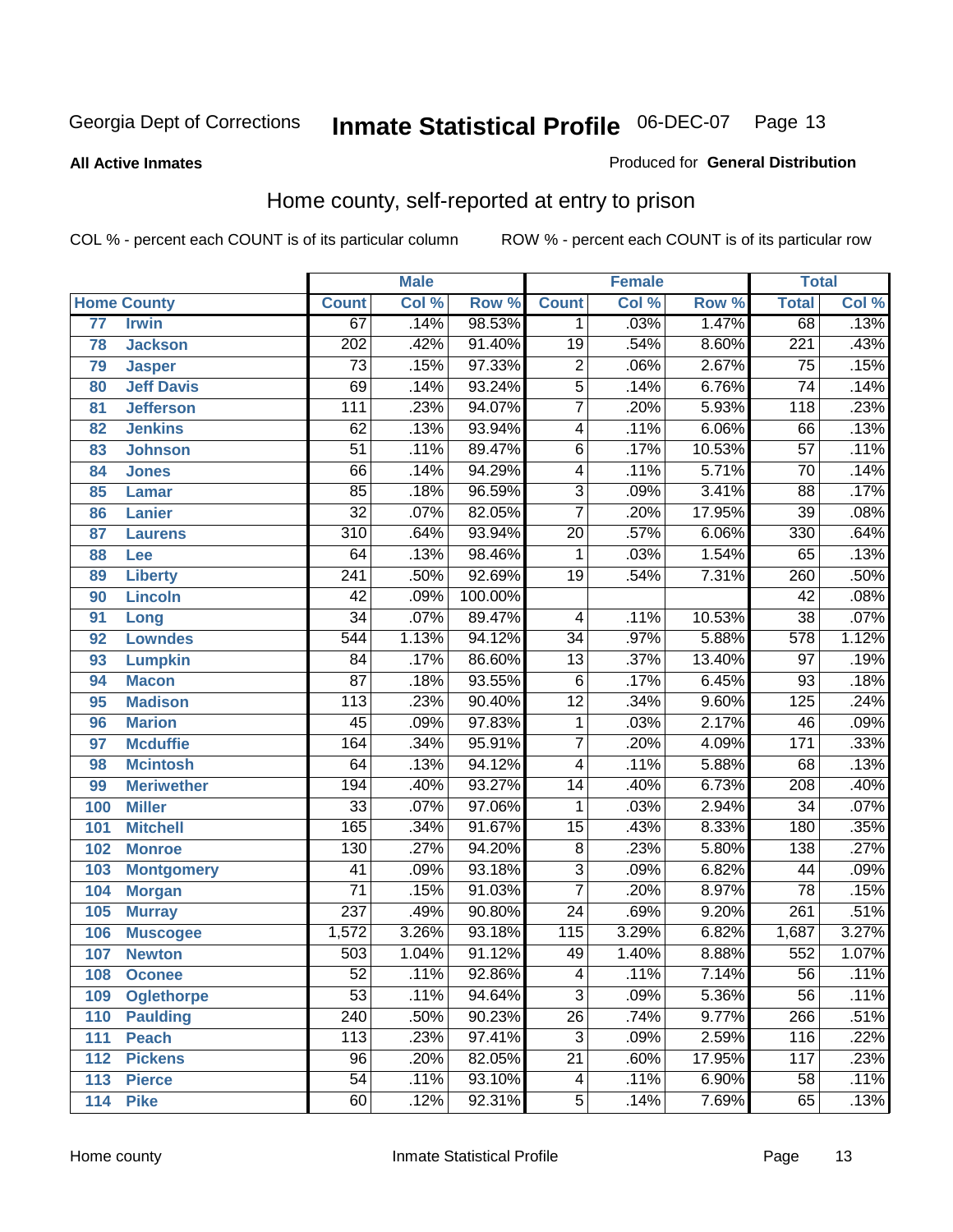#### **All Active Inmates**

#### Produced for **General Distribution**

# Home county, self-reported at entry to prison

|     |                    |                  | <b>Male</b> |         |                  | <b>Female</b> |          | <b>Total</b>     |                            |
|-----|--------------------|------------------|-------------|---------|------------------|---------------|----------|------------------|----------------------------|
|     | <b>Home County</b> | <b>Count</b>     | Col %       | Row %   | <b>Count</b>     | Col %         | Row %    | <b>Total</b>     | $\overline{\text{Col }^9}$ |
| 115 | <b>Polk</b>        | 198              | .41%        | 92.09%  | $\overline{17}$  | .49%          | 7.91%    | 215              | .42%                       |
| 116 | <b>Pulaski</b>     | $\overline{79}$  | .16%        | 86.81%  | $\overline{12}$  | .34%          | 13.19%   | $\overline{91}$  | .18%                       |
| 117 | <b>Putnam</b>      | 140              | .29%        | 98.59%  | $\overline{2}$   | .06%          | 1.41%    | $\overline{142}$ | .27%                       |
| 118 | Quitman            | $\overline{13}$  | .03%        | 92.86%  | $\overline{1}$   | .03%          | 7.14%    | 14               | .03%                       |
| 119 | <b>Rabun</b>       | 60               | .12%        | 89.55%  | $\overline{7}$   | .20%          | 10.45%   | 67               | .13%                       |
| 120 | <b>Randolph</b>    | $\overline{39}$  | .08%        | 90.70%  | $\overline{4}$   | .11%          | 9.30%    | 43               | .08%                       |
| 121 | <b>Richmond</b>    | 1,803            | 3.74%       | 94.00%  | $\overline{115}$ | 3.29%         | 6.00%    | 1,918            | 3.71%                      |
| 122 | <b>Rockdale</b>    | $\overline{337}$ | .70%        | 94.13%  | $\overline{21}$  | .60%          | 5.87%    | 358              | .69%                       |
| 123 | <b>Schley</b>      | $\overline{21}$  | .04%        | 100.00% |                  |               |          | $\overline{21}$  | .04%                       |
| 124 | <b>Screven</b>     | 108              | .22%        | 94.74%  | 6                | .17%          | 5.26%    | 114              | .22%                       |
| 125 | <b>Seminole</b>    | 64               | .13%        | 91.43%  | $\overline{6}$   | .17%          | 8.57%    | 70               | .14%                       |
| 126 | <b>Spalding</b>    | 552              | 1.15%       | 92.00%  | 48               | 1.37%         | 8.00%    | 600              | 1.16%                      |
| 127 | <b>Stephens</b>    | 167              | .35%        | 92.27%  | $\overline{14}$  | .40%          | 7.73%    | 181              | .35%                       |
| 128 | <b>Stewart</b>     | $\overline{41}$  | .09%        | 97.62%  | 1                | .03%          | 2.38%    | $\overline{42}$  | .08%                       |
| 129 | <b>Sumter</b>      | $\overline{248}$ | .51%        | 93.58%  | $\overline{17}$  | .49%          | 6.42%    | 265              | .51%                       |
| 130 | <b>Talbot</b>      | $\overline{51}$  | .11%        | 92.73%  | 4                | .11%          | 7.27%    | $\overline{55}$  | .11%                       |
| 131 | <b>Taliaferro</b>  | $\overline{9}$   | .02%        | 100.00% |                  |               |          | 9                | .02%                       |
| 132 | <b>Tattnall</b>    | $\overline{143}$ | .30%        | 94.08%  | 9                | .26%          | 5.92%    | 152              | .29%                       |
| 133 | <b>Taylor</b>      | $\overline{77}$  | .16%        | 95.06%  | $\overline{4}$   | .11%          | 4.94%    | 81               | .16%                       |
| 134 | <b>Telfair</b>     | 135              | .28%        | 93.75%  | $\overline{9}$   | .26%          | 6.25%    | 144              | .28%                       |
| 135 | <b>Terrell</b>     | $\overline{74}$  | .15%        | 96.10%  | $\overline{3}$   | .09%          | 3.90%    | $\overline{77}$  | .15%                       |
| 136 | <b>Thomas</b>      | 286              | .59%        | 95.02%  | $\overline{15}$  | .43%          | 4.98%    | $\overline{301}$ | .58%                       |
| 137 | <b>Tift</b>        | 288              | .60%        | 97.30%  | $\overline{8}$   | .23%          | 2.70%    | 296              | .57%                       |
| 138 | <b>Toombs</b>      | 229              | .48%        | 93.47%  | $\overline{16}$  | .46%          | 6.53%    | $\overline{245}$ | .47%                       |
| 139 | <b>Towns</b>       | $\overline{29}$  | .06%        | 90.63%  | $\overline{3}$   | .09%          | 9.38%    | $\overline{32}$  | .06%                       |
| 140 | <b>Treutlen</b>    | 63               | .13%        | 96.92%  | $\overline{2}$   | .06%          | 3.08%    | 65               | .13%                       |
| 141 | <b>Troup</b>       | 630              | 1.31%       | 90.91%  | 63               | 1.80%         | 9.09%    | 693              | 1.34%                      |
| 142 | <b>Turner</b>      | 60               | .12%        | 96.77%  | $\overline{2}$   | .06%          | 3.23%    | 62               | .12%                       |
| 143 | <b>Twiggs</b>      | $\overline{42}$  | .09%        | 93.33%  | $\overline{3}$   | .09%          | 6.67%    | 45               | .09%                       |
| 144 | <b>Union</b>       | 67               | .14%        | 94.37%  | $\overline{4}$   | .11%          | 5.63%    | $\overline{71}$  | .14%                       |
| 145 | <b>Upson</b>       | $\overline{227}$ | .47%        | 92.28%  | $\overline{19}$  | .54%          | 7.72%    | $\overline{246}$ | .48%                       |
| 146 | <b>Walker</b>      | 324              | .67%        | 93.10%  | 24               | .69%          | $6.90\%$ | 348              | .67%                       |
| 147 | <b>Walton</b>      | 283              | .59%        | 93.40%  | $\overline{20}$  | .57%          | 6.60%    | $\overline{303}$ | .59%                       |
| 148 | <b>Ware</b>        | $\overline{278}$ | .58%        | 92.98%  | $\overline{21}$  | .60%          | 7.02%    | 299              | .58%                       |
| 149 | <b>Warren</b>      | 46               | .10%        | 93.88%  | $\overline{3}$   | .09%          | 6.12%    | 49               | .09%                       |
| 150 | <b>Washington</b>  | 132              | .27%        | 91.67%  | $\overline{12}$  | .34%          | 8.33%    | 144              | .28%                       |
| 151 | <b>Wayne</b>       | 153              | .32%        | 90.53%  | $\overline{16}$  | .46%          | 9.47%    | 169              | .33%                       |
| 152 | <b>Webster</b>     | $\overline{9}$   | .02%        | 100.00% |                  |               |          | $\overline{9}$   | .02%                       |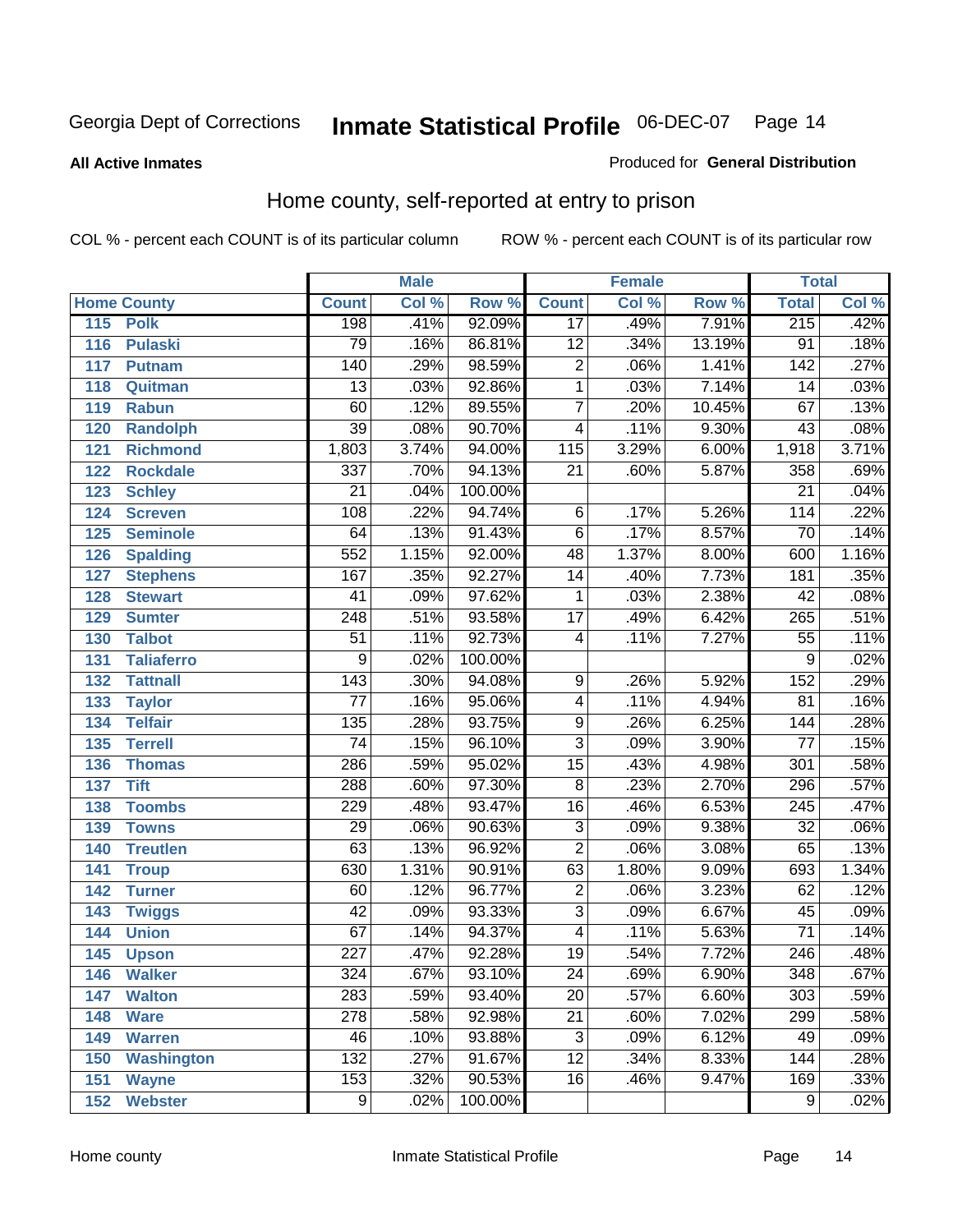#### **All Active Inmates**

#### Produced for **General Distribution**

# Home county, self-reported at entry to prison

|                      |                  | <b>Male</b>  |       |        |              | <b>Female</b> | <b>Total</b> |              |       |
|----------------------|------------------|--------------|-------|--------|--------------|---------------|--------------|--------------|-------|
| <b>Home County</b>   |                  | <b>Count</b> | Col % | Row %  | <b>Count</b> | Col %         | Row %        | <b>Total</b> | Col % |
| 153                  | <b>Wheeler</b>   | 21           | .04%  | 87.50% | 3            | .09%          | 12.50%       | 24           | .05%  |
| 154                  | <b>White</b>     | 75           | .16%  | 84.27% | 14           | .40%          | 15.73%       | 89           | .17%  |
| 155                  | <b>Whitfield</b> | 626          | 1.30% | 89.43% | 74           | 2.12%         | 10.57%       | 700          | 1.35% |
| 156                  | <b>Wilcox</b>    | 56           | .12%  | 93.33% | 4            | $.11\%$       | 6.67%        | 60           | .12%  |
| 157                  | <b>Wilkes</b>    | 67           | .14%  | 97.10% | 2            | .06%          | 2.90%        | 69           | .13%  |
| 158                  | <b>Wilkinson</b> | 74           | .15%  | 87.06% | 11           | .31%          | 12.94%       | 85           | .16%  |
| 159                  | <b>Worth</b>     | 116          | .24%  | 92.80% | 9            | .26%          | 7.20%        | 125          | .24%  |
| 160                  | <b>Unknown</b>   | 2,748        | 5.70% | 92.25% | 231          | 6.61%         | 7.75%        | 2,979        | 5.77% |
| <b>Total Rported</b> |                  | 48,169       | 100%  | 93.23% | 3,497        | 100%          | 6.77%        | 51,666       | 100%  |

| rted<br>NO1 | גדם ה<br>2.JI |                    | 2,445        |
|-------------|---------------|--------------------|--------------|
| <b>ctal</b> | 50,540        | <b>E74</b><br>v,v. | $-11/$<br>יי |

| <b>Mode</b> | ---<br>.tor | <b>ulton</b> | . |
|-------------|-------------|--------------|---|
|             |             |              |   |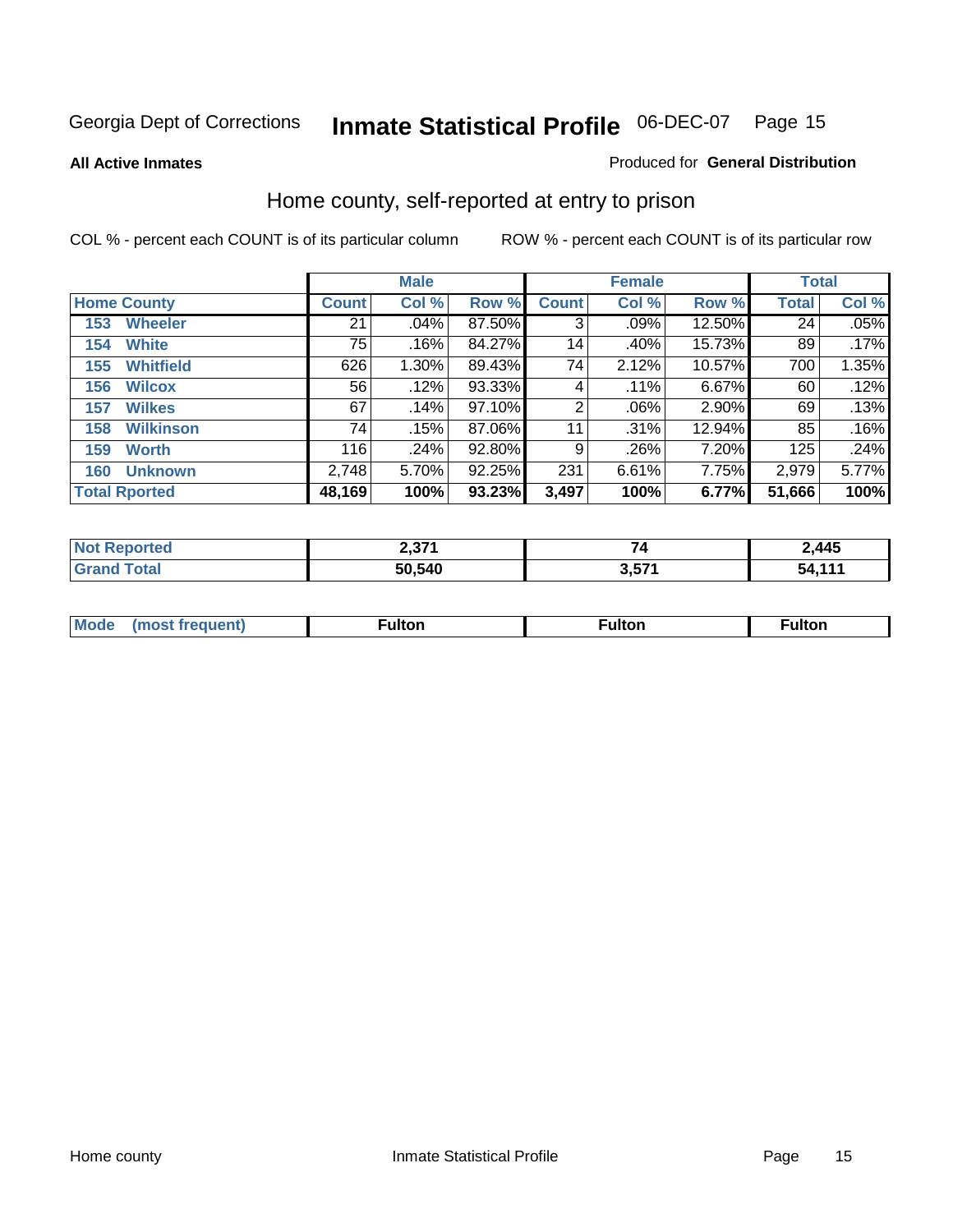**All Active Inmates**

#### Produced for **General Distribution**

# Environment to age 16, self-reported at entry to prison

|                                    | <b>Male</b>  |          | <b>Female</b> |              |        | <b>Total</b> |              |        |
|------------------------------------|--------------|----------|---------------|--------------|--------|--------------|--------------|--------|
| <b>Environment to age 16</b>       | <b>Count</b> | Col %    | Row %         | <b>Count</b> | Col %  | Row %        | <b>Total</b> | Col %  |
| <b>Rural/Farm</b>                  | 1,622        | $3.35\%$ | 92.53%        | 131          | 3.76%  | 7.47%        | 1,753        | 3.38%  |
| <b>Rural/Nfarm</b><br>$\mathbf{2}$ | 2,538        | 5.25%    | 86.59%        | 393          | 11.27% | 13.41%       | 2,931        | 5.65%  |
| <b>S.M.S.A</b><br>3                | 16,196       | 33.49%   | 96.08%        | 661          | 18.96% | $3.92\%$     | 16,857       | 32.51% |
| <b>Urban</b><br>4                  | 10,771       | 22.27%   | 90.35%        | 1,151        | 33.02% | $9.65\%$     | 11,922       | 22.99% |
| <b>Small Town</b><br>5.            | 17,239       | 35.64%   | 93.75%        | ا 150. ا     | 32.99% | 6.25%        | 18,389       | 35.46% |
| <b>Total Reported</b>              | 48,366       | 100%     | 93.28%        | 3,486        | 100%   | 6.72%        | 51,852       | 100%   |

| Reported<br><b>Not</b> | $\rightarrow$<br>l 74 | 85             | 2,259  |
|------------------------|-----------------------|----------------|--------|
| Total                  | 50,540                | 2571<br>י וטוט | 54 114 |

| Mo<br>. . | . owr | <u>'''' ''</u><br>roa<br>_____ | .0W <sub>r</sub> |
|-----------|-------|--------------------------------|------------------|
|           |       |                                |                  |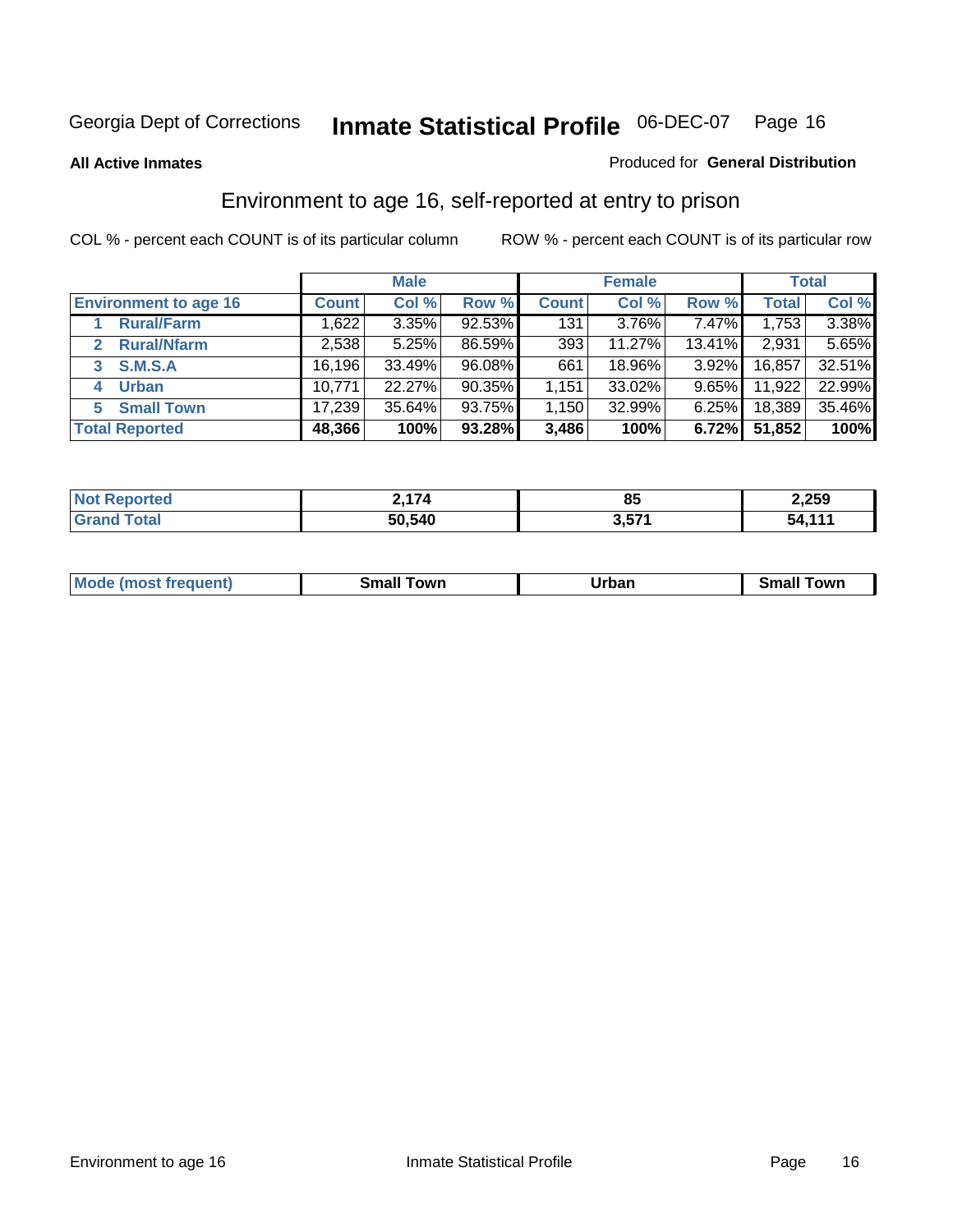#### **All Active Inmates**

#### Produced for **General Distribution**

# Guardian status to age 16, self-reported at entry to prison

|                                  |              | <b>Male</b> |         |                 | <b>Female</b> |       |              | <b>Total</b> |
|----------------------------------|--------------|-------------|---------|-----------------|---------------|-------|--------------|--------------|
| <b>Guardian Status To Age 16</b> | <b>Count</b> | Col %       | Row %   | <b>Count</b>    | Col %         | Row % | <b>Total</b> | Col %        |
| 1 Orphanage                      | 37           | .12%        | 94.87%  | 2               | .19%          | 5.13% | 39           | .13%         |
| 2 Father Only                    | 890          | 3.01%       | 96.53%  | 32              | 3.05%         | 3.47% | 922          | 3.01%        |
| <b>3 Both Parents</b>            | 12,111       | 40.90%      | 96.24%  | 473             | 45.13%        | 3.76% | 12,584       | 41.05%       |
| <b>4 Mother Only</b>             | 12,515       | 42.26%      | 97.41%  | 333             | 31.77%        | 2.59% | 12,848       | 41.91%       |
| <b>6 Oth Female</b>              | 743          | 2.51%       | 95.99%  | 31              | 2.96%         | 4.01% | 774          | 2.52%        |
| <b>7 Oth Male</b>                | 125          | .42%        | 96.15%  | 5               | .48%          | 3.85% | 130          | .42%         |
| 8 Step-Parents                   | 320          | 1.08%       | 100.00% |                 |               |       | 320          | 1.04%        |
| 9 Foster Home                    | 430          | 1.45%       | 95.56%  | 20 <sub>1</sub> | 1.91%         | 4.44% | 450          | 1.47%        |
| <b>10 Grand Parents</b>          | 2,440        | 8.24%       | 94.14%  | 152             | 14.50%        | 5.86% | 2,592        | 8.45%        |
| <b>Total Reported</b>            | 29,611       | 100%        | 96.58%  | 1,048           | 100%          | 3.42% | 30,659       | 100%         |

| Nt   | 20,929 | 2,523 | 23,452                                     |
|------|--------|-------|--------------------------------------------|
| . Gr | 50,540 | 3,571 | $\begin{array}{c} \n44 \end{array}$<br>-54 |

| Mode<br>(most frequent) | <b>Mother</b><br>Only | <b>Both Parents</b> | Mother Only |
|-------------------------|-----------------------|---------------------|-------------|
|                         |                       |                     |             |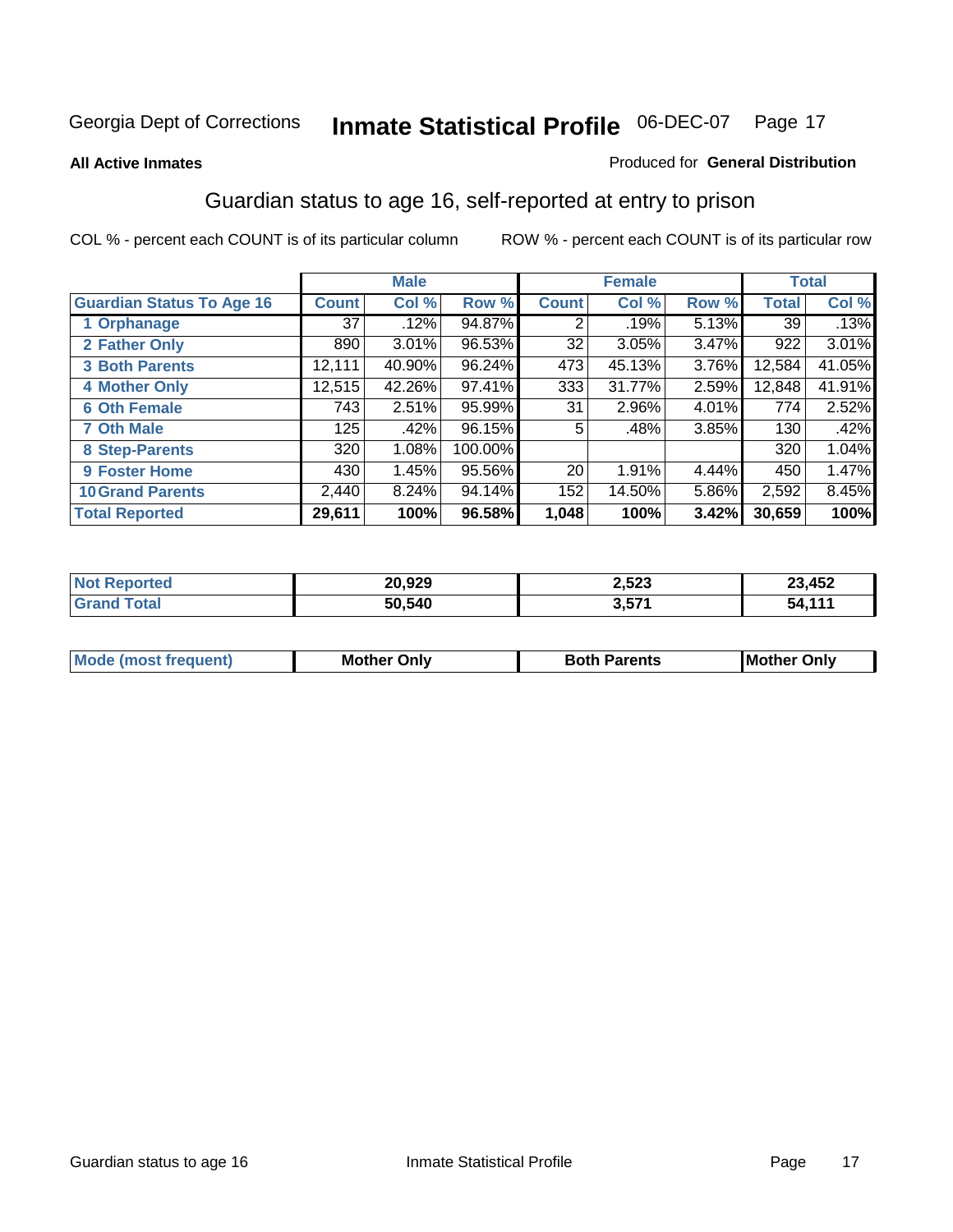#### **All Active Inmates**

#### Produced for **General Distribution**

# Employment status before prison, self-reported at entry to prison

|              |                          |              | <b>Male</b> |        |              | <b>Female</b> |        |        | <b>Total</b> |
|--------------|--------------------------|--------------|-------------|--------|--------------|---------------|--------|--------|--------------|
|              | <b>Employment Status</b> | <b>Count</b> | Col %       | Row %  | <b>Count</b> | Col %         | Row %  | Total  | Col %        |
|              | <b>Full Time</b>         | 22,999       | 51.95%      | 96.03% | 950          | 50.05%        | 3.97%  | 23,949 | 51.88%       |
| $\mathbf{2}$ | <b>Part Time</b>         | 3,441        | 7.77%       | 97.62% | 84           | 4.43%         | 2.38%  | 3,525  | 7.64%        |
| 3            | Unempl $<$ 6m            | 4,769        | 10.77%      | 96.95% | 150          | 7.90%         | 3.05%  | 4,919  | 10.66%       |
| 4            | Unempl > 6m              | 7,611        | 17.19%      | 96.18% | 302          | 15.91%        | 3.82%  | 7,913  | 17.14%       |
| 5            | <b>Never Workd</b>       | 3,481        | 7.86%       | 96.13% | 140          | 7.38%         | 3.87%  | 3,621  | 7.84%        |
| 6            | <b>Student</b>           | 364          | .82%        | 85.05% | 64           | 3.37%         | 14.95% | 428    | .93%         |
|              | <b>Incapable</b>         | 1,603        | 3.62%       | 88.51% | 208          | 10.96%        | 11.49% | 1,811  | 3.92%        |
|              | <b>Total Reported</b>    | 44,268       | 100%        | 95.89% | 1,898        | 100%          | 4.11%  | 46,166 | 100%         |

| n er | ית י<br>, <u>, , ,</u><br>--- | 673             | .945      |
|------|-------------------------------|-----------------|-----------|
|      | 50,540                        | O ETA<br>ו שוני | 44/<br>54 |

| <b>M</b> ດ | the contract of the contract of the contract of the contract of the contract of the contract of the contract of | the contract of the contract of the contract of the contract of the contract of the contract of the contract of | ----<br><b>Full Time</b> |
|------------|-----------------------------------------------------------------------------------------------------------------|-----------------------------------------------------------------------------------------------------------------|--------------------------|
|            |                                                                                                                 |                                                                                                                 |                          |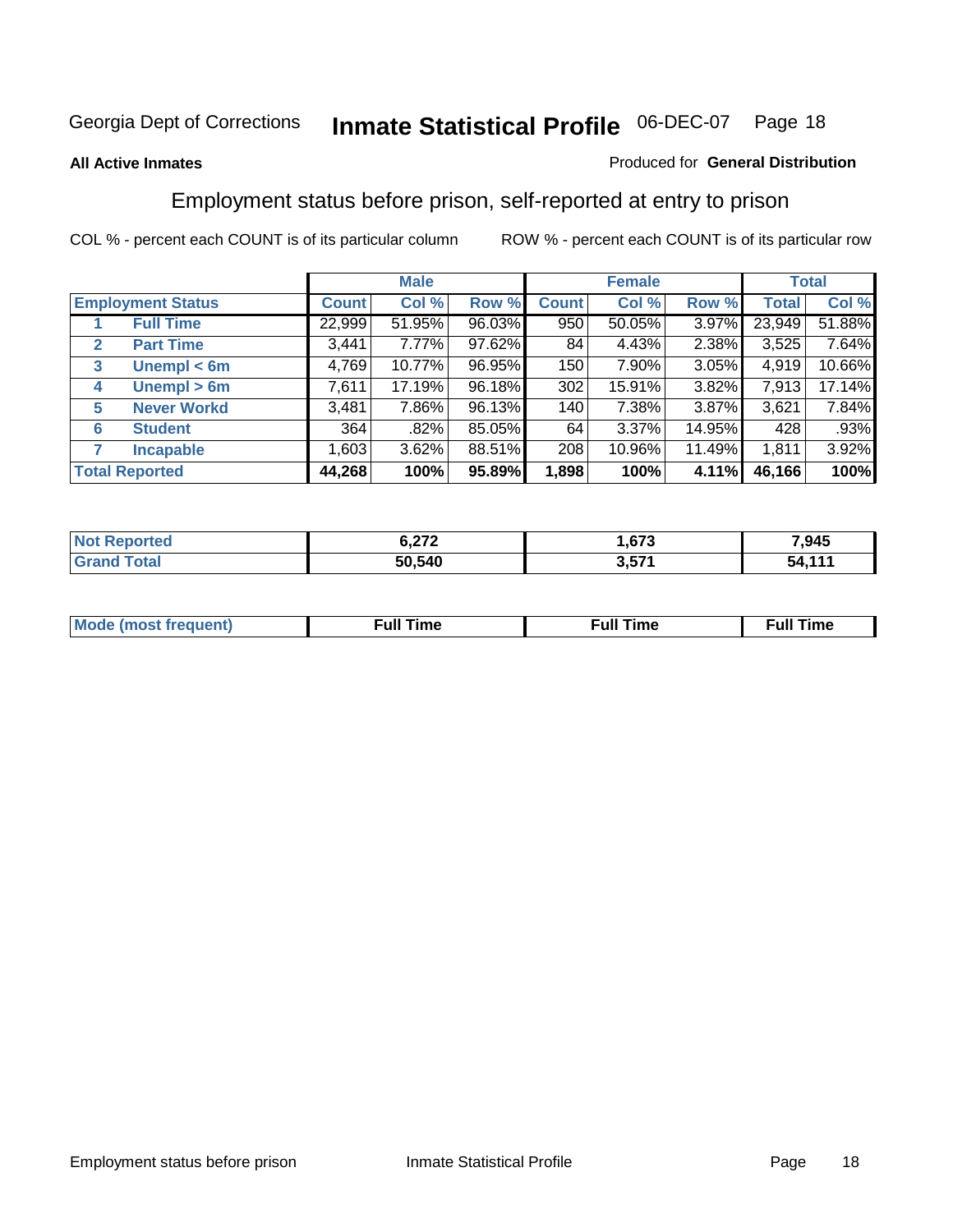#### **All Active Inmates**

Produced for **General Distribution**

# Age at admission

|                         | <b>Male</b>      |       | <b>Female</b> |                  |       | <b>Total</b> |              |       |
|-------------------------|------------------|-------|---------------|------------------|-------|--------------|--------------|-------|
| <b>Age At Admission</b> | <b>Count</b>     | Col % | Row %         | <b>Count</b>     | Col % | Row %        | <b>Total</b> | Col % |
| 13                      | 1                | 0.01% | 100.00%       |                  |       |              | 1            | 0.01% |
| 14                      | 13               | 0.03% | 92.86%        | 1                | 0.03% | 7.14%        | 14           | 0.03% |
| 15                      | 62               | 0.12% | 100.00%       |                  |       |              | 62           | 0.11% |
| 16                      | 186              | 0.37% | 95.38%        | 9                | 0.25% | 4.62%        | 195          | 0.36% |
| $\overline{17}$         | 809              | 1.60% | 96.42%        | $\overline{30}$  | 0.84% | 3.58%        | 839          | 1.55% |
| 18                      | 1,575            | 3.12% | 97.04%        | 48               | 1.34% | 2.96%        | 1,623        | 3.00% |
| 19                      | 2,091            | 4.14% | 96.76%        | $\overline{70}$  | 1.96% | 3.24%        | 2,161        | 3.99% |
| 20                      | 2,120            | 4.19% | 95.32%        | 104              | 2.91% | 4.68%        | 2,224        | 4.11% |
| 21                      | 2,142            | 4.24% | 95.41%        | 103              | 2.88% | 4.59%        | 2,245        | 4.15% |
| 22                      | 2,161            | 4.28% | 95.62%        | 99               | 2.77% | 4.38%        | 2,260        | 4.18% |
| 23                      | 2,071            | 4.10% | 94.09%        | 130              | 3.64% | 5.91%        | 2,201        | 4.07% |
| 24                      | 2,006            | 3.97% | 93.13%        | 148              | 4.14% | 6.87%        | 2,154        | 3.98% |
| 25                      | 2,090            | 4.14% | 94.23%        | 128              | 3.58% | 5.77%        | 2,218        | 4.10% |
| 26                      | 1,926            | 3.81% | 94.37%        | 115              | 3.22% | 5.63%        | 2,041        | 3.77% |
| 27                      | 1,915            | 3.79% | 93.92%        | 124              | 3.47% | 6.08%        | 2,039        | 3.77% |
| 28                      | 1,780            | 3.52% | 94.28%        | 108              | 3.02% | 5.72%        | 1,888        | 3.49% |
| 29                      | 1,668            | 3.30% | 92.72%        | $\overline{131}$ | 3.67% | 7.28%        | 1,799        | 3.32% |
| 30                      | 1,610            | 3.19% | 92.64%        | 128              | 3.58% | 7.36%        | 1,738        | 3.21% |
| 31                      | 1,545            | 3.06% | 94.26%        | 94               | 2.63% | 5.74%        | 1,639        | 3.03% |
| 32                      | 1,398            | 2.77% | 92.22%        | 118              | 3.30% | 7.78%        | 1,516        | 2.80% |
| 33                      | 1,425            | 2.82% | 94.31%        | 86               | 2.41% | 5.69%        | 1,511        | 2.79% |
| 34                      | 1,429            | 2.83% | 92.61%        | 114              | 3.19% | 7.39%        | 1,543        | 2.85% |
| 35                      | 1,383            | 2.74% | 91.47%        | 129              | 3.61% | 8.53%        | 1,512        | 2.79% |
| 36                      | 1,359            | 2.69% | 91.45%        | 127              | 3.56% | 8.55%        | 1,486        | 2.75% |
| 37                      | 1,228            | 2.43% | 92.05%        | 106              | 2.97% | 7.95%        | 1,334        | 2.47% |
| 38                      | 1,157            | 2.29% | 90.75%        | 118              | 3.30% | 9.25%        | 1,275        | 2.36% |
| 39                      | 1,224            | 2.42% | 90.80%        | 124              | 3.47% | 9.20%        | 1,348        | 2.49% |
| 40                      | 1,165            | 2.31% | 92.09%        | 100              | 2.80% | 7.91%        | 1,265        | 2.34% |
| 41                      | 1,159            | 2.29% | 89.91%        | 130              | 3.64% | 10.09%       | 1,289        | 2.38% |
| 42                      | 1,068            | 2.11% | 90.43%        | 113              | 3.16% | 9.57%        | 1,181        | 2.18% |
| 43                      | 1,045            | 2.07% | 90.32%        | 112              | 3.14% | 9.68%        | 1,157        | 2.14% |
| 44                      | 938              | 1.86% | 90.80%        | 95               | 2.66% | 9.20%        | 1,033        | 1.91% |
| 45                      | 934              | 1.85% | 90.68%        | 96               | 2.69% | 9.32%        | 1,030        | 1.90% |
| 46                      | 807              | 1.60% | 92.44%        | 66               | 1.85% | 7.56%        | 873          | 1.61% |
| 47                      | $\overline{713}$ | 1.41% | 91.88%        | 63               | 1.76% | 8.12%        | 776          | 1.43% |
| 48                      | 642              | 1.27% | 90.68%        | 66               | 1.85% | 9.32%        | 708          | 1.31% |
| 49                      | 557              | 1.10% | 92.83%        | 43               | 1.20% | 7.17%        | 600          | 1.11% |
| 50                      | 508              | 1.01% | 94.95%        | 27               | 0.76% | 5.05%        | 535          | 0.99% |
| 51                      | 411              | 0.81% | 92.36%        | 34               | 0.95% | 7.64%        | 445          | 0.82% |
| 52                      | 408              | 0.81% | 94.88%        | 22               | 0.62% | 5.12%        | 430          | 0.79% |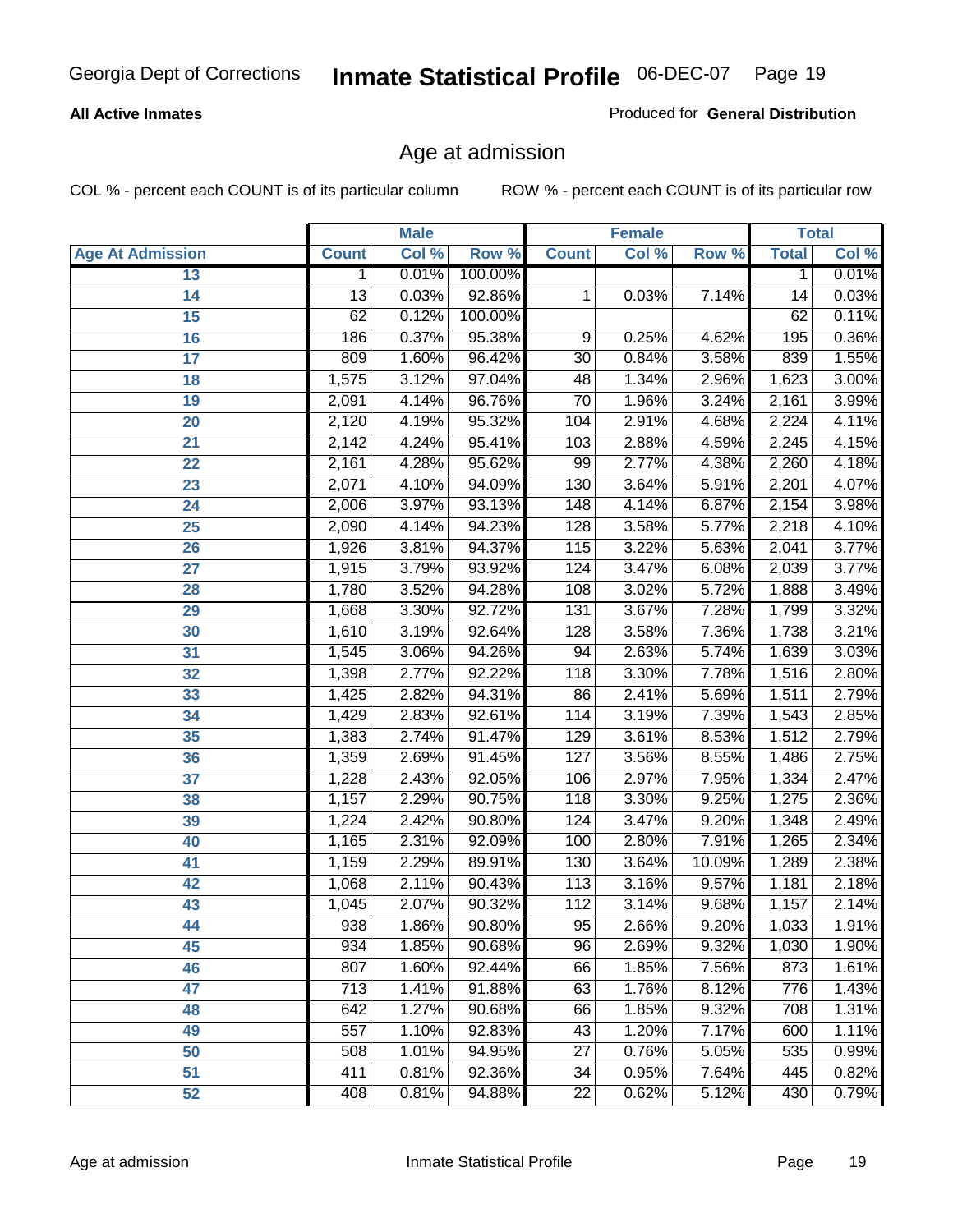#### **All Active Inmates**

Produced for **General Distribution**

# Age at admission

|                         | <b>Male</b>      |       | <b>Female</b> |                 |       | <b>Total</b> |                  |       |
|-------------------------|------------------|-------|---------------|-----------------|-------|--------------|------------------|-------|
| <b>Age At Admission</b> | <b>Count</b>     | Col % | Row %         | <b>Count</b>    | Col % | Row %        | <b>Total</b>     | Col % |
| 53                      | 309              | 0.61% | 91.69%        | $\overline{28}$ | 0.78% | 8.31%        | 337              | 0.62% |
| 54                      | $\overline{213}$ | 0.42% | 90.64%        | $\overline{22}$ | 0.62% | 9.36%        | 235              | 0.43% |
| $\overline{55}$         | 234              | 0.46% | 96.69%        | $\overline{8}$  | 0.22% | 3.31%        | $\overline{242}$ | 0.45% |
| $\overline{56}$         | 191              | 0.38% | 93.63%        | $\overline{13}$ | 0.36% | 6.37%        | $\overline{204}$ | 0.38% |
| $\overline{57}$         | $\overline{147}$ | 0.29% | 94.23%        | 9               | 0.25% | 5.77%        | 156              | 0.29% |
| 58                      | $\overline{123}$ | 0.24% | 93.89%        | $\overline{8}$  | 0.22% | 6.11%        | 131              | 0.24% |
| 59                      | 109              | 0.22% | 94.78%        | $\overline{6}$  | 0.17% | 5.22%        | 115              | 0.21% |
| 60                      | 83               | 0.16% | 97.65%        | $\overline{2}$  | 0.06% | 2.35%        | 85               | 0.16% |
| 61                      | 60               | 0.12% | 95.24%        | $\overline{3}$  | 0.08% | 4.76%        | 63               | 0.12% |
| 62                      | $\overline{57}$  | 0.11% | 95.00%        | $\overline{3}$  | 0.08% | 5.00%        | 60               | 0.11% |
| 63                      | $\overline{52}$  | 0.10% | 96.30%        | $\overline{2}$  | 0.06% | 3.70%        | 54               | 0.10% |
| 64                      | $\overline{50}$  | 0.10% | 96.15%        | $\overline{2}$  | 0.06% | 3.85%        | $\overline{52}$  | 0.10% |
| 65                      | $\overline{37}$  | 0.07% | 100.00%       |                 |       |              | $\overline{37}$  | 0.07% |
| 66                      | $\overline{21}$  | 0.04% | 95.45%        | 1               | 0.03% | 4.55%        | $\overline{22}$  | 0.04% |
| 67                      | $\overline{25}$  | 0.05% | 100.00%       |                 |       |              | $\overline{25}$  | 0.05% |
| 68                      | $\overline{19}$  | 0.04% | 100.00%       |                 |       |              | $\overline{19}$  | 0.04% |
| 69                      | $\overline{23}$  | 0.05% | 95.83%        | 1               | 0.03% | 4.17%        | $\overline{24}$  | 0.04% |
| 70                      | $\overline{9}$   | 0.02% | 81.82%        | $\overline{2}$  | 0.06% | 18.18%       | $\overline{11}$  | 0.02% |
| 71                      | $\overline{6}$   | 0.01% | 100.00%       |                 |       |              | 6                | 0.01% |
| $\overline{72}$         | $\overline{8}$   | 0.02% | 100.00%       |                 |       |              | $\overline{8}$   | 0.01% |
| $\overline{73}$         | $\overline{7}$   | 0.01% | 100.00%       |                 |       |              | 7                | 0.01% |
| $\overline{74}$         | $\overline{7}$   | 0.01% | 87.50%        | 1               | 0.03% | 12.50%       | $\overline{8}$   | 0.01% |
| $\overline{75}$         | 4                | 0.01% | 100.00%       |                 |       |              | 4                | 0.01% |
| 76                      | $\overline{7}$   | 0.01% | 100.00%       |                 |       |              | 7                | 0.01% |
| 78                      | $\overline{2}$   | 0.01% | 100.00%       |                 |       |              | $\overline{2}$   | 0.01% |
| 79                      | $\overline{4}$   | 0.01% | 80.00%        | $\overline{1}$  | 0.03% | 20.00%       | $\overline{5}$   | 0.01% |
| 80                      | $\mathbf{1}$     | 0.01% | 100.00%       |                 |       |              | 1                | 0.01% |
| $\overline{81}$         | $\mathbf{1}$     | 0.01% | 100.00%       |                 |       |              | 1                | 0.01% |
| 82                      | $\mathbf{1}$     | 0.01% | 100.00%       |                 |       |              | 1                | 0.01% |
| 84                      | 1                | 0.01% | 100.00%       |                 |       |              | 1                | 0.01% |
| <b>Total Reported</b>   | 50,540           | 100%  | 93.40%        | 3,571           | 100%  |              | 6.60% 54,111     | 100%  |

| <b>Not Reported</b> |        |              |        |
|---------------------|--------|--------------|--------|
| <b>Grand Total</b>  | 50,540 | 3571<br>J.JI | 54.11' |

| <b>Mean</b><br>(average) | 31.82 | 33.88 | 31.95    |
|--------------------------|-------|-------|----------|
| <b>Median (middle)</b>   | 30    | 34    | 30       |
| Mode<br>(most frequent)  | ∸∸    |       | n.<br>LL |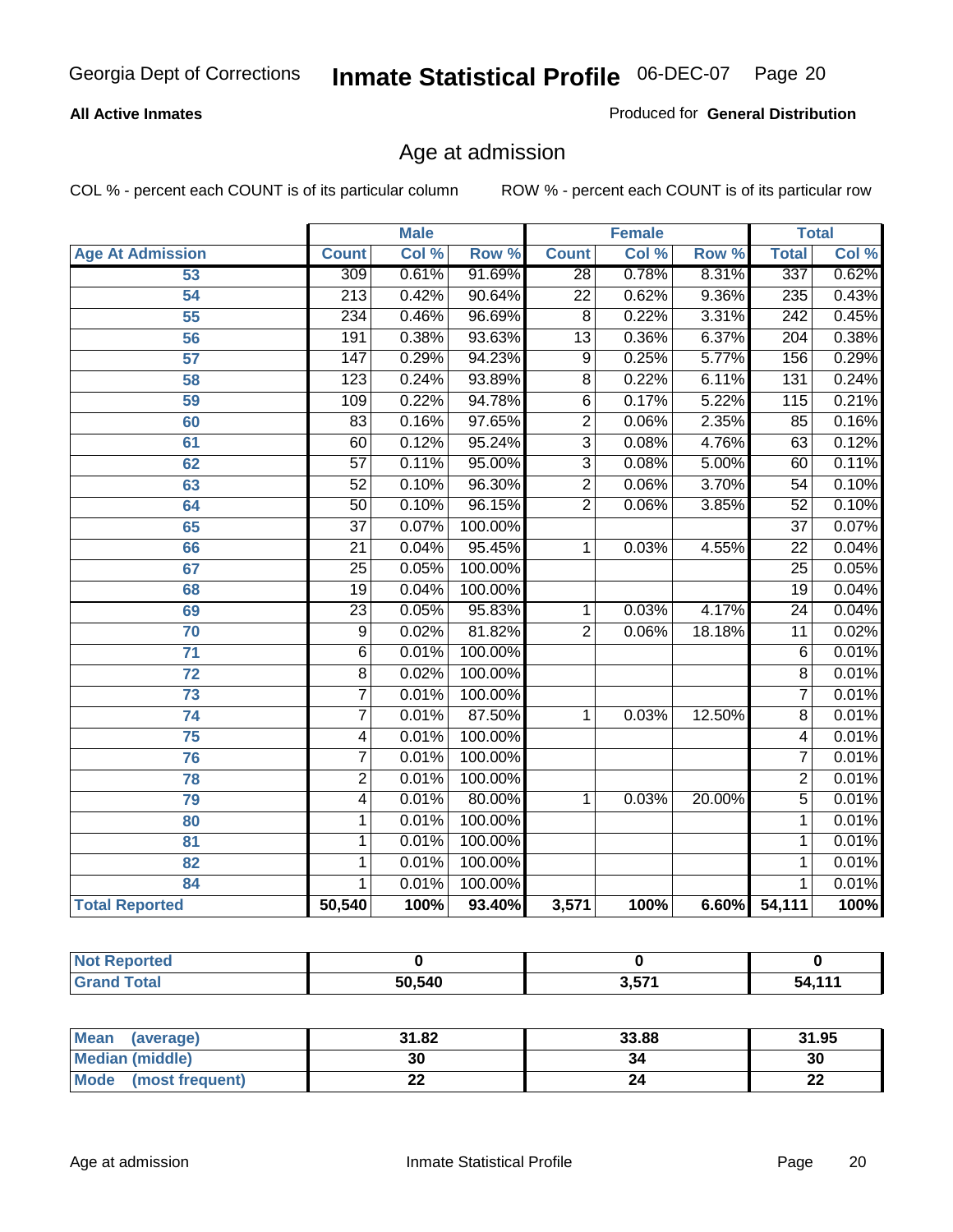#### **All Active Inmates**

Produced for **General Distribution**

# Age at release

|                       | <b>Male</b>  |      |       | <b>Female</b> |       |       | Total        |          |
|-----------------------|--------------|------|-------|---------------|-------|-------|--------------|----------|
| <b>Age At Release</b> | <b>Count</b> | Col% | Row % | <b>Count</b>  | Col % | Row % | <b>Total</b> | Col $\%$ |
| <b>Total Reported</b> |              |      |       |               |       |       |              |          |

| <b>Still Active</b> | 50,540 | 3,571 | 54,111 |
|---------------------|--------|-------|--------|
| <b>Not Reported</b> |        |       |        |
| <b>Grand Total</b>  | 50,540 | 3,571 | 54,111 |

| Mean (average)       | N/A | N/A | N/A |
|----------------------|-----|-----|-----|
| Median (middle)      | N/A | N/A | N/A |
| Mode (most frequent) | N/A | N/A | N/A |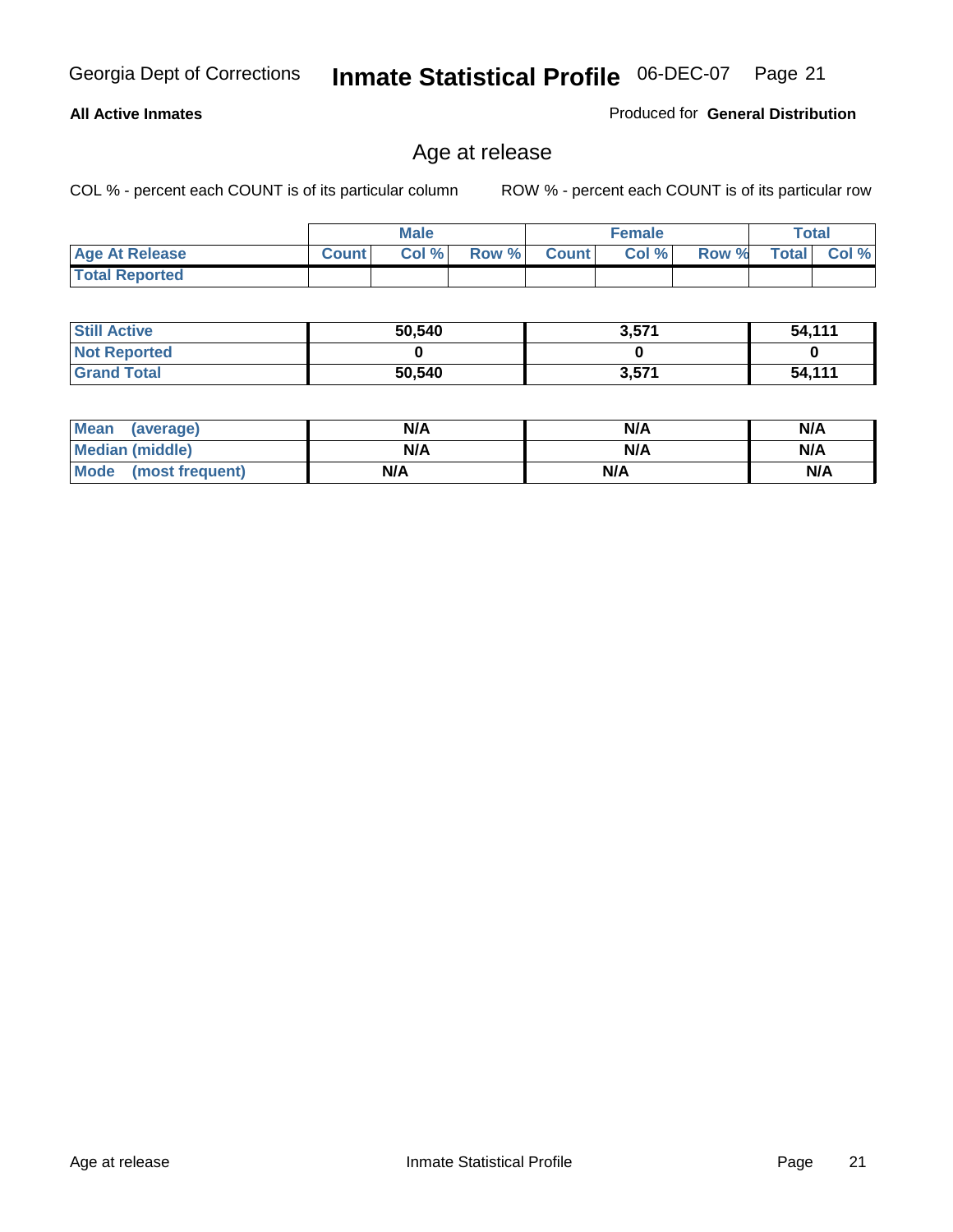#### **All Active Inmates**

#### Produced for **General Distribution**

# Height, measured at entry to prison

|                        |                 | <b>Male</b> |                  |                  | <b>Female</b> |                  | <b>Total</b>    |        |
|------------------------|-----------------|-------------|------------------|------------------|---------------|------------------|-----------------|--------|
| <b>Height</b>          | <b>Count</b>    | Col %       | Row <sup>%</sup> | <b>Count</b>     | Col %         | Row <sup>%</sup> | <b>Total</b>    | Col %  |
| <b>Under four feet</b> | $\overline{8}$  | 0.02%       | 88.89%           | 1                | 0.03%         | 11.11%           | $\overline{9}$  | 0.02%  |
| 4'01"                  |                 |             |                  | $\overline{4}$   | 0.12%         | 100.00%          | $\overline{4}$  | 0.01%  |
| 4'05''                 | 1               | 0.01%       | 100.00%          |                  |               |                  | 1               | 0.01%  |
| 4'06"                  | $\overline{2}$  | 0.01%       | 40.00%           | $\overline{3}$   | 0.09%         | 60.00%           | $\overline{5}$  | 0.01%  |
| 4'07"                  | 1               | 0.01%       | 50.00%           | $\mathbf{1}$     | 0.03%         | 50.00%           | $\overline{2}$  | 0.01%  |
| 4'08"                  | 1               | 0.01%       | 16.67%           | $\overline{5}$   | 0.15%         | 83.33%           | $\overline{6}$  | 0.01%  |
| 4'09"                  |                 |             |                  | 9                | 0.26%         | 100.00%          | 9               | 0.02%  |
| 4'10"                  |                 |             |                  | $\overline{13}$  | 0.38%         | 100.00%          | $\overline{13}$ | 0.02%  |
| 4'11''                 | $\overline{10}$ | 0.02%       | 12.66%           | $\overline{69}$  | 2.01%         | 87.34%           | $\overline{79}$ | 0.15%  |
| 5'00''                 | $\overline{93}$ | 0.19%       | 39.41%           | $\overline{143}$ | 4.16%         | 60.59%           | 236             | 0.45%  |
| 5'01''                 | $\overline{97}$ | 0.20%       | 34.04%           | 188              | 5.47%         | 65.96%           | 285             | 0.54%  |
| 5'02''                 | 232             | 0.47%       | 38.67%           | 368              | 10.71%        | 61.33%           | 600             | 1.13%  |
| 5'03''                 | 406             | 0.82%       | 51.52%           | 382              | 11.12%        | 48.48%           | 788             | 1.49%  |
| 5'04''                 | 811             | 1.64%       | 60.70%           | 525              | 15.28%        | 39.30%           | 1,336           | 2.52%  |
| 5'05''                 | 1,647           | 3.33%       | 79.80%           | 417              | 12.14%        | 20.20%           | 2,064           | 3.90%  |
| 5'06''                 | 3,244           | 6.55%       | 87.46%           | 465              | 13.54%        | 12.54%           | 3,709           | 7.00%  |
| 5'07''                 | 4,496           | 9.08%       | 92.36%           | $\overline{372}$ | 10.83%        | 7.64%            | 4,868           | 9.19%  |
| 5'08''                 | 5,168           | 10.44%      | 96.67%           | $\overline{178}$ | 5.18%         | 3.33%            | 5,346           | 10.10% |
| 5'09''                 | 6,014           | 12.15%      | 97.61%           | $\overline{147}$ | 4.28%         | 2.39%            | 6,161           | 11.64% |
| 5'10''                 | 5,667           | 11.44%      | 99.00%           | $\overline{57}$  | 1.66%         | 1.00%            | 5,724           | 10.81% |
| 5'11''                 | 6,068           | 12.25%      | 99.17%           | $\overline{51}$  | 1.48%         | 0.83%            | 6,119           | 11.56% |
| 6'00''                 | 5,688           | 11.49%      | 99.74%           | $\overline{15}$  | 0.44%         | 0.26%            | 5,703           | 10.77% |
| 6'01''                 | 3,902           | 7.88%       | 99.69%           | $\overline{12}$  | 0.35%         | 0.31%            | 3,914           | 7.39%  |
| 6'02''                 | 2,877           | 5.81%       | 99.83%           | $\overline{5}$   | 0.15%         | 0.17%            | 2,882           | 5.44%  |
| 6'03''                 | 1,589           | 3.21%       | 99.81%           | $\overline{3}$   | 0.09%         | 0.19%            | 1,592           | 3.01%  |
| 6'04''                 | 829             | 1.67%       | 100.00%          |                  |               |                  | 829             | 1.57%  |
| 6'05''                 | 324             | 0.65%       | 99.69%           | 1                | 0.03%         | 0.31%            | 325             | 0.61%  |
| 6'06''                 | 150             | 0.30%       | 100.00%          |                  |               |                  | 150             | 0.28%  |
| 6'07''                 | 59              | 0.12%       | 100.00%          |                  |               |                  | $\overline{59}$ | 0.11%  |
| 6'08''                 | $\overline{28}$ | 0.06%       | 100.00%          |                  |               |                  | $\overline{28}$ | 0.05%  |
| 6'09''                 | $\overline{17}$ | 0.03%       | 94.44%           | $\mathbf{1}$     | 0.03%         | 5.56%            | $\overline{18}$ | 0.03%  |
| 6'10''                 | $\overline{19}$ | 0.04%       | 100.00%          |                  |               |                  | $\overline{19}$ | 0.04%  |
| 6'11''                 | $\overline{29}$ | 0.06%       | 100.00%          |                  |               |                  | $\overline{29}$ | 0.05%  |
| Seven feet +           | $\overline{40}$ | 0.08%       | 100.00%          |                  |               |                  | $\overline{40}$ | 0.08%  |
| <b>Total Reported</b>  | 49,517          | 100%        | 93.51%           | 3,435            | 100%          | 6.49%            | 52,952          | 100%   |

| $^{\mathrm{H}}$ Not.<br>Reported | .023   | 136   | ,159   |
|----------------------------------|--------|-------|--------|
| <b>Total</b><br>'Grano           | 50,540 | 3,57' | 54.11' |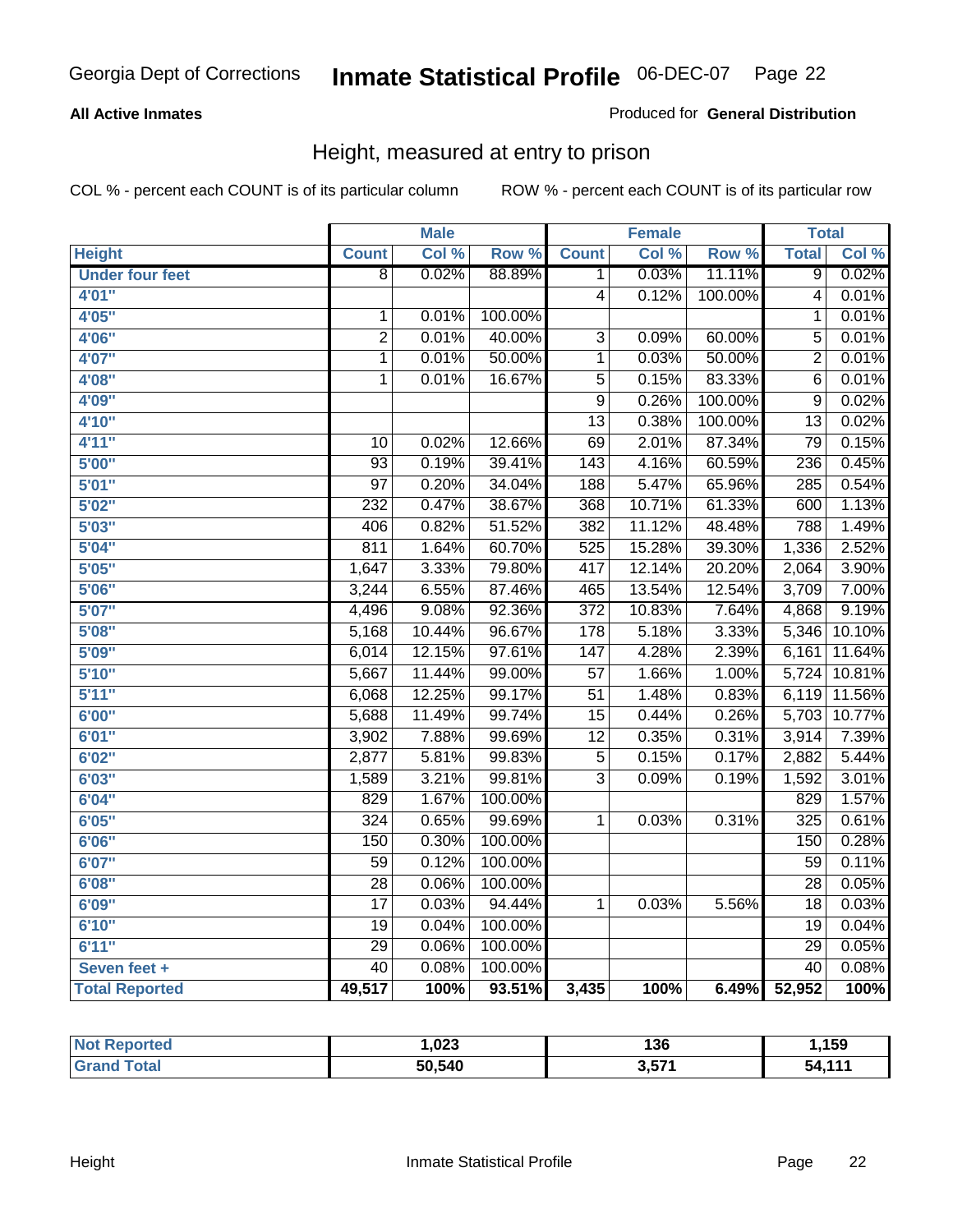#### **All Active Inmates**

Produced for **General Distribution**

# Height, measured at entry to prison

|                        | <b>Male</b> | <b>Female</b> | <b>Total</b> |
|------------------------|-------------|---------------|--------------|
| Mean (average)         | 5'10"       | 5'05"         | 5'10''       |
| <b>Median (middle)</b> | 5'10''      | 5'05"         | 5'10''       |
| Mode (most frequent)   | 5'11"       | 5'04"         | 5'09"        |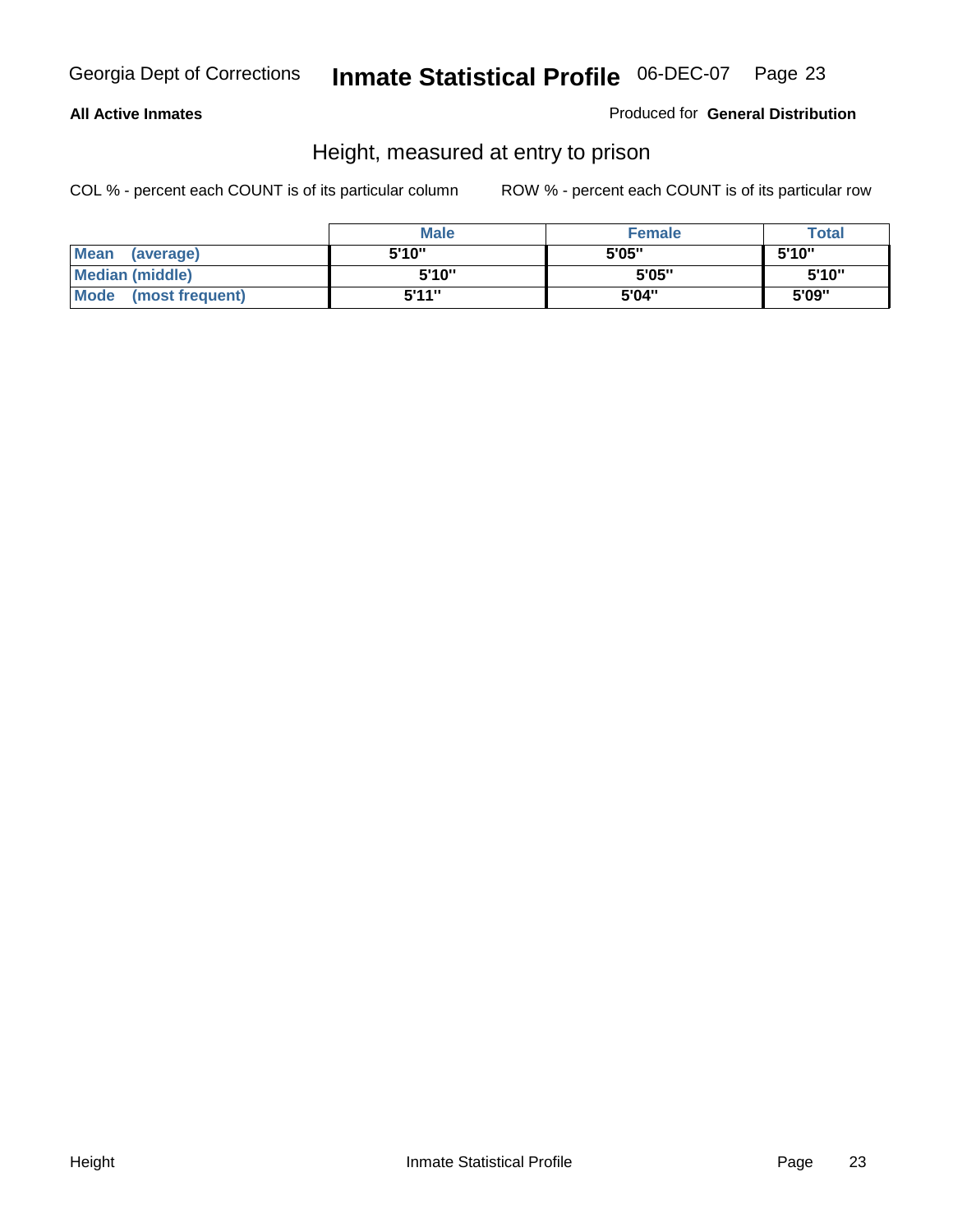#### **All Active Inmates**

#### Produced for **General Distribution**

# Weight, measured at entry to prison

|                        |                  | <b>Male</b> |         |                  | <b>Female</b> |        | <b>Total</b>    |        |
|------------------------|------------------|-------------|---------|------------------|---------------|--------|-----------------|--------|
| Weight                 | <b>Count</b>     | Col %       | Row %   | <b>Count</b>     | Col %         | Row %  | <b>Total</b>    | Col %  |
| <b>Under 80 pounds</b> | 7                | 0.01%       | 87.50%  | 1.               | 0.03%         | 12.50% | $\overline{8}$  | 0.02%  |
| 80 - 89 pounds         | $\overline{3}$   | 0.01%       | 75.00%  | 1                | 0.03%         | 25.00% | $\overline{4}$  | 0.01%  |
| 90 - 99 pounds         | $\overline{5}$   | 0.01%       | 55.56%  | $\overline{4}$   | 0.12%         | 44.44% | $\overline{9}$  | 0.02%  |
| 100 - 109 pounds       | $\overline{29}$  | 0.06%       | 40.85%  | $\overline{42}$  | 1.22%         | 59.15% | $\overline{71}$ | 0.13%  |
| 110 - 119 pounds       | $\overline{126}$ | 0.25%       | 57.27%  | $\overline{94}$  | 2.74%         | 42.73% | 220             | 0.42%  |
| 120 - 129 pounds       | 550              | 1.11%       | 71.80%  | $\overline{216}$ | 6.29%         | 28.20% | 766             | 1.45%  |
| 130 - 139 pounds       | 1,556            | 3.14%       | 84.89%  | $\overline{277}$ | 8.06%         | 15.11% | 1,833           | 3.46%  |
| 140 - 149 pounds       | 3,308            | 6.68%       | 90.95%  | $\overline{329}$ | 9.58%         | 9.05%  | 3,637           | 6.87%  |
| 150 - 159 pounds       | 4,928            | 9.95%       | 92.32%  | 410              | 11.94%        | 7.68%  | 5,338           | 10.08% |
| 160 - 169 pounds       | 6,606            | 13.34%      | 94.64%  | $\overline{374}$ | 10.89%        | 5.36%  | 6,980           | 13.18% |
| 170 - 179 pounds       | 6,295            | 12.71%      | 95.00%  | 331              | 9.64%         | 5.00%  | 6,626           | 12.51% |
| 180 - 189 pounds       | 6,439            | 13.00%      | 95.79%  | 283              | 8.24%         | 4.21%  | 6,722           | 12.69% |
| 190 - 199 pounds       | 4,764            | 9.62%       | 95.80%  | $\overline{209}$ | 6.08%         | 4.20%  | 4,973           | 9.39%  |
| 200 - 209 pounds       | 4,121            | 8.32%       | 94.50%  | 240              | 6.99%         | 5.50%  | 4,361           | 8.24%  |
| 210 - 219 pounds       | 3,016            | 6.09%       | 94.81%  | 165              | 4.80%         | 5.19%  | 3,181           | 6.01%  |
| 220 - 229 pounds       | 2,374            | 4.79%       | 95.42%  | 114              | 3.32%         | 4.58%  | 2,488           | 4.70%  |
| 230 - 239 pounds       | 1,616            | 3.26%       | 94.61%  | $\overline{92}$  | 2.68%         | 5.39%  | 1,708           | 3.23%  |
| 240 - 249 pounds       | 1,127            | 2.28%       | 94.87%  | 61               | 1.78%         | 5.13%  | 1,188           | 2.24%  |
| 250 - 259 pounds       | 819              | 1.65%       | 94.03%  | $\overline{52}$  | 1.51%         | 5.97%  | 871             | 1.64%  |
| 260 - 269 pounds       | 584              | 1.18%       | 94.35%  | $\overline{35}$  | 1.02%         | 5.65%  | 619             | 1.17%  |
| 270 - 279 pounds       | $\overline{372}$ | 0.75%       | 95.14%  | $\overline{19}$  | 0.55%         | 4.86%  | 391             | 0.74%  |
| 280 - 289 pounds       | 279              | 0.56%       | 91.78%  | $\overline{25}$  | 0.73%         | 8.22%  | 304             | 0.57%  |
| 290 - 299 pounds       | 179              | 0.36%       | 93.72%  | $\overline{12}$  | 0.35%         | 6.28%  | 191             | 0.36%  |
| 300 - 309 pounds       | $\overline{117}$ | 0.24%       | 88.64%  | $\overline{15}$  | 0.44%         | 11.36% | 132             | 0.25%  |
| 310 - 319 pounds       | 86               | 0.17%       | 89.58%  | $\overline{10}$  | 0.29%         | 10.42% | 96              | 0.18%  |
| 320 - 329 pounds       | $\overline{59}$  | 0.12%       | 85.51%  | $\overline{10}$  | 0.29%         | 14.49% | 69              | 0.13%  |
| 330 - 339 pounds       | $\overline{27}$  | 0.05%       | 90.00%  | $\overline{3}$   | 0.09%         | 10.00% | $\overline{30}$ | 0.06%  |
| 340 - 349 pounds       | $\overline{33}$  | 0.07%       | 84.62%  | $\overline{6}$   | 0.17%         | 15.38% | $\overline{39}$ | 0.07%  |
| 350 - 359 pounds       | $\overline{34}$  | 0.07%       | 94.44%  | $\overline{2}$   | 0.06%         | 5.56%  | $\overline{36}$ | 0.07%  |
| 360 - 369 pounds       | 20               | 0.04%       | 90.91%  | $\overline{2}$   | 0.06%         | 9.09%  | $\overline{22}$ | 0.04%  |
| 370 - 379 pounds       | $\overline{7}$   | 0.01%       | 100.00% |                  |               |        | $\overline{7}$  | 0.01%  |
| 380 - 389 pounds       | 3                | 0.01%       | 100.00% |                  |               |        | $\overline{3}$  | 0.01%  |
| 390 - 399 pounds       | $\overline{3}$   | 0.01%       | 100.00% |                  |               |        | $\overline{3}$  | 0.01%  |
| 400 pounds and over    | $\overline{25}$  | 0.05%       | 96.15%  | $\mathbf{1}$     | 0.03%         | 3.85%  | $\overline{26}$ | 0.05%  |
| <b>Total Reported</b>  | 49,517           | 100%        | 93.51%  | 3,435            | 100%          | 6.49%  | 52,952          | 100.0% |

| <b>Not</b><br><b>Reported</b> | ,023   | 136       | ,159   |
|-------------------------------|--------|-----------|--------|
| <b>Total</b>                  | 50,540 | 2571<br>. | 54 111 |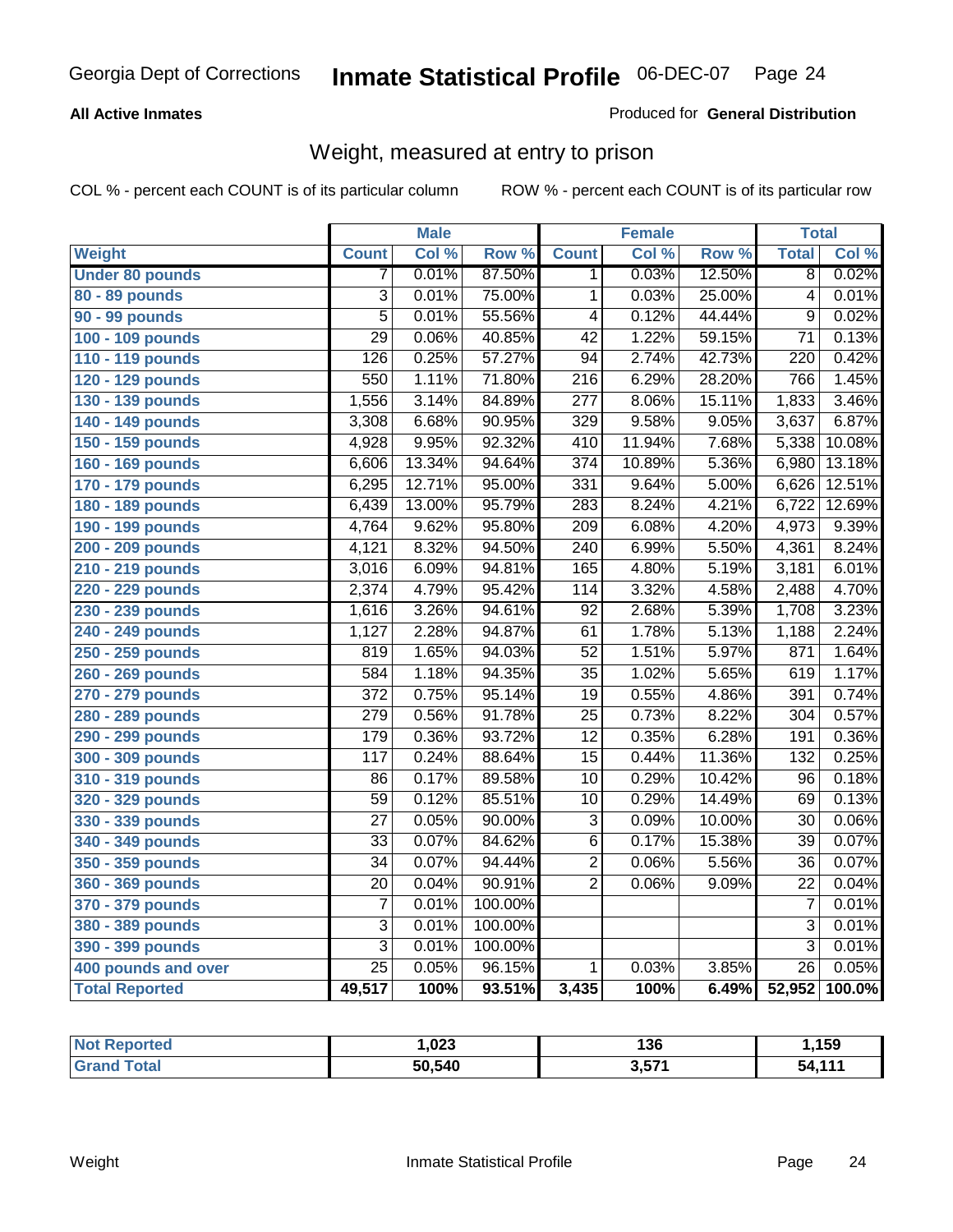#### **All Active Inmates**

#### Produced for **General Distribution**

# Weight, measured at entry to prison

|                          | <b>Male</b> | <b>Female</b> | Total |
|--------------------------|-------------|---------------|-------|
| <b>Mean</b><br>(average) | 186         | 175           | 185   |
| <b>Median (middle)</b>   | 180         | 168           | 180   |
| Mode<br>(most frequent)  | 180         | 150           | 180   |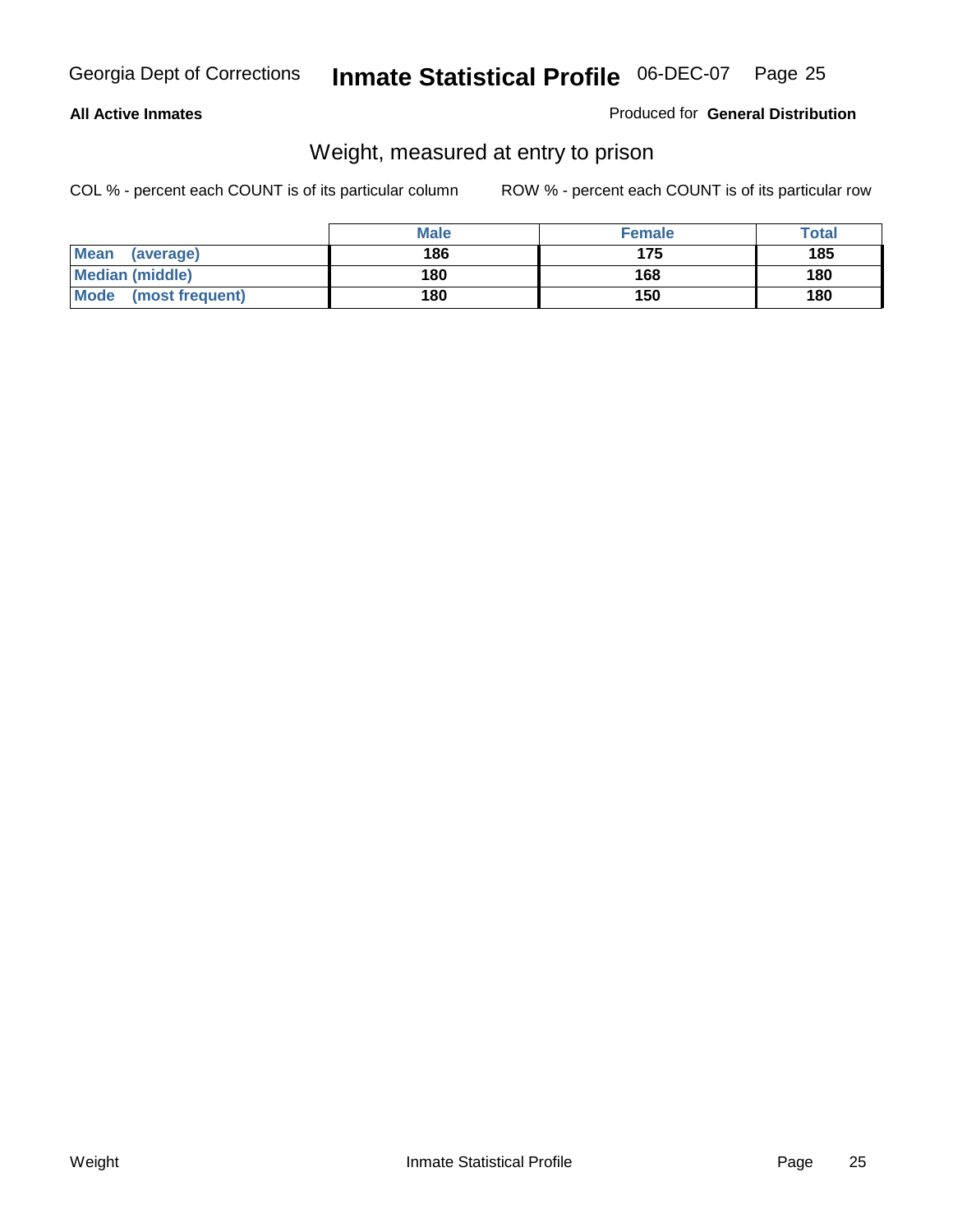**All Active Inmates**

#### Produced for **General Distribution**

# Military service

|                             |              | <b>Male</b> |                    |       | <b>Female</b> |          |              | <b>Total</b> |
|-----------------------------|--------------|-------------|--------------------|-------|---------------|----------|--------------|--------------|
| <b>Military service</b>     | <b>Count</b> | Col %       | <b>Row % Count</b> |       | Col %         | Row %    | <b>Total</b> | Col %        |
| <b>Air Force</b>            | 290          | .74%        | 96.67%             | 10    | $.30\%$       | 3.33%    | 300          | .71%         |
| $\mathbf{2}$<br><b>Army</b> | 2,182        | 5.60%       | 98.64%             | 30    | .90%          | 1.36%    | 2,212        | 5.22%        |
| <b>Navy</b><br>3            | 625          | 1.60%       | 98.74%             | 8     | .24%          | 1.26%    | 633          | 1.50%        |
| <b>Marines</b><br>4         | 475          | 1.22%       | 100.00%            |       |               |          | 475          | 1.12%        |
| <b>Coast Guard</b><br>5     | 25           | $.06\%$     | 96.15%             |       | .03%          | 3.85%    | 26           | .06%         |
| <b>None</b><br>96           | 35,402       | 90.78%      | 91.49%             | 3,293 | 98.53%        | $8.51\%$ | 38,695       | 91.39%       |
| <b>Total Reported</b>       | 38,999       | 100%        | 92.11%             | 3,342 | 100%          | 7.89%    | 42,341       | 100%         |

| orted                   | 11,541 | 229    | フフハ    |
|-------------------------|--------|--------|--------|
| NO.                     |        | $\sim$ | 7 U    |
| <b>Total</b><br>' Grand | 50,540 | 3,571  | 51 111 |

|  | <b>Mode</b><br>reauent)<br>.ost if | Army | Army | Army |
|--|------------------------------------|------|------|------|
|--|------------------------------------|------|------|------|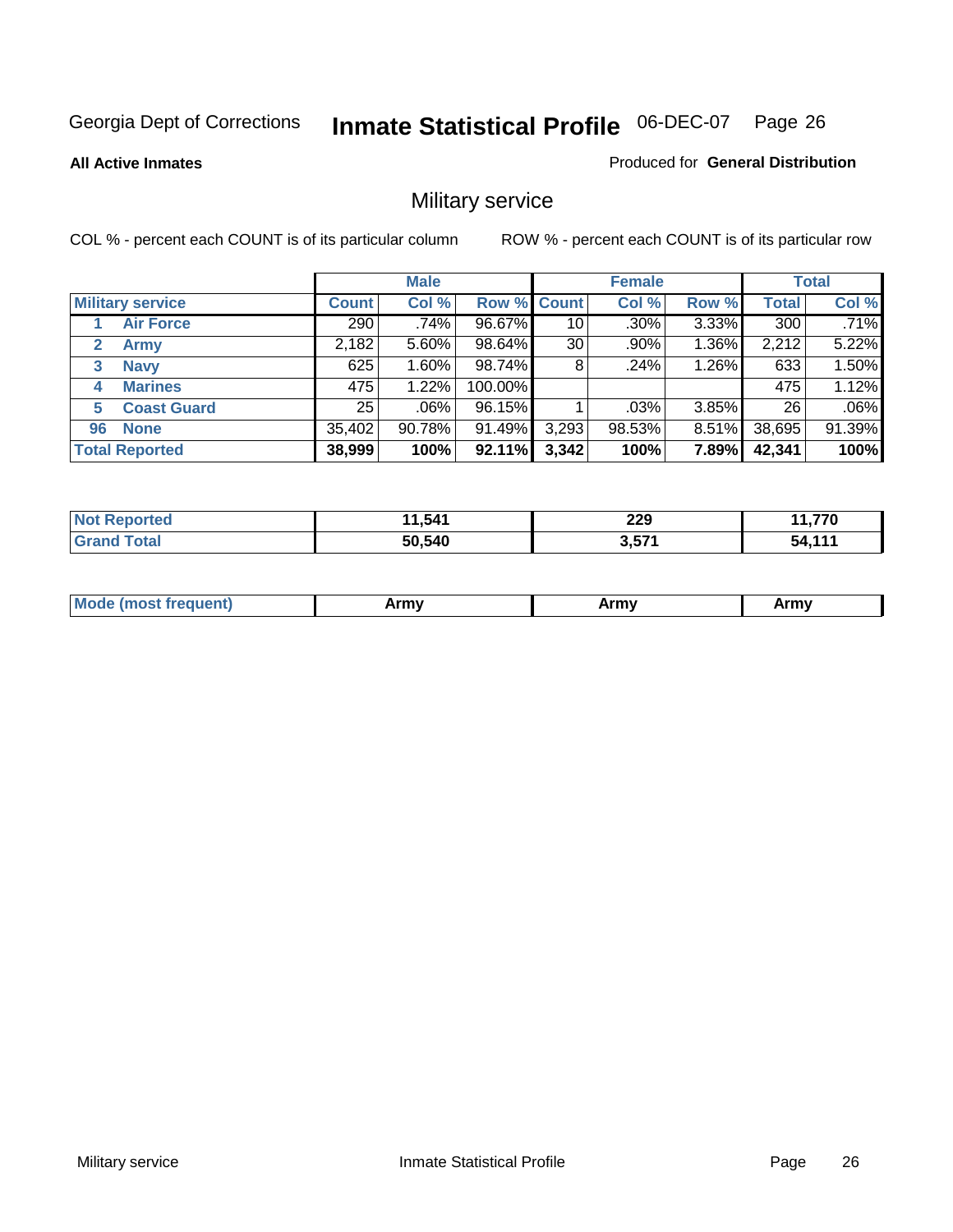#### **All Active Inmates**

#### Produced for **General Distribution**

# Type of admission to prison

|                |                             |              | <b>Male</b> |                    |     | <b>Female</b> |         |              | <b>Total</b> |
|----------------|-----------------------------|--------------|-------------|--------------------|-----|---------------|---------|--------------|--------------|
|                | <b>Type of Admission</b>    | <b>Count</b> | Col %       | <b>Row % Count</b> |     | Col %         | Row %   | <b>Total</b> | Col %        |
|                | <b>Committed From Court</b> | 33,559       | 69.28%      | 93.66% 2,272       |     | 67.08%        | 6.34%   | 35,831       | 69.13%       |
| $\overline{2}$ | <b>Return Appeal/Bond</b>   | 6            | .01%        | 100.00%            |     |               |         | 6            | .01%         |
| 3              | <b>Parole Rev/New Sent</b>  | 4,493        | 9.28%       | 95.25%             | 224 | 6.61%         | 4.75%   | 4,717        | 9.10%        |
| 4              | <b>Par Rev/No New Sent</b>  | 1,976        | 4.08%       | 93.47%             | 138 | 4.07%         | 6.53%   | 2,114        | 4.08%        |
| 5              | <b>Prob Viol/Total Rev</b>  |              | .01%        | 100.00%            |     |               |         |              | .01%         |
| 6              | <b>Prob Viol/Partial</b>    | 3,056        | 6.31%       | 89.91%             | 343 | 10.13%        | 10.09%  | 3,399        | 6.56%        |
| 7              | <b>Admit Fm Other Cust</b>  | 44           | .09%        | 95.65%             | 2   | .06%          | 4.35%   | 46           | .09%         |
| 9              | <b>Prob Rev/Remainder</b>   | 4,445        | 9.18%       | 91.91%             | 391 | 11.54%        | 8.09%   | 4,836        | 9.33%        |
| 10             | <b>New Sent/Par Rev Pnd</b> | 23           | .05%        | 100.00%            |     |               |         | 23           | .04%         |
| 11             | <b>Life W/O Parole</b>      | 300          | .62%        | 99.01%             | 3   | .09%          | .99%    | 303          | .58%         |
| 30             | <b>Par Rev/Rsn Unknown</b>  | 67           | .14%        | 100.00%            |     |               |         | 67           | .13%         |
| 32             | <b>Pb Parole Rescinded</b>  | 14           | .03%        | 100.00%            |     |               |         | 14           | .03%         |
| 33             | <b>Prob Revoc/Spec Cond</b> | 159          | .33%        | 92.98%             | 12  | .35%          | 7.02%   | 171          | .33%         |
| 40             | <b>Par Rev/Revoc Center</b> | 227          | .47%        | 99.56%             |     | .03%          | .44%    | 228          | .44%         |
| 41             | <b>Information Only</b>     |              |             |                    |     | .03%          | 100.00% |              | .01%         |
| 44             | <b>Whitworth Detention</b>  | 65           | .13%        | 100.00%            |     |               |         | 65           | .13%         |
| 50             | <b>Dcys At Risk</b>         | 6            | .01%        | 100.00%            |     |               |         | 6            | .01%         |
|                | <b>Total Reported</b>       | 48,441       | 100%        | 93.46% 3,387       |     | 100%          | 6.54%   | 51,828       | 100%         |

| 'Not<br>rtea<br>NGI | 2099   | 184            | 2283 |
|---------------------|--------|----------------|------|
| otal                | 50,540 | ・ヒライ<br>י כ. כ |      |

| <b>Mode (most frequent)</b> | Court Cmmt | <b>Court Cmmt</b> | <b>Court Cmmt</b> |
|-----------------------------|------------|-------------------|-------------------|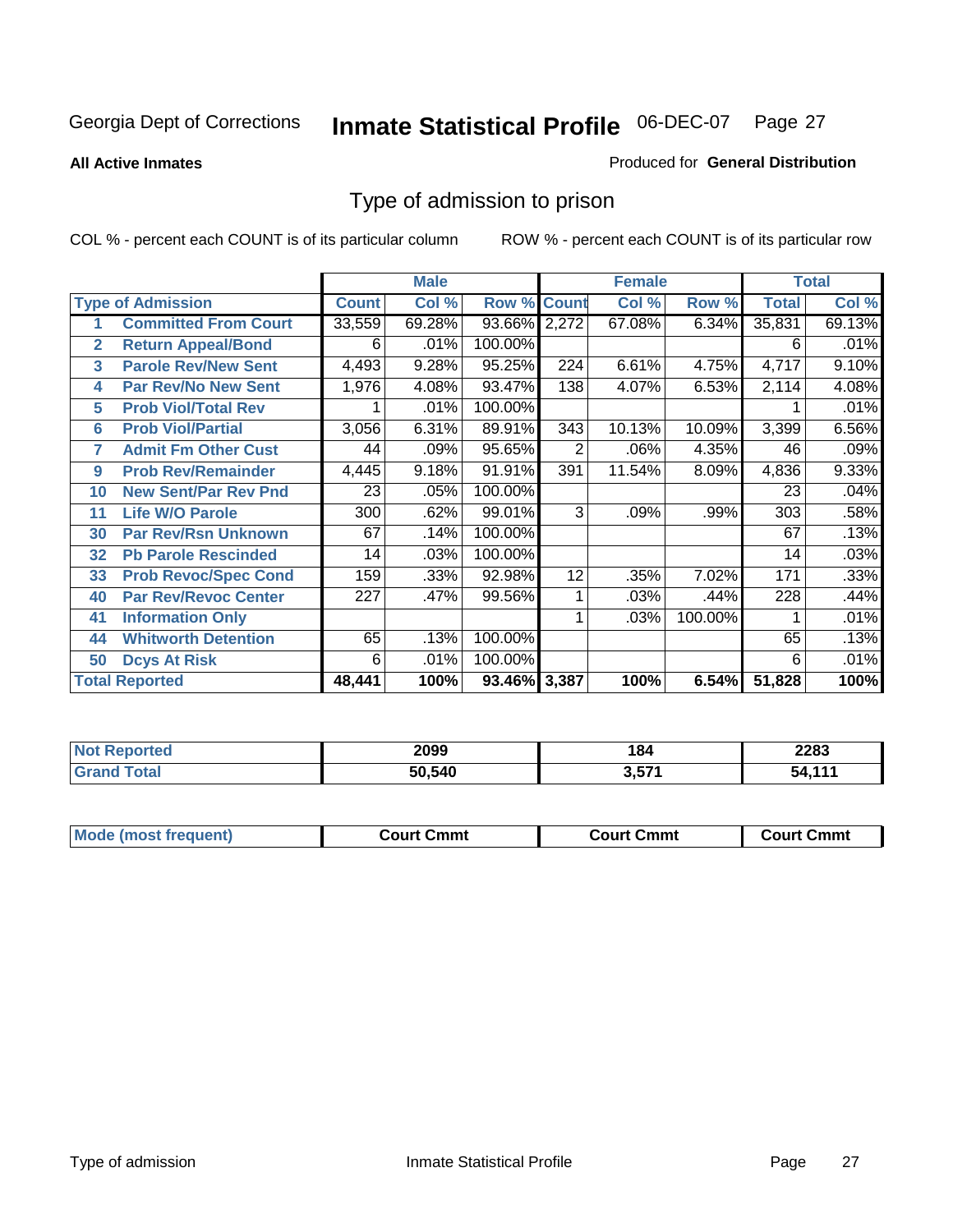**All Active Inmates**

#### Produced for **General Distribution**

# Current / last security status

|                        |              | <b>Male</b> |             |       | <b>Female</b> |          |              | <b>Total</b> |
|------------------------|--------------|-------------|-------------|-------|---------------|----------|--------------|--------------|
| <b>Security Status</b> | <b>Count</b> | Col %       | Row % Count |       | Col %         | Row %    | <b>Total</b> | Col %        |
| 1 Wrk Releas           | 917          | 1.92%       | 86.59%      | 142   | 4.32%         | 13.41%   | 1,059        | 2.08%        |
| 2 Trusty               | ا 696.       | 3.55%       | 88.47%      | 221   | 6.72%         | 11.53%   | 1,917        | 3.76%        |
| 3 Minimum              | 19,042       | 39.91%      | 91.21%      | 1,834 | 55.76%        | $8.79\%$ | 20,876       | 40.93%       |
| 4 Medium               | 19,912       | 41.74%      | 95.78%      | 877   | 26.66%        | 4.22%    | 20,789       | 40.76%       |
| 5 Close                | 5,646        | 11.83%      | 96.41%      | 210   | 6.38%         | 3.59%    | 5,856        | 11.48%       |
| 6 Maximum              | 497          | 1.04%       | 99.00%      | 5     | .15%          | 1.00%    | 502          | .98%         |
| <b>Total Reported</b>  | 47,710       | 100%        | 93.55%      | 3,289 | 100%          | 6.45%    | 50,999       | 100%         |

| <b>Still being diagnosed</b> | 2.824  | 282   | 3,106  |
|------------------------------|--------|-------|--------|
| <b>Not Reported</b>          |        |       |        |
| <b>Grand Total</b>           | 50,540 | 3,571 | 54,111 |

| M | <br><br> | ALLAST |
|---|----------|--------|
|   |          |        |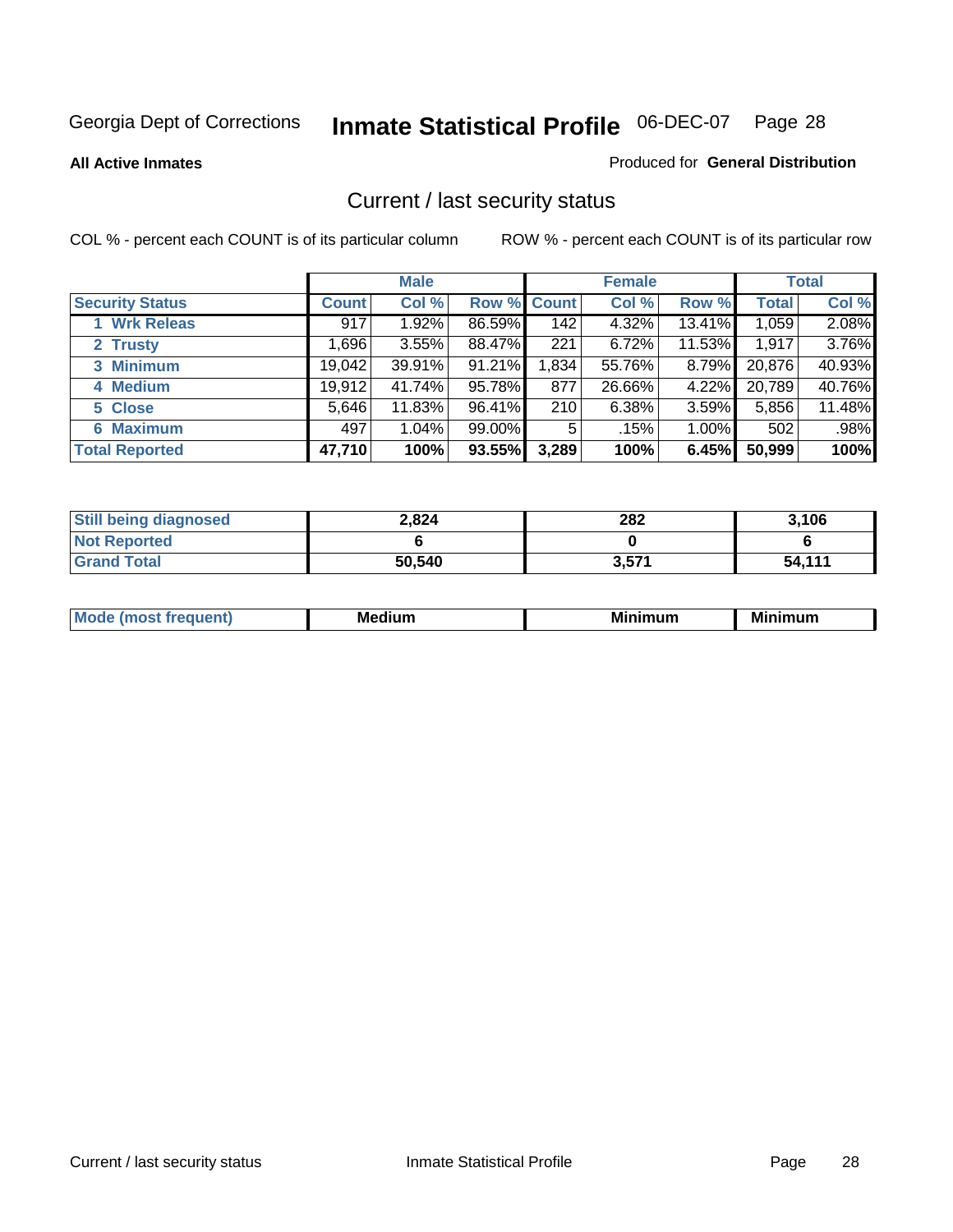**All Active Inmates**

#### Produced for **General Distribution**

# Current / last type of institution

|                            |              | <b>Male</b> |             |       | <b>Female</b> |          |              | <b>Total</b> |
|----------------------------|--------------|-------------|-------------|-------|---------------|----------|--------------|--------------|
| <b>Type of Institution</b> | <b>Count</b> | Col %       | Row % Count |       | Col %         | Row %    | <b>Total</b> | Col %        |
| <b>Transitional Center</b> | 2,249        | 4.45%       | 91.05%      | 221   | 6.19%         | 8.95%    | 2,470        | 4.56%        |
| <b>State Hospital</b>      |              | $.01\%$     | 100.00%     |       |               |          |              | .01%         |
| <b>County Camp</b>         | 4,816        | 9.53%       | 100.00%     |       |               |          | 4,816        | 8.90%        |
| <b>State Prison</b>        | 35,526       | 70.29%      | 91.38%      | 3,350 | 93.81%        | $8.62\%$ | 38,876       | 71.84%       |
| <b>Private Prison</b>      | 4,962        | 9.82%       | 100.00%     |       |               |          | 4,962        | 9.17%        |
| <b>Prison Annex</b>        | 1,457        | 2.88%       | 100.00%     |       |               |          | 1,457        | 2.69%        |
| <b>Pre Release Center</b>  | 1,300        | 2.57%       | 100.00%     |       |               |          | 1,300        | 2.40%        |
| <b>Inmate Boot Camp</b>    | 229          | .45%        | 100.00%     |       |               |          | 229          | .42%         |
| <b>Total Reported</b>      | 50,540       | 100%        | 93.4%       | 3,571 | 100%          | 6.6%     | 54,111       | 100%         |

| <b>Not</b><br>Reported |        |       |              |
|------------------------|--------|-------|--------------|
| <b>Grand Total</b>     | 50,540 | 3,571 | $-111$<br>54 |

| <b>Mode (most frequent)</b> | State Prison | <b>State Prison</b> | <b>State Prison I</b> |
|-----------------------------|--------------|---------------------|-----------------------|
|                             |              |                     |                       |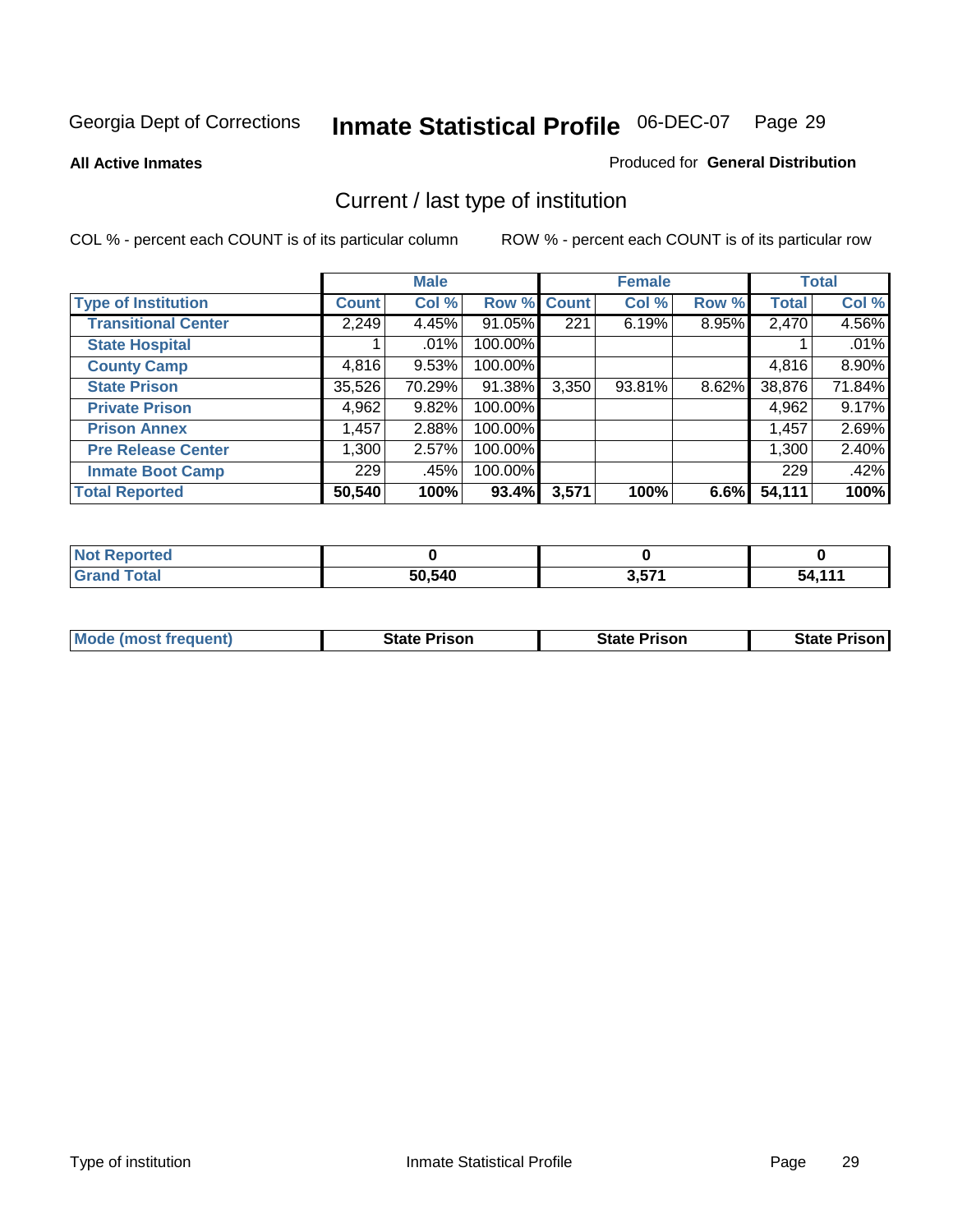**All Active Inmates**

#### Produced for **General Distribution**

# Institution type - transitional centers

|     |                                          |              | <b>Male</b> |         |              | <b>Female</b> |         |              | <b>Total</b> |
|-----|------------------------------------------|--------------|-------------|---------|--------------|---------------|---------|--------------|--------------|
|     | <b>Institution Type - Trans. Centers</b> | <b>Count</b> | Col %       | Row %   | <b>Count</b> | Col %         | Row %   | <b>Total</b> | Col %        |
| 220 | <b>Albany Trans-Ctr</b>                  | 145          | 6.45%       | 100.00% |              |               |         | 145          | 5.87%        |
| 223 | <b>Atlanta Male Trans-Ctr</b>            | 250          | 11.12%      | 100.00% |              |               |         | 250          | 10.12%       |
| 246 | <b>Augusta Trans-Ctr</b>                 | 203          | 9.03%       | 100.00% |              |               |         | 203          | 8.22%        |
| 249 | <b>Clayton Transitional Ctr</b>          | 313          | 13.92%      | 100.00% |              |               |         | 313          | 12.67%       |
| 247 | <b>Coastal Transitional Ctr</b>          | 257          | 11.43%      | 100.00% |              |               |         | 257          | 10.40%       |
| 225 | <b>Columbus Trans-Ctr</b>                | 177          | 7.87%       | 100.00% |              |               |         | 177          | 7.17%        |
| 252 | <b>Emanuel-Swainsboro Tc</b>             | 207          | 9.20%       | 100.00% |              |               |         | 207          | 8.38%        |
| 250 | <b>Helms Trans-Ctr</b>                   | 97           | 4.31%       | 100.00% |              |               |         | 97           | 3.93%        |
| 248 | <b>Lagrange Trans Ctr</b>                | 147          | 6.54%       | 100.00% |              |               |         | 147          | 5.95%        |
| 231 | <b>Macon Male Trans-Ctr</b>              | 162          | 7.20%       | 100.00% |              |               |         | 162          | 6.56%        |
| 235 | <b>Metro Womens Trans-Ctr</b>            |              |             |         | 221          | 100.00%       | 100.00% | 221          | 8.95%        |
| 253 | <b>Smith Trans-Ctr</b>                   | 193          | 8.58%       | 100.00% |              |               |         | 193          | 7.81%        |
| 230 | <b>Valdosta Trans-Ctr</b>                | 98           | 4.36%       | 100.00% |              |               |         | 98           | 3.97%        |
|     | <b>Total Reported</b>                    | 2,249        | 100%        | 91.05%  | 221          | 100%          | 8.95%   | 2,470        | 100%         |

| N<br>portea |       |                  |                       |
|-------------|-------|------------------|-----------------------|
| <b>otal</b> | 2,249 | nn.<br><u>__</u> | 2 <sub>17</sub><br>-- |

| Mode (most frequent) | 249 Clayton Transitional Ctr 235 Metro Womens Trans- | Ctr | 249 Clayton<br>Transitional Ctr |
|----------------------|------------------------------------------------------|-----|---------------------------------|
|                      |                                                      |     |                                 |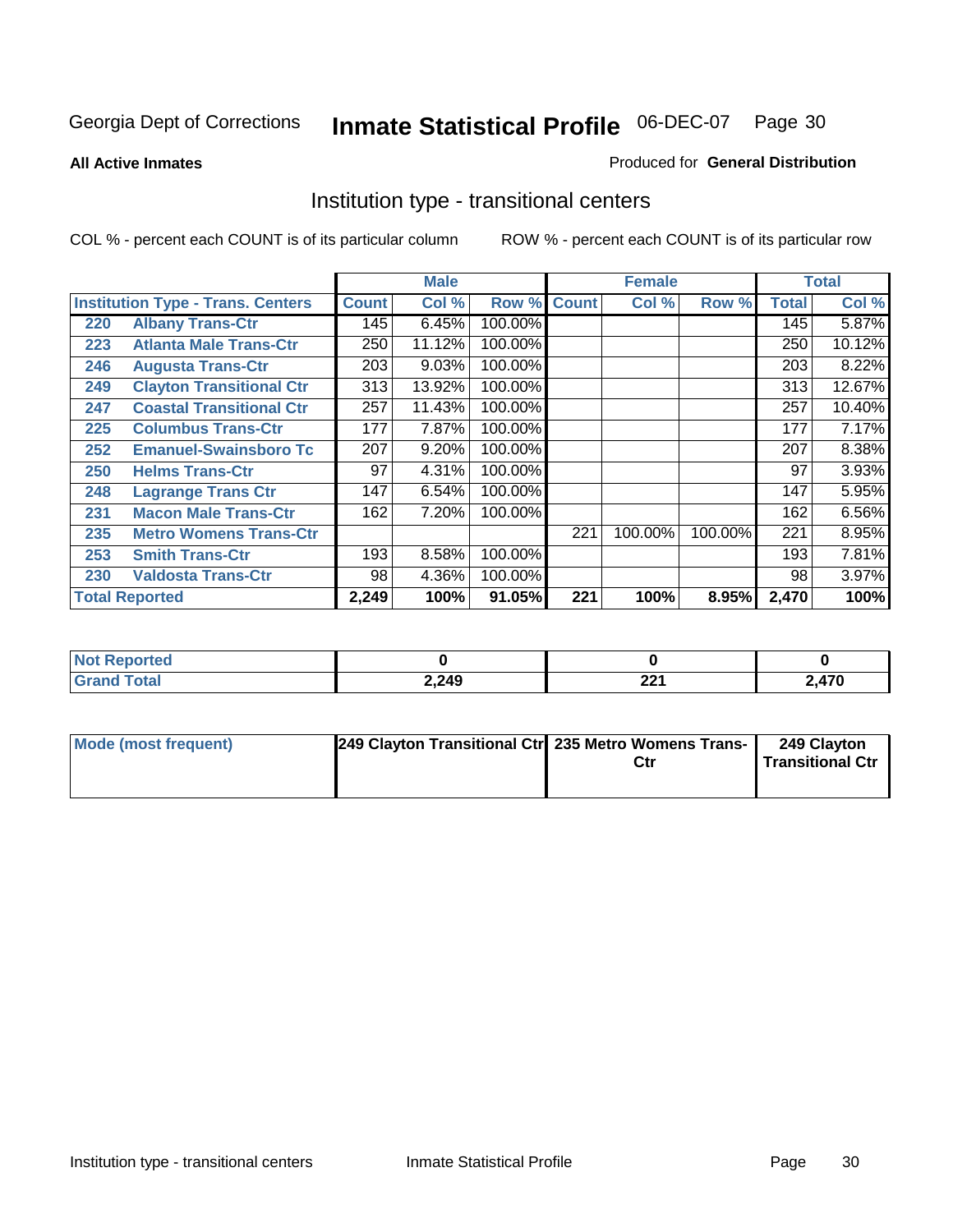**All Active Inmates**

#### Produced for **General Distribution**

# Institution type - mental hospitals

|                                                  | <b>Male</b> |                    | <b>Female</b> |                    | Total   |
|--------------------------------------------------|-------------|--------------------|---------------|--------------------|---------|
| <b>Institution Type - Mental Hospitals Count</b> | Col%        | <b>Row % Count</b> | Col%          | <b>Row % Total</b> | Col %   |
| 302 Central State Hospital                       | $100.00\%$  | 100.00%            |               |                    | 100.00% |
| <b>Total Reported</b>                            | 100%        | 100%               |               | %                  | 100%    |

| Not Reported |  |  |
|--------------|--|--|
| <b>otal</b>  |  |  |

| Mode (most frequent)<br>302 Central State Hospital | Null | <b>302 Central State</b><br><b>Hospital</b> |
|----------------------------------------------------|------|---------------------------------------------|
|----------------------------------------------------|------|---------------------------------------------|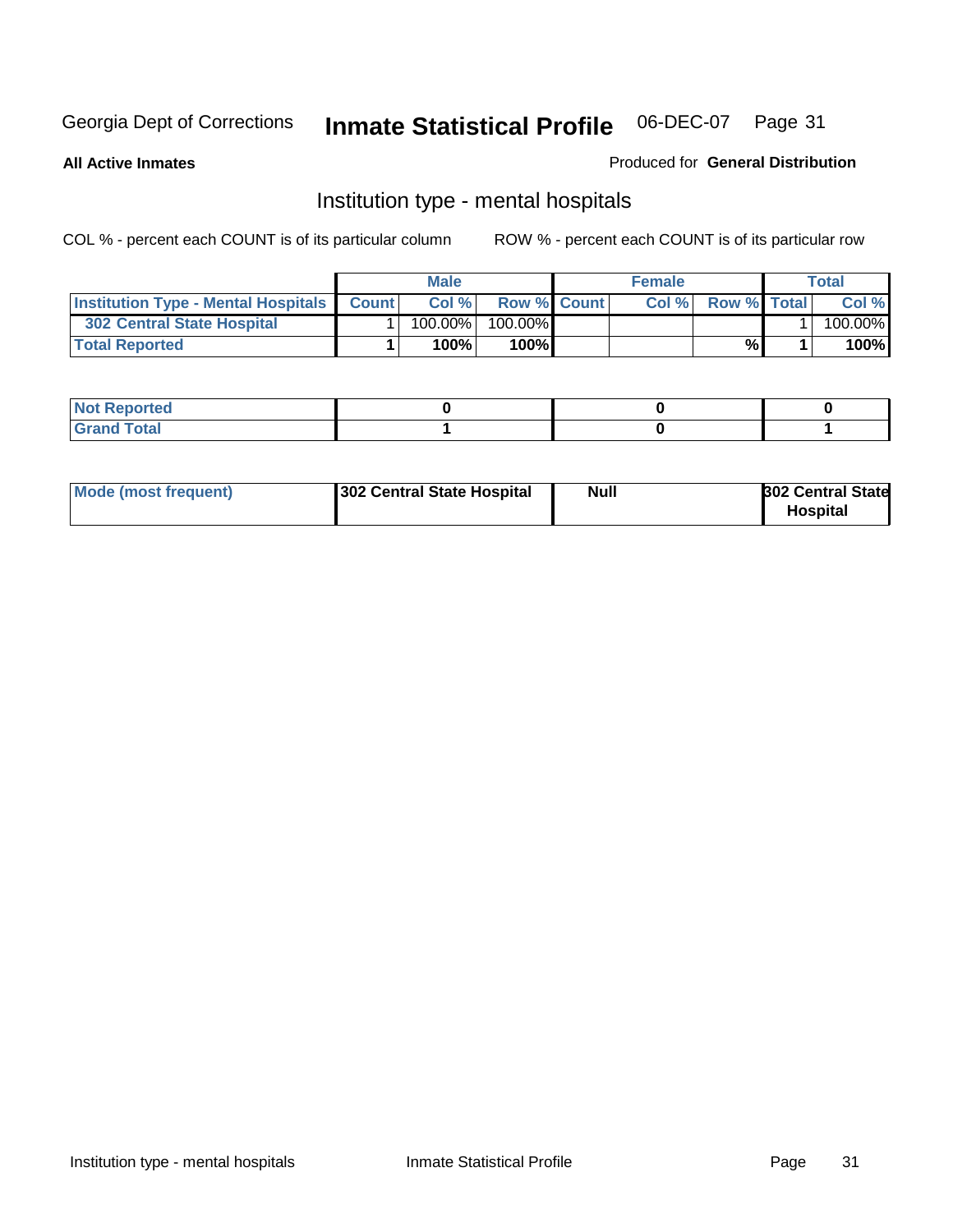#### **All Active Inmates**

#### Produced for **General Distribution**

# Institution type - county prisons

|                                          |                  | <b>Male</b> |         |              | <b>Female</b>             |                          |                  | <b>Total</b> |
|------------------------------------------|------------------|-------------|---------|--------------|---------------------------|--------------------------|------------------|--------------|
| <b>Institution Type - County Prisons</b> | <b>Count</b>     | Col %       | Row %   | <b>Count</b> | $\overline{\text{Col}}$ % | Row %                    | <b>Total</b>     | Col %        |
| <b>Bulloch County Ci</b><br>402          | 119              | 2.47%       | 100.00% |              |                           |                          | 119              | 2.47%        |
| <b>Carroll County Ci</b><br>404          | $\overline{206}$ | 4.28%       | 100.00% |              |                           |                          | $\overline{206}$ | 4.28%        |
| <b>Clarke County Ci</b><br>406           | 100              | 2.08%       | 100.00% |              |                           |                          | 100              | 2.08%        |
| <b>Clayton County Ci</b><br>456          | 215              | 4.46%       | 100.00% |              |                           |                          | $\overline{215}$ | 4.46%        |
| <b>Colquitt County Ci</b><br>407         | 166              | 3.45%       | 100.00% |              |                           |                          | 166              | 3.45%        |
| <b>Coweta County Ci</b><br>409           | 190              | 3.95%       | 100.00% |              |                           |                          | 190              | 3.95%        |
| <b>Decatur County Ci</b><br>411          | 204              | 4.24%       | 100.00% |              |                           |                          | 204              | 4.24%        |
| <b>Effingham County Ci</b><br>413        | 231              | 4.80%       | 100.00% |              |                           |                          | 231              | 4.80%        |
| <b>Floyd County Ci</b><br>415            | 333              | 6.91%       | 100.00% |              |                           |                          | 333              | 6.91%        |
| <b>Gwinnett County Ci</b><br>419         | $\overline{225}$ | 4.67%       | 100.00% |              |                           |                          | 225              | 4.67%        |
| <b>Hall County Ci</b><br>420             | 152              | 3.16%       | 100.00% |              |                           |                          | 152              | 3.16%        |
| <b>Harris County Ci</b><br>422           | 101              | 2.10%       | 100.00% |              |                           |                          | 101              | 2.10%        |
| <b>Jackson County Ci</b><br>426          | 162              | 3.36%       | 100.00% |              |                           |                          | 162              | 3.36%        |
| <b>Jefferson County Ci</b><br>428        | 171              | 3.55%       | 100.00% |              |                           |                          | 171              | 3.55%        |
| <b>Mitchell County Ci</b><br>433         | 101              | 2.10%       | 100.00% |              |                           |                          | 101              | 2.10%        |
| <b>Muscogee County Ci</b><br>435         | 509              | 10.57%      | 100.00% |              |                           |                          | 509              | 10.57%       |
| <b>Richmond County Ci</b><br>439         | 208              | 4.32%       | 100.00% |              |                           |                          | 208              | 4.32%        |
| <b>Screven County Prison</b><br>440      | 138              | 2.87%       | 100.00% |              |                           |                          | 138              | 2.87%        |
| <b>Spalding County Ci</b><br>441         | 360              | 7.48%       | 100.00% |              |                           |                          | 360              | 7.48%        |
| <b>Stewart County Ci</b><br>442          | 74               | 1.54%       | 100.00% |              |                           |                          | 74               | 1.54%        |
| <b>Sumter County Ci</b><br>443           | $\overline{327}$ | 6.79%       | 100.00% |              |                           |                          | $\overline{327}$ | 6.79%        |
| <b>Terrell County Ci</b><br>444          | 126              | 2.62%       | 100.00% |              |                           |                          | 126              | 2.62%        |
| <b>Thomas County Ci</b><br>445           | 147              | 3.05%       | 100.00% |              |                           |                          | $\overline{147}$ | 3.05%        |
| <b>Troup County Ci</b><br>447            | 251              | 5.21%       | 100.00% |              |                           |                          | 251              | 5.21%        |
| <b>Total Reported</b>                    | 4,816            | 100%        | 100%    |              |                           | $\overline{\frac{9}{6}}$ | 4,816            | 100%         |

| τeα                                |     |      |
|------------------------------------|-----|------|
| $\sim$ $\sim$ $\sim$ $\sim$ $\sim$ | 91C | ,816 |

| Mode (most frequent) | 435 Muscogee County Ci | <b>Null</b> | 435 Muscogee     |
|----------------------|------------------------|-------------|------------------|
|                      |                        |             | <b>County Ci</b> |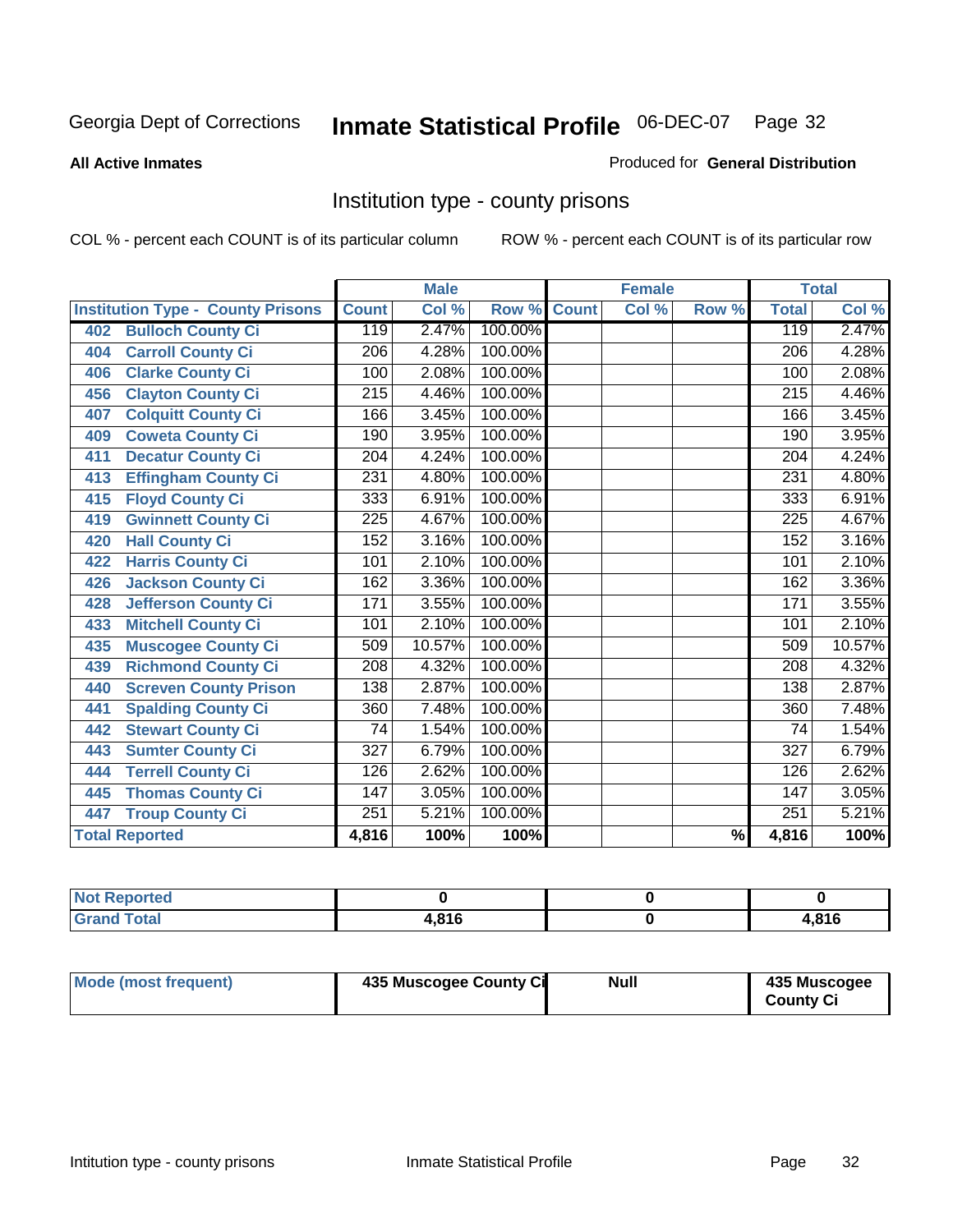**All Active Inmates**

#### Produced for **General Distribution**

# Institution type - state prisons

|     |                                            |              | <b>Male</b> |               |              | <b>Female</b> |         | <b>Total</b>     |       |
|-----|--------------------------------------------|--------------|-------------|---------------|--------------|---------------|---------|------------------|-------|
|     | <b>Institution Type - State Prisons</b>    | <b>Count</b> | Col %       | Row %         | <b>Count</b> | Col %         | Row %   | <b>Total</b>     | Col % |
| 508 | <b>Arrendale State Prison</b>              |              |             |               | 1,314        | 39.22%        | 100.00% | 1,314            | 3.38% |
| 532 | <b>Augusta State Med.</b><br><b>Prison</b> | 1,214        | 3.42%       | 100.00%       |              |               |         | 1,214            | 3.12% |
| 543 | <b>Autry State Prison</b>                  | 1,642        | 4.62%       | 100.00%       |              |               |         | 1,642            | 4.22% |
| 553 | <b>Baldwin State Prison</b>                | 1,030        | 2.90%       | 100.00%       |              |               |         | 1,030            | 2.65% |
| 536 | <b>Bostick State Prison</b>                | 702          | 1.98%       | 100.00%       |              |               |         | 702              | 1.81% |
| 534 | <b>Burrus Corr Trn Cntr</b>                | 582          | 1.64%       | 100.00%       |              |               |         | 582              | 1.50% |
| 547 | <b>Calhoun State Prison</b>                | 1,474        | 4.15%       | 100.00%       |              |               |         | 1,474            | 3.79% |
| 531 | <b>Central State Prison</b>                | 827          | 2.33%       | 100.00%       |              |               |         | $\overline{827}$ | 2.13% |
| 523 | <b>Coastal State Prison</b>                | 1,465        | 4.12%       | 100.00%       |              |               |         | 1,465            | 3.77% |
| 535 | <b>Colony Farm State Prison</b>            | 1            | .01%        | 100.00%       |              |               |         | 1                | .01%  |
| 503 | <b>Dodge State Prison</b>                  | 1,231        | 3.47%       | 100.00%       |              |               |         | 1,231            | 3.17% |
| 548 | <b>Dooly State Prison</b>                  | 1,319        | 3.71%       | 100.00%       |              |               |         | 1,319            | 3.39% |
| 521 | <b>Ga Diag &amp; Class Pris</b>            | 1,765        | 4.97%       | 100.00%       |              |               |         | 1,765            | 4.54% |
| 522 | <b>Ga Diag &amp; Class Pris-</b>           | 446          | 1.26%       | 100.00%       |              |               |         | 446              | 1.15% |
|     | <b>Perm</b>                                |              |             |               |              |               |         |                  |       |
| 517 | <b>Ga State Prison</b>                     | 979          | 2.76%       | 99.90%        | $\mathbf 1$  | .03%          | .10%    | 980              | 2.52% |
| 541 | <b>Hancock State Prison</b>                | 1,295        | 3.65%       | 100.00%       |              |               |         | 1,295            | 3.33% |
| 540 | <b>Hays State Prison</b>                   | 896          | 2.52%       | 100.00%       |              |               |         | 896              | 2.30% |
| 551 | <b>Homerville State Prison</b>             | 189          | .53%        | 100.00%       |              |               |         | 189              | .49%  |
| 545 | <b>Johnson State Prison</b>                | 1,610        | 4.53%       | 100.00%       |              |               |         | 1,610            | 4.14% |
| 510 | <b>Lee State Prison</b>                    | 751          | 2.11%       | 100.00%       |              |               |         | 751              | 1.93% |
| 502 | <b>Lowndes State Prison</b>                | 298          | .84%        | 100.00%       |              |               |         | 298              | .77%  |
| 549 | <b>Macon State Prison</b>                  | 1,491        | 4.20%       | 100.00%       |              |               |         | 1,491            | 3.84% |
| 519 | <b>Men'S State Prison</b>                  | 672          | 1.89%       | 100.00%       |              |               |         | 672              | 1.73% |
| 554 | <b>Metro State Prison (W)</b>              |              |             |               | 917          | 27.37%        | 100.00% | 917              | 2.36% |
| 561 | <b>Milan State Prison</b>                  | 169          | .48%        | 100.00%       |              |               |         | 169              | .43%  |
| 509 | <b>Montgomery State Prison</b>             | 402          | 1.13%       | 100.00%       |              |               |         | 402              | 1.03% |
| 505 | <b>Phillips State Prison</b>               | 860          | 2.42%       | 100.00%       |              |               |         | 860              | 2.21% |
| 557 | <b>Pulaski State Prison (W)</b>            |              |             |               | 1,118        | 33.37%        | 100.00% | 1,118            | 2.88% |
| 529 | <b>Rivers State Prison</b>                 | 1,144        | 3.22%       | 100.00%       |              |               |         | 1,144            | 2.94% |
|     | 533 Rogers State Prison                    | 1,293        | 3.64%       | 100.00%       |              |               |         | 1,293            | 3.33% |
|     | 530 Rutledge State Prison                  | 602          |             | 1.69% 100.00% |              |               |         | 602              | 1.55% |
| 525 | <b>Scott State Prison</b>                  | 1,431        | 4.03%       | 100.00%       |              |               |         | 1,431            | 3.68% |
| 550 | <b>Smith State Prison</b>                  | 1,120        | 3.15%       | 100.00%       |              |               |         | 1,120            | 2.88% |
| 542 | <b>Telfair State Prison</b>                | 1,198        | 3.37%       | 100.00%       |              |               |         | 1,198            | 3.08% |
| 537 | <b>Valdosta State Prison</b>               | 835          | 2.35%       | 100.00%       |              |               |         | 835              | 2.15% |
| 506 | <b>Walker State Prison</b>                 | 616          | 1.73%       | 100.00%       |              |               |         | 616              | 1.58% |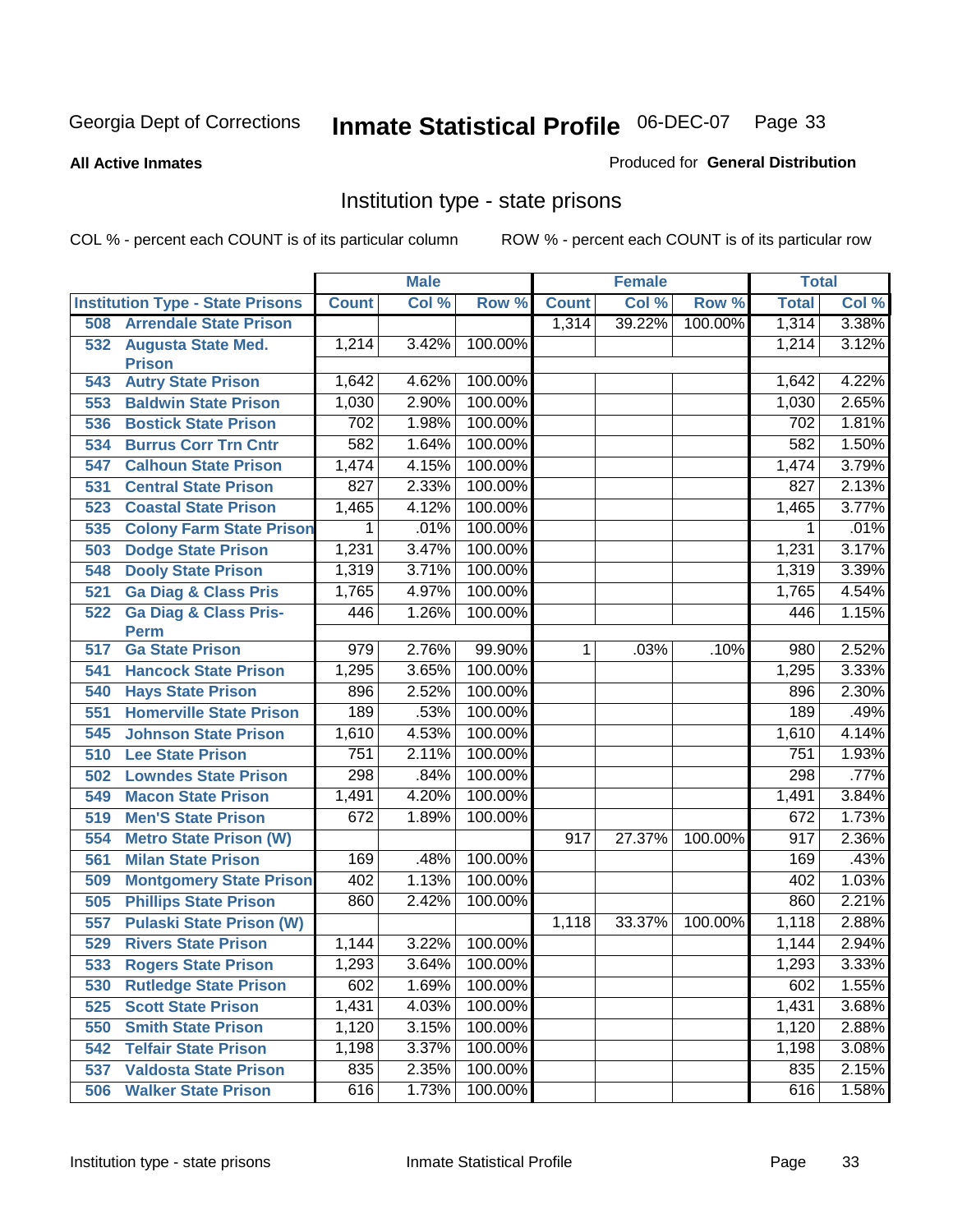**All Active Inmates**

#### Produced for **General Distribution**

# Institution type - state prisons

|                                         |              | <b>Male</b> |            |              | <b>Female</b> |       | <b>Total</b> |       |
|-----------------------------------------|--------------|-------------|------------|--------------|---------------|-------|--------------|-------|
| <b>Institution Type - State Prisons</b> | <b>Count</b> | Col %       | Row %      | <b>Count</b> | Col %         | Row % | <b>Total</b> | Col % |
| <b>Ware State Prison</b><br>501         | .082         | $3.05\%$    | 100.00%    |              |               |       | 1,082        | 2.78% |
| <b>Washington Sp</b><br>552             | .163         | $3.27\%$    | $100.00\%$ |              |               |       | 1,163        | 2.99% |
| <b>Wayne State Prison</b><br>507        | 195          | .55%        | $100.00\%$ |              |               |       | 195          | .50%  |
| <b>Wilcox State Prison</b><br>546       | 1,537        | 4.33%       | $100.00\%$ |              |               |       | 1,537        | 3.95% |
| <b>Total Reported</b>                   | 35,526       | 100%        | 91.38%     | 3,350        | 100%          | 8.62% | 38,876       | 100%  |

| <b>Not</b><br><b>Reported</b> |        |       |        |
|-------------------------------|--------|-------|--------|
| <b>Total</b>                  | 35,526 | 3,350 | 38.876 |

| <b>Mode (most frequent)</b> | <b>521 Ga Diag &amp; Class Pris</b> | 508 Arrendale State Prison | 521 Ga Diag &<br><b>Class Pris</b> |
|-----------------------------|-------------------------------------|----------------------------|------------------------------------|
|-----------------------------|-------------------------------------|----------------------------|------------------------------------|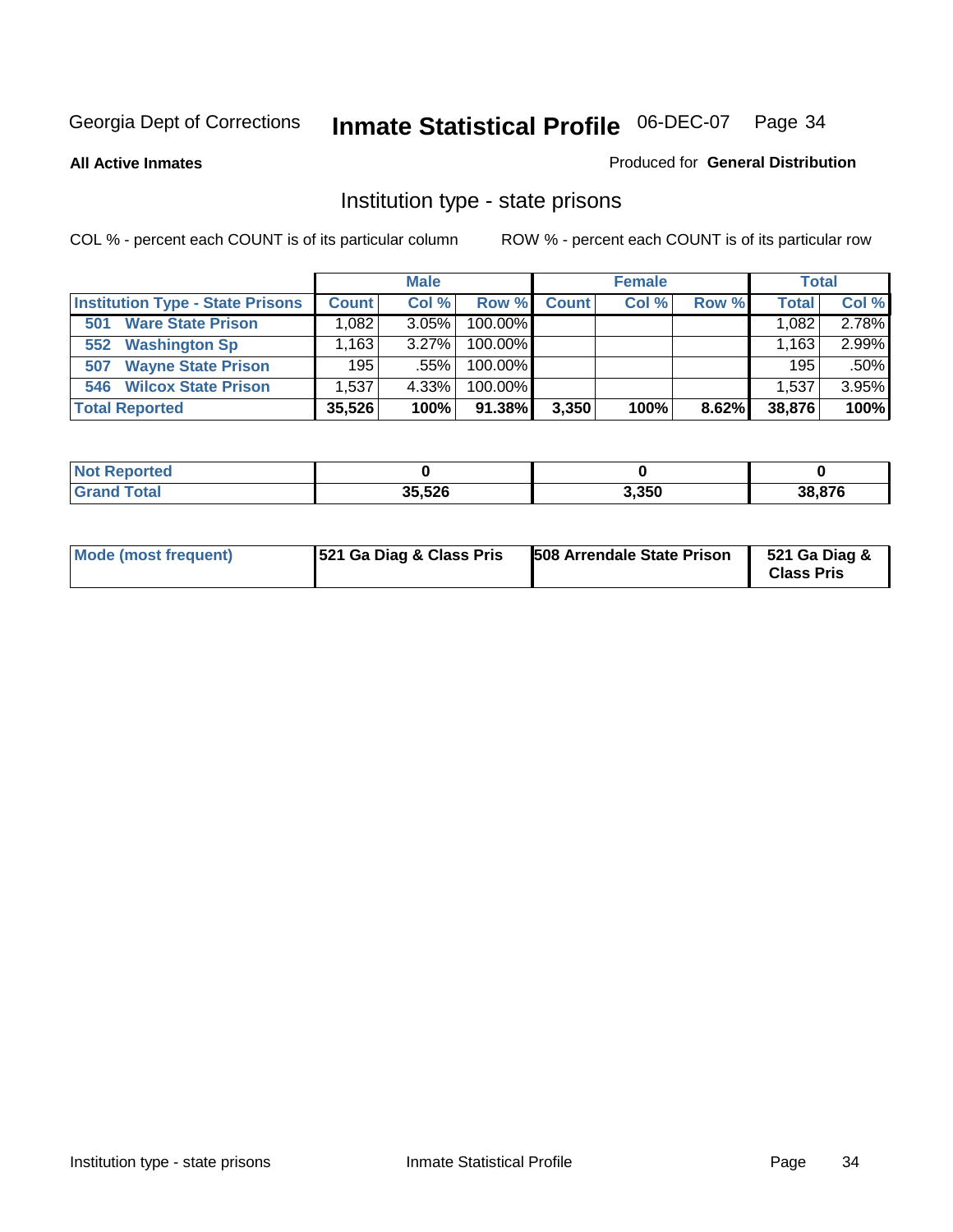**All Active Inmates**

#### Produced for **General Distribution**

# Institution type - private prisons

|                                           |              | <b>Male</b> |             | <b>Female</b> |       |       | <b>Total</b> |
|-------------------------------------------|--------------|-------------|-------------|---------------|-------|-------|--------------|
| <b>Institution Type - Private Prisons</b> | <b>Count</b> | Col %       | Row % Count | Col %         | Row % | Total | Col %        |
| <b>Coffee Corr Facility</b><br>569        | 1.702        | 34.30%      | 100.00%     |               |       | 1,702 | 34.30%       |
| 567 D Ray James Corr Fac                  | ا 590. ا     | $32.04\%$   | 100.00%     |               |       | .590  | 32.04%       |
| <b>Wheeler Corr Facility</b><br>571       | ا 670. ا     | 33.66%      | 100.00%     |               |       | 1,670 | 33.66%       |
| <b>Total Reported</b>                     | 4.962        | 100%        | 100%        |               | %     | 4,962 | 100%         |

| rted<br><b>Not</b>       |       |      |
|--------------------------|-------|------|
| <b>Total</b><br>$\sim$ . | 1,962 | ,962 |

| <b>Mode (most frequent)</b> | 569 Coffee Corr Facility | <b>Null</b> | 569 Coffee Corr<br><b>Facility</b> |
|-----------------------------|--------------------------|-------------|------------------------------------|
|-----------------------------|--------------------------|-------------|------------------------------------|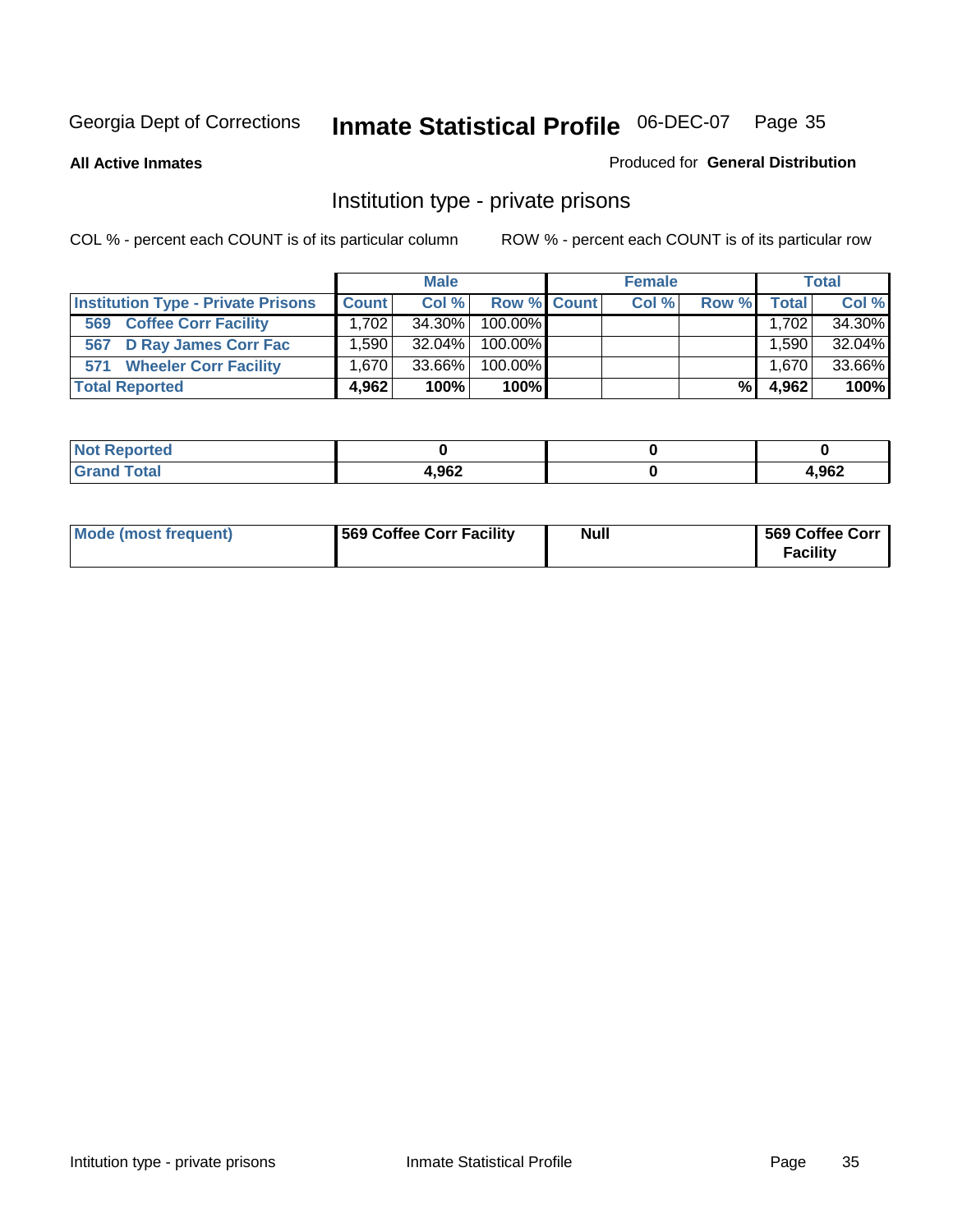#### **All Active Inmates**

#### Produced for **General Distribution**

# Institution type - prison annexes

|                                                |       | <b>Male</b> |            |              | <b>Female</b> |       |              | <b>Total</b> |
|------------------------------------------------|-------|-------------|------------|--------------|---------------|-------|--------------|--------------|
| <b>Institution Type - Prison Annexes Count</b> |       | Col %       | Row %      | <b>Count</b> | Col %         | Row % | <b>Total</b> | Col %        |
| <b>7541 Hancock Annex</b>                      | 207   | 14.21%      | 100.00%    |              |               |       | 207          | 14.21%       |
| 7540 Hays Annex                                | 595   | 40.84%      | 100.00%    |              |               |       | 595          | 40.84%       |
| <b>7505 Phillips Annex</b>                     | 229   | 15.72%      | $100.00\%$ |              |               |       | 229          | 15.72%       |
| 7501 Ware Annex                                | 216   | 14.82%      | $100.00\%$ |              |               |       | 216          | 14.82%       |
| 7552 Washington Sp Annex                       | 210   | 14.41%      | 100.00%    |              |               |       | 210          | 14.41%       |
| <b>Total Reported</b>                          | 1,457 | 100%        | 100%       |              |               | %     | 1,457        | 100%         |

| Reported              |                   |       |
|-----------------------|-------------------|-------|
| <b>Total</b><br>Grand | <b>A57</b><br>וטד | 1,457 |

| <b>Mode (most frequent)</b> | 7540 Hays Annex | <b>Null</b> | 7540 Hays Annex |
|-----------------------------|-----------------|-------------|-----------------|
|                             |                 |             |                 |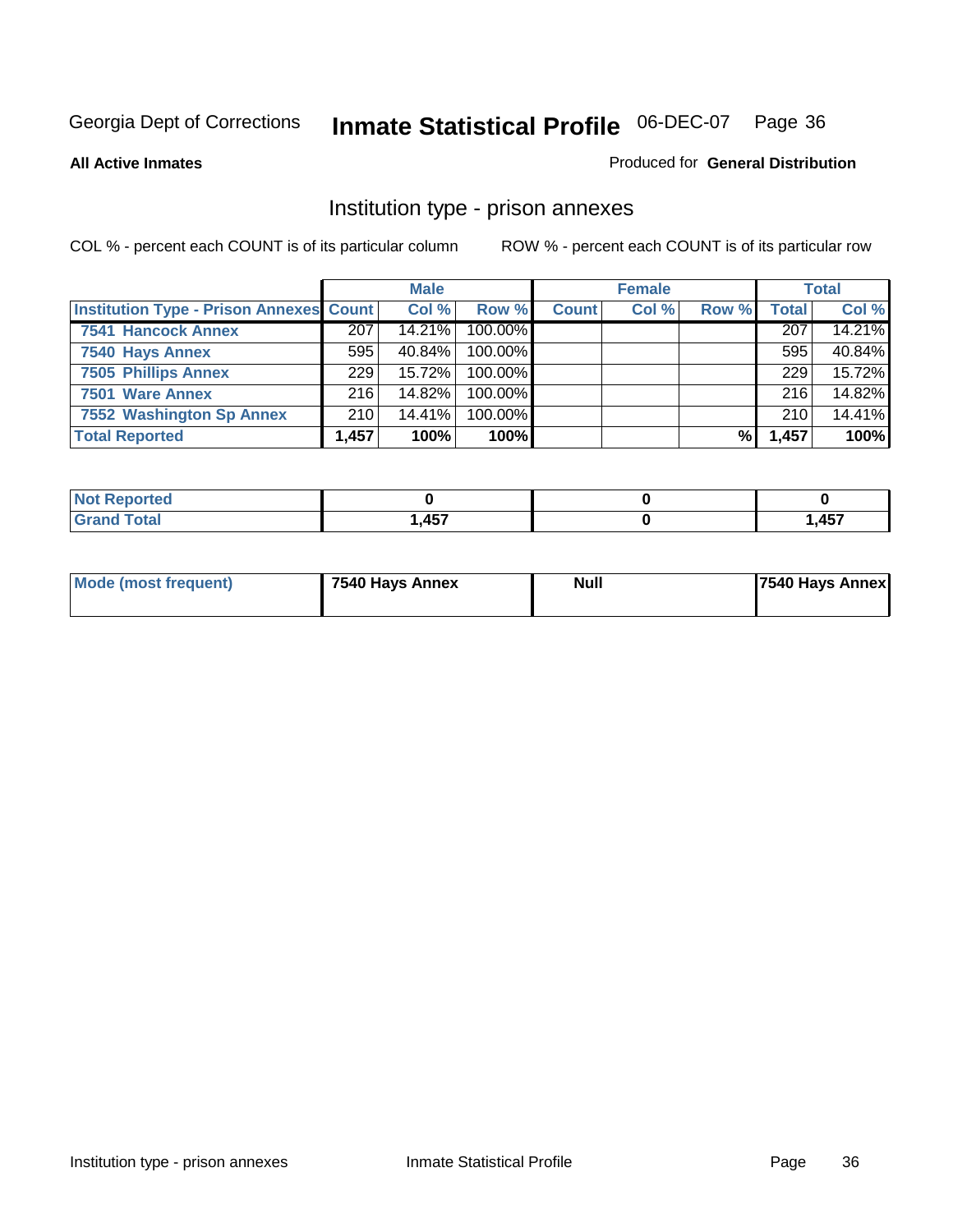#### **All Active Inmates**

#### Produced for **General Distribution**

### Institution type - pre-release centers

|                                                |       | <b>Male</b> |         |              | <b>Female</b> |       |              | <b>Total</b> |
|------------------------------------------------|-------|-------------|---------|--------------|---------------|-------|--------------|--------------|
| <b>Institution Type - Prison Annexes Count</b> |       | Col %       | Row %   | <b>Count</b> | Col %         | Row % | <b>Total</b> | Col %        |
| 7507 Appling Pre-Release Ctr                   | 196   | 15.08%      | 100.00% |              |               |       | 196          | 15.08%       |
| 7521 Lamar Pre-Release Center                  | 188   | 14.46%      | 100.00% |              |               |       | 188          | 14.46%       |
| 7550 Long Pre-Release Center                   | 195   | 15.00%      | 100.00% |              |               |       | 195          | 15.00%       |
| 7543 Pelham Pre-Release                        | 156   | 12.00%      | 100.00% |              |               |       | 156          | 12.00%       |
| <b>Center</b>                                  |       |             |         |              |               |       |              |              |
| 7546 Turner Pre-Release Center                 | 191   | 14.69%      | 100.00% |              |               |       | 191          | 14.69%       |
| 556 Western Pre-Release Cntr                   | 191   | 14.69%      | 100.00% |              |               |       | 191          | 14.69%       |
| 7572 Wilkes Pre-Release Center                 | 183   | 14.08%      | 100.00% |              |               |       | 183          | 14.08%       |
| <b>Total Reported</b>                          | 1,300 | 100%        | 100%    |              |               | %     | 1,300        | 100%         |

| eported<br><b>NOT</b> |      |        |
|-----------------------|------|--------|
| <b>Total</b>          | ,300 | 300, ا |

| Mode (most frequent) | 7507 Appling Pre-Release<br>Ctr | <b>Null</b> | 7507 Appling Pre-<br><b>Release Ctr</b> |
|----------------------|---------------------------------|-------------|-----------------------------------------|
|----------------------|---------------------------------|-------------|-----------------------------------------|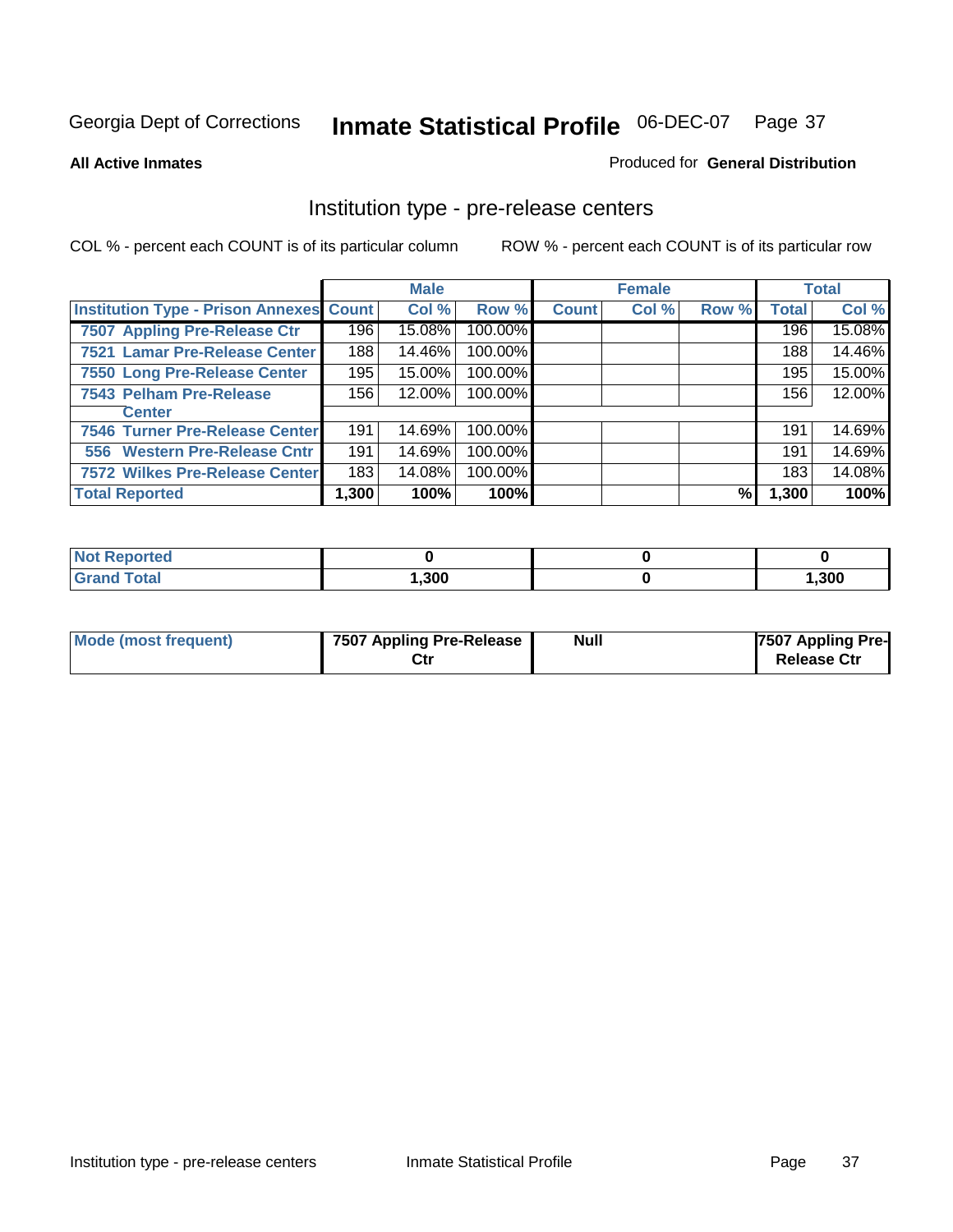**All Active Inmates**

### Produced for **General Distribution**

### Institution type - inmate boot camp

|                                      |              | <b>Male</b> |               |              | <b>Female</b> |       |        | <b>Total</b> |
|--------------------------------------|--------------|-------------|---------------|--------------|---------------|-------|--------|--------------|
| <b>Institution Type - Boot Camps</b> | <b>Count</b> | Col%        | Row %         | <b>Count</b> | Col %         | Row % | Totall | Col %        |
| 9553 Baldwin Diag Ibc                |              | $.87\%$     | 100.00%       |              |               |       |        | $.87\%$      |
| 9534 Burruss Inm Boot Camp           | 227          | 99.13%      | 100.00%       |              |               |       | 227    | 99.13%       |
| <b>Total Rported</b>                 | 229          | 100%        | 100% <b>I</b> |              |               | %     | 229    | 100%         |

| rtea         |                   |            |
|--------------|-------------------|------------|
| intal<br>--- | つつロ<br>LLJ<br>___ | חרר<br>ZZY |

| Mode (most frequent) | 9534 Burruss Inm Boot<br>Camp | <b>Null</b> | 9534 Burruss Inm<br><b>Boot Camp</b> |
|----------------------|-------------------------------|-------------|--------------------------------------|
|----------------------|-------------------------------|-------------|--------------------------------------|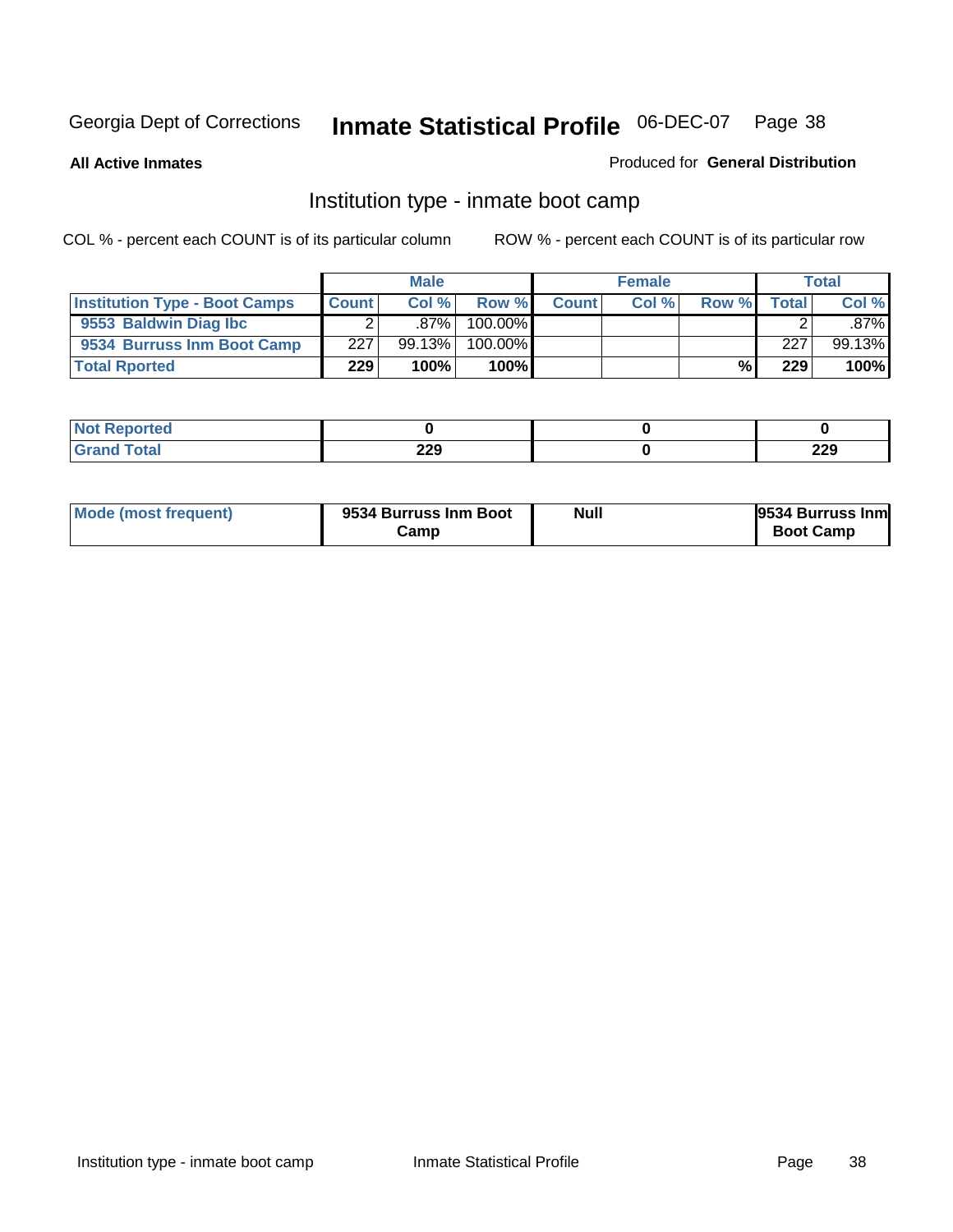**All Active Inmates**

#### Produced for **General Distribution**

# Number of disciplinary reports

|                                       |              | <b>Male</b> |        |              | <b>Female</b> |          |              | <b>Total</b> |
|---------------------------------------|--------------|-------------|--------|--------------|---------------|----------|--------------|--------------|
| <b>Number of Disciplinary Reports</b> | <b>Count</b> | Col %       | Row %  | <b>Count</b> | Col %         | Row %    | <b>Total</b> | Col %        |
|                                       | 22,309       | 44.14%      | 91.21% | 2,150        | 60.21%        | 8.79%    | 24,459       | 45.20%       |
|                                       | 7,013        | 13.88%      | 93.05% | 524          | 14.67%        | 6.95%    | 7,537        | 13.93%       |
| 2                                     | 3,896        | 7.71%       | 94.70% | 218          | 6.10%         | 5.30%    | 4,114        | 7.60%        |
| 3                                     | 2,595        | 5.13%       | 94.74% | 144          | 4.03%         | 5.26%    | 2,739        | 5.06%        |
|                                       | .977         | 3.91%       | 95.37% | 96           | 2.69%         | $4.63\%$ | 2,073        | 3.83%        |
| 5                                     | ,552         | $3.07\%$    | 96.40% | 58           | 1.62%         | 3.60%    | 1,610        | 2.98%        |
| <b>More Than 5</b>                    | 11,198       | 22.16%      | 96.71% | 381          | 10.67%        | 3.29%    | 11,579       | 21.40%       |
| <b>Total Reported</b>                 | 50,540       | 100%        | 93.40% | 3,571        | 100%          | 6.60%    | 54,111       | 100%         |

| N                     |        |       |       |
|-----------------------|--------|-------|-------|
| $f \wedge f \wedge f$ | 50.540 | D E74 | - - - |

| Mean (average)       | 4.98 | 2.37 | 4.81 |
|----------------------|------|------|------|
| Median (middle)      |      |      |      |
| Mode (most frequent) |      |      |      |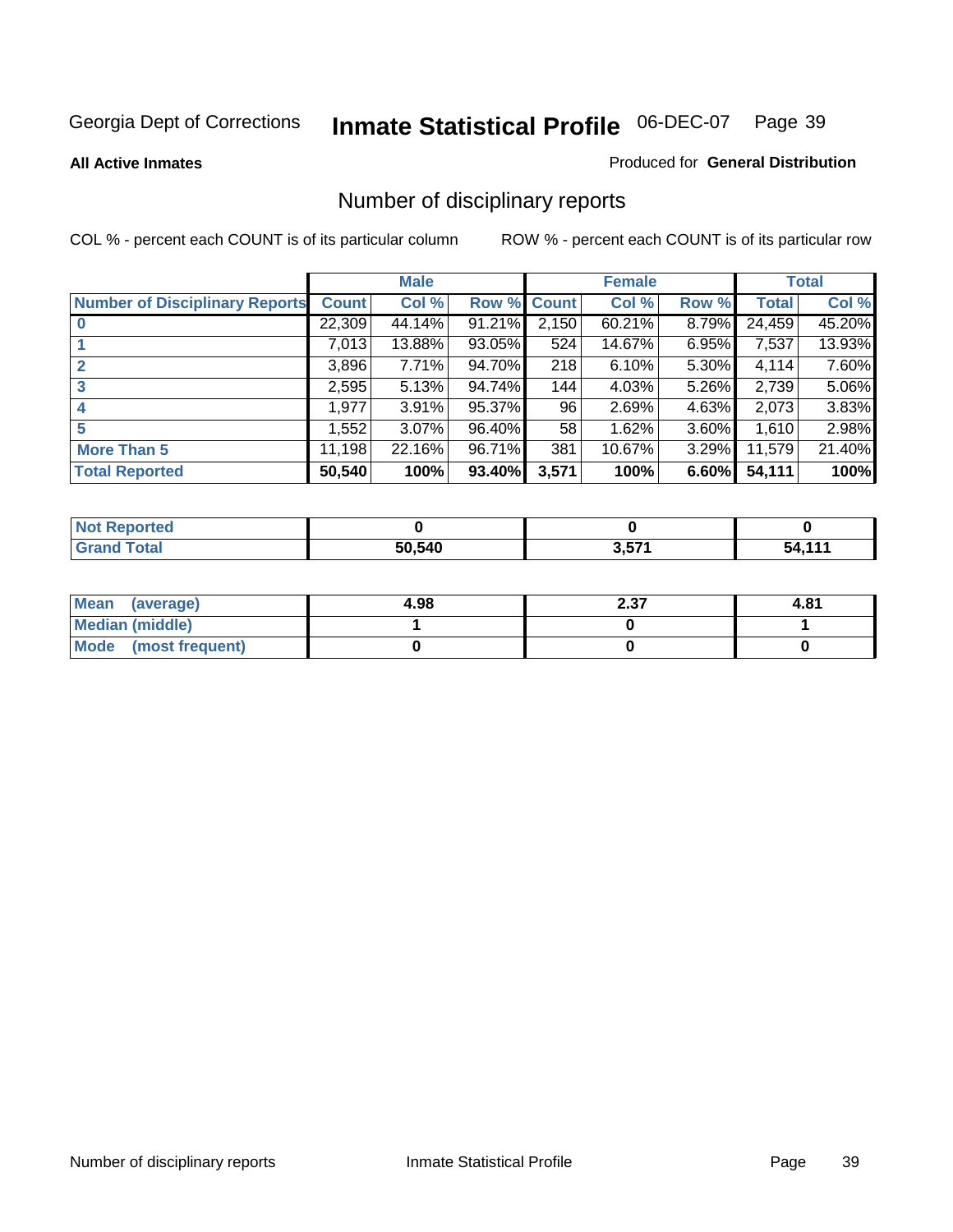#### **All Active Inmates**

#### Produced for **General Distribution**

### Number of transfers

|                            |              | <b>Male</b> |        |                 | <b>Female</b> |          |              | <b>Total</b> |
|----------------------------|--------------|-------------|--------|-----------------|---------------|----------|--------------|--------------|
| <b>Number of Transfers</b> | <b>Count</b> | Col %       | Row %  | <b>Count</b>    | Col %         | Row %    | <b>Total</b> | Col %        |
|                            | 3,510        | 6.94%       | 84.05% | 666             | 18.65%        | 15.95%   | 4,176        | 7.72%        |
|                            | 20,128       | 39.83%      | 91.30% | 1,919           | 53.74%        | 8.70%    | 22,047       | 40.74%       |
|                            | 10,959       | 21.68%      | 94.74% | 608             | 17.03%        | 5.26%    | 11,567       | 21.38%       |
| 3                          | 5,825        | 11.53%      | 96.22% | 229             | 6.41%         | 3.78%    | 6,054        | 11.19%       |
|                            | 3,549        | $7.02\%$    | 98.17% | 66              | 1.85%         | $1.83\%$ | 3,615        | 6.68%        |
| 5                          | 2,137        | 4.23%       | 98.48% | 33              | 0.92%         | 1.52%    | 2,170        | 4.01%        |
| <b>More Than 5</b>         | 4,432        | $8.77\%$    | 98.88% | 50 <sup>1</sup> | 1.40%         | $1.12\%$ | 4,482        | 8.28%        |
| <b>Total Reported</b>      | 50,540       | 100%        | 93.40% | 3,571           | 100%          | 6.60%    | 54,111       | 100%         |

| N                     |        |       |       |
|-----------------------|--------|-------|-------|
| $f \wedge f \wedge f$ | 50.540 | D E74 | - - - |

| Mean (average)       | 2.42 | ∣.29 | 2.35 |
|----------------------|------|------|------|
| Median (middle)      |      |      |      |
| Mode (most frequent) |      |      |      |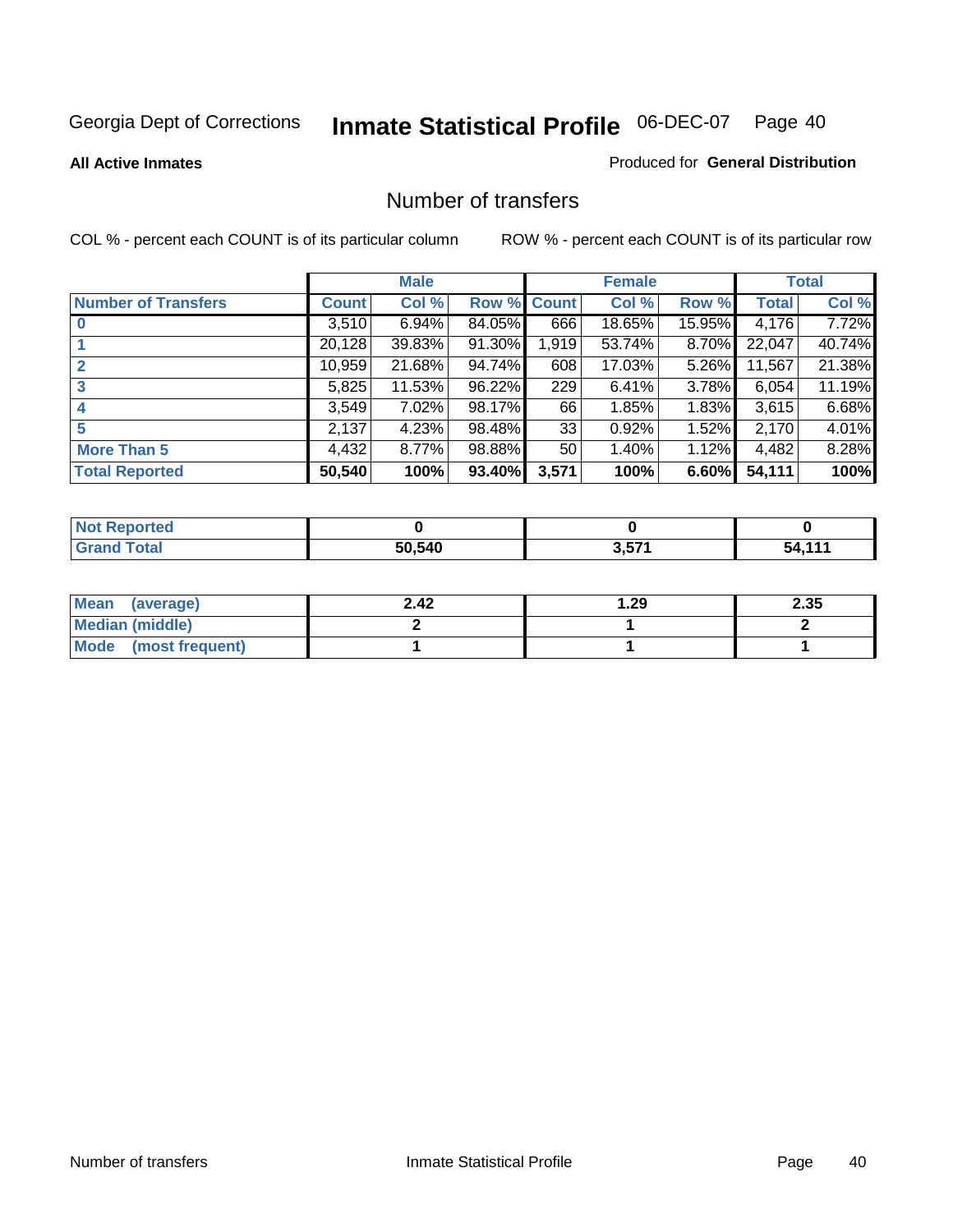**All Active Inmates**

### Produced for **General Distribution**

# Number of escapes

|                          |         | <b>Male</b> |                    |       | <b>Female</b> |       |        | <b>Total</b> |
|--------------------------|---------|-------------|--------------------|-------|---------------|-------|--------|--------------|
| <b>Number of Escapes</b> | Count l | Col %       | <b>Row % Count</b> |       | Col %         | Row % | Total  | Col %        |
|                          | 50,239  | $99.40\%$   | 93.38%             | 3,563 | 99.78%        | 6.62% | 53,802 | 99.43%       |
|                          | 279     | 0.55%       | 97.21%             | 8     | 0.22%         | 2.79% | 287    | 0.53%        |
|                          | 16      | 0.03%       | 100.00%            |       |               |       | 16     | 0.03%        |
|                          | 5.      | 0.01%       | 100.00%            |       |               |       | 5      | 0.01%        |
|                          |         | 0.01%       | 100.00%            |       |               |       |        | 0.01%        |
| <b>Total Reported</b>    | 50,540  | 100%        | 93.40%             | 3,571 | 100%          | 6.60% | 54,111 | 100.0%       |

| NO:<br>тео |        |      |        |
|------------|--------|------|--------|
| ______     | 50.540 | 2571 | .<br>. |

| Mean<br>(average)    |  | 0. |
|----------------------|--|----|
| Median (middle)      |  |    |
| Mode (most frequent) |  |    |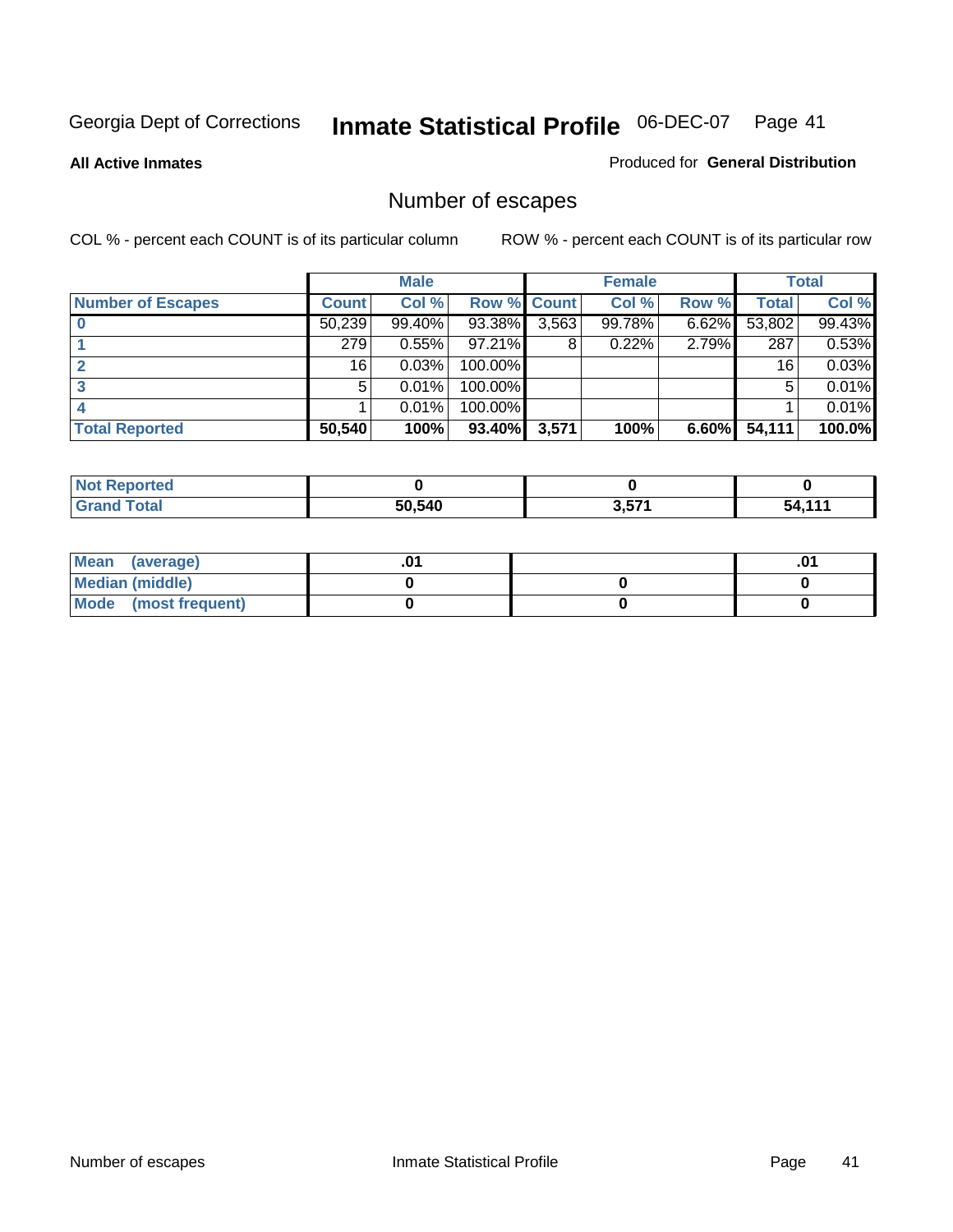**All Active Inmates**

#### Produced for **General Distribution**

# Probable future release type

|                                         |        | <b>Male</b> |                    |       | <b>Female</b> |          | <b>Total</b> |        |
|-----------------------------------------|--------|-------------|--------------------|-------|---------------|----------|--------------|--------|
| <b>Probable Future Release Type</b>     | Count  | Col%        | <b>Row % Count</b> |       | Col %         | Row %    | <b>Total</b> | Col %  |
| <b>Paroled with probation to follow</b> | 7,202  | 14.25%      | 92.75%             | 563   | 15.77%        | $7.25\%$ | 7,765        | 14.35% |
| Paroled w/o probation to follow         | 7,508  | 14.86%      | 93.70%             | 505   | 14.14%        | $6.30\%$ | 8,013        | 14.81% |
| <b>Maxout with probation to follow</b>  | 13,822 | 27.35%      | 92.96%             | 1,046 | 29.29%        | 7.04%    | 14,868       | 27.48% |
| <b>Maxout w/o probation to follow</b>   | 13,045 | 25.81%      | 93.03%             | 978   | 27.39%        | $6.97\%$ | 14,023       | 25.92% |
| Life, LWOP or death sentence            | 8,963  | 17.73%      | 94.93%             | 479   | 13.41%        | $5.07\%$ | 9,442        | 17.45% |
| <b>Total Reported</b>                   | 50,540 | 100%        | $93.4\%$ 3,571     |       | 100%          | $6.6\%$  | 54,111       | 100%   |

| $^{\dagger}$ Not $\cdot$<br>Reported |        |        |        |
|--------------------------------------|--------|--------|--------|
| Total<br>l Grand                     | 50,540 | 50,540 | 54,111 |

| Mode (most frequent) | Maxout with PROB follow   Maxout with PROB follow   Maxout with PROB |        |
|----------------------|----------------------------------------------------------------------|--------|
|                      |                                                                      | follow |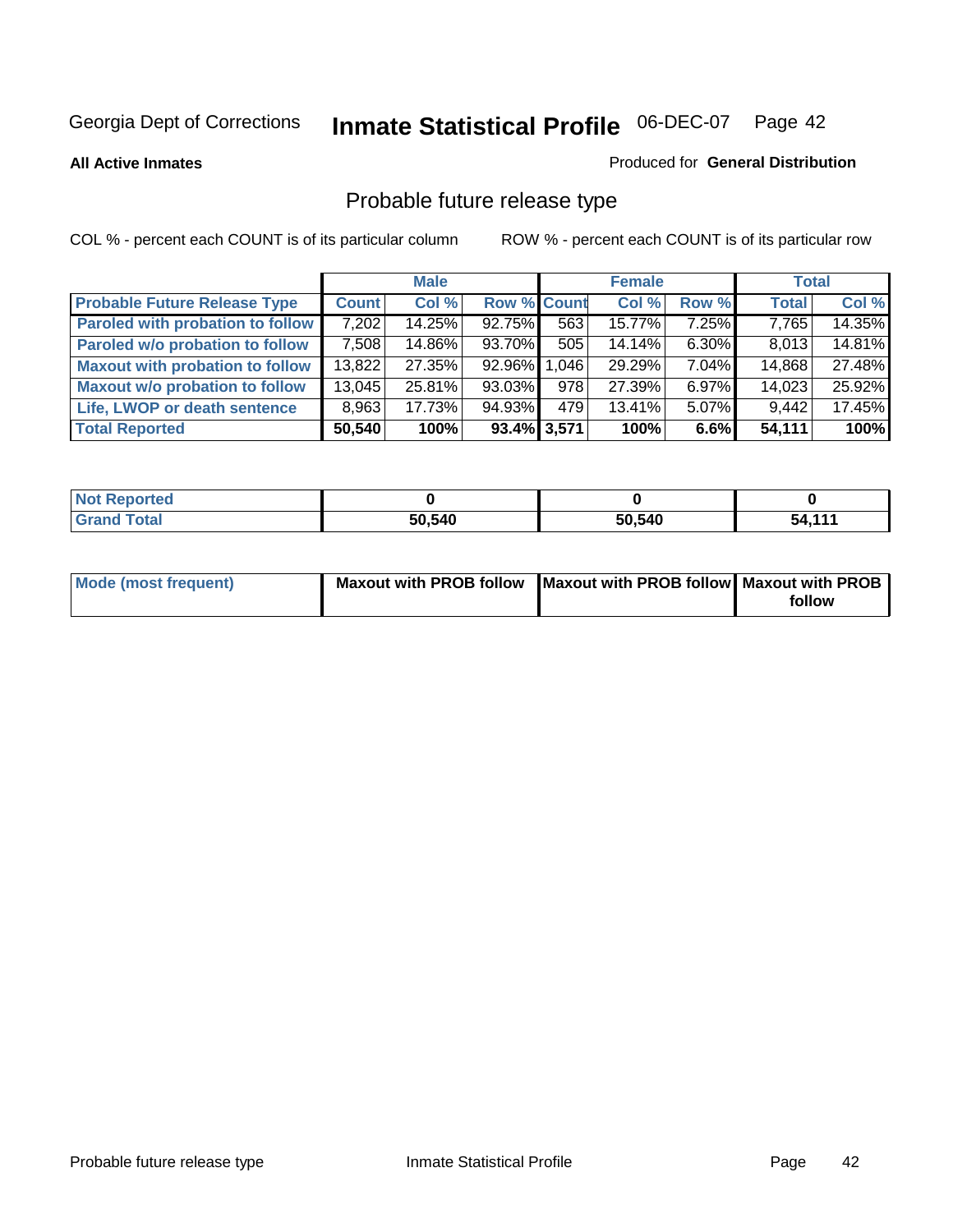**All Active Inmates**

### Produced for **General Distribution**

### Actual release type

|                            |              | <b>Male</b> |                    | <b>Female</b> |       |       | Total |
|----------------------------|--------------|-------------|--------------------|---------------|-------|-------|-------|
| <b>Actual Release Type</b> | <b>Count</b> | Col %       | <b>Row % Count</b> | Col %1        | Row % | Total | Col % |
| <b>Total Reported</b>      |              | %           | %                  | %             | %     |       | %     |

| <b>Still Active</b> | 50,540 | 3,571 | 54,111 |
|---------------------|--------|-------|--------|
| <b>Not Reported</b> |        |       |        |
| <b>Grand Total</b>  | 50,540 | 3,571 | 54,111 |

| M | м. | <b>Null</b> | $\cdots$ |
|---|----|-------------|----------|
|---|----|-------------|----------|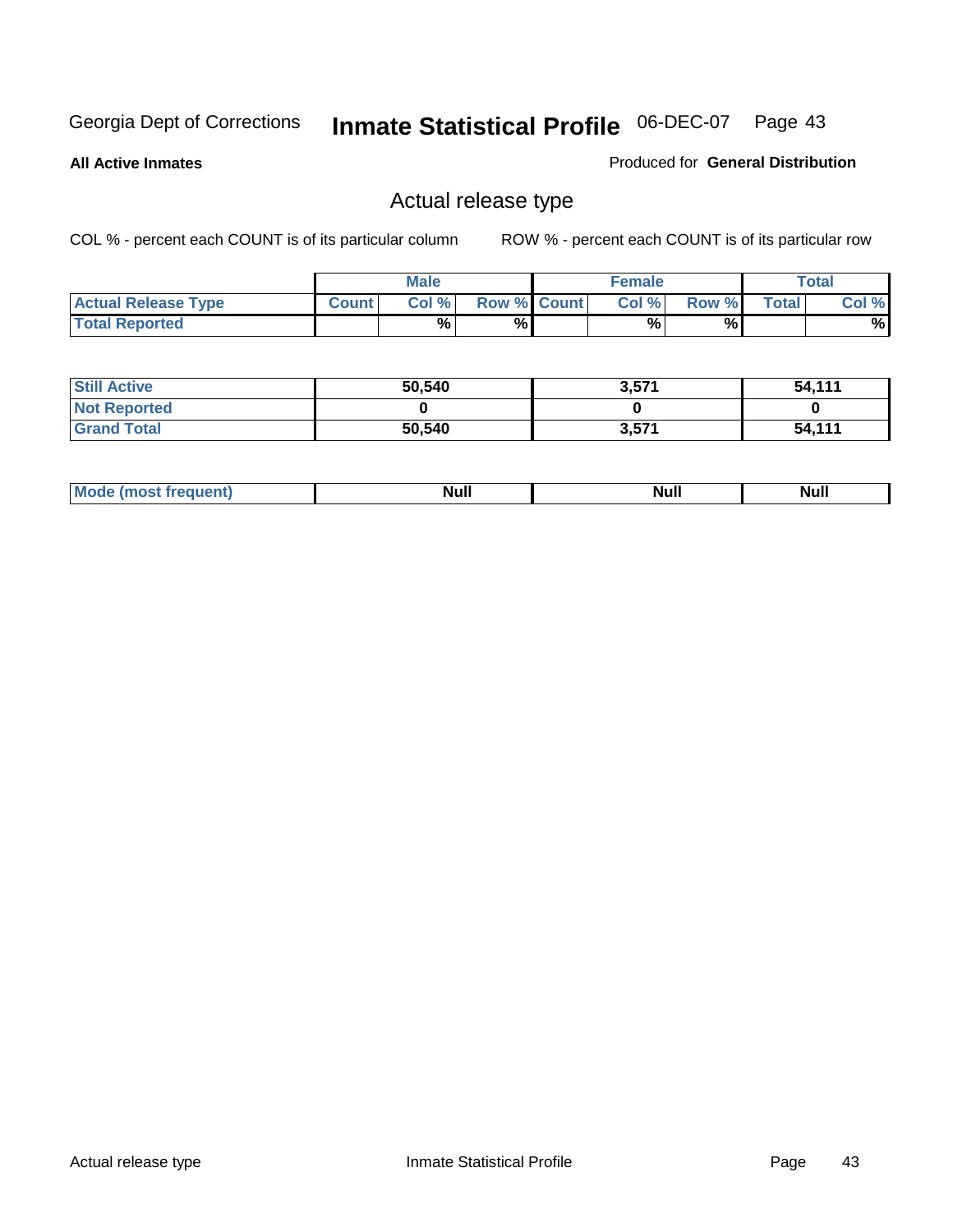### **All Active Inmates**

### Produced for **General Distribution**

### Time served in current (or last) institution

|                            |              | <b>Male</b> |        |              | <b>Female</b> |       |              | <b>Total</b> |
|----------------------------|--------------|-------------|--------|--------------|---------------|-------|--------------|--------------|
| <b>Time In Institution</b> | <b>Count</b> | Col %       | Row %  | <b>Count</b> | Col %         | Row % | <b>Total</b> | Col %        |
| 0 to 3 months              | 12,776       | 25.28%      | 93.21% | 931          | 26.07%        | 6.79% | 13,707       | 25.33%       |
| 3.01 to 6 months           | 7,767        | 15.37%      | 93.42% | 547          | 15.32%        | 6.58% | 8,314        | 15.36%       |
| 6.01 to 9 months           | 5,808        | 11.49%      | 93.38% | 412          | 11.54%        | 6.62% | 6,220        | 11.49%       |
| 9.01 to 12 months          | 3,842        | 7.60%       | 93.28% | 277          | 7.76%         | 6.72% | 4,119        | 7.61%        |
| 12.01 to 18 months         | 5,380        | 10.65%      | 92.71% | 423          | 11.85%        | 7.29% | 5,803        | 10.72%       |
| <b>18.01 to 24 months</b>  | 3,693        | 7.31%       | 92.67% | 292          | 8.18%         | 7.33% | 3,985        | 7.36%        |
| 2.01 to 3 years            | 4,021        | 7.96%       | 90.89% | 403          | 11.29%        | 9.11% | 4,424        | 8.18%        |
| 3.01 to 4 years            | 2,105        | 4.17%       | 95.86% | 91           | 2.55%         | 4.14% | 2,196        | 4.06%        |
| 4.01 to 5 years            | 1,269        | 2.51%       | 97.54% | 32           | 0.90%         | 2.46% | 1,301        | 2.40%        |
| 5.01 to 6 years            | 1,001        | 1.98%       | 97.09% | 30           | 0.84%         | 2.91% | 1,031        | 1.91%        |
| 6.01 to 7 years            | 738          | 1.46%       | 95.84% | 32           | 0.90%         | 4.16% | 770          | 1.42%        |
| 7.01 to 8 years            | 492          | 0.97%       | 93.54% | 34           | 0.95%         | 6.46% | 526          | 0.97%        |
| 8.01 to 9 years            | 492          | 0.97%       | 96.66% | 17           | 0.48%         | 3.34% | 509          | 0.94%        |
| 9.01 to 10 years           | 332          | 0.66%       | 93.52% | 23           | 0.64%         | 6.48% | 355          | 0.66%        |
| Over 10 years              | 824          | 1.63%       | 96.83% | 27           | 0.76%         | 3.17% | 851          | 1.57%        |
| <b>Total Reported</b>      | 50,540       | 100%        | 93.40% | 3,571        | 100%          | 6.60% | 54,111       | 100%         |

| วrted<br>N     |        |     |         |
|----------------|--------|-----|---------|
| `ofai<br>_____ | 50.540 | ニフィ | .<br>50 |

| <b>Mean</b><br>(average) | 19 months | 16 months | 19 months |  |
|--------------------------|-----------|-----------|-----------|--|
| Median (middle)          | 8 months  | 8 months  | 8 months  |  |
| Mode<br>(most frequent)  | 0 months  | 2 months  | months    |  |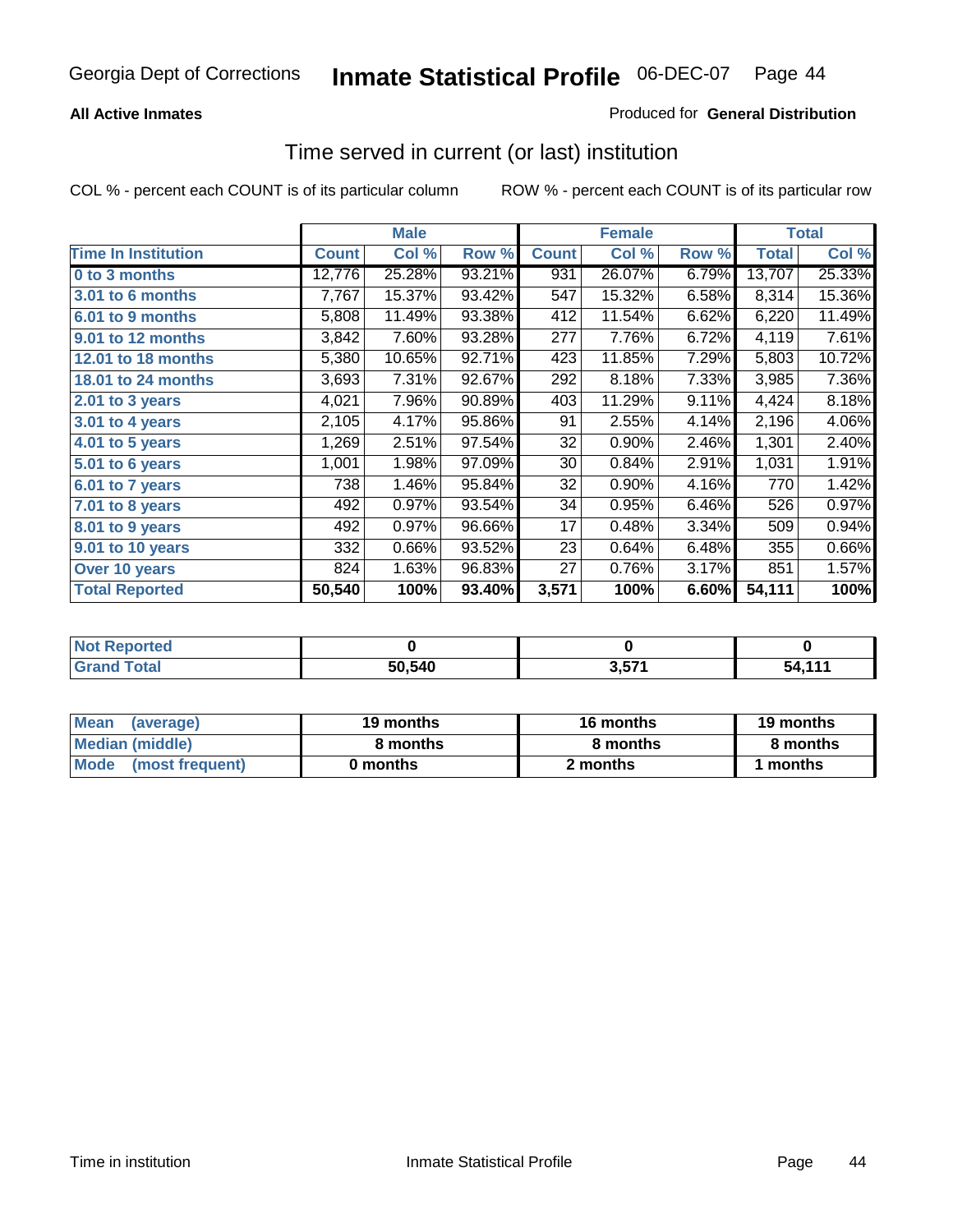**All Active Inmates**

### Produced for **General Distribution**

### Highest grade level attained

|                              |                  | <b>Male</b> |         |                  | <b>Female</b> |        |                 | <b>Total</b> |
|------------------------------|------------------|-------------|---------|------------------|---------------|--------|-----------------|--------------|
| <b>Grade Level</b>           | <b>Count</b>     | Col %       | Row %   | <b>Count</b>     | Col %         | Row %  | <b>Total</b>    | Col %        |
| No school at all             | 49               | 0.10%       | 96.08%  | $\overline{2}$   | 0.06%         | 3.92%  | $\overline{51}$ | 0.10%        |
| Grade 1                      | $\overline{45}$  | 0.09%       | 100.00% |                  |               |        | $\overline{45}$ | 0.09%        |
| <b>Grade 2</b>               | 60               | 0.12%       | 93.75%  | 4                | 0.12%         | 6.25%  | 64              | 0.12%        |
| <b>Grade 3</b>               | 136              | 0.28%       | 96.45%  | 5                | 0.15%         | 3.55%  | 141             | 0.27%        |
| Grade 4                      | $\overline{142}$ | 0.29%       | 98.61%  | $\overline{2}$   | 0.06%         | 1.39%  | 144             | 0.28%        |
| Grade 5                      | 229              | 0.47%       | 97.03%  | $\overline{7}$   | 0.21%         | 2.97%  | 236             | 0.45%        |
| <b>Grade 6</b>               | 808              | 1.65%       | 95.85%  | $\overline{35}$  | 1.03%         | 4.15%  | 843             | 1.61%        |
| <b>Grade 7</b>               | 1,275            | 2.61%       | 93.54%  | 88               | 2.59%         | 6.46%  | 1,363           | 2.61%        |
| <b>Grade 8</b>               | 4,738            | 9.69%       | 94.44%  | 279              | 8.20%         | 5.56%  | 5,017           | 9.59%        |
| Grade 9                      | 7,641            | 15.62%      | 94.24%  | 467              | 13.72%        | 5.76%  | 8,108           | 15.50%       |
| Grade 10                     | 10,260           | 20.98%      | 94.67%  | 578              | 16.99%        | 5.33%  | 10,838          | 20.72%       |
| Grade 11                     | 9,075            | 18.56%      | 94.75%  | 503              | 14.78%        | 5.25%  | 9,578           | 18.31%       |
| Grade 12 or GED              | 8,819            | 18.03%      | 93.91%  | $\overline{572}$ | 16.81%        | 6.09%  | 9,391           | 17.95%       |
| <b>Some tech school</b>      | 602              | 1.23%       | 80.48%  | 146              | 4.29%         | 19.52% | 748             | 1.43%        |
| <b>Completed tech school</b> | 912              | 1.86%       | 78.55%  | 249              | 7.32%         | 21.45% | 1,161           | 2.22%        |
| College, 1 year              | 1,234            | 2.52%       | 91.68%  | 112              | 3.29%         | 8.32%  | 1,346           | 2.57%        |
| College, 2 year              | 1,619            | 3.31%       | 89.45%  | 191              | 5.61%         | 10.55% | 1,810           | 3.46%        |
| College, 3 year              | 488              | 1.00%       | 88.73%  | 62               | 1.82%         | 11.27% | 550             | 1.05%        |
| <b>Bachelor's degree</b>     | 628              | 1.28%       | 88.83%  | 79               | 2.32%         | 11.17% | 707             | 1.35%        |
| <b>Master's degree</b>       | 92               | 0.19%       | 85.98%  | 15               | 0.44%         | 14.02% | 107             | 0.20%        |
| Ph.D. degree                 | $\overline{24}$  | 0.05%       | 82.76%  | 5                | 0.15%         | 17.24% | 29              | $0.06\%$     |
| Law degree                   | $\overline{17}$  | 0.03%       | 89.47%  | $\overline{2}$   | 0.06%         | 10.53% | 19              | 0.04%        |
| <b>Some medical school</b>   | $\overline{3}$   | 0.01%       | 100.00% |                  |               |        | $\overline{3}$  | 0.01%        |
| <b>Medical degree</b>        | $\overline{7}$   | 0.01%       | 100.00% |                  |               |        | $\overline{7}$  | 0.01%        |
| <b>Total Reported</b>        | 48,903           | 100%        | 93.49%  | 3,403            | 100.0%        | 6.51%  | 52,306          | 100%         |

| .637   | 168   | ,805     |
|--------|-------|----------|
| 50.540 | ) E74 | 444<br>л |

| <b>Mean</b><br>(average) | 10.44    | 11.06    | 10.48    |
|--------------------------|----------|----------|----------|
| Median (middle)          | Grade 10 | Grade 11 | Grade 10 |
| Mode<br>(most frequent)  | Grade 10 | Grade 10 | Grade 10 |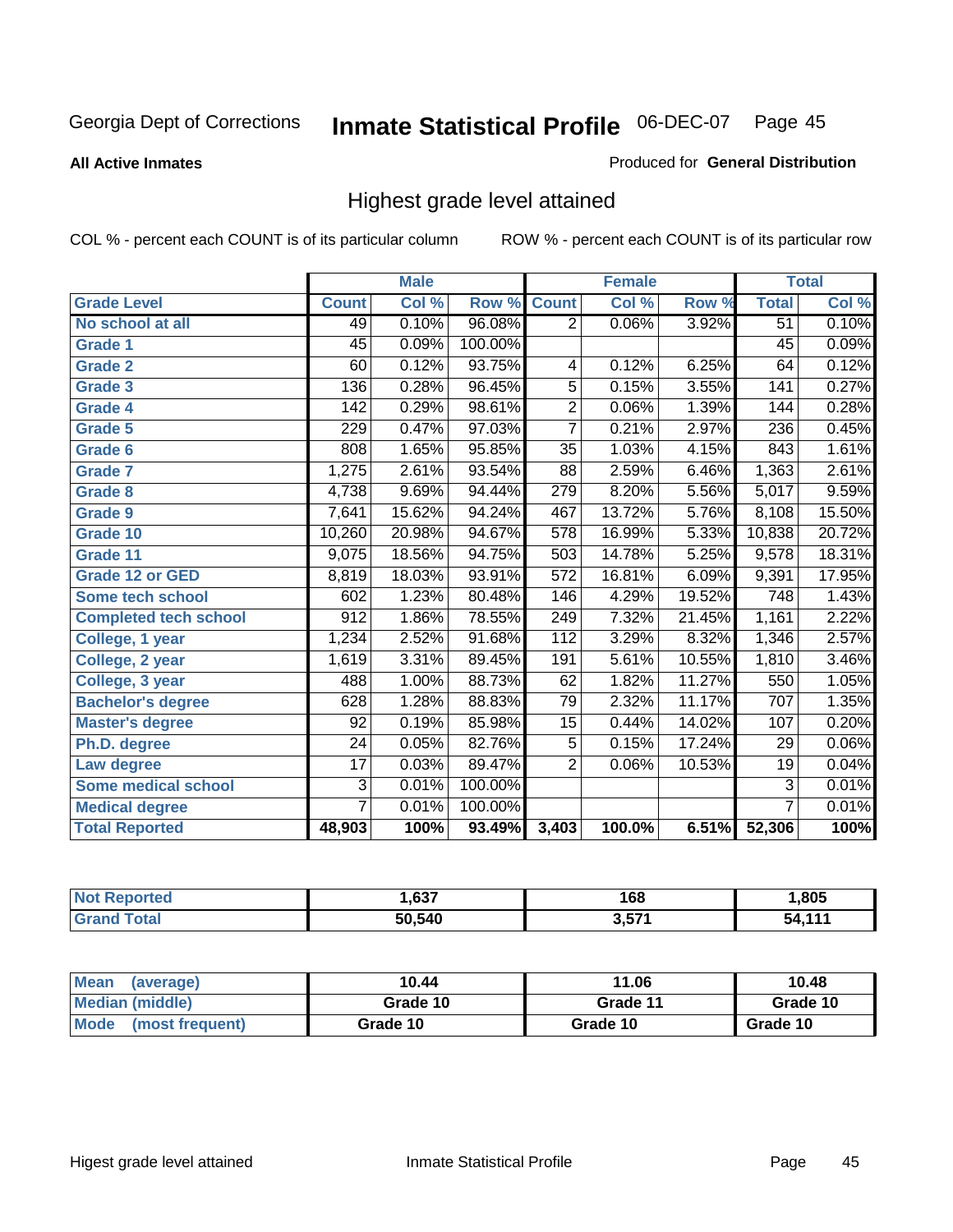Produced for **General Distribution**

#### **All Active Inmates**

# Culture fair IQ scores

|                       |                 | <b>Male</b> |         |              | <b>Female</b> |          |              | <b>Total</b> |
|-----------------------|-----------------|-------------|---------|--------------|---------------|----------|--------------|--------------|
| <b>IQ Scores</b>      | <b>Count</b>    | Col %       | Row %   | <b>Count</b> | Col %         | Row %    | <b>Total</b> | Col %        |
| $60 - 69$             | .256            | 2.69%       | 95.44%  | 60           | 2.70%         | 4.56%    | 1,316        | 2.69%        |
| $70 - 79$             | 3,640           | 7.80%       | 95.19%  | 184          | 8.28%         | 4.81%    | 3,824        | 7.82%        |
| $80 - 89$             | 6,785           | 14.54%      | 93.01%  | 510          | 22.94%        | 6.99%    | 7,295        | 14.92%       |
| $90 - 99$             | 11,675          | 25.02%      | 93.72%  | 782          | 35.18%        | 6.28%    | 12,457       | 25.49%       |
| $100 - 109$           | 12,358          | 26.49%      | 97.33%  | 339          | 15.25%        | 2.67%    | 12,697       | 25.98%       |
| $110 - 119$           | 8,658           | 18.56%      | 98.04%  | 173          | 7.78%         | $1.96\%$ | 8,831        | 18.07%       |
| 120 - 129             | 2,175           | 4.66%       | 95.90%  | 93           | 4.18%         | 4.10%    | 2,268        | 4.64%        |
| 130 - 139             | 87              | 0.19%       | 61.70%  | 54           | 2.43%         | 38.30%   | 141          | 0.29%        |
| 140 & Up              | 20 <sub>1</sub> | 0.04%       | 41.67%  | 28           | 1.26%         | 58.33%   | 48           | 0.10%        |
|                       |                 | 0.01%       | 100.00% |              |               |          | 1            | 0.01%        |
| <b>Total Reported</b> | 46,655          | 100%        | 95.45%  | 2,223        | 100%          | 4.55%    | 48,878       | 100.0%       |

| <b>Not Reported</b>  | 3.313  | .125  | 4.438  |
|----------------------|--------|-------|--------|
| Not Valid (under 60) | 572    | 223   | 795    |
| <b>Grand Total</b>   | 50,540 | 3,571 | 54,111 |

| <b>Mean</b><br>(average) | 99  | 96 | 98 |
|--------------------------|-----|----|----|
| <b>Median (middle)</b>   | 99  | 94 | 99 |
| Mode (most frequent)     | 103 | 96 | 99 |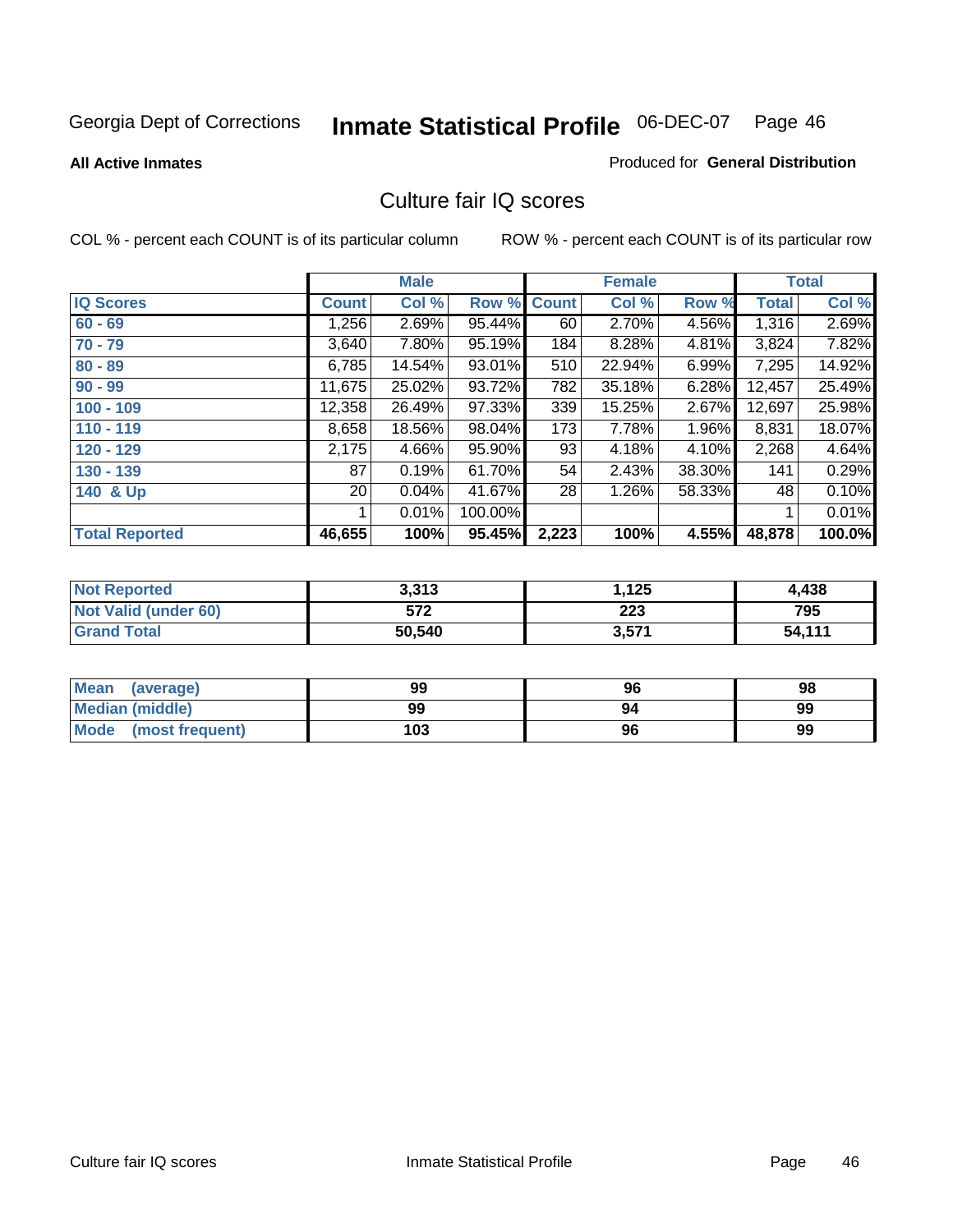#### **All Active Inmates**

### Produced for **General Distribution**

# Wide Range Achievement Test (WRAT) reading score

| <b>WRAT Reading Score</b><br><b>Count</b><br>$0.1$ to 0.9<br>1,129<br>1.0 to 1.9<br>2,278<br>2.0 to 2.9<br>3,394<br>3.0 to 3.9 | Col %<br>1.77%<br>840<br>2.38%<br>4.81%<br>7.16% | Row %<br>98.82%<br>97.16%<br>96.28% | <b>Count</b><br>10<br>33<br>88 | Col %<br>0.40%<br>1.34% | Row %<br>1.18%<br>2.84% | <b>Total</b><br>850<br>1,162 | Col %<br>1.71%<br>2.33% |
|--------------------------------------------------------------------------------------------------------------------------------|--------------------------------------------------|-------------------------------------|--------------------------------|-------------------------|-------------------------|------------------------------|-------------------------|
|                                                                                                                                |                                                  |                                     |                                |                         |                         |                              |                         |
|                                                                                                                                |                                                  |                                     |                                |                         |                         |                              |                         |
|                                                                                                                                |                                                  |                                     |                                |                         |                         |                              |                         |
|                                                                                                                                |                                                  |                                     |                                | 3.56%                   | 3.72%                   | 2,366                        | 4.75%                   |
|                                                                                                                                |                                                  | 97.36%                              | 92                             | 3.72%                   | 2.64%                   | 3,486                        | 6.99%                   |
| 4,364<br>4.0 to 4.9                                                                                                            | 9.21%                                            | 96.34%                              | 166                            | 6.72%                   | 3.66%                   | 4,530                        | 9.09%                   |
| 3,857<br>5.0 to 5.9                                                                                                            | 8.14%                                            | 95.23%                              | 193                            | 7.81%                   | 4.77%                   | 4,050                        | 8.13%                   |
| 3,879<br>6.0 to 6.9                                                                                                            | 8.19%                                            | 95.28%                              | 192                            | 7.77%                   | 4.72%                   | 4,071                        | 8.17%                   |
| 2,120<br>7.0 to 7.9                                                                                                            | 4.48%                                            | 95.02%                              | 111                            | 4.49%                   | 4.98%                   | 2,231                        | 4.48%                   |
| 4,421<br>8.0 to 8.9                                                                                                            | 9.33%                                            | 95.71%                              | 198                            | 8.02%                   | 4.29%                   | 4,619                        | 9.27%                   |
| 4,248<br>9.0 to 9.9                                                                                                            | 8.97%                                            | 95.57%                              | 197                            | 7.98%                   | 4.43%                   | 4,445                        | 8.92%                   |
| 2,206<br>10.0 to 10.9                                                                                                          | 4.66%                                            | 94.96%                              | 117                            | 4.74%                   | 5.04%                   | 2,323                        | 4.66%                   |
| 2,133<br>11.0 to 11.9                                                                                                          | 4.50%                                            | 94.76%                              | 118                            | 4.78%                   | 5.24%                   | 2,251                        | 4.52%                   |
| 8,379<br>12.0 to 12.9                                                                                                          | 17.69%                                           | 97.17%                              | 244                            | 9.88%                   | 2.83%                   | 8,623                        | 17.30%                  |
| 4,126<br>13                                                                                                                    | 8.71%                                            | 85.30%                              | 711                            | 28.79%                  | 14.70%                  | 4,837                        | 9.70%                   |
| <b>Total Reported</b><br>47,374                                                                                                | 100%                                             | 95.04%                              | 2,470                          | 100%                    | 4.96%                   | 49,844                       | 100.0%                  |

| <b>Not Reported</b> | 3,166  | 1,101 | 4,267  |
|---------------------|--------|-------|--------|
| <b>Grand Total</b>  | 50,540 | 3,571 | 54,111 |

| Mean (average)       | 8.13       | 9.23 | 8.18      |
|----------------------|------------|------|-----------|
| Median (middle)      | י ס<br>o.z | 9.5  | ററ<br>o.z |
| Mode (most frequent) | 12.8       | ں ו  | 12.8      |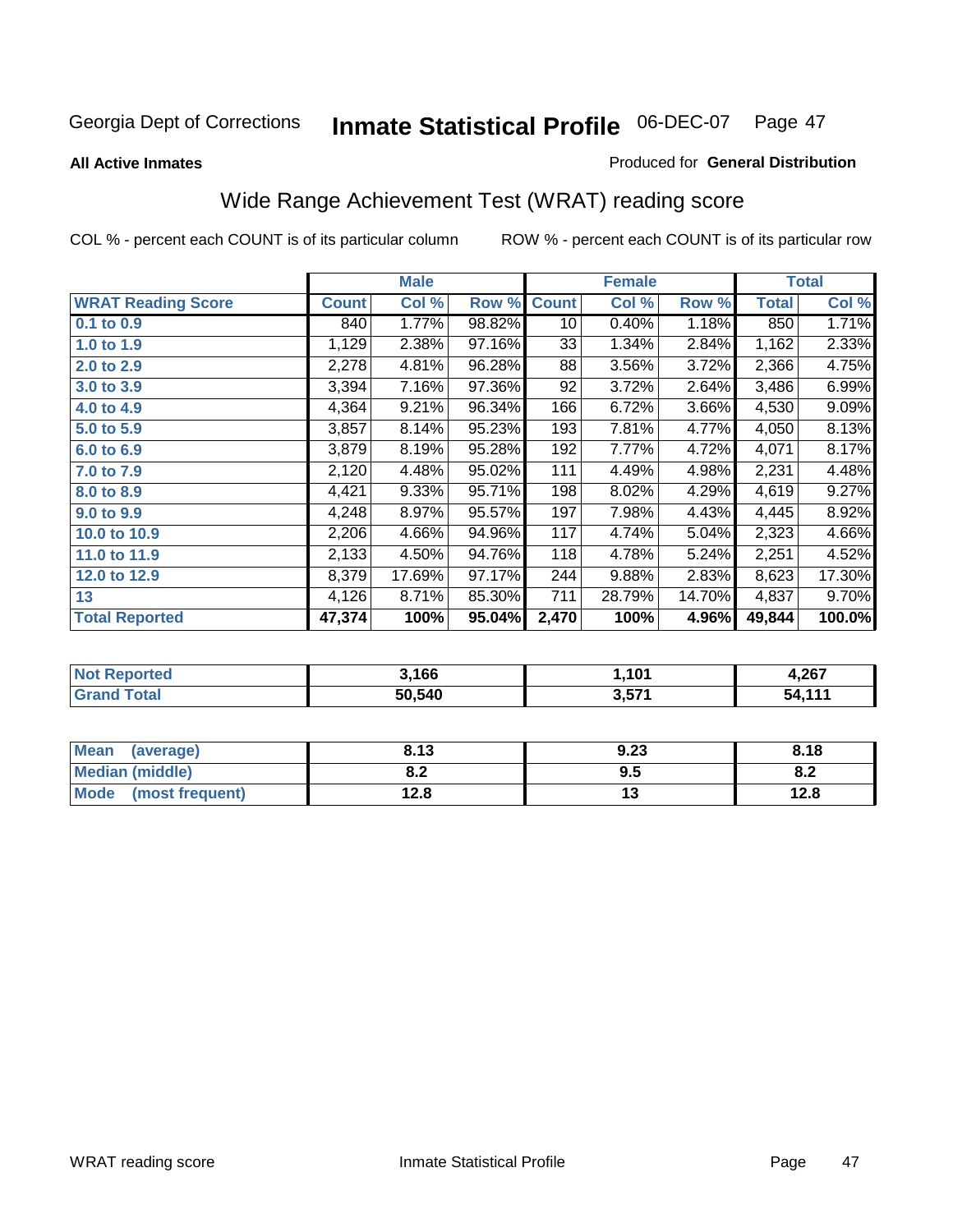**All Active Inmates**

#### Produced for **General Distribution**

# Wide Range Achievement Test (WRAT) math score

|                              |              | <b>Male</b> |         |              | <b>Female</b> |        |              | <b>Total</b> |
|------------------------------|--------------|-------------|---------|--------------|---------------|--------|--------------|--------------|
| <b>WRAT Mathematic Score</b> | <b>Count</b> | Col %       | Row %   | <b>Count</b> | Col %         | Row %  | <b>Total</b> | Col %        |
| 0.1 to 0.9                   | 86           | 0.18%       | 100.00% |              |               |        | 86           | 0.17%        |
| 1.0 to 1.9                   | 244          | 0.52%       | 95.69%  | 11           | 0.45%         | 4.31%  | 255          | 0.51%        |
| 2.0 to 2.9                   | 1,158        | 2.44%       | 94.45%  | 68           | 2.76%         | 5.55%  | 1,226        | 2.46%        |
| 3.0 to 3.9                   | 2,966        | 6.26%       | 96.30%  | 114          | 4.62%         | 3.70%  | 3,080        | 6.18%        |
| 4.0 to 4.9                   | 4,842        | 10.22%      | 96.21%  | 191          | 7.74%         | 3.79%  | 5,033        | 10.10%       |
| 5.0 to 5.9                   | 6,158        | 13.00%      | 96.26%  | 239          | 9.69%         | 3.74%  | 6,397        | 12.83%       |
| 6.0 to 6.9                   | 11,457       | 24.18%      | 95.64%  | 522          | 21.16%        | 4.36%  | 11,979       | 24.03%       |
| 7.0 to 7.9                   | 7,250        | 15.30%      | 94.67%  | 408          | 16.54%        | 5.33%  | 7,658        | 15.36%       |
| 8.0 to 8.9                   | 3,078        | 6.50%       | 94.19%  | 190          | 7.70%         | 5.81%  | 3,268        | 6.56%        |
| 9.0 to 9.9                   | 4,306        | 9.09%       | 93.41%  | 304          | 12.32%        | 6.59%  | 4,610        | 9.25%        |
| 10.0 to 10.9                 | 2,681        | 5.66%       | 93.58%  | 184          | 7.46%         | 6.42%  | 2,865        | 5.75%        |
| 11.0 to 11.9                 | 1,628        | 3.44%       | 93.30%  | 117          | 4.74%         | 6.70%  | 1,745        | 3.50%        |
| 12.0 to 12.9                 | 1,053        | 2.22%       | 96.78%  | 35           | 1.42%         | 3.22%  | 1,088        | 2.18%        |
| 13                           | 470          | 0.99%       | 84.84%  | 84           | 3.40%         | 15.16% | 554          | 1.11%        |
| <b>Total Reported</b>        | 47,377       | 100%        | 95.05%  | 2,467        | 100%          | 4.95%  | 49,844       | 100%         |

| <b>Not Reported</b> | 3,163  | 1,104 | 4,267  |
|---------------------|--------|-------|--------|
| <b>Grand Total</b>  | 50,540 | 3,571 | 54,111 |

| <b>Mean</b><br>(average)       | 7.02 | 7.51 | 7.05 |
|--------------------------------|------|------|------|
| Median (middle)                | 6.9  |      | 6.9  |
| <b>Mode</b><br>(most frequent) | 6.9  | 7.4  | 6.9  |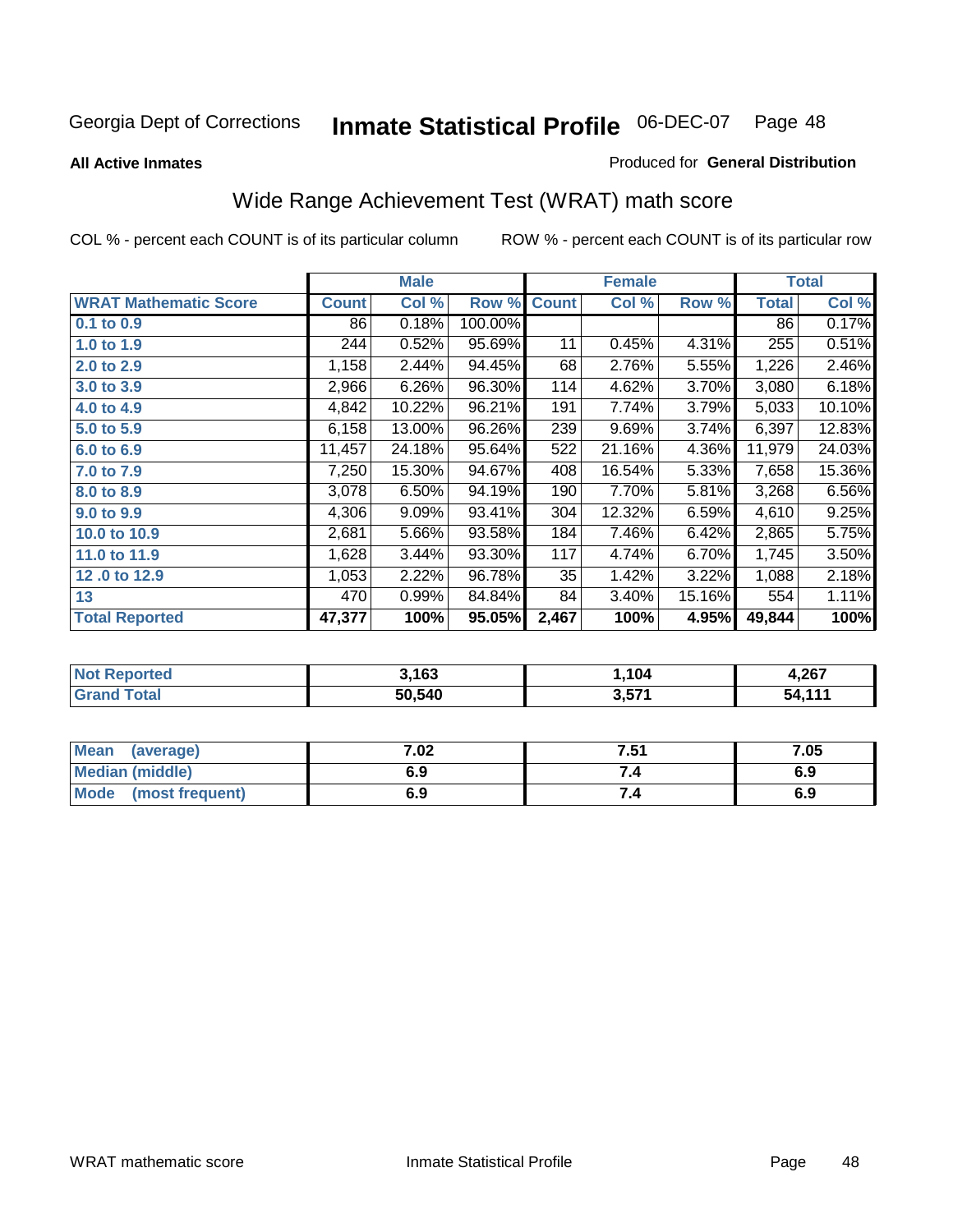#### **All Active Inmates**

### Produced for **General Distribution**

### Wide Range Achievement Test (WRAT) spelling score

|                            |              | <b>Male</b> |        |              | <b>Female</b> |        |              | <b>Total</b> |
|----------------------------|--------------|-------------|--------|--------------|---------------|--------|--------------|--------------|
| <b>WRAT Spelling Score</b> | <b>Count</b> | Col %       | Row %  | <b>Count</b> | Col %         | Row %  | <b>Total</b> | Col %        |
| $0.1$ to $0.9$             | 809          | 1.71%       | 98.66% | 11           | 0.45%         | 1.34%  | 820          | 1.65%        |
| 1.0 to 1.9                 | 2,154        | 4.55%       | 98.18% | 40           | 1.62%         | 1.82%  | 2,194        | 4.40%        |
| 2.0 to 2.9                 | 3,757        | 7.93%       | 98.20% | 69           | 2.79%         | 1.80%  | 3,826        | 7.68%        |
| 3.0 to 3.9                 | 3,248        | 6.86%       | 97.98% | 67           | 2.71%         | 2.02%  | 3,315        | 6.65%        |
| 4.0 to 4.9                 | 4,619        | 9.75%       | 97.26% | 130          | 5.26%         | 2.74%  | 4,749        | 9.53%        |
| 5.0 to 5.9                 | 5,461        | 11.53%      | 96.20% | 216          | 8.74%         | 3.80%  | 5,677        | 11.39%       |
| 6.0 to 6.9                 | 5,891        | 12.43%      | 95.52% | 276          | 11.17%        | 4.48%  | 6,167        | 12.37%       |
| 7.0 to 7.9                 | 3,909        | 8.25%       | 94.17% | 242          | 9.80%         | 5.83%  | 4,151        | 8.33%        |
| 8.0 to 8.9                 | 3,648        | 7.70%       | 94.58% | 209          | 8.46%         | 5.42%  | 3,857        | 7.74%        |
| 9.0 to 9.9                 | 3,543        | 7.48%       | 93.53% | 245          | 9.92%         | 6.47%  | 3,788        | 7.60%        |
| 10.0 to 10.9               | 3,429        | 7.24%       | 92.63% | 273          | 11.05%        | 7.37%  | 3,702        | 7.43%        |
| 11.0 to 11.9               | 1,699        | 3.59%       | 92.24% | 143          | 5.79%         | 7.76%  | 1,842        | 3.70%        |
| 12.0 to 12.9               | 3,386        | 7.15%       | 96.03% | 140          | 5.67%         | 3.97%  | 3,526        | 7.07%        |
| 13                         | 1,823        | 3.85%       | 81.68% | 409          | 16.56%        | 18.32% | 2,232        | 4.48%        |
| <b>Total Reported</b>      | 47,376       | 100%        | 95.04% | 2,470        | 100%          | 4.96%  | 49,846       | 100.0%       |

| <b>Not Reported</b> | 3.164  | 1,101 | 4,265  |
|---------------------|--------|-------|--------|
| <b>Grand Total</b>  | 50,540 | 3,571 | 54,111 |

| Mean (average)         | 6.93       | 8.68 | 7.02 |
|------------------------|------------|------|------|
| <b>Median (middle)</b> | ^ ^<br>0.Z | 8.5  |      |
| Mode (most frequent)   | ^ ^<br>ο.Ζ | ıJ   | 0.Z  |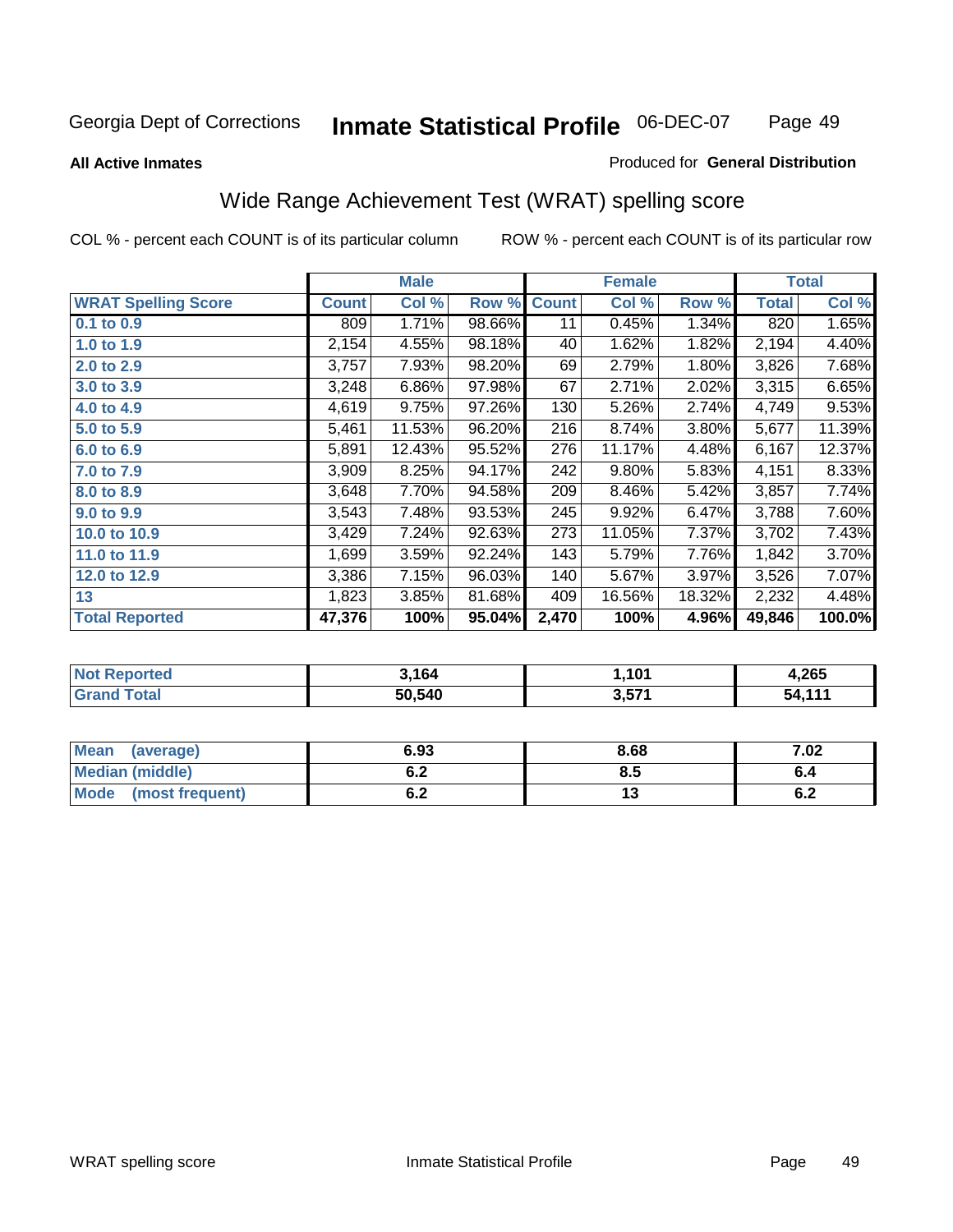### **All Active Inmates**

### Produced for **General Distribution**

### Scope of substance abuse - summary

|                        |        | <b>Male</b> |           |              | <b>Female</b> |          |        | <b>Total</b> |
|------------------------|--------|-------------|-----------|--------------|---------------|----------|--------|--------------|
| <b>Substance Abuse</b> | Count  | Col %       | Row %     | <b>Count</b> | Col %         | Row %    | Total  | Col %        |
| <b>None</b>            | 15,798 | 31.26%      | $93.31\%$ | 1.1321       | 31.70%        | $6.69\%$ | 16,930 | 31.29%       |
| Drugs only             | 18,772 | $37.14\%$   | 90.48%    | 1,975        | 55.31%        | $9.52\%$ | 20,747 | 38.34%       |
| <b>Alcohol only</b>    | 3,557  | $7.04\%$    | 97.45%    | 93           | $2.60\%$      | $2.55\%$ | 3,650  | 6.75%        |
| Drugs and alcohol      | 12.413 | 24.56%      | 97.10%    | 371          | 10.39%        | $2.90\%$ | 12,784 | 23.63%       |
| <b>Total Reported</b>  | 50,540 | 100%        | 93.40%    | 3,571        | 100%          | 6.60%    | 54,111 | 100.0%       |

| <b>Not Reported</b>          |        |                 |        |
|------------------------------|--------|-----------------|--------|
| <b>Total</b><br><b>Grand</b> | 50.540 | 3 571<br>י וטוע | $-111$ |

|  | Mode<br>(most frequent) | Drugs only | <b>Drugs only</b> | <b>Drugs only</b> |
|--|-------------------------|------------|-------------------|-------------------|
|--|-------------------------|------------|-------------------|-------------------|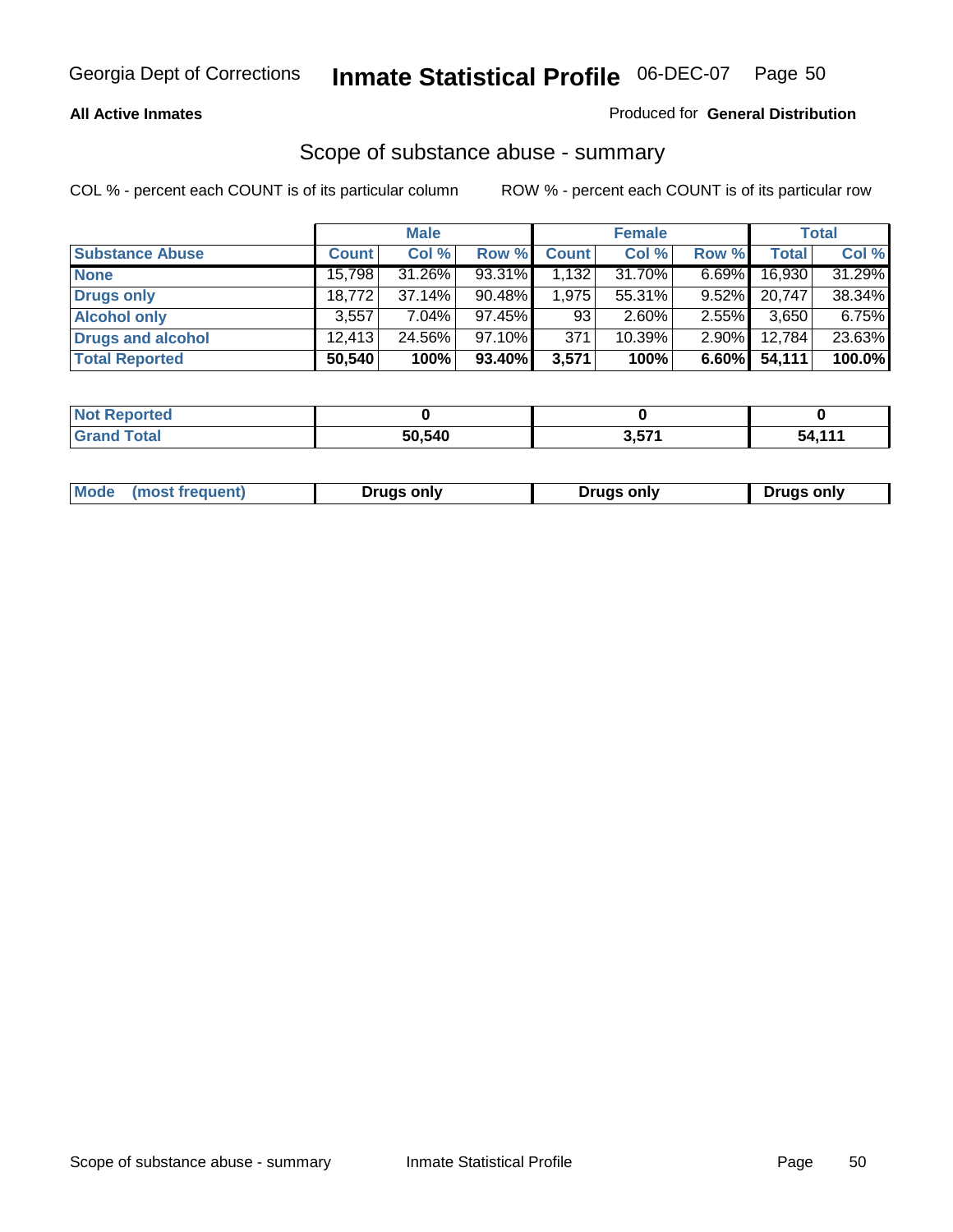### **All Active Inmates**

### Produced for **General Distribution**

### Scope of substance abuse - detail

|                                      |              | <b>Male</b> |        |              | <b>Female</b> |        |              | Total  |
|--------------------------------------|--------------|-------------|--------|--------------|---------------|--------|--------------|--------|
| <b>Substance Abuse</b>               | <b>Count</b> | Col %       | Row %  | <b>Count</b> | Col %         | Row %  | <b>Total</b> | Col %  |
| No drug or alcohol problems          | 15,798       | 31.26%      | 93.31% | 1,132        | 31.70%        | 6.69%  | 16,930       | 31.29% |
| Drug addiction but no alcohol        | 434          | 0.86%       | 86.63% | 67           | 1.88%         | 13.37% | 501          | 0.93%  |
| <b>Drug addiction and alcohol</b>    | 183          | 0.36%       | 98.92% | 2            | 0.06%         | 1.08%  | 185          | 0.34%  |
| <b>labuse</b>                        |              |             |        |              |               |        |              |        |
| <b>Drug addiction and alcoholism</b> | 78           | 0.15%       | 96.30% | 3            | 0.08%         | 3.70%  | 81           | 0.15%  |
| No drug problem but alcohol          | 2,914        | 5.77%       | 98.45% | 46           | 1.29%         | 1.55%  | 2,960        | 5.47%  |
| <b>labuse</b>                        |              |             |        |              |               |        |              |        |
| No drug problem but alcoholism       | 643          | 1.27%       | 93.19% | 47           | 1.32%         | 6.81%  | 690          | 1.28%  |
| Drug experiment but no alcohol       | 8,417        | 16.65%      | 94.91% | 451          | 12.63%        | 5.09%  | 8,868        | 16.39% |
| <b>Drug experiment &amp; alcohol</b> | 1,750        | 3.46%       | 98.70% | 23           | 0.64%         | 1.30%  | 1,773        | 3.28%  |
| <b>labuse</b>                        |              |             |        |              |               |        |              |        |
| Drug experiment & alcoholism         | 817          | 1.62%       | 96.00% | 34           | 0.95%         | 4.00%  | 851          | 1.57%  |
| Drug abuse but no alcohol            | 9,921        | 19.63%      | 87.19% | 1,457        | 40.80%        | 12.81% | 11,378       | 21.03% |
| Drug abuse and alcohol abuse         | 8,085        | 16.00%      | 98.48% | 125          | 3.50%         | 1.52%  | 8,210        | 15.17% |
| Drug abuse and alcoholism            | 1,500        | 2.97%       | 89.07% | 184          | 5.15%         | 10.93% | 1,684        | 3.11%  |
| <b>Total Reported</b>                | 50,540       | 100%        | 93.40% | 3,571        | 100%          | 6.60%  | 54,111       | 100.0% |

| <b>Not Reported</b> |        |             |           |
|---------------------|--------|-------------|-----------|
| <b>cotal</b>        | 50.540 | 2571<br>J.J | 444<br>54 |

| Mode (most frequent) | No drug or alcohol problems Drug abuse but no alcohol No drug or alcohol |          |
|----------------------|--------------------------------------------------------------------------|----------|
|                      |                                                                          | problems |
|                      |                                                                          |          |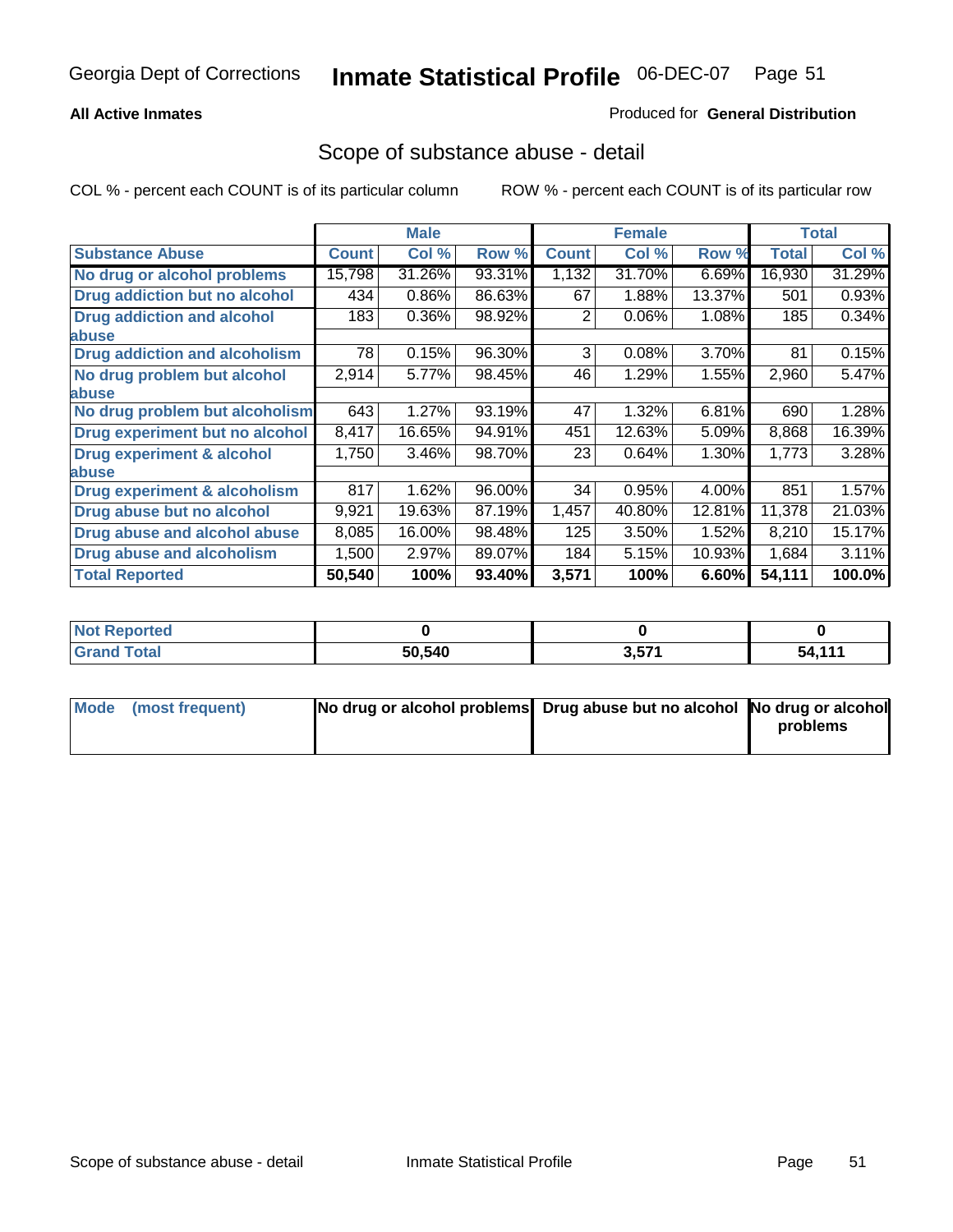#### **All Active Inmates**

#### Produced for **General Distribution**

### Current / last mental health treatment level

|                                    |                 | <b>Male</b> |         |              | <b>Female</b> |        |              | <b>Total</b> |
|------------------------------------|-----------------|-------------|---------|--------------|---------------|--------|--------------|--------------|
| <b>Mental Health Treatment Lev</b> | <b>Count</b>    | Col%        | Row %   | <b>Count</b> | Col%          | Row %  | <b>Total</b> | Col %        |
| 1 No problem at current time       | 4,946           | 41.91%      | 94.17%  | 306          | 14.47%        | 5.83%  | 5,252        | 37.74%       |
| <b>2 Receiving outpatient</b>      | 5,001           | 42.37%      | 74.43%  | 1,718        | 81.27%        | 25.57% | 6,719        | 48.28%       |
| treatment                          |                 |             |         |              |               |        |              |              |
| 3 Inpatient, moderate              | 1,508           | 12.78%      | 96.42%  | 56           | 2.65%         | 3.58%  | 1,564        | 11.24%       |
| treatment                          |                 |             |         |              |               |        |              |              |
| 4 Inpatient, intensive             | 322             | 2.73%       | 90.45%  | 34           | 1.61%         | 9.55%  | 356          | 2.56%        |
| treatment                          |                 |             |         |              |               |        |              |              |
| <b>5 Undergoing crisis</b>         | 7               | 0.06%       | 100.00% |              |               |        | 7            | 0.05%        |
| stabilization                      |                 |             |         |              |               |        |              |              |
| <b>6 Hospital for criminally</b>   | 18 <sub>1</sub> | 0.15%       | 100.00% |              |               |        | 18           | 0.13%        |
| insane                             |                 |             |         |              |               |        |              |              |
| <b>Total Evaluated</b>             | 11,802          | 100%        | 84.81%  | 2,114        | 100%          | 15.19% | 13,916       | 100%         |

| Never had MH evaluation          | 38,738 | 1,457 | 40,195 |
|----------------------------------|--------|-------|--------|
| <b>Total</b><br><b>ˈGrand ˈ.</b> | 50,540 | 3,57' | 54,111 |

| Median (middle)         | <b>Receiving outpatient</b><br>treatment | <b>Receiving outpatient</b><br>treatment | <b>Receiving</b><br>outpatient<br>treatment |  |
|-------------------------|------------------------------------------|------------------------------------------|---------------------------------------------|--|
| Mode<br>(most frequent) | <b>Receiving outpatient</b><br>treatment | <b>Receiving outpatient</b><br>treatment | <b>Receiving</b><br>outpatient<br>treatment |  |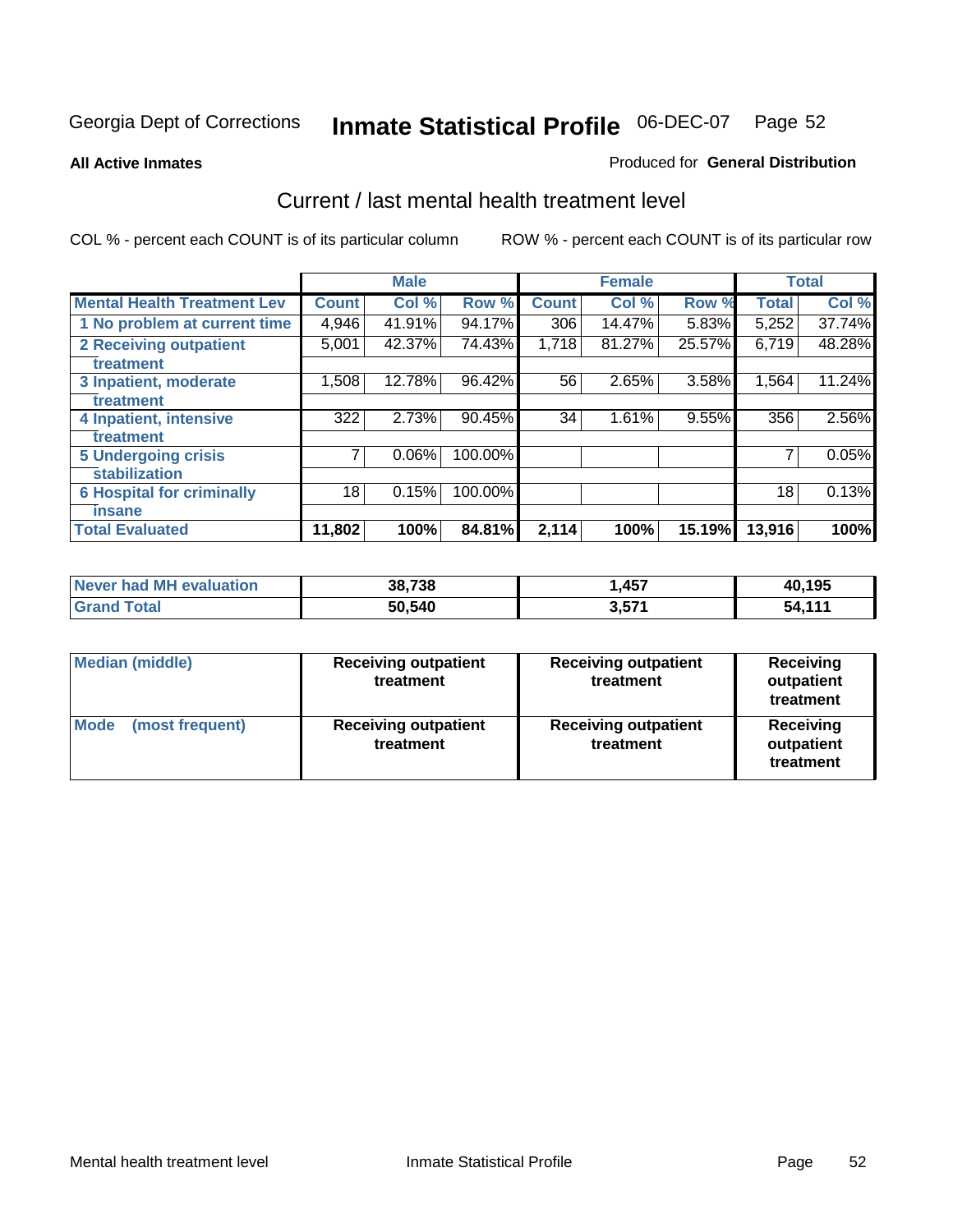### **All Active Inmates**

### Produced for **General Distribution**

# PULHESDWIT medical scale - 'P' overall condition ('P'hysical)

|                                   |              | <b>Male</b> |        |              | <b>Female</b> |         |              | <b>Total</b> |
|-----------------------------------|--------------|-------------|--------|--------------|---------------|---------|--------------|--------------|
| 'P' Overall Condition             | <b>Count</b> | Col %       | Row %  | <b>Count</b> | Col %         | Row %   | <b>Total</b> | Col %        |
| 1 No medical illness              | 37,217       | 75.59%      | 95.27% | ,846         | 54.15%        | 4.73%   | 39,063       | 74.21%       |
| 2 Well-controlled chronic illness | 9,527        | 19.35%      | 88.07% | 1,290        | 37.84%        | 11.93%  | 10,817       | 20.55%       |
| 3 Poorly-controlled chronic       | 2,419        | 4.91%       | 93.80% | 160          | 4.69%         | 6.20%   | 2,579        | 4.90%        |
| <b>illness</b>                    |              |             |        |              |               |         |              |              |
| 4 Significant problems requiring  | 65           | 0.13%       | 77.38% | 19           | 0.56%         | 22.62%  | 84           | 0.16%        |
| special housing                   |              |             |        |              |               |         |              |              |
| 5 Terminal illness, < 6 months    | 5            | 0.01%       | 71.43% | 2            | 0.06%         | 28.57%  |              | 0.01%        |
| to live                           |              |             |        |              |               |         |              |              |
| Inmate is pregnant<br>6           |              |             |        | 92           | 2.70%         | 100.00% | 92           | 0.17%        |
| <b>Total Reported</b>             | 49,233       | 100%        | 93.52% | 3,409        | 100%          | 6.48%   | 52,642       | 100%         |

| <b>Not</b><br>Reported         | ,307   | 162                | ,469   |
|--------------------------------|--------|--------------------|--------|
| <b>Total</b><br><b>I</b> Grand | 50,540 | <b>E74</b><br>ა.აი | 54 111 |

| Mode (most frequent) | 1 No medical illness | 1 No medical illness | 1 No medical |
|----------------------|----------------------|----------------------|--------------|
|                      |                      |                      | illness      |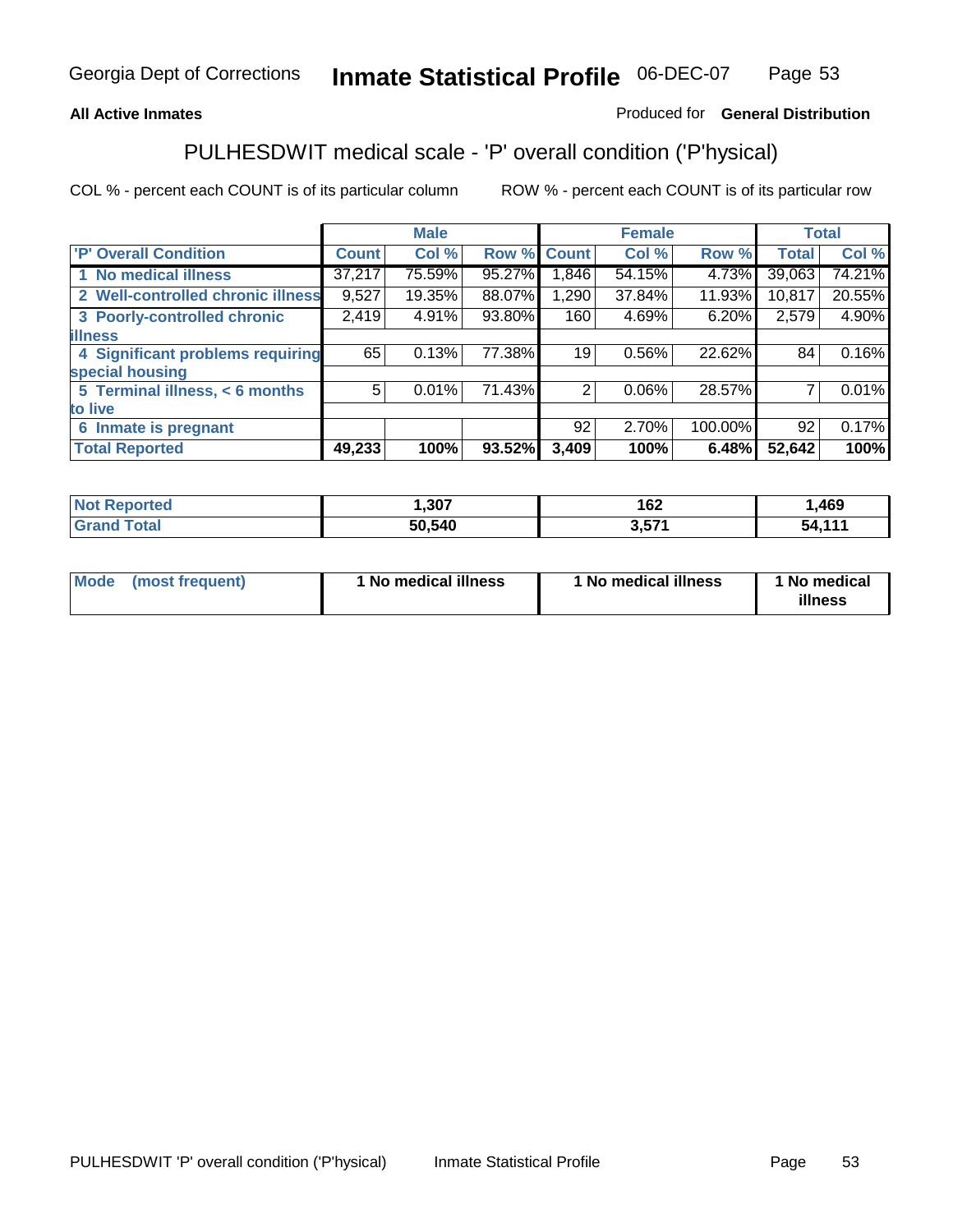### **All Active Inmates**

### Produced for **General Distribution**

### PULHESDWIT medical scale - 'U' upper body

|                              |                    | <b>Male</b> |        |              | <b>Female</b> |          |              | <b>Total</b> |
|------------------------------|--------------------|-------------|--------|--------------|---------------|----------|--------------|--------------|
| <b>U' Upper Body</b>         | Count <sup>1</sup> | Col %       | Row %  | <b>Count</b> | Col %         | Row %    | <b>Total</b> | Col %        |
| 1 Upper bones, joints,       | 47,608             | 96.70%      | 93.67% | 3,216        | 94.34%        | $6.33\%$ | 50,824       | 96.55%       |
| muscles all OK               |                    |             |        |              |               |          |              |              |
| 2 One or both arms minimally | 1,354              | 2.75%       | 88.85% | 170          | 4.99%         | 11.15%   | 1,524        | 2.90%        |
| limited                      |                    |             |        |              |               |          |              |              |
| 3 One or both arms           | 212                | 0.43%       | 92.17% | 18           | 0.53%         | 7.83%    | 230          | 0.44%        |
| moderately limited           |                    |             |        |              |               |          |              |              |
| 4 One arm disabled,          | 56                 | 0.11%       | 93.33% | 4            | 0.12%         | 6.67%    | 60           | 0.11%        |
| paralyzed, or amputated      |                    |             |        |              |               |          |              |              |
| 5 Both arms disabled,        | 3                  | 0.01%       | 75.00% |              | 0.03%         | 25.00%   | 4            | 0.01%        |
| paralyzed, or amputated      |                    |             |        |              |               |          |              |              |
| <b>Total Reported</b>        | 49,233             | 100%        | 93.52% | 3,409        | 100%          | 6.48%    | 52,642       | 100.0%       |

| <b>Not Reported</b>  | ,307   | 162   | ,469             |
|----------------------|--------|-------|------------------|
| $\tau$ otal<br>Grand | 50,540 | 3,57' | $-111$<br>54.111 |

| <b>Mode</b> | (most frequent) | 1 Upper bones, joints,<br>muscles all OK | 1 Upper bones, joints,<br>muscles all OK | 1 Upper bones,<br>joints, muscles all<br>ΟK |
|-------------|-----------------|------------------------------------------|------------------------------------------|---------------------------------------------|
|-------------|-----------------|------------------------------------------|------------------------------------------|---------------------------------------------|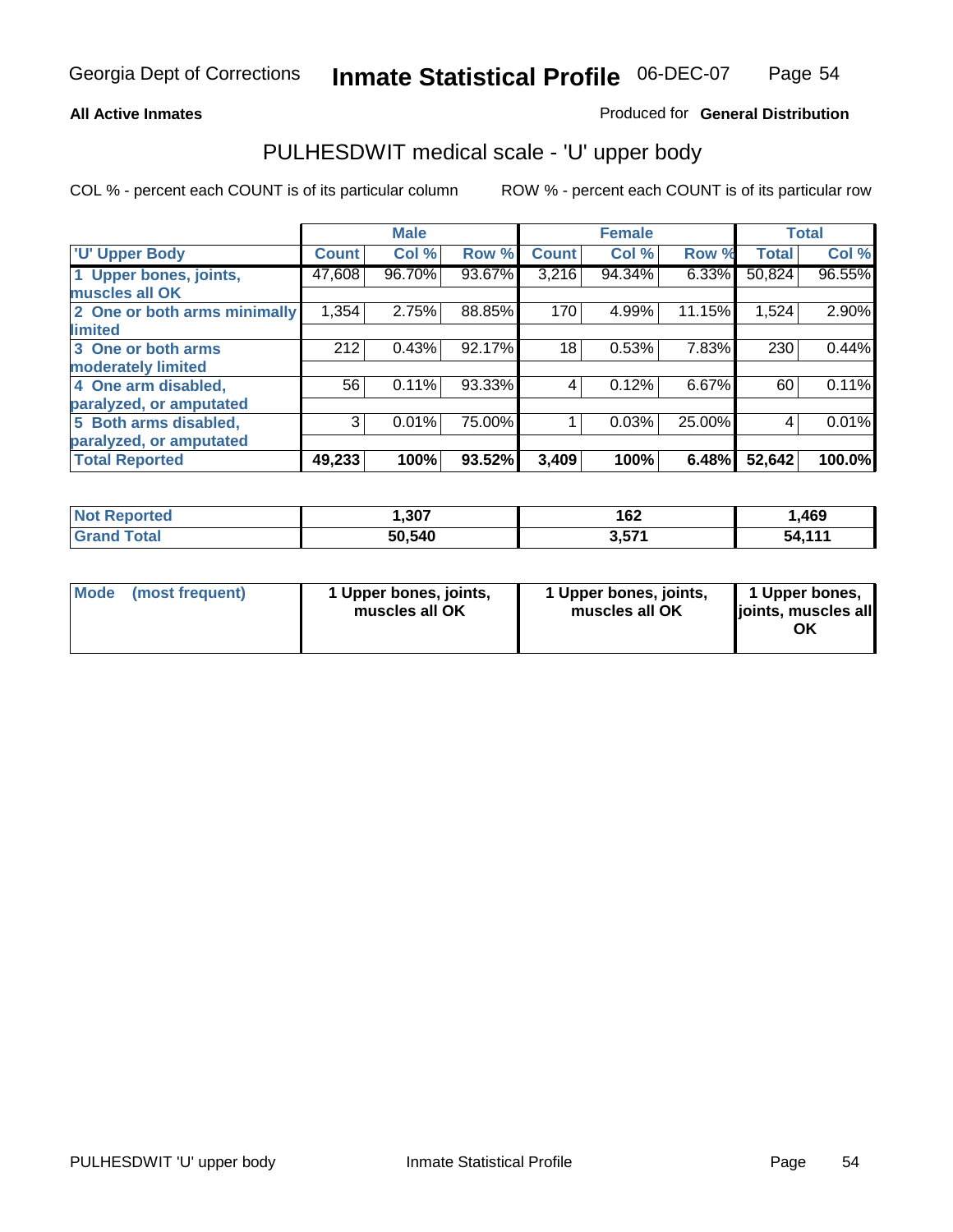### **All Active Inmates**

### Produced for **General Distribution**

### PULHESDWIT medical scale - 'L' lower body

|                                |                 | <b>Male</b> |         |              | <b>Female</b> |        |                 | <b>Total</b> |
|--------------------------------|-----------------|-------------|---------|--------------|---------------|--------|-----------------|--------------|
| <b>L' Lower Body</b>           | <b>Count</b>    | Col %       | Row %   | <b>Count</b> | Col %         | Row %  | <b>Total</b>    | Col %        |
| 1 Lower bones, joints,         | 45,585          | 92.59%      | 94.02%  | 2,898        | 85.01%        | 5.98%  | 48,483          | 92.10%       |
| muscles all OK                 |                 |             |         |              |               |        |                 |              |
| 2 One or both legs minimally   | 3,015           | 6.12%       | 86.59%  | 467          | 13.70%        | 13.41% | 3,482           | 6.61%        |
| limited                        |                 |             |         |              |               |        |                 |              |
| 3 One or both legs             | 533             | 1.08%       | 93.35%  | 38           | 1.11%         | 6.65%  | 571             | 1.08%        |
| moderately limited             |                 |             |         |              |               |        |                 |              |
| 4 One leg disabled, paralyzed, | 88              | 0.18%       | 93.62%  | 6            | 0.18%         | 6.38%  | 94              | 0.18%        |
| or amputated                   |                 |             |         |              |               |        |                 |              |
| 5 Both legs disabled,          | 12 <sup>°</sup> | 0.02%       | 100.00% |              |               |        | 12 <sup>2</sup> | 0.02%        |
| paralyzed, or amputated        |                 |             |         |              |               |        |                 |              |
| <b>Total Reported</b>          | 49,233          | 100%        | 93.52%  | 3,409        | 100%          | 6.48%  | 52,642          | 100%         |

| <b>Not Reported</b> | ,307   | 162   | ,469                 |
|---------------------|--------|-------|----------------------|
| $\tau$ otal<br>Gran | 50,540 | 3,571 | <i>A A A A</i><br>54 |

| Mode | (most frequent) | 1 Lower bones, joints,<br>muscles all OK | 1 Lower bones, joints,<br>muscles all OK | 1 Lower bones,<br>joints, muscles all<br>ΟK |
|------|-----------------|------------------------------------------|------------------------------------------|---------------------------------------------|
|------|-----------------|------------------------------------------|------------------------------------------|---------------------------------------------|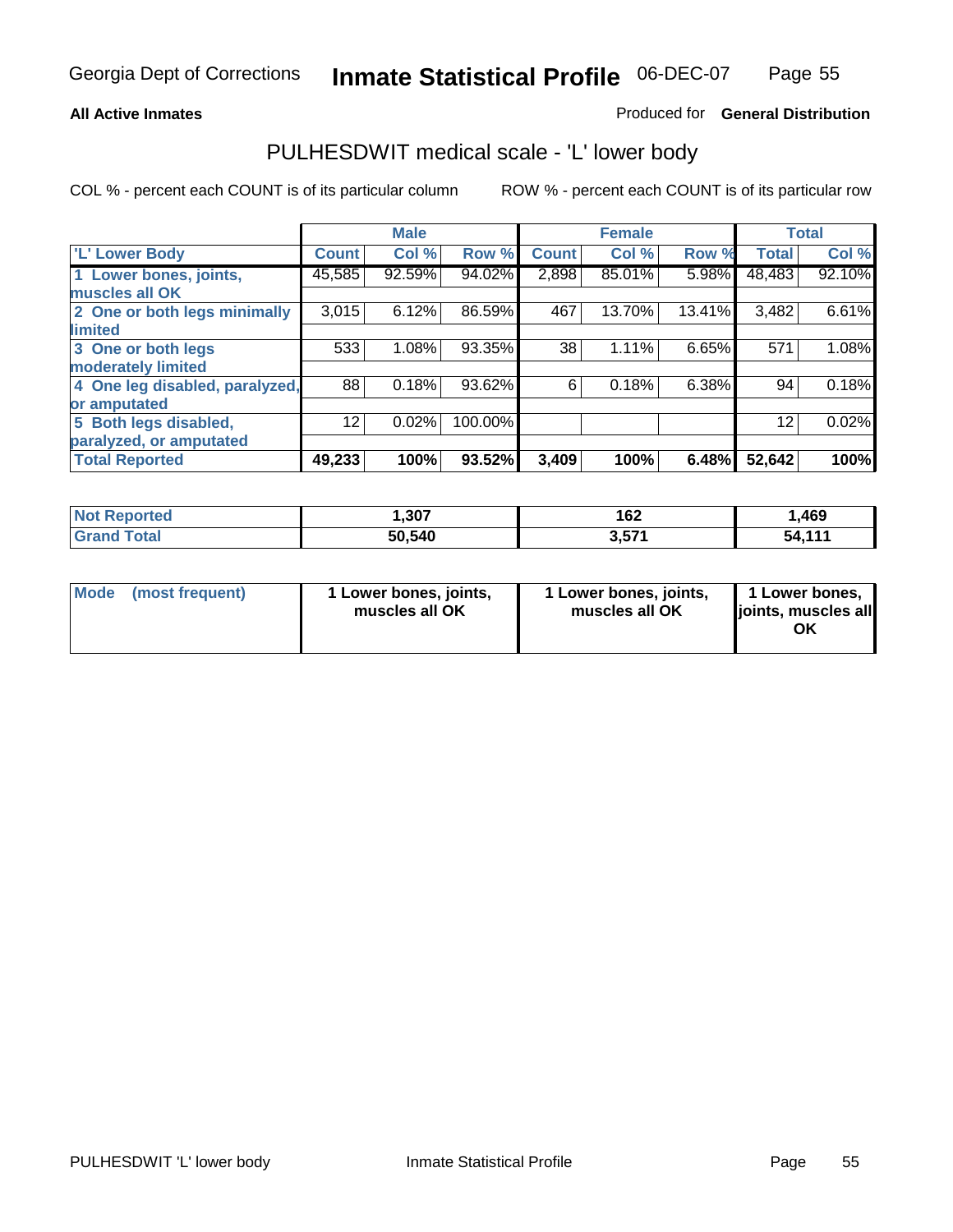### **All Active Inmates**

### Produced for **General Distribution**

### PULHESDWIT medical scale - 'H' hearing

|                                |        | <b>Male</b> |             |       | <b>Female</b> |        | <b>Total</b> |        |
|--------------------------------|--------|-------------|-------------|-------|---------------|--------|--------------|--------|
| <b>H'</b> Hearing              | Count  | Col %       | Row % Count |       | Col %         | Row %  | <b>Total</b> | Col %  |
| 1 Normal hearing both ears     | 48,864 | 99.25%      | 93.57%      | 3,357 | 98.47%        | 6.43%  | 52,221       | 99.20% |
| 2 Some loss in one ear with    | 288    | 0.58%       | 88.34%      | 38    | 1.11%         | 11.66% | 326          | 0.62%  |
| other OK, or mild loss in both |        |             |             |       |               |        |              |        |
| 3 Total loss in one ear with   | 55     | 0.11%       | 85.94%      | 9     | 0.26%         | 14.06% | 64           | 0.12%  |
| mild loss in other             |        |             |             |       |               |        |              |        |
| 4 Severe loss in both ears     | 11     | $0.02\%$    | 84.62%      | 2     | $0.06\%$      | 15.38% | 13           | 0.02%  |
| 5 Total loss in both ears,     | 15     | 0.03%       | 83.33%      | 3     | 0.09%         | 16.67% | 18           | 0.03%  |
| requiring special housing      |        |             |             |       |               |        |              |        |
| <b>Total Reported</b>          | 49,233 | 100%        | 93.52%      | 3,409 | 100%          | 6.48%  | 52,642       | 100%   |

| rteo | 1.20   | 167<br>I OZ          | ,469      |
|------|--------|----------------------|-----------|
| 540  | 50,540 | ) E74<br>. .<br>וט ט | 444<br>54 |

| Mode (most frequent) | 1 Normal hearing both ears 11 Normal hearing both ears | 1 Normal hearing |
|----------------------|--------------------------------------------------------|------------------|
|                      |                                                        | both ears        |
|                      |                                                        |                  |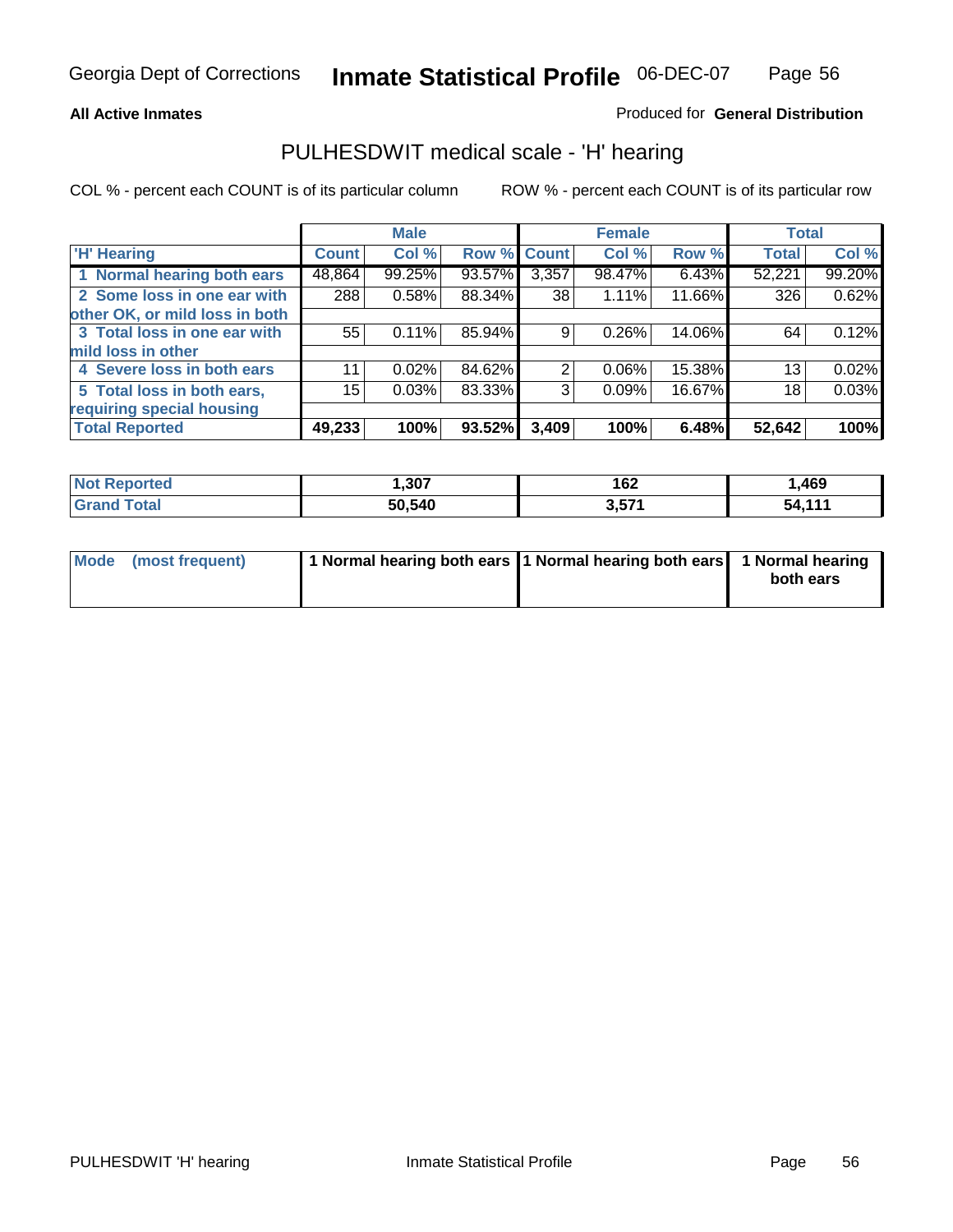### **All Active Inmates**

### Produced for **General Distribution**

### PULHESDWIT medical scale - 'E' vision

|                                 |              | <b>Male</b> |             |       | <b>Female</b> |        |              | <b>Total</b> |
|---------------------------------|--------------|-------------|-------------|-------|---------------|--------|--------------|--------------|
| 'E' Vision                      | <b>Count</b> | Col %       | Row % Count |       | Col %         | Row %  | <b>Total</b> | Col %        |
| 1 Correctable to 20/40 in both  | 44,076       | 89.53%      | 95.00%      | 2,319 | 68.03%        | 5.00%  | 46,395       | 88.13%       |
| eyes                            |              |             |             |       |               |        |              |              |
| 2 Correctable to 20/70 in one   | 4,542        | 9.23%       | 81.76%      | 1,013 | 29.72%        | 18.24% | 5,555        | 10.55%       |
| eye, may be blind in other      |              |             |             |       |               |        |              |              |
| 3 Correctable to 20/200 in one  | 518          | 1.05%       | 88.40%      | 68    | 1.99%         | 11.60% | 586          | 1.11%        |
| eye, may be blind in other      |              |             |             |       |               |        |              |              |
| 4 One eye not correctable to    | 81           | 0.16%       | 90.00%      | 9     | 0.26%         | 10.00% | 90           | 0.17%        |
| 20/200, other may be blind      |              |             |             |       |               |        |              |              |
| 5 Blind in both eyes, requiring | 16           | 0.03%       | 100.00%     |       |               |        | 16           | 0.03%        |
| special housing                 |              |             |             |       |               |        |              |              |
| <b>Total Reported</b>           | 49,233       | 100%        | 93.52%      | 3,409 | 100%          | 6.48%  | 52,642       | 100%         |

| <b>Not Reported</b> | ,307   | 162   | ,469  |
|---------------------|--------|-------|-------|
| Total<br>Gra        | 50,540 | 3,571 | 51111 |

| Mode | (most frequent) | 1 Correctable to 20/40 in<br>both eves | 1 Correctable to 20/40 in   1 Correctable to<br>both eves | 20/40 in both eyes |
|------|-----------------|----------------------------------------|-----------------------------------------------------------|--------------------|
|      |                 |                                        |                                                           |                    |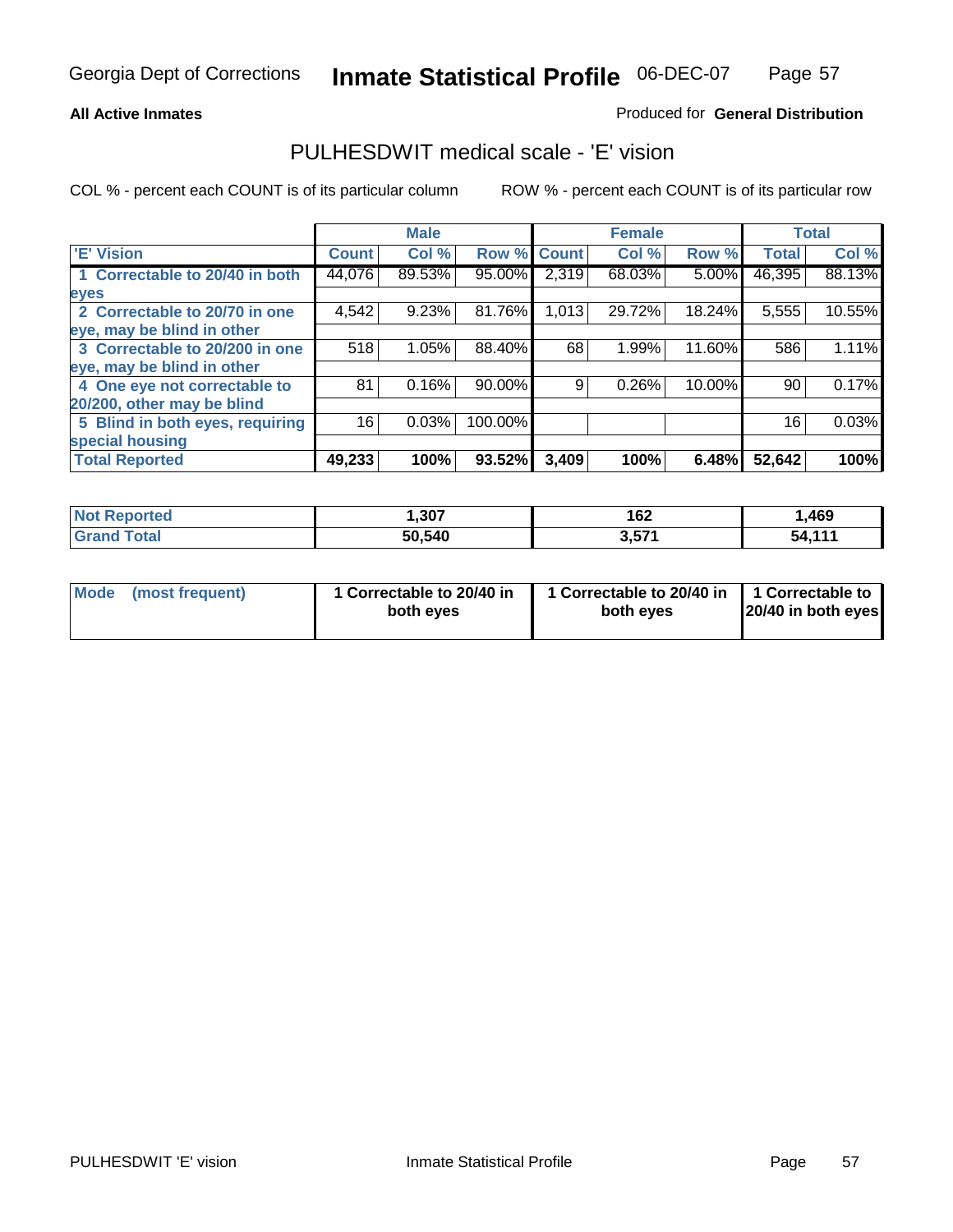### **All Active Inmates**

### Produced for **General Distribution**

### PULHESDWIT medical scale - 'S' pSychiatric

|                                        |              | <b>Male</b> |         |              | <b>Female</b> |        |              | <b>Total</b> |
|----------------------------------------|--------------|-------------|---------|--------------|---------------|--------|--------------|--------------|
| 'S' pSychiatric                        | <b>Count</b> | Col %       | Row %   | <b>Count</b> | Col %         | Row %  | <b>Total</b> | Col %        |
| 1 No impairment or disorders           | 42,736       | 87.95%      | 95.15%  | 2,177        | 63.94%        | 4.85%  | 44,913       | 86.38%       |
| 2 Stable, or in remission, or          | 4,775        | 9.83%       | 80.55%  | ,153         | 33.86%        | 19.45% | 5,928        | 11.40%       |
| mild impairment or retardation         |              |             |         |              |               |        |              |              |
| 3 Requires moderate inpatient          | 996          | 2.05%       | 94.32%  | 60           | 1.76%         | 5.68%  | 1,056        | 2.03%        |
| treatment                              |              |             |         |              |               |        |              |              |
| 4 Requires intensive inpatient         | 73           | 0.15%       | 82.95%  | 15           | 0.44%         | 17.05% | 88           | 0.17%        |
| treatment                              |              |             |         |              |               |        |              |              |
| <b>5 Requires Crisis Stabilization</b> | 12           | 0.02%       | 100.00% |              |               |        | 12           | 0.02%        |
| Unit (CSU) inpatient care              |              |             |         |              |               |        |              |              |
| <b>Total Reported</b>                  | 48,592       | 100%        | 93.45%  | 3,405        | 100%          | 6.55%  | 51,997       | 100%         |

| <b>Not Reported</b>      | 948, ا | 166   | 2,114  |
|--------------------------|--------|-------|--------|
| <b>Total</b><br>ˈGrand ˈ | 50,540 | 3,571 | 54,111 |

| Mode (most frequent) | <b>1 No impairment or disorders</b> | 1 No impairment or<br>disorders | 1 No impairment or<br>disorders |
|----------------------|-------------------------------------|---------------------------------|---------------------------------|
|                      |                                     |                                 |                                 |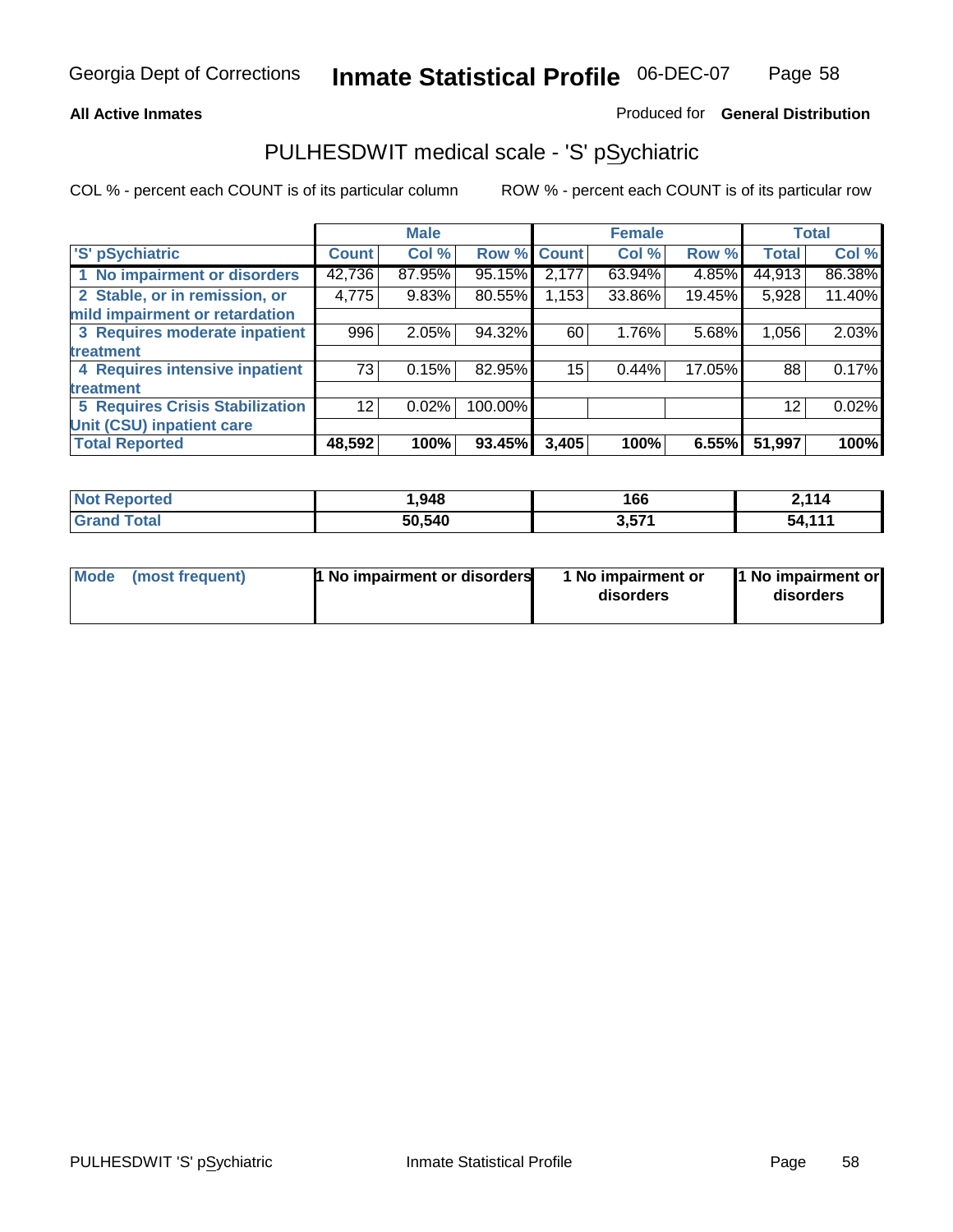### **All Active Inmates**

### Produced for **General Distribution**

### PULHESDWIT medical scale - 'D' dental

|                                 |              | <b>Male</b> |             |       | <b>Female</b> |        |              | <b>Total</b> |
|---------------------------------|--------------|-------------|-------------|-------|---------------|--------|--------------|--------------|
| <b>D' Dental</b>                | <b>Count</b> | Col %       | Row % Count |       | Col %         | Row %  | <b>Total</b> | Col %        |
| 1 Minimal routine dental health | 16,672       | 34.50%      | 88.23%      | 2,225 | 65.35%        | 11.77% | 18,897       | 36.53%       |
| <b>needs</b>                    |              |             |             |       |               |        |              |              |
| 2 Moderate cavities and/or      | 25,226       | 52.20%      | 96.83%      | 827   | 24.29%        | 3.17%  | 26,053       | 50.36%       |
| gum disease                     |              |             |             |       |               |        |              |              |
| 3 Extensive gum disease         | 6,418        | 13.28%      | 94.79%      | 353   | 10.37%        | 5.21%  | 6,771        | 13.09%       |
| and/or widespread decay         |              |             |             |       |               |        |              |              |
| 4 Urgent need for dental        | 8            | 0.02%       | 100.00%     |       |               |        | 8            | 0.02%        |
| <b>services</b>                 |              |             |             |       |               |        |              |              |
| <b>Total Reported</b>           | 48,324       | 100%        | 93.42%      | 3,405 | 100%          | 6.58%  | 51,729       | 100%         |

| <b>Not</b><br><b>ported</b> | 2,216  | 166   | 2,382  |
|-----------------------------|--------|-------|--------|
| <b>Total</b><br>Gra         | 50,540 | 3,571 | 54.111 |

| <b>Mode</b><br>(most frequent) | 2 Moderate cavities and/or<br>qum disease | Minimal routine dental<br>health needs | 2 Moderate<br>cavities and/or<br>qum disease |
|--------------------------------|-------------------------------------------|----------------------------------------|----------------------------------------------|
|                                |                                           |                                        |                                              |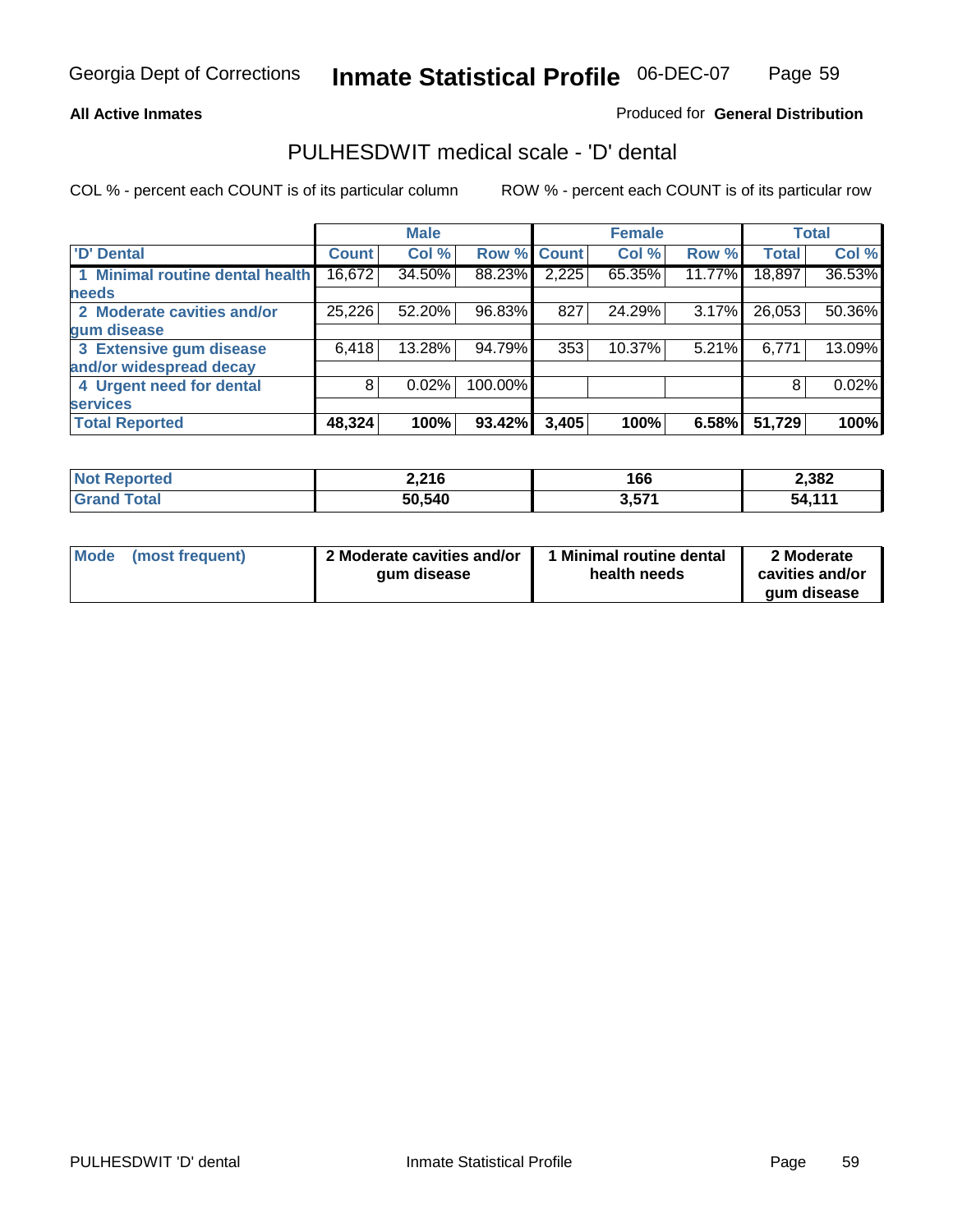### **All Active Inmates**

### Produced for **General Distribution**

### PULHESDWIT medical scale - 'W' work ability

|                                 |              | <b>Male</b> |        |              | <b>Female</b> |        |              | <b>Total</b> |
|---------------------------------|--------------|-------------|--------|--------------|---------------|--------|--------------|--------------|
| W' work ability                 | <b>Count</b> | Col %       | Row %  | <b>Count</b> | Col %         | Row %  | <b>Total</b> | Col %        |
| 1 Unrestricted work or activity | 42,409       | 86.14%      | 93.58% | 2,908        | 85.30%        | 6.42%  | 45,317       | 86.09%       |
| 2 Minor restrictions on type of | 5,319        | 10.80%      | 94.98% | 281          | $8.24\%$      | 5.02%  | 5,600        | 10.64%       |
| <b>work</b>                     |              |             |        |              |               |        |              |              |
| 3 Moderate restrictions on type | 1,209        | $2.46\%$    | 93.36% | 86           | 2.52%         | 6.64%  | 1,295        | 2.46%        |
| of work                         |              |             |        |              |               |        |              |              |
| 4 Major restrictions on type of | 250          | 0.51%       | 70.03% | 107          | 3.14%         | 29.97% | 357          | 0.68%        |
| work                            |              |             |        |              |               |        |              |              |
| 5 Cannot work under any         | 46           | 0.09%       | 63.01% | 27           | 0.79%         | 36.99% | 73           | 0.14%        |
| <b>circumstances</b>            |              |             |        |              |               |        |              |              |
| <b>Total Reported</b>           | 49,233       | 100%        | 93.52% | 3,409        | 100%          | 6.48%  | 52,642       | 100.0%       |

| <b>Not Reported</b>      | ,307   | 162   | ,469   |
|--------------------------|--------|-------|--------|
| <b>Total</b><br>ˈGrand . | 50,540 | 3,571 | 54,111 |

| Mode            | 1 Unrestricted work or | 1 Unrestricted work or | 1 Unrestricted   |
|-----------------|------------------------|------------------------|------------------|
| (most frequent) | activity               | activity               | work or activity |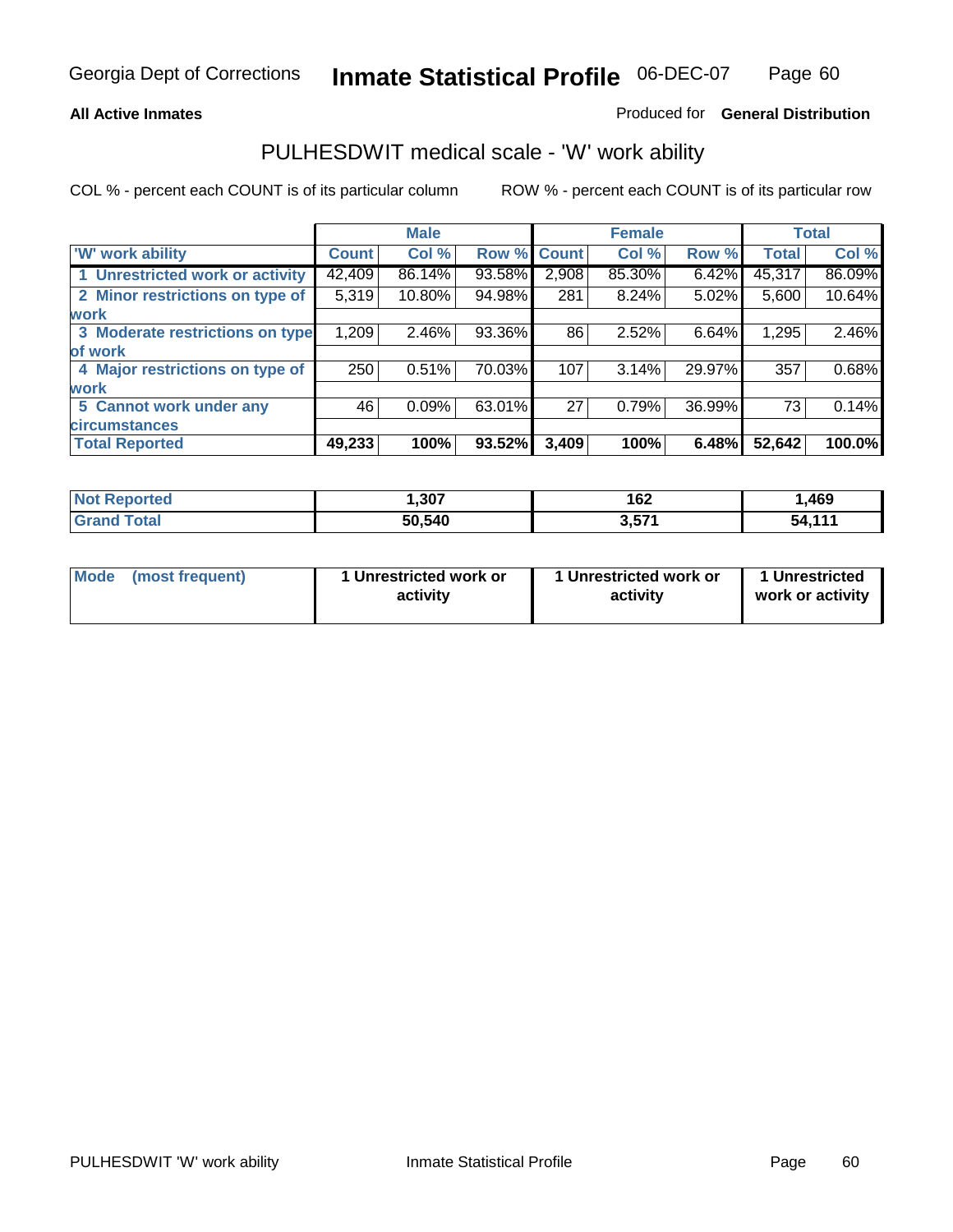#### **All Active Inmates**

### Produced for **General Distribution**

### PULHESDWIT medical scale - 'I' impairment

|                                   |              | <b>Male</b> |         |             | <b>Female</b> |       |              | <b>Total</b> |
|-----------------------------------|--------------|-------------|---------|-------------|---------------|-------|--------------|--------------|
| <b>T' Impairment</b>              | <b>Count</b> | Col %       |         | Row % Count | Col %         | Row % | <b>Total</b> | Col %        |
| 1 No impairments or               | 48,925       | 99.37%      | 93.50%  | 3,402       | 99.79%        | 6.50% | 52,327       | 99.40%       |
| disabilities                      |              |             |         |             |               |       |              |              |
| 2 Wheelchair-bound but            | 58           | 0.12%       | 98.31%  |             | 0.03%         | 1.69% | 59           | 0.11%        |
| otherwise OK                      |              |             |         |             |               |       |              |              |
| <b>3 Needs low-level Assisted</b> | 21           | 0.04%       | 91.30%  | 2           | 0.06%         | 8.70% | 23           | 0.04%        |
| Living (level I)                  |              |             |         |             |               |       |              |              |
| 4 Needs moderate Assisted         | 9            | 0.02%       | 100.00% |             |               |       | 9            | 0.02%        |
| <b>Living (level II)</b>          |              |             |         |             |               |       |              |              |
| <b>5 Needs maximal Assisted</b>   | 220          | 0.45%       | 98.21%  | 4           | 0.12%         | 1.79% | 224          | 0.43%        |
| <b>Living (level III)</b>         |              |             |         |             |               |       |              |              |
| <b>Total Reported</b>             | 49,233       | 100%        | 93.52%  | 3,409       | 100%          | 6.48% | 52,642       | 100%         |

| <b>Not</b><br>keported.      | ,307   | 162<br>$\sim$ $\sim$ | 469, ا |
|------------------------------|--------|----------------------|--------|
| <b>Total</b><br><b>Grand</b> | 50,540 | 3,571                | 54,111 |

| <b>Mode</b> | (most frequent) | 1 No impairments or<br>disabilities | 1 No impairments or<br>disabilities | 1 1 No impairments<br>or disabilities |
|-------------|-----------------|-------------------------------------|-------------------------------------|---------------------------------------|
|-------------|-----------------|-------------------------------------|-------------------------------------|---------------------------------------|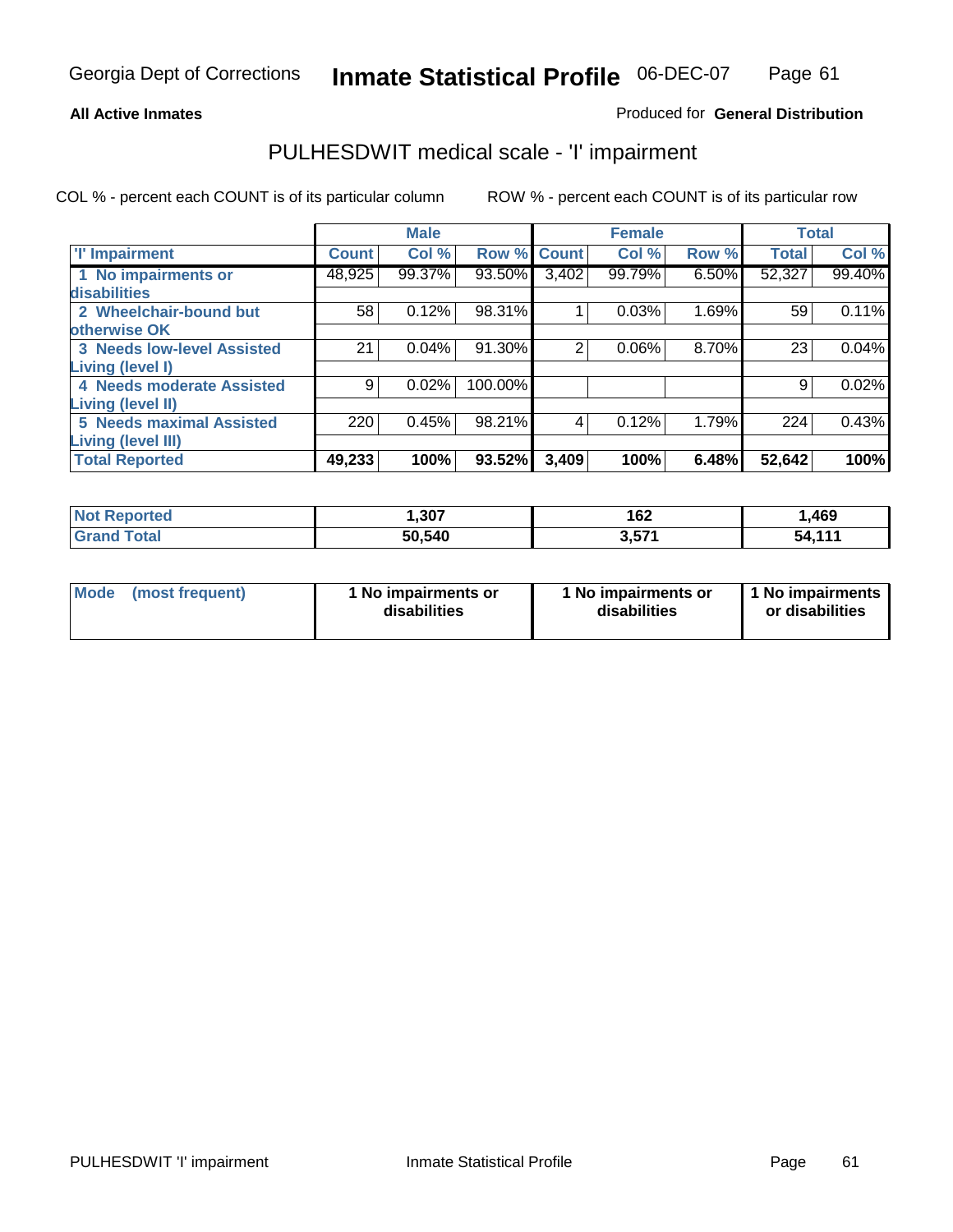#### **Inmate Statistical Profile** 06-DEC-07 Page Page 62

### **All Active Inmates Allowski** Produced fo **General Distribution**

### PULHESDWIT medical scale - 'T' transportability

|                              |              | <b>Male</b> |             |       | <b>Female</b> |       | <b>Total</b> |        |
|------------------------------|--------------|-------------|-------------|-------|---------------|-------|--------------|--------|
| <b>T' Transportability</b>   | <b>Count</b> | Col %       | Row % Count |       | Col %         | Row % | <b>Total</b> | Col %  |
| 1 Can be transported in any  | 49,149       | 99.83%      | 93.52%      | 3,404 | 99.85%        | 6.48% | 52,553       | 99.83% |
| ordinary approved vehicle    |              |             |             |       |               |       |              |        |
| 2 Wheelchair-bound, not      | 33           | 0.07%       | 94.29%      | 2     | 0.06%         | 5.71% | 35           | 0.07%  |
| needing special vehicle      |              |             |             |       |               |       |              |        |
| 3 Wheelchair-bound, requires | 8            | 0.02%       | 100.00%     |       |               |       | 8            | 0.02%  |
| special vehicle              |              |             |             |       |               |       |              |        |
| 4 Needs specially-equipped   | 3            | 0.01%       | 100.00%     |       |               |       | 3            | 0.01%  |
| medical vehicle              |              |             |             |       |               |       |              |        |
| <b>5 Requires ambulance</b>  | 40           | 0.08%       | 93.02%      | 3     | 0.09%         | 6.98% | 43           | 0.08%  |
| transport                    |              |             |             |       |               |       |              |        |
| <b>Total Reported</b>        | 49,233       | 100%        | 93.52%      | 3,409 | 100%          | 6.48% | 52,642       | 100.0% |

| Not i<br>Reported  | ,307   | 162   | 469, ا |
|--------------------|--------|-------|--------|
| <b>Grand Total</b> | 50,540 | 3,571 | 54,111 |

| Mode (most frequent) | 1 Can be transported in any 1 Can be transported in any | ordinary approved vehicle   ordinary approved vehicle   transported in any | 1 Can be<br>  ordinary approved  <br>vehicle |
|----------------------|---------------------------------------------------------|----------------------------------------------------------------------------|----------------------------------------------|
|                      |                                                         |                                                                            |                                              |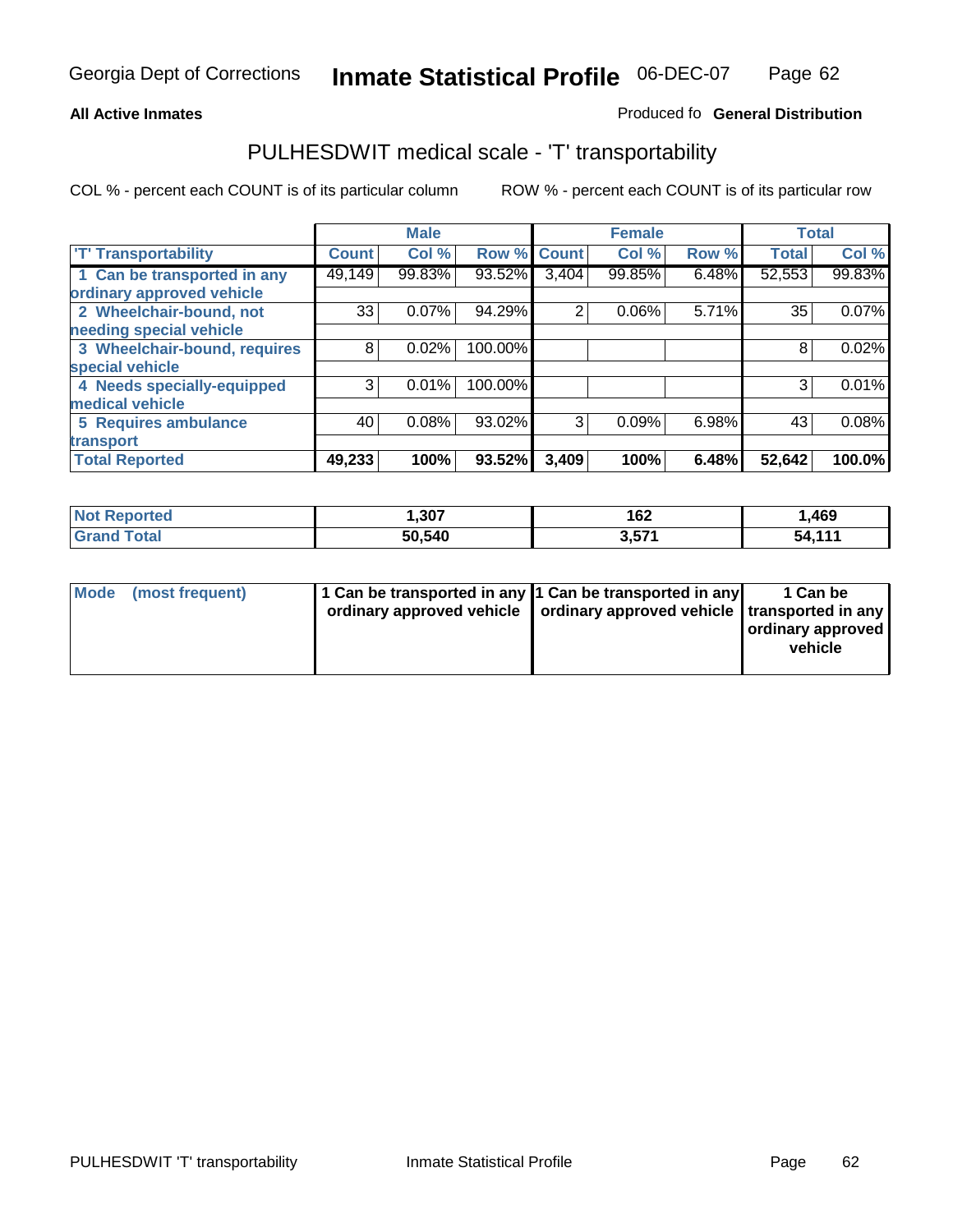### **All Active Inmates**

### Produced for **General Distribution**

### Criminality in family, self-reported

|                              |              | <b>Male</b> |           |              | <b>Female</b> |       |                 | <b>Total</b> |
|------------------------------|--------------|-------------|-----------|--------------|---------------|-------|-----------------|--------------|
| <b>Criminality In Family</b> | <b>Count</b> | Col %       | Row %     | <b>Count</b> | Col %         | Row % | <b>Total</b>    | Col %        |
| Yes, criminality in family   | 12.191       | 24.81%      | $90.03\%$ | 1.350        | 38.42%        |       | 9.97% 13.541    | 25.72%       |
| No criminality in family     | 36,950       | 75.19%      | 94.47%    | 2,164        | 61.58%        |       | $5.53\%$ 39,114 | 74.28%       |
| <b>Total Reported</b>        | 49,141       | 100%        | 93.33%    | 3,514        | 100%          |       | 6.67% 52,655    | 100%         |

| <b>Not Reported</b> | 399, ا | --    | ,456   |
|---------------------|--------|-------|--------|
| Total               | 50,540 | 3,57' | 54.111 |

| Mode (most frequent) |  | No criminality in family | No criminality in family | No criminality in<br>family |
|----------------------|--|--------------------------|--------------------------|-----------------------------|
|----------------------|--|--------------------------|--------------------------|-----------------------------|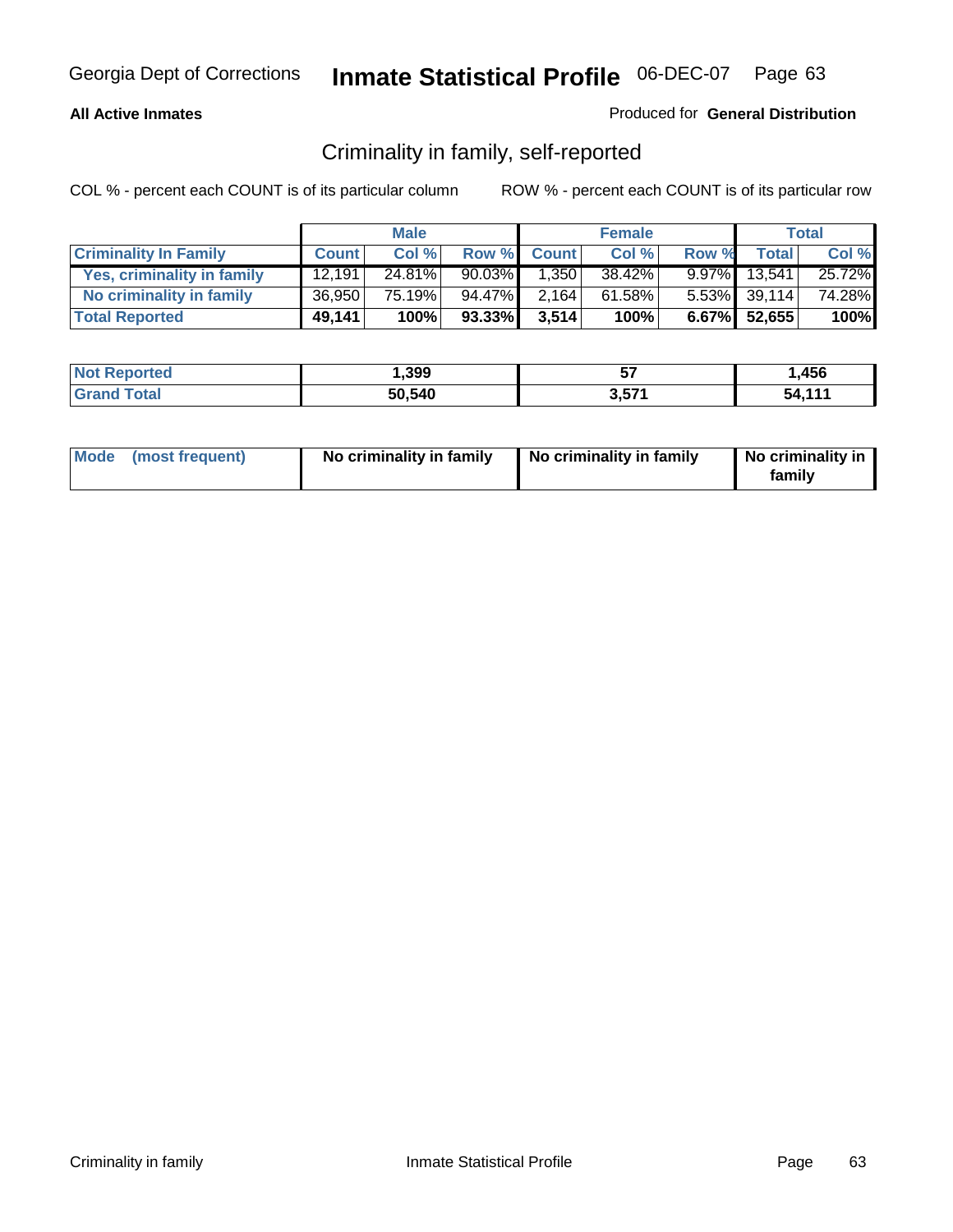### **All Active Inmates**

### Produced for **General Distribution**

### Alcoholism in family, self-reported

|                             |              | <b>Male</b> |           |              | <b>Female</b> |          |              | <b>Total</b> |
|-----------------------------|--------------|-------------|-----------|--------------|---------------|----------|--------------|--------------|
| <b>Alcoholism In Family</b> | <b>Count</b> | Col %       | Row %     | <b>Count</b> | Col %         | Row %    | <b>Total</b> | Col %        |
| Yes, alcoholism in family   | 7,694        | 15.66%      | $90.06\%$ | 849          | 24.16%        | $9.94\%$ | 8.543        | 16.22%       |
| No alcoholism in family     | 41,447       | 84.34%      | 93.96%    | 2,665        | 75.84%        | $6.04\%$ | 44,112       | 83.78%       |
| <b>Total Reported</b>       | 49,141       | 100%        | 93.33%    | 3,514        | 100%          |          | 6.67% 52,655 | 100%         |

| <b>Not Reported</b>   | 399, ا | --          | ,456   |
|-----------------------|--------|-------------|--------|
| Total<br><b>Grand</b> | 50,540 | ドフィ<br>ง.งเ | $-111$ |

|  | Mode (most frequent) | No alcoholism in family | No alcoholism in family | No alcoholism in<br>familv |
|--|----------------------|-------------------------|-------------------------|----------------------------|
|--|----------------------|-------------------------|-------------------------|----------------------------|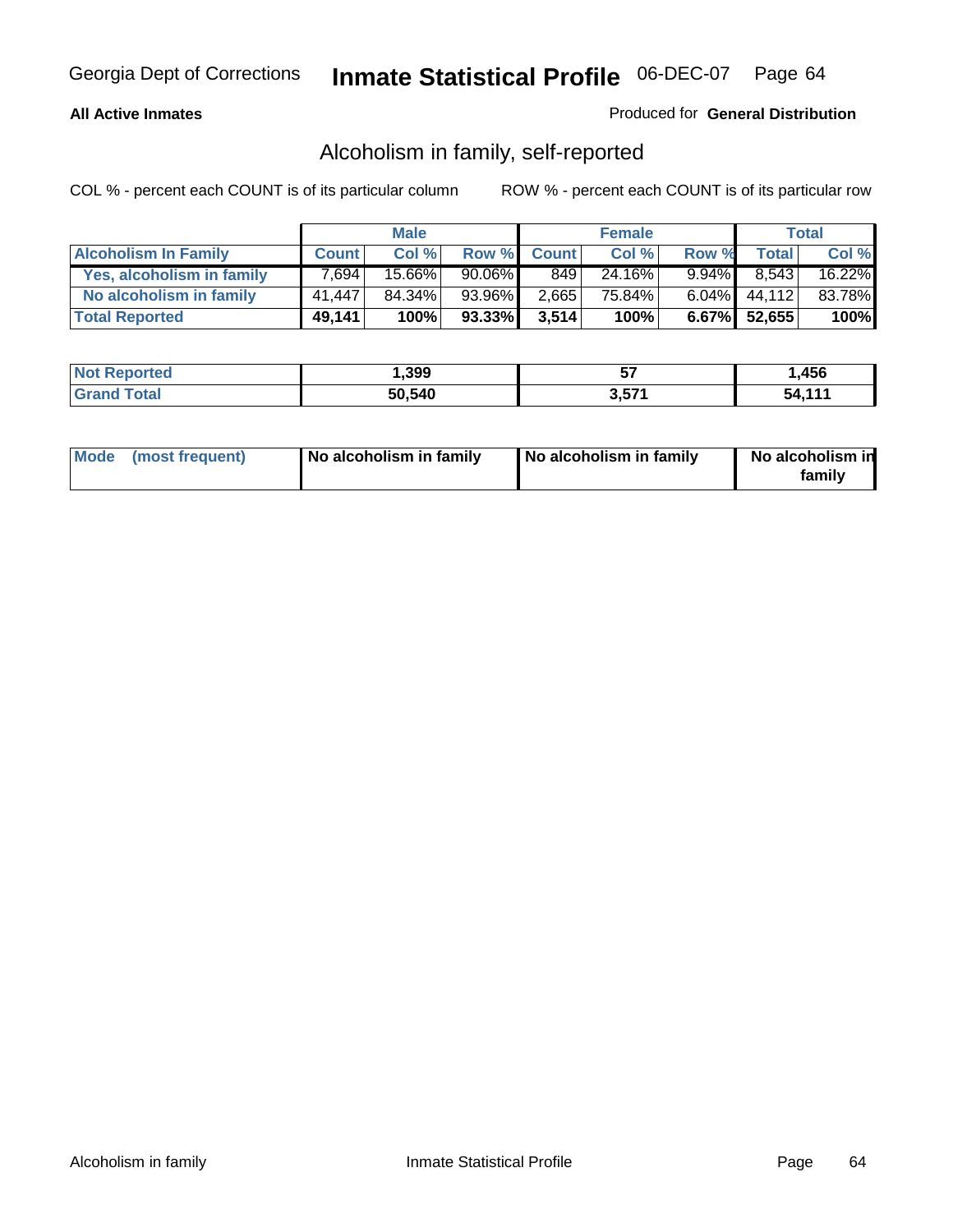### **All Active Inmates**

Produced for **General Distribution**

### Drug abuse in family, self-reported

|                           |              | <b>Male</b> |        |              | <b>Female</b> |           |                 | <b>Total</b> |
|---------------------------|--------------|-------------|--------|--------------|---------------|-----------|-----------------|--------------|
| Drug Abuse In Family      | <b>Count</b> | Col %       | Row %  | <b>Count</b> | Col %         | Row %     | <b>Total</b>    | Col %        |
| Yes, drug abuse in family | 4,303        | 8.76%       | 84.46% | 792 l        | 22.54%        | $15.54\%$ | 5,095           | $9.68\%$     |
| No drug abuse in family   | 44,838       | $91.24\%$   | 94.28% | 2.722        | 77.46%        | $5.72\%$  | 47,560          | 90.32%       |
| <b>Total Reported</b>     | 49,141       | 100%        | 93.33% | 3,514        | 100%          |           | $6.67\%$ 52,655 | 100%         |

| <b>Not Reported</b> | 399, ا | --                 | ,456   |
|---------------------|--------|--------------------|--------|
| <b>Grand Total</b>  | 50,540 | <b>E74</b><br>ა.ა7 | 54.111 |

|  | Mode (most frequent) | No drug abuse in family | No drug abuse in family | No drug abuse in<br>family |
|--|----------------------|-------------------------|-------------------------|----------------------------|
|--|----------------------|-------------------------|-------------------------|----------------------------|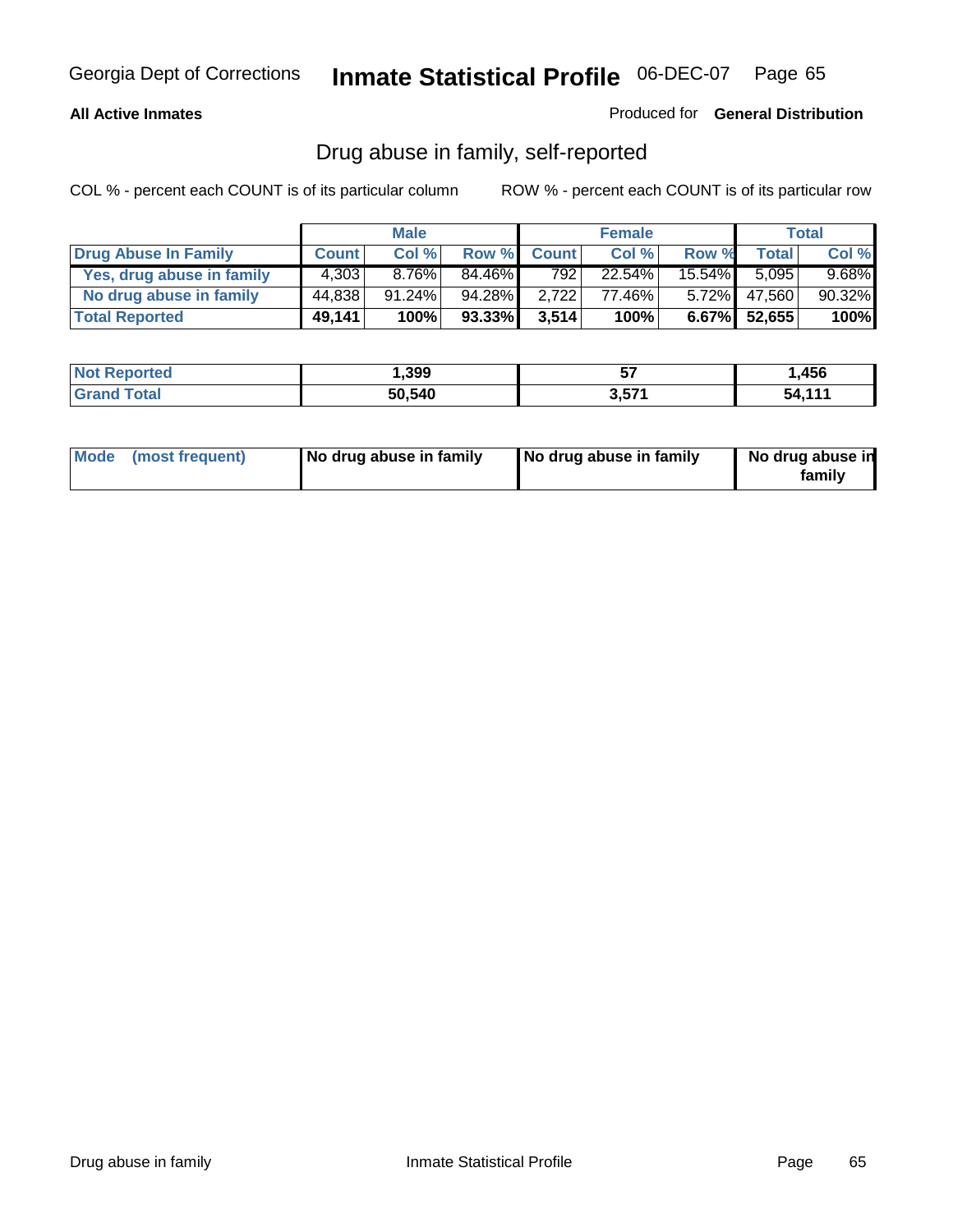### **All Active Inmates**

### Produced for **General Distribution**

### Subjected to frequent beatings, self-reported

|                                   |              | <b>Male</b> |        |              | <b>Female</b> |          |        | Total  |
|-----------------------------------|--------------|-------------|--------|--------------|---------------|----------|--------|--------|
| <b>Frequent beatings</b>          | <b>Count</b> | Col %       | Row %  | <b>Count</b> | Col %         | Row %    | Total  | Col %  |
| <b>Yes, subjected to frequent</b> | ا 858. ا     | 3.78%       | 78.50% | 509          | 14.48%        | 21.50%   | 2,367  | 4.50%  |
| <b>beatings</b>                   |              |             |        |              |               |          |        |        |
| Not subjected to frequent         | 47,283       | 96.22%      | 94.02% | 3,005        | 85.52%        | $5.98\%$ | 50,288 | 95.50% |
| <b>beatings</b>                   |              |             |        |              |               |          |        |        |
| <b>Total Reported</b>             | 49,141       | 100%        | 93.33% | 3,514        | 100%          | 6.67%    | 52,655 | 100%   |

| <b>Not Reported</b> | ,399   | --<br>v, | ,456   |
|---------------------|--------|----------|--------|
| <b>Total</b>        | 50,540 | 3,571    | 54 111 |

| <b>Mode</b><br>(most frequent) | Not subjected to frequent<br>beatings | Not subjected to frequent   Not subjected to  <br>beatings | <b>frequent beatings</b> |  |
|--------------------------------|---------------------------------------|------------------------------------------------------------|--------------------------|--|
|                                |                                       |                                                            |                          |  |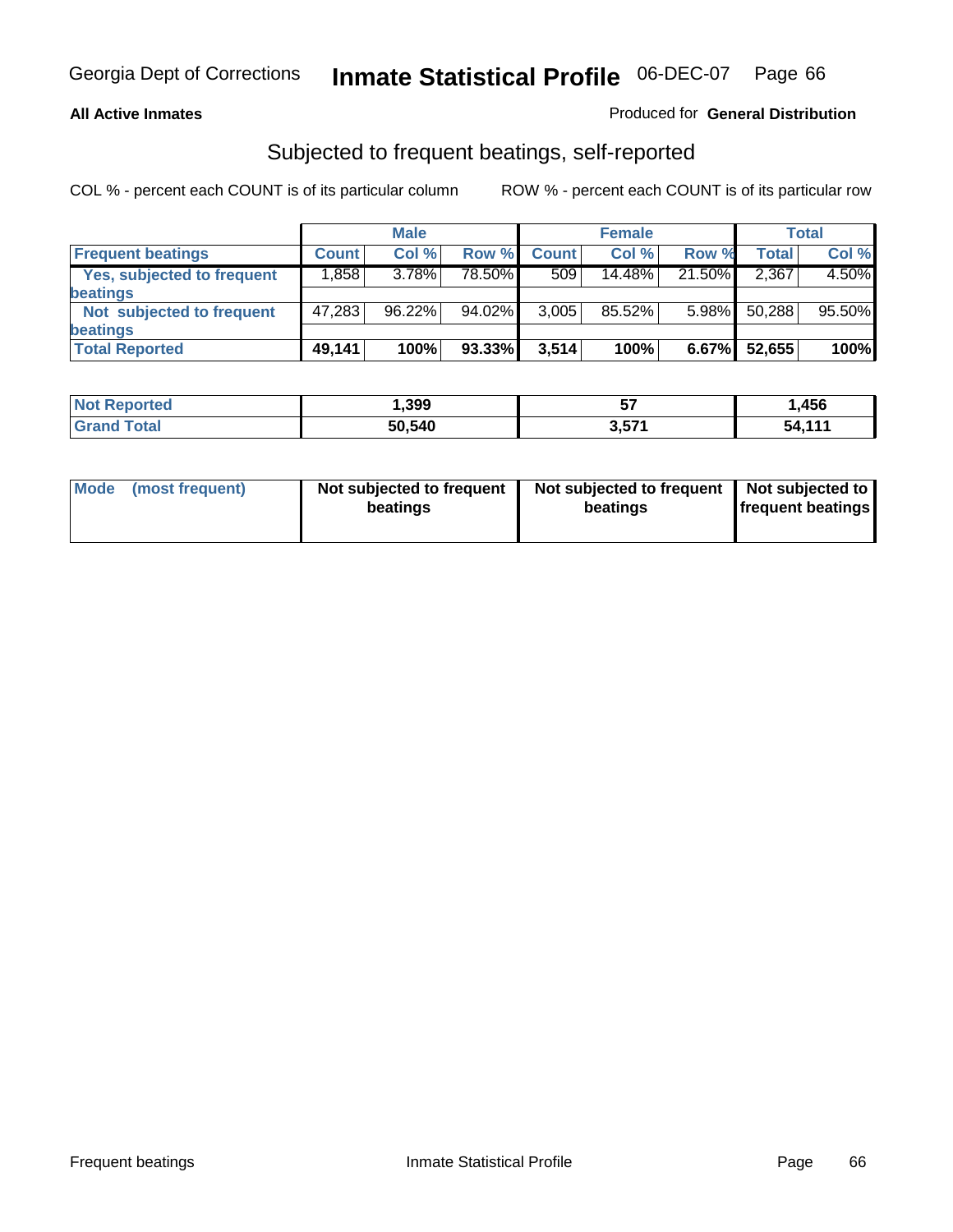### **All Active Inmates**

### Produced for **General Distribution**

### Father absent during inmate's childhood

|                           |              | <b>Male</b> |        |              | <b>Female</b> |       |                    | Total  |
|---------------------------|--------------|-------------|--------|--------------|---------------|-------|--------------------|--------|
| <b>Father Absent</b>      | <b>Count</b> | Col %       | Row %  | <b>Count</b> | Col %         | Row % | Total <sub>1</sub> | Col %  |
| Yes, father was absent    | 24.227       | 49.30%      | 94.79% | 1,331        | 37.88%        |       | 5.21% 25,558       | 48.54% |
| No, father was not absent | 24,914       | 50.70%      | 91.94% | 2,183        | 62.12%        |       | 8.06% 27,097       | 51.46% |
| <b>Total Reported</b>     | 49,141       | 100%        | 93.33% | 3,514        | 100%          |       | $6.67\%$ 52,655    | 100%   |

| <b>Not Reported</b> | 399, ا | --    | ,456   |
|---------------------|--------|-------|--------|
| <b>Grand Total</b>  | 50,540 | 3,571 | 51.11' |

| Mode (most frequent) |  | 「No, father was not absent ┃No, father was not absent ┃No, father was not | absent |
|----------------------|--|---------------------------------------------------------------------------|--------|
|----------------------|--|---------------------------------------------------------------------------|--------|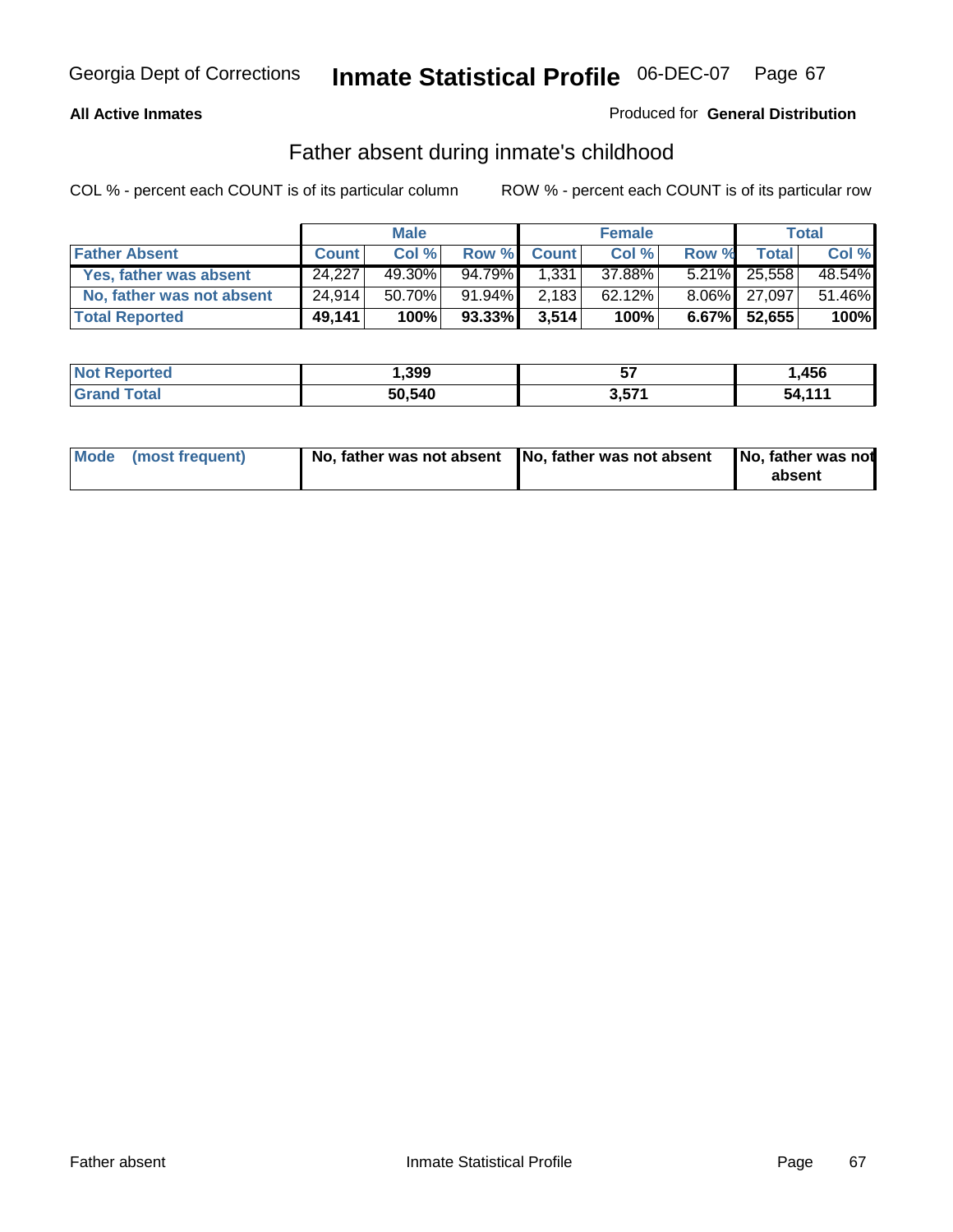### **All Active Inmates**

### Produced for **General Distribution**

### Mother absent during inmate's childhood

|                           |              | <b>Male</b> |        |              | <b>Female</b> |          |              | Total  |
|---------------------------|--------------|-------------|--------|--------------|---------------|----------|--------------|--------|
| <b>Mother Absent</b>      | <b>Count</b> | Col %       | Row %  | <b>Count</b> | Col %         | Row %    | <b>Total</b> | Col %  |
| Yes, mother was absent    | 6.393        | 13.01%      | 93.41% | 451          | 12.83%        | $6.59\%$ | 6.844        | 13.00% |
| No, mother was not absent | 42,748       | 86.99%      | 93.31% | 3,063        | 87.17%        | $6.69\%$ | 45,811       | 87.00% |
| <b>Total Reported</b>     | 49,141       | 100%        | 93.33% | 3,514        | 100%          |          | 6.67% 52,655 | 100%   |

| <b>Not Reported</b> | 399, ا | --    | ,456   |
|---------------------|--------|-------|--------|
| <b>Grand Total</b>  | 50,540 | 3,571 | 5A 111 |

| Mode (most frequent) | No, mother was not absent   No, mother was not absent   No, mother was | not absent |
|----------------------|------------------------------------------------------------------------|------------|
|----------------------|------------------------------------------------------------------------|------------|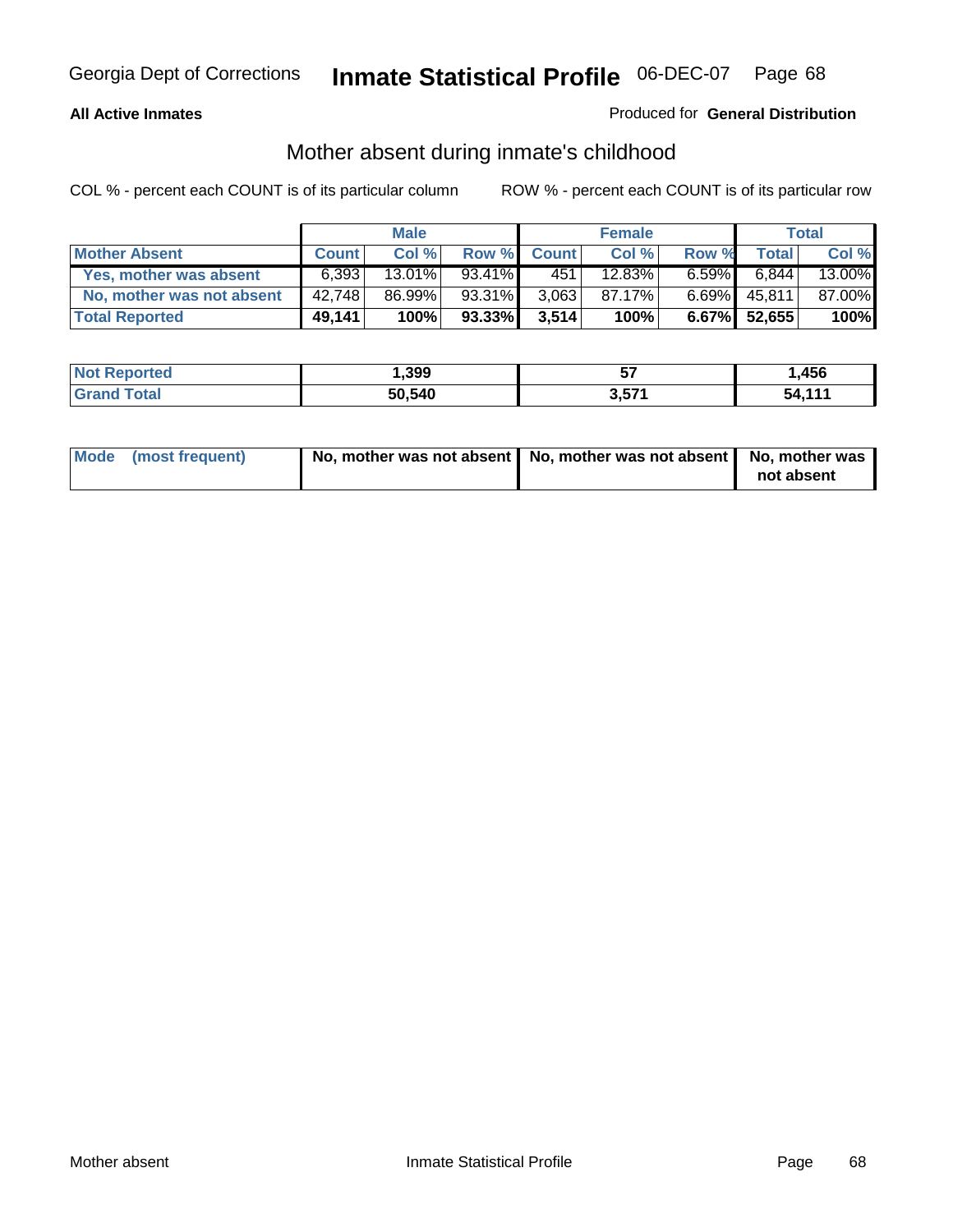#### **All Active Inmates**

#### Produced for **General Distribution**

# Number of prior Georgia incarcerations

|                                       |              | <b>Male</b> |             |       | <b>Female</b> |       |        | <b>Total</b> |
|---------------------------------------|--------------|-------------|-------------|-------|---------------|-------|--------|--------------|
| <b>Num of Prior GA Incarcerations</b> | <b>Count</b> | Col %       | Row % Count |       | Col %         | Row % | Total  | Col %        |
| $\bf{0}$                              | 28,923       | 57.23%      | 92.16%      | 2,461 | 68.92%        | 7.84% | 31,384 | 58.00%       |
|                                       | 9,015        | 17.84%      | 94.51%      | 524   | 14.67%        | 5.49% | 9,539  | 17.63%       |
|                                       | 5,004        | 9.90%       | 95.08%      | 259   | 7.25%         | 4.92% | 5,263  | 9.73%        |
| 3                                     | 3,107        | 6.15%       | 95.87%      | 134   | 3.75%         | 4.13% | 3.241  | 5.99%        |
|                                       | 1,929        | 3.82%       | 95.78%      | 85    | 2.38%         | 4.22% | 2,014  | 3.72%        |
| 5                                     | 1,121        | 2.22%       | 95.57%      | 52    | 1.46%         | 4.43% | 1,173  | 2.17%        |
| <b>More Than 5</b>                    | 1.441        | 2.85%       | 96.26%      | 56    | 1.57%         | 3.74% | 1,497  | 2.77%        |
| <b>Total Reported</b>                 | 50,540       | 100%        | 93.40%      | 3,571 | 100%          | 6.60% | 54,111 | 100.0%       |

| Reported<br>' N∩f      |        |                        |        |
|------------------------|--------|------------------------|--------|
| <b>Fotal</b><br>'Grand | 50,540 | <b>F74</b><br>$3,5/$ . | 54.11' |

| Mean (average)       | .02 | .00 | 1.00 |
|----------------------|-----|-----|------|
| Median (middle)      |     |     |      |
| Mode (most frequent) |     |     |      |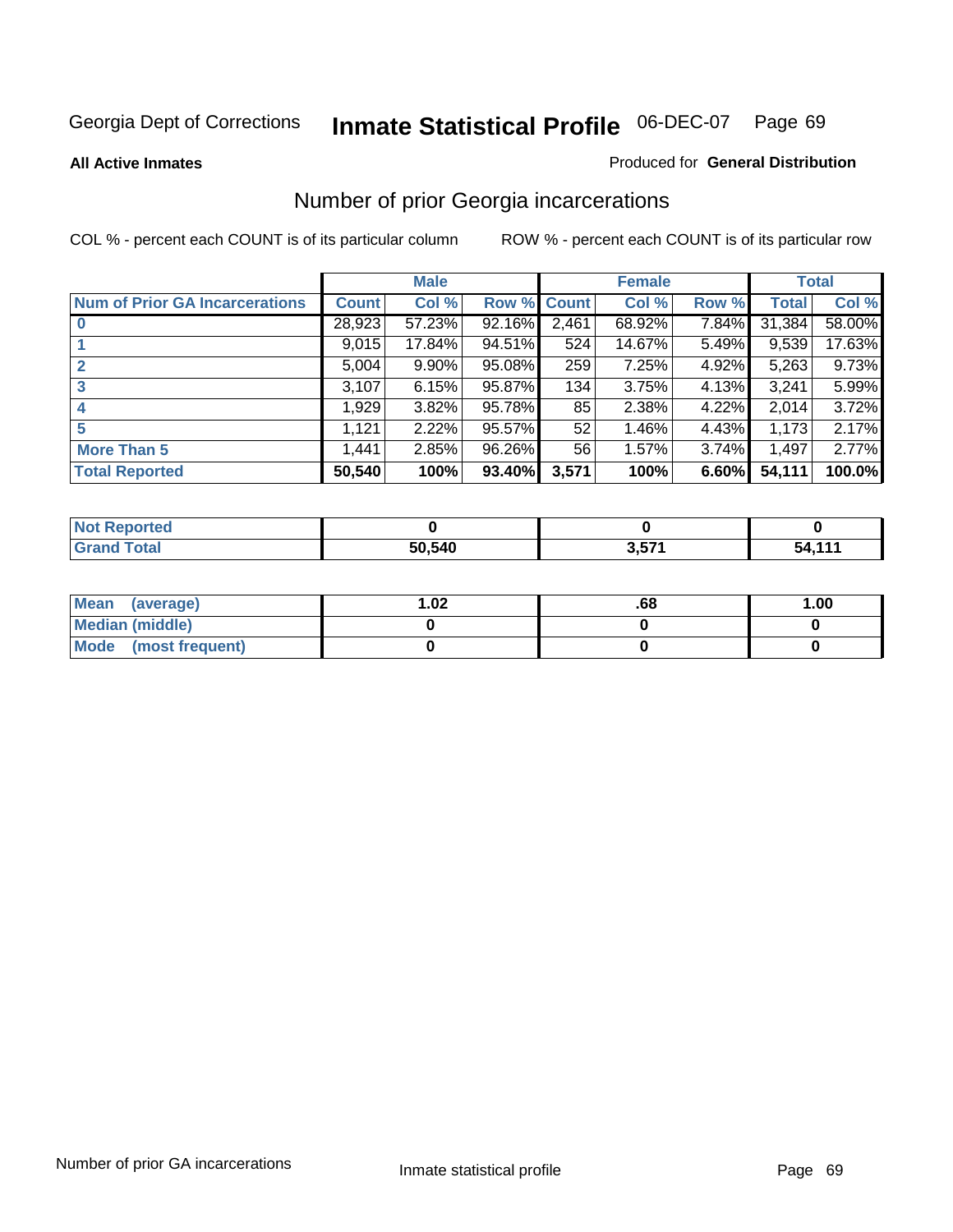#### **All Active Inmates**

#### Produced for **General Distribution**

### Prison sentence in years

COL % - percent each COUNT is of its particular column ROW % - percent each COUNT is of its particular row

|                                 |              | <b>Male</b> |         |              | <b>Female</b> |        |              | <b>Total</b> |
|---------------------------------|--------------|-------------|---------|--------------|---------------|--------|--------------|--------------|
| <b>Prison Sentence In Years</b> | <b>Count</b> | Col %       | Row %   | <b>Count</b> | Col %         | Row %  | <b>Total</b> | Col %        |
| $0 - 1$                         | 3,294        | 6.52%       | 90.72%  | 337          | 9.44%         | 9.28%  | 3,631        | 6.71%        |
| $1.1 - 2$                       | 3,860        | 7.64%       | 88.88%  | 483          | 13.53%        | 11.12% | 4,343        | 8.03%        |
| $2.1 - 3$                       | 4,019        | 7.95%       | 89.67%  | 463          | 12.97%        | 10.33% | 4,482        | 8.28%        |
| $3.1 - 4$                       | 2,725        | 5.39%       | 90.86%  | 274          | 7.67%         | 9.14%  | 2,999        | 5.54%        |
| $4.1 - 5$                       | 5,075        | 10.04%      | 91.76%  | 456          | 12.77%        | 8.24%  | 5,531        | 10.22%       |
| $5.1 - 6$                       | 2,008        | 3.97%       | 92.49%  | 163          | 4.56%         | 7.51%  | 2,171        | 4.01%        |
| $6.1 - 7$                       | 1,928        | 3.81%       | 93.91%  | 125          | 3.50%         | 6.09%  | 2,053        | 3.79%        |
| $7.1 - 8$                       | 1,840        | 3.64%       | 93.69%  | 124          | 3.47%         | 6.31%  | 1,964        | 3.63%        |
| $8.1 - 9$                       | 694          | 1.37%       | 94.29%  | 42           | 1.18%         | 5.71%  | 736          | 1.36%        |
| $9.1 - 10$                      | 6,040        | 11.95%      | 94.49%  | 352          | 9.86%         | 5.51%  | 6,392        | 11.81%       |
| $10.1 - 12$                     | 2,451        | 4.85%       | 95.44%  | 117          | 3.28%         | 4.56%  | 2,568        | 4.75%        |
| $12.1 - 15$                     | 3,503        | 6.93%       | 96.03%  | 145          | 4.06%         | 3.97%  | 3,648        | 6.74%        |
| $15.1 - 20$                     | 3,508        | 6.94%       | 96.48%  | 128          | 3.58%         | 3.52%  | 3,636        | 6.72%        |
| 20.1 - Over                     | 2,765        | 5.47%       | 97.53%  | 70           | 1.96%         | 2.47%  | 2,835        | 5.24%        |
| <b>Life</b>                     | 6,257        | 12.38%      | 95.64%  | 285          | 7.98%         | 4.36%  | 6,542        | 12.09%       |
| <b>Life Without Parole</b>      | 467          | 0.92%       | 98.73%  | 6            | 0.17%         | 1.27%  | 473          | 0.87%        |
| <b>Death</b>                    | 103          | 0.20%       | 99.04%  |              | 0.03%         | 0.96%  | 104          | 0.19%        |
| <b>Youthful Offenders</b>       | 3            | 0.01%       | 100.00% |              |               |        | 3            | 0.01%        |
| <b>Total Reported</b>           | 50,540       | 100%        | 93.40%  | 3,571        | 100.0%        | 6.60%  | 54,111       | 100%         |

| <b>Not</b><br>Reported |        |       |           |
|------------------------|--------|-------|-----------|
| <b>Total</b>           | 50,540 | 3,571 | 444<br>54 |

#### **Determinate (numeric) sentences only**

| Mean | 'апе | $\sim$<br>9.UZ | . | 8.82 |
|------|------|----------------|---|------|
|      |      |                |   |      |

**All sentences (including determinate), with life, life without parole, and death sentences figured at 45 years**

| <b>Mea</b> |  |       |     |              |
|------------|--|-------|-----|--------------|
|            |  | 13.88 | ___ | 3.58<br>____ |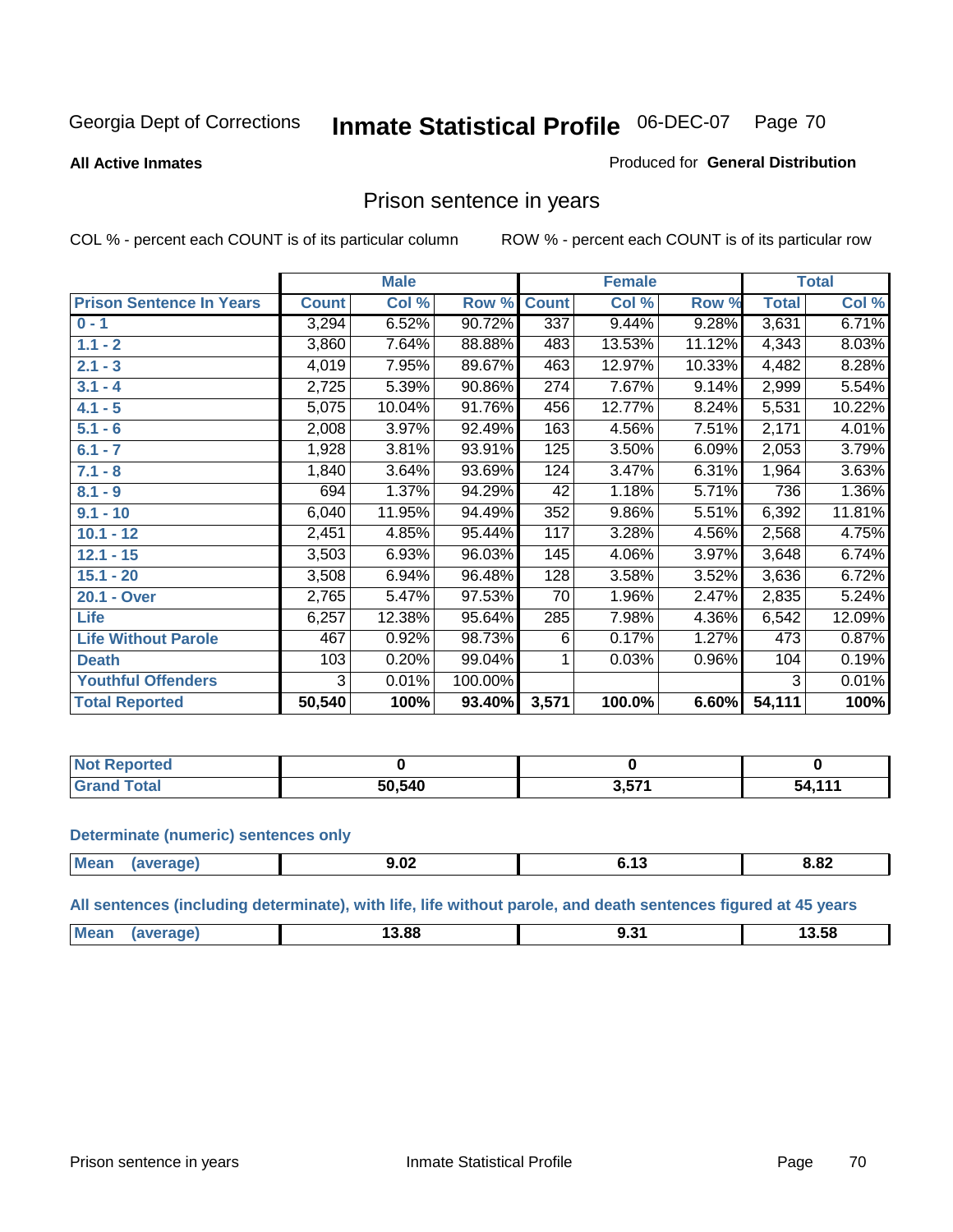### **All Active Inmates**

### Produced for **General Distribution**

# Primary offense, broken out into felonies vs misdemeanors

|                                  |                 | <b>Male</b> |                 |       | <b>Female</b> |          | Total        |           |
|----------------------------------|-----------------|-------------|-----------------|-------|---------------|----------|--------------|-----------|
| <b>Felonies and Misdemeanors</b> | <b>Count</b>    | Col%        | Row % Count     |       | Col %1        | Row %    | <b>Total</b> | Col%      |
| <b>Felonies</b>                  | 48,397          | $99.98\%$   | $93.46\%$ 3,384 |       | 100.00%       | $6.54\%$ | 51.781       | $99.98\%$ |
| <b>Misdemeanors</b>              | 10 <sup>1</sup> | $.02\%$     | 100.00%         |       |               |          | 10           | $.02\%$   |
| <b>Total Reported</b>            | 48,407          | 100%        | 93.47%          | 3.384 | 100%          | 6.53%    | 51.791       | 100%      |

| rted.<br>Not<br>. | 2133   | 187    | 2320                                                 |
|-------------------|--------|--------|------------------------------------------------------|
|                   | 50.540 | 48.594 | $\begin{array}{c} 4 & 4 \\ 4 & 4 \end{array}$<br>54. |

| Mode (most frequent) | elonies | elonies | onies<br>-е к |
|----------------------|---------|---------|---------------|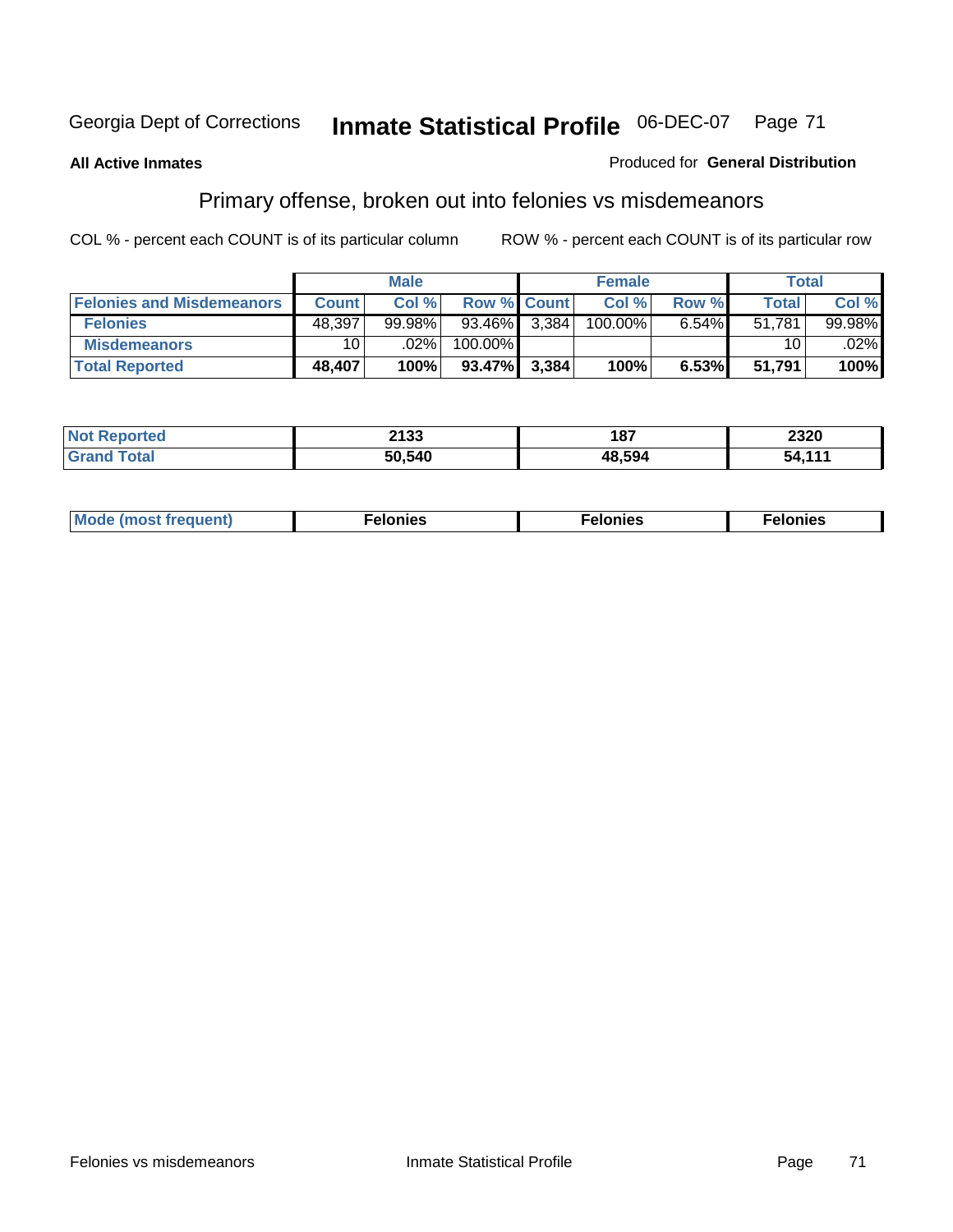### **All Active Inmates**

### Produced for **General Distribution**

### Primary offense, broken out into six broad crime categories

|              |                         |              | <b>Male</b> |                    |       | <b>Female</b> |        |              | <b>Total</b> |
|--------------|-------------------------|--------------|-------------|--------------------|-------|---------------|--------|--------------|--------------|
|              | <b>Crime Categories</b> | <b>Count</b> | Col %       | <b>Row % Count</b> |       | Col %         | Row %  | <b>Total</b> | Col %        |
|              | <b>Violent</b>          | 21,249       | 43.90%      | 94.46%             | 1,246 | 36.82%        | 5.54%  | 22,495       | 43.43%       |
| $\mathbf{2}$ | <b>Sex Crime</b>        | 7,218        | 14.91%      | 98.65%             | 99    | 2.93%         | 1.35%  | 7,317        | 14.13%       |
| 3            | <b>Property</b>         | 9,149        | 18.90%      | 89.46%             | 1,078 | 31.86%        | 10.54% | 10,227       | 19.75%       |
| 4            | <b>Drug</b>             | 8,369        | 17.29%      | 91.13%             | 815   | 24.08%        | 8.87%  | 9,184        | 17.73%       |
| 5            | <b>Habit/DUI</b>        | 146          | $.30\%$     | 95.42%             |       | .21%          | 4.58%  | 153          | $.30\%$      |
| 6            | <b>Other</b>            | 2,276        | 4.70%       | 94.24%             | 139   | 4.11%         | 5.76%  | 2,415        | 4.66%        |
|              | <b>Total Reported</b>   | 48,407       | 100%        | 93.47%             | 3,384 | 100%          | 6.53%  | 51,791       | 100%         |

| <b>0499</b><br>21 JJ | 4.07<br>10 I<br>$  -$ | 2320      |
|----------------------|-----------------------|-----------|
| 50,540               | <b>E74</b>            | 44/<br>51 |

| <b>Mc</b><br>чт. | .<br>วlent | $- -$<br>olent | .<br><b>Tiolent</b> |
|------------------|------------|----------------|---------------------|
|                  |            |                |                     |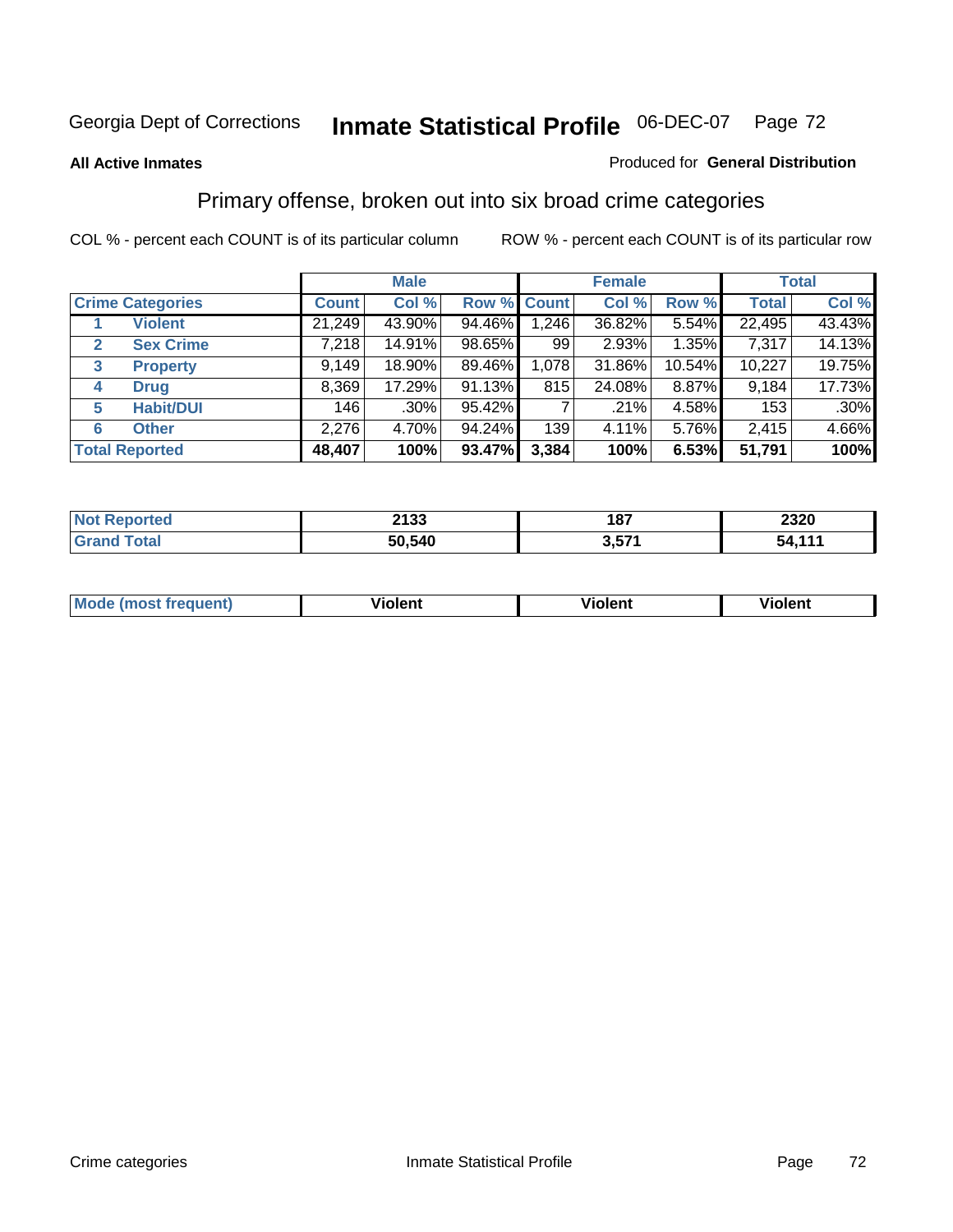#### **All Active Inmates**

#### Produced for **General Distribution**

## Primary offense, detailed offense code

|      |                                            |                  | <b>Male</b> |         |                  | <b>Female</b> |        |                  | <b>Total</b> |
|------|--------------------------------------------|------------------|-------------|---------|------------------|---------------|--------|------------------|--------------|
|      | <b>Primary Offense</b>                     | <b>Count</b>     | Col %       | Row %   | <b>Count</b>     | Col %         | Row %  | <b>Total</b>     | Col %        |
| 43   | <b>Theft By Taking</b>                     | $\mathbf{1}$     | .01%        | 100.00% |                  |               |        | $\mathbf 1$      | .01%         |
| 45   | <b>Burglary</b>                            | $\overline{2}$   | .01%        | 100.00% |                  |               |        | 2                | .01%         |
| 73   | <b>Obstr Of Law Enf Officer</b>            | 1                | .01%        | 100.00% |                  |               |        | 1                | .01%         |
| 78   | <b>Terroristic Threats</b>                 | 1                | .01%        | 100.00% |                  |               |        | 1                | .01%         |
| 94   | <b>Shoplifting</b>                         | $\overline{2}$   | .01%        | 100.00% |                  |               |        | $\overline{2}$   | .01%         |
| 127  | <b>Interference With</b>                   | 1                | .01%        | 100.00% |                  |               |        | 1                | .01%         |
|      | <b>Custody</b>                             |                  |             |         |                  |               |        |                  |              |
| 169  | <b>Methamphetamine</b><br><b>Misdemnor</b> | 1                | .01%        | 100.00% |                  |               |        | 1                | .01%         |
| 341  | <b>Reckless Driving</b>                    | 1                | .01%        | 100.00% |                  |               |        | 1                | .01%         |
| 1100 | <b>Misc Homicide Offense</b>               | $\overline{15}$  | .03%        | 88.24%  | $\overline{2}$   | .06%          | 11.76% | $\overline{17}$  | .03%         |
| 1101 | <b>Murder</b>                              | 4,599            | 9.50%       | 94.51%  | $\overline{267}$ | 7.89%         | 5.49%  | 4,866            | 9.40%        |
| 1102 | <b>Voluntary Manslaughter</b>              | 1,034            | 2.14%       | 88.45%  | 135              | 3.99%         | 11.55% | 1,169            | 2.26%        |
| 1103 | <b>Involuntary</b>                         | 107              | .22%        | 83.59%  | $\overline{21}$  | .62%          | 16.41% | 128              | .25%         |
|      | <b>Manslaughter</b>                        |                  |             |         |                  |               |        |                  |              |
| 1120 | <b>Reckless Abandonment</b>                | 1                | .01%        | 100.00% |                  |               |        | 1                | .01%         |
| 1121 | <b>Feticide</b>                            | $\overline{5}$   | .01%        | 100.00% |                  |               |        | $\overline{5}$   | .01%         |
| 1123 | <b>Vehicular Homicide</b>                  | 335              | .69%        | 88.39%  | 44               | 1.30%         | 11.61% | $\overline{379}$ | .73%         |
| 1125 | <b>Conceal Death Of</b>                    | 15               | .03%        | 88.24%  | $\overline{2}$   | .06%          | 11.76% | $\overline{17}$  | .03%         |
|      | <b>Another</b>                             |                  |             |         |                  |               |        |                  |              |
| 1127 | <b>Mistreatment Of Dead</b>                | 1                | .01%        | 100.00% |                  |               |        | 1                | .01%         |
| 1190 | <b>Body</b><br><b>Atmpt Murder</b>         | $\overline{5}$   | .01%        | 83.33%  | $\overline{1}$   | .03%          | 16.67% | 6                | .01%         |
| 1191 | <b>Murder, Conspire To</b>                 | $\overline{4}$   | .01%        | 80.00%  | $\mathbf{1}$     | .03%          | 20.00% | $\overline{5}$   | .01%         |
|      | <b>Commit</b>                              |                  |             |         |                  |               |        |                  |              |
| 1300 | <b>Misc Assault/Battery</b>                | $\overline{29}$  | .06%        | 96.67%  | $\overline{1}$   | .03%          | 3.33%  | $\overline{30}$  | .06%         |
| 1301 | <b>Family Violence Battery</b>             | $\overline{82}$  | .17%        | 98.80%  | 1                | .03%          | 1.20%  | 83               | .16%         |
| 1302 | <b>Aggrav Assault</b>                      | 4,293            | 8.87%       | 94.66%  | 242              | 7.15%         | 5.34%  | 4,535            | 8.76%        |
| 1303 | <b>Atmpt Aggrav Assault</b>                | $\overline{4}$   | .01%        | 80.00%  | 1                | .03%          | 20.00% | $\overline{5}$   | .01%         |
| 1305 | <b>Aggrav Battery</b>                      | 750              | 1.55%       | 94.10%  | 47               | 1.39%         | 5.90%  | 797              | 1.54%        |
| 1306 | <b>Misc Family Violence</b>                | $\overline{5}$   | .01%        | 100.00% |                  |               |        | $\overline{5}$   | .01%         |
| 1307 | <b>Terrorist Threats &amp; Acts</b>        | $\overline{317}$ | .65%        | 96.35%  | $\overline{12}$  | .35%          | 3.65%  | 329              | .64%         |
|      | 1308 False Imprisonment                    | 174              | .36%        | 97.75%  | $\overline{4}$   | .12%          | 2.25%  | 178              | .34%         |
| 1311 | Kidnapping                                 | 1,436            | 2.97%       | 97.03%  | 44               | 1.30%         | 2.97%  | 1,480            | 2.86%        |
| 1312 | <b>Interference With</b>                   | $\overline{9}$   | .02%        | 90.00%  | 1                | .03%          | 10.00% | 10               | .02%         |
|      | <b>Custody</b>                             |                  |             |         |                  |               |        |                  |              |
| 1314 | <b>Aggrav Assault Peace</b><br><b>Ofcr</b> | 324              | .67%        | 97.30%  | 9                | .27%          | 2.70%  | 333              | .64%         |
| 1315 | <b>Aggrav Battery Peace</b><br><b>Ofcr</b> | 15               | .03%        | 93.75%  | 1 <sup>1</sup>   | .03%          | 6.25%  | 16               | .03%         |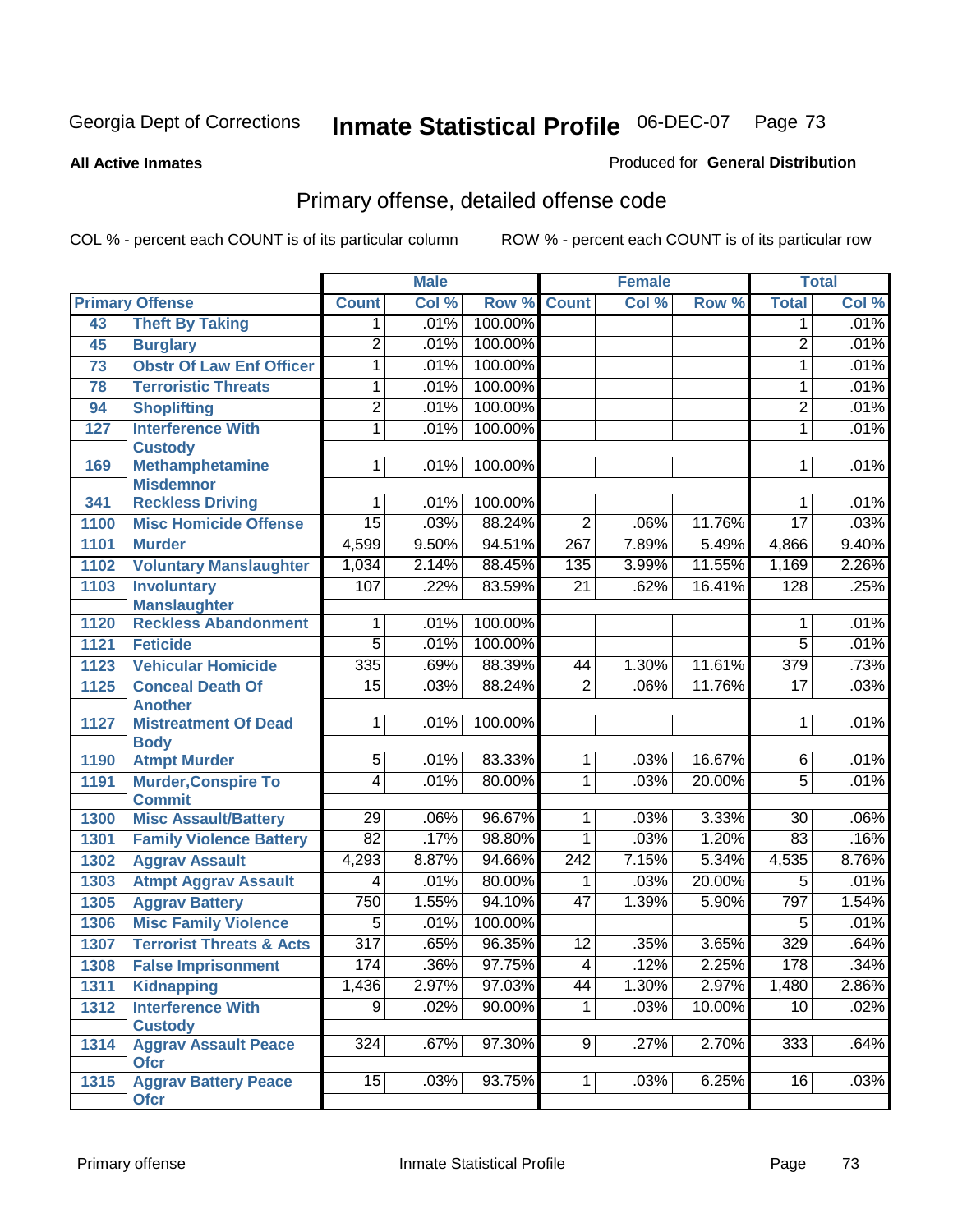#### **All Active Inmates**

#### Produced for **General Distribution**

## Primary offense, detailed offense code

|      |                                  |                  | <b>Male</b> |         |                 | <b>Female</b> |         |                 | <b>Total</b> |
|------|----------------------------------|------------------|-------------|---------|-----------------|---------------|---------|-----------------|--------------|
|      | <b>Primary Offense</b>           | <b>Count</b>     | Col %       | Row %   | <b>Count</b>    | Col %         | Row %   | <b>Total</b>    | Col %        |
| 1316 | <b>Simple Battery</b>            | $\overline{3}$   | .01%        | 75.00%  | $\overline{1}$  | .03%          | 25.00%  | $\overline{4}$  | .01%         |
| 1317 | <b>Reck Cond Infected</b>        | 10               | .02%        | 90.91%  | 1               | .03%          | 9.09%   | $\overline{11}$ | .02%         |
|      | <b>Person</b>                    |                  |             |         |                 |               |         |                 |              |
| 1318 | <b>Injury By Vehicle</b>         | $\overline{73}$  | .15%        | 87.95%  | 10              | .30%          | 12.05%  | 83              | .16%         |
| 1320 | <b>Stalking</b>                  | $\overline{3}$   | .01%        | 100.00% |                 |               |         | $\overline{3}$  | .01%         |
| 1321 | <b>Aggrav Stalking</b>           | 288              | .59%        | 96.64%  | 10              | .30%          | 3.36%   | 298             | .58%         |
| 1390 | <b>Atmpt Kidnap</b>              | $\overline{2}$   | .01%        | 100.00% |                 |               |         | $\overline{2}$  | .01%         |
| 1400 | <b>Arson Misc</b>                | $\overline{3}$   | .01%        | 75.00%  | 1               | .03%          | 25.00%  | 4               | .01%         |
| 1401 | <b>Arson 1st Degree</b>          | 101              | .21%        | 89.38%  | $\overline{12}$ | .35%          | 10.62%  | 113             | .22%         |
| 1402 | <b>Arson 2nd Degree</b>          | $\overline{11}$  | .02%        | 91.67%  | $\overline{1}$  | .03%          | 8.33%   | $\overline{12}$ | .02%         |
| 1403 | <b>Arson 3rd Degree</b>          | $\overline{2}$   | .01%        | 66.67%  | 1               | .03%          | 33.33%  | $\overline{3}$  | .01%         |
| 1501 | <b>Crmnl Damage 1st</b>          | $\overline{29}$  | .06%        | 93.55%  | $\overline{2}$  | .06%          | 6.45%   | $\overline{31}$ | .06%         |
|      | <b>Degree</b>                    |                  |             |         |                 |               |         |                 |              |
| 1502 | <b>Crmnl Damage 2nd</b>          | 105              | .22%        | 95.45%  | $\overline{5}$  | .15%          | 4.55%   | 110             | .21%         |
| 1506 | <b>Degree</b><br><b>Alter Id</b> | 4                | .01%        | 100.00% |                 |               |         | 4               | .01%         |
| 1601 | <b>Burglary</b>                  | 4,839            | 10.00%      | 96.11%  | 196             | 5.79%         | 3.89%   | 5,035           | 9.72%        |
| 1602 | <b>Poss Burglar Tools</b>        | 42               | .09%        | 97.67%  | 1               | .03%          | 2.33%   | 43              | .08%         |
| 1690 | <b>Atmpt Burglary</b>            | $\overline{31}$  | .06%        | 96.88%  | $\overline{1}$  | .03%          | 3.13%   | $\overline{32}$ | .06%         |
| 1700 | <b>Misc Forgery</b>              | 1                | .01%        | 50.00%  | 1               | .03%          | 50.00%  | $\overline{2}$  | .01%         |
| 1701 | <b>Forgery 1st Degree</b>        | 1,030            | 2.13%       | 72.69%  | 387             | 11.44%        | 27.31%  | 1,417           | 2.74%        |
| 1702 | <b>Forgery 2nd Degree</b>        | $\overline{34}$  | .07%        | 80.95%  | 8               | .24%          | 19.05%  | 42              | .08%         |
| 1704 | <b>Bad Checks</b>                | $\overline{7}$   | .01%        | 63.64%  | $\overline{4}$  | .12%          | 36.36%  | 11              | .02%         |
| 1751 | <b>Theft Credit Card</b>         | $\overline{25}$  | .05%        | 89.29%  | $\overline{3}$  | .09%          | 10.71%  | $\overline{28}$ | .05%         |
| 1753 | <b>Fraudulent Credit Card</b>    | 60               | .12%        | 64.52%  | $\overline{33}$ | .98%          | 35.48%  | $\overline{93}$ | .18%         |
| 1756 | <b>Financial Identity Fraud</b>  | 44               | .09%        | 66.67%  | $\overline{22}$ | .65%          | 33.33%  | 66              | .13%         |
| 1760 | <b>Computer Pornography</b>      | 1                | .01%        | 100.00% |                 |               |         | 1               | .01%         |
| 1761 | <b>Computer Theft</b>            | 4                | .01%        | 57.14%  | $\overline{3}$  | .09%          | 42.86%  | $\overline{7}$  | .01%         |
| 1762 | <b>Computer Trespass</b>         | 1                | .01%        | 100.00% |                 |               |         | 1               | .01%         |
| 1790 | <b>Atmpt Forgery</b>             | $\overline{2}$   | .01%        | 100.00% |                 |               |         | 2               | .01%         |
| 1796 | <b>Fraudulent Access</b>         |                  |             |         | 1               | .03%          | 100.00% | $\overline{1}$  | .01%         |
|      | <b>Compute</b>                   |                  |             |         |                 |               |         |                 |              |
| 1799 | <b>Misc Fraud</b>                | 16               | .03%        | 69.57%  | 7 <sup>1</sup>  | .21%          | 30.43%  | 23              | .04%         |
| 1802 | <b>Theft By Taking</b>           | $\overline{928}$ | 1.92%       | 86.41%  | 146             | 4.31%         | 13.59%  | 1,074           | 2.07%        |
| 1803 | <b>Theft By Deception</b>        | 52               | .11%        | 77.61%  | 15              | .44%          | 22.39%  | 67              | .13%         |
| 1804 | <b>Theft By Extortion</b>        | 2                | .01%        | 100.00% |                 |               |         | 2               | .01%         |
| 1805 | <b>Theft Of Lost Property</b>    | $\overline{2}$   | .01%        | 100.00% |                 |               |         | $\overline{2}$  | .01%         |
| 1806 | <b>Theft By Rec Stolen Prop</b>  | $\overline{909}$ | 1.88%       | 95.08%  | 47              | 1.39%         | 4.92%   | 956             | 1.85%        |
| 1807 | <b>Theft Of Services</b>         | 4 <sup>1</sup>   | .01%        | 100.00% |                 |               |         | 4               | .01%         |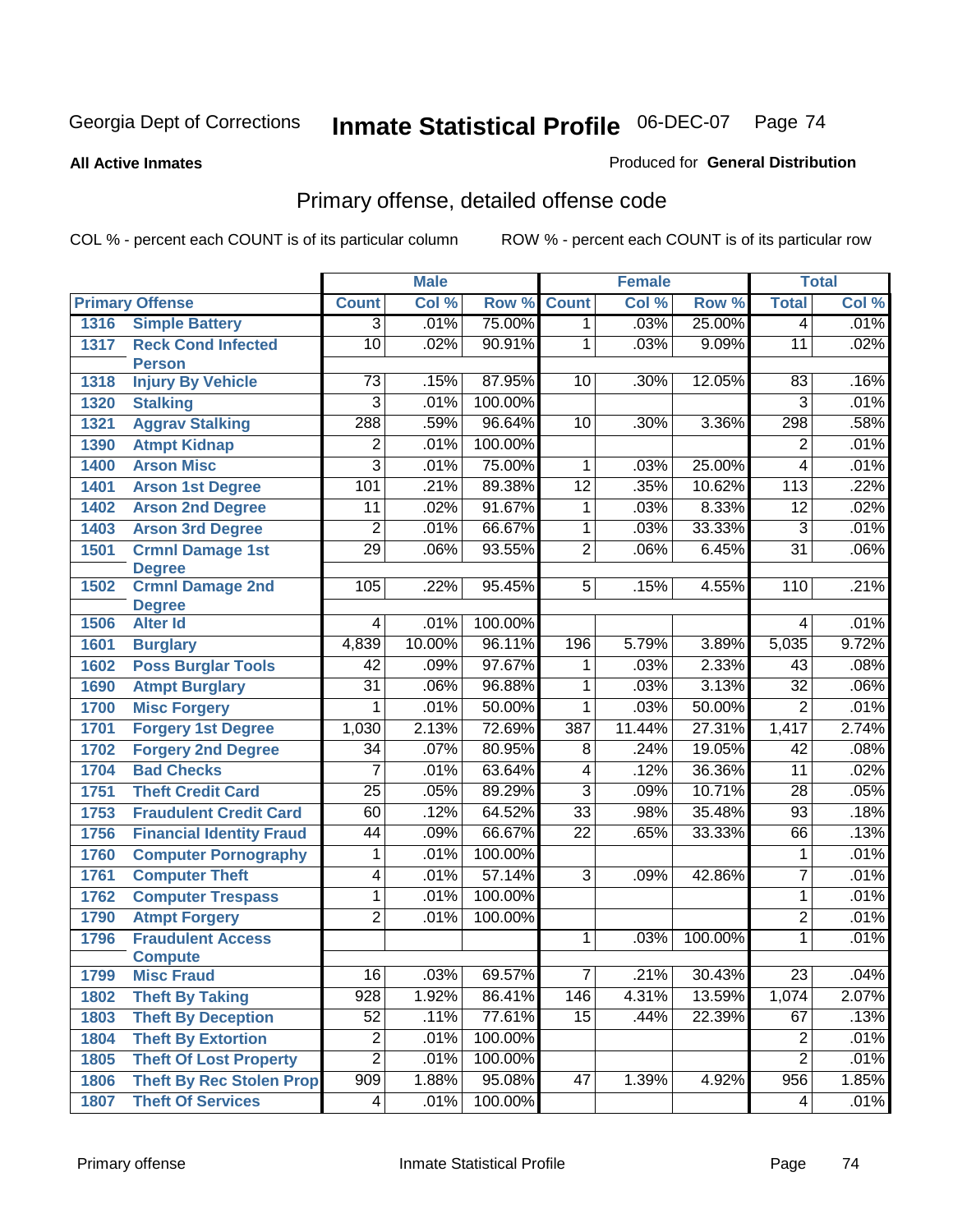#### **All Active Inmates**

#### Produced for **General Distribution**

## Primary offense, detailed offense code

|      |                                            | <b>Male</b>      |       | <b>Female</b> |                 |       | <b>Total</b> |                 |       |
|------|--------------------------------------------|------------------|-------|---------------|-----------------|-------|--------------|-----------------|-------|
|      | <b>Primary Offense</b>                     | <b>Count</b>     | Col % | Row %         | <b>Count</b>    | Col % | Row %        | <b>Total</b>    | Col % |
| 1808 | <b>Theft By Conversion</b>                 | $\overline{29}$  | .06%  | 82.86%        | $\overline{6}$  | .18%  | 17.14%       | $\overline{35}$ | .07%  |
| 1811 | <b>Convsn Paymnts Real</b><br><b>Propy</b> | 1                | .01%  | 50.00%        | $\overline{1}$  | .03%  | 50.00%       | $\overline{2}$  | .01%  |
| 1812 | <b>Atmpt Theft By Taking</b>               | $\overline{8}$   | .02%  | 100.00%       |                 |       |              | 8               | .02%  |
| 1813 | <b>Theft Motorveh Or Part</b>              | 154              | .32%  | 93.33%        | 11              | .33%  | 6.67%        | 165             | .32%  |
| 1815 | <b>Theft Bring Prop In State</b>           | 14               | .03%  | 100.00%       |                 |       |              | 14              | .03%  |
| 1816 | <b>Theft Recv Prop Out</b>                 | 4                | .01%  | 100.00%       |                 |       |              | $\overline{4}$  | .01%  |
|      | <b>State</b>                               |                  |       |               |                 |       |              |                 |       |
| 1821 | <b>Theft By Shoplifting</b>                | $\overline{418}$ | .86%  | 75.32%        | 137             | 4.05% | 24.68%       | 555             | 1.07% |
| 1880 | <b>Entering Vehicle</b>                    | 149              | .31%  | 96.75%        | $\overline{5}$  | .15%  | 3.25%        | 154             | .30%  |
| 1901 | <b>Robbery</b>                             | 1,752            | 3.62% | 94.35%        | 105             | 3.10% | 5.65%        | 1,857           | 3.59% |
| 1902 | <b>Armed Robbery</b>                       | 4,662            | 9.63% | 97.08%        | 140             | 4.14% | 2.92%        | 4,802           | 9.27% |
| 1903 | <b>Robbery By Force</b>                    | 166              | .34%  | 91.21%        | $\overline{16}$ | .47%  | 8.79%        | 182             | .35%  |
| 1904 | <b>Robbery By Intimidation</b>             | $\overline{245}$ | .51%  | 93.51%        | $\overline{17}$ | .50%  | 6.49%        | 262             | .51%  |
| 1905 | <b>Robbery By Sudden</b>                   | 117              | .24%  | 92.13%        | $\overline{10}$ | .30%  | 7.87%        | 127             | .25%  |
|      | <b>Snatch</b>                              |                  |       |               |                 |       |              |                 |       |
| 1911 | <b>Hijacking Motor Vehicle</b>             | $\overline{37}$  | .08%  | 94.87%        | $\overline{2}$  | .06%  | 5.13%        | $\overline{39}$ | .08%  |
| 1991 | <b>Atmpt Robbery</b>                       | $\overline{28}$  | .06%  | 90.32%        | $\overline{3}$  | .09%  | 9.68%        | $\overline{31}$ | .06%  |
| 1992 | <b>Atmpt Armed Robbery</b>                 | $\overline{53}$  | .11%  | 85.48%        | $\overline{9}$  | .27%  | 14.52%       | 62              | .12%  |
| 2000 | <b>Misc Sexual Offense</b>                 | $\overline{58}$  | .12%  | 98.31%        | 1               | .03%  | 1.69%        | $\overline{59}$ | .11%  |
| 2001 | Rape                                       | 1,818            | 3.76% | 99.78%        | $\overline{4}$  | .12%  | .22%         | 1,822           | 3.52% |
| 2002 | <b>Sodomy</b>                              | 14               | .03%  | 100.00%       |                 |       |              | 14              | .03%  |
| 2003 | <b>Aggrav Sodomy</b>                       | 229              | .47%  | 99.57%        | $\overline{1}$  | .03%  | .43%         | 230             | .44%  |
| 2006 | <b>Incest</b>                              | $\overline{145}$ | .30%  | 95.39%        | $\overline{7}$  | .21%  | 4.61%        | 152             | .29%  |
| 2007 | <b>Bigamy</b>                              | 1                | .01%  | 100.00%       |                 |       |              | 1               | .01%  |
| 2009 | <b>Aggrav Sexual Battery</b>               | 156              | .32%  | 100.00%       |                 |       |              | 156             | .30%  |
| 2011 | <b>Sexual Battery</b>                      | $\overline{26}$  | .05%  | 100.00%       |                 |       |              | $\overline{26}$ | .05%  |
| 2016 | <b>Pimping A Minor Under</b>               | 3                | .01%  | 75.00%        | 1               | .03%  | 25.00%       | 4               | .01%  |
|      | 18                                         |                  |       |               |                 |       |              |                 |       |
| 2018 | <b>Statutory Rape</b>                      | 799              | 1.65% | 98.76%        | 10              | .30%  | 1.24%        | 809             | 1.56% |
| 2019 | <b>Child Molestation</b>                   | 2,239            | 4.63% | 98.07%        | 44              | 1.30% | 1.93%        | 2,283           | 4.41% |
| 2020 | <b>Enticing Child-Indec</b><br><b>Purp</b> | 100              | .21%  | 97.09%        | $\overline{3}$  | .09%  | 2.91%        | 103             | .20%  |
| 2021 | <b>Aggrav Child Molestation</b>            | 1,321            | 2.73% | 98.36%        | $\overline{22}$ | .65%  | 1.64%        | 1,343           | 2.59% |
| 2022 | <b>Necrophilia</b>                         | $\mathbf{1}$     | .01%  | 100.00%       |                 |       |              | $\mathbf 1$     | .01%  |
| 2023 | Sexl/Asslt/Agn/Pers/Cstd                   | $\overline{3}$   | .01%  | 75.00%        | 1               | .03%  | 25.00%       | 4               | .01%  |
|      |                                            |                  |       |               |                 |       |              |                 |       |
| 2025 | <b>Solicit Sodomy From</b><br><b>Minor</b> | $\overline{1}$   | .01%  | 100.00%       |                 |       |              | 1               | .01%  |
| 2026 | <b>Sex Offender Fail Registr</b>           | 114              | .24%  | 97.44%        | $\overline{3}$  | .09%  | 2.56%        | 117             | .23%  |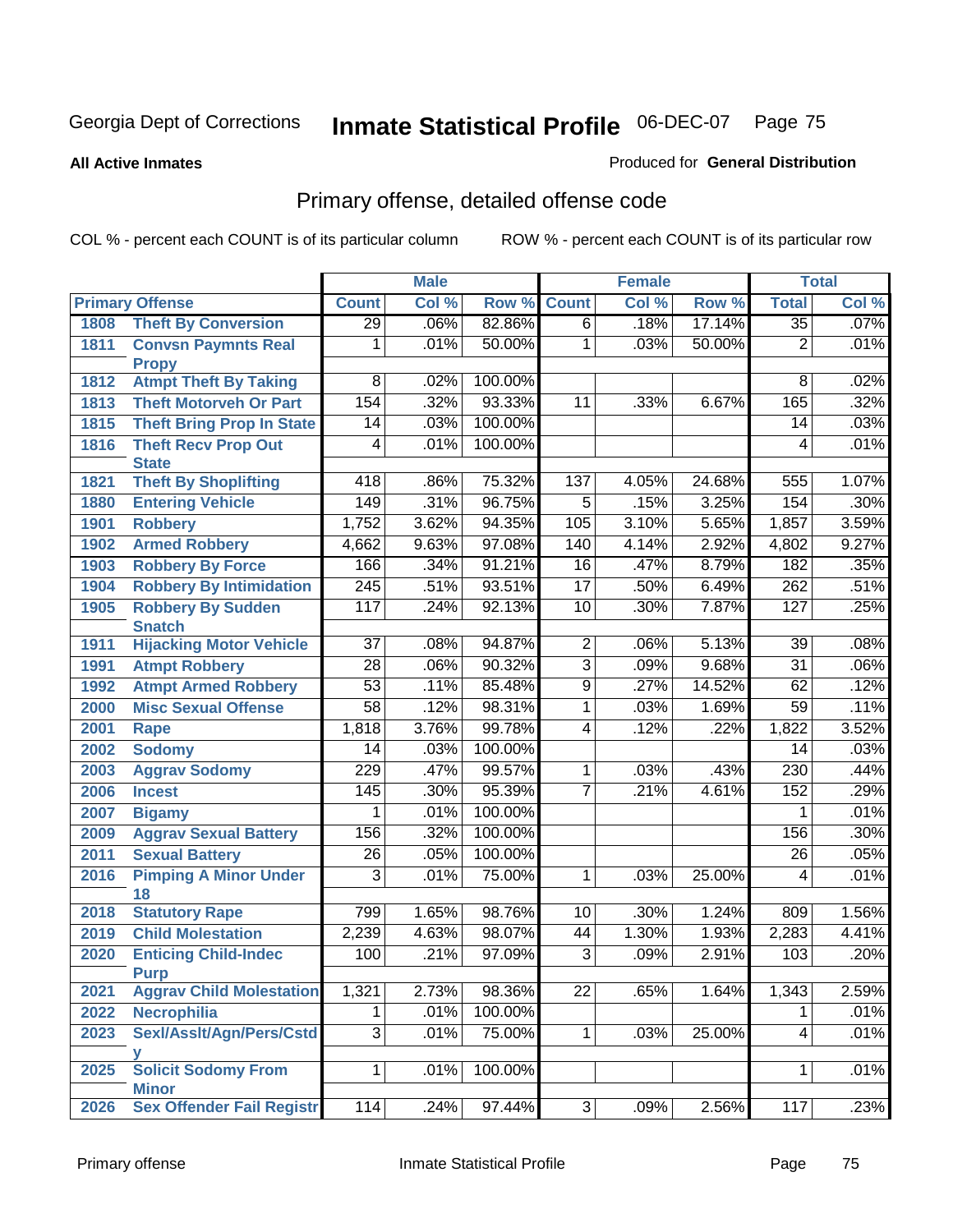**All Active Inmates**

#### Produced for **General Distribution**

## Primary offense, detailed offense code

|      |                                                  |                 | <b>Male</b> |         |                | <b>Female</b> |        |                 | <b>Total</b> |
|------|--------------------------------------------------|-----------------|-------------|---------|----------------|---------------|--------|-----------------|--------------|
|      | <b>Primary Offense</b>                           | <b>Count</b>    | Col %       | Row %   | <b>Count</b>   | Col %         | Row %  | <b>Total</b>    | Col %        |
| 2028 | <b>Sex Offender Fail To</b><br><b>Move</b>       | $\overline{2}$  | .01%        | 100.00% |                |               |        | $\overline{2}$  | .01%         |
| 2090 | <b>Entice Child, Attempted</b>                   | 1               | .01%        | 100.00% |                |               |        | 1               | .01%         |
| 2091 | <b>Atmpt Rape</b>                                | $\overline{21}$ | .04%        | 95.45%  | 1              | .03%          | 4.55%  | $\overline{22}$ | .04%         |
| 2093 | <b>Atmpt Aggrav Sodomy</b>                       | $\overline{4}$  | .01%        | 100.00% |                |               |        | 4               | .01%         |
| 2094 | <b>Atmpt Child Molestation</b>                   | $\overline{25}$ | .05%        | 100.00% |                |               |        | 25              | .05%         |
| 2095 | <b>Agg Aslt W Intnt To Rape</b>                  | 60              | .12%        | 100.00% |                |               |        | 60              | .12%         |
| 2096 | <b>Aggrav Ch Molest, Atmpt</b>                   | 1               | .01%        | 100.00% |                |               |        | 1               | .01%         |
| 2097 | <b>Statutory Rape, Atmpt</b>                     | 1               | .01%        | 100.00% |                |               |        | 1               | .01%         |
| 2099 | <b>Agg Sex Battery Atmpt</b>                     | $\overline{2}$  | .01%        | 100.00% |                |               |        | $\overline{2}$  | .01%         |
| 2100 | <b>Misc Obscenity</b>                            | $\overline{3}$  | .01%        | 100.00% |                |               |        | 3               | .01%         |
| 2205 | <b>False Swearng Writtn</b>                      | $\overline{10}$ | .02%        | 71.43%  | 4              | .12%          | 28.57% | 14              | .03%         |
|      | <b>Stmt</b>                                      |                 |             |         |                |               |        |                 |              |
| 2300 | <b>Abuse Of Govt Office</b>                      | $\overline{2}$  | .01%        | 100.00% |                |               |        | $\overline{2}$  | .01%         |
| 2301 | <b>Bribery Govt Officer</b>                      | $\overline{7}$  | .01%        | 100.00% |                |               |        | $\overline{7}$  | .01%         |
| 2302 | <b>Viol Oath Public Offcr</b>                    | 1               | .01%        | 100.00% |                |               |        | 1               | .01%         |
| 2313 | <b>Influencing Witness</b>                       | $\overline{5}$  | .01%        | 100.00% |                |               |        | $\overline{5}$  | .01%         |
| 2314 | <b>Obstr Of Law Enf Officer</b>                  | 631             | 1.30%       | 93.76%  | 42             | 1.24%         | 6.24%  | 673             | 1.30%        |
| 2315 | <b>Tampering With</b>                            | 6               | .01%        | 66.67%  | $\overline{3}$ | .09%          | 33.33% | 9               | .02%         |
| 2316 | <b>Evidence</b><br><b>Fleeing/Eluding Police</b> | 124             | .26%        | 94.66%  | 7              | .21%          | 5.34%  | 131             | .25%         |
| 2401 | <b>Perjury</b>                                   | $\overline{5}$  | .01%        | 100.00% |                |               |        | $\overline{5}$  | .01%         |
| 2402 | <b>False Swearing</b>                            | $\overline{4}$  | .01%        | 100.00% |                |               |        | 4               | .01%         |
| 2405 | <b>Impersonating Officer</b>                     | $\overline{3}$  | .01%        | 100.00% |                |               |        | $\overline{3}$  | .01%         |
| 2407 | <b>Embracery</b>                                 | $\overline{1}$  | .01%        | 100.00% |                |               |        | 1               | .01%         |
| 2408 | <b>False Statements Govt</b>                     | $\overline{24}$ | .05%        | 85.71%  | 4              | .12%          | 14.29% | 28              | .05%         |
| 2411 | <b>Impersntng In Legal</b>                       | 1               | .01%        | 100.00% |                |               |        | 1               | .01%         |
|      | <b>Procd</b>                                     |                 |             |         |                |               |        |                 |              |
| 2501 | <b>Escape</b>                                    | 116             | .24%        | 89.23%  | 14             | .41%          | 10.77% | 130             | .25%         |
| 2502 | <b>Aiding Escape</b>                             | $\mathbf{1}$    | .01%        | 33.33%  | $\overline{2}$ | .06%          | 66.67% | 3               | .01%         |
| 2503 | <b>Hindering Appreh Or Pun</b>                   | $\overline{3}$  | .01%        | 42.86%  | 4              | .12%          | 57.14% | $\overline{7}$  | .01%         |
| 2507 | <b>Mutiny In Penal Inst</b>                      | $\overline{5}$  | .01%        | 100.00% |                |               |        | $\overline{5}$  | .01%         |
| 2511 | <b>Bail Jumping</b>                              | 8               | .02%        | 100.00% |                |               |        | 8               | .02%         |
| 2590 | <b>Atmpt Escape</b>                              | $\overline{1}$  | .01%        | 100.00% |                |               |        | $\mathbf{1}$    | .01%         |
| 2609 | <b>False Public Alarm</b>                        | $\overline{2}$  | .01%        | 100.00% |                |               |        | $\overline{2}$  | .01%         |
| 2613 | <b>Crmnl Interfere Govt</b>                      | 40              | .08%        | 95.24%  | $\overline{2}$ | .06%          | 4.76%  | $\overline{42}$ | .08%         |
|      | <b>Prop</b>                                      |                 |             |         |                |               |        |                 |              |
| 2703 | <b>Commerical Gambling</b>                       | $\overline{1}$  | .01%        | 100.00% |                |               |        | $\mathbf{1}$    | .01%         |
| 2730 | <b>Lottery Violation</b>                         | $\overline{3}$  | .01%        | 100.00% |                |               |        | $\overline{3}$  | .01%         |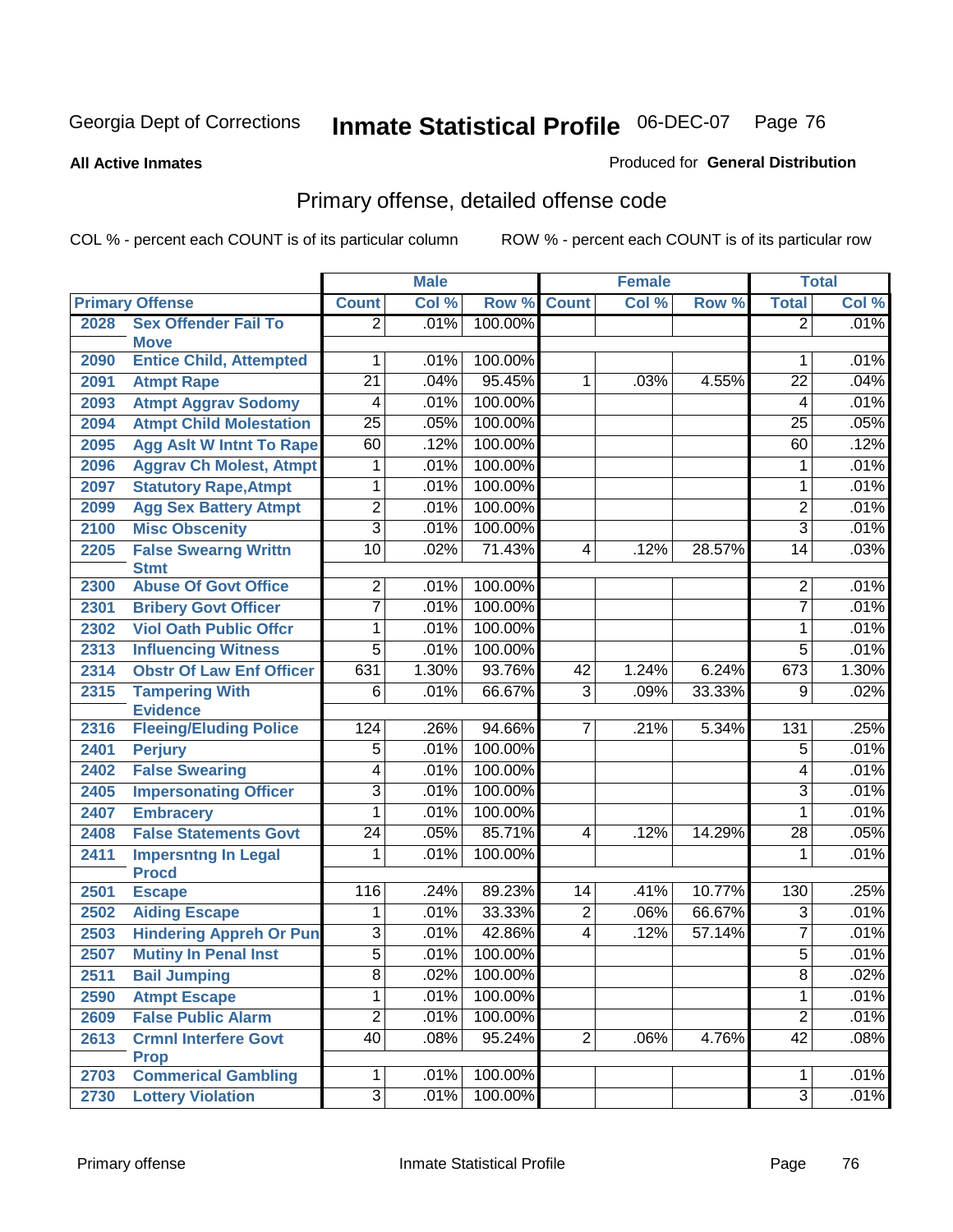Produced for **General Distribution**

#### **All Active Inmates**

# Primary offense, detailed offense code

|      |                                            |                     | <b>Male</b> |         |                 | <b>Female</b> |         |                  | <b>Total</b> |
|------|--------------------------------------------|---------------------|-------------|---------|-----------------|---------------|---------|------------------|--------------|
|      | <b>Primary Offense</b>                     | <b>Count</b>        | Col %       | Row %   | <b>Count</b>    | Col %         | Row %   | <b>Total</b>     | Col %        |
| 2761 | <b>Removal Baggage, Cargo</b>              | $\overline{3}$      | .01%        | 100.00% |                 |               |         | $\overline{3}$   | .01%         |
|      | <b>Etc</b>                                 |                     |             |         |                 |               |         |                  |              |
| 2801 | <b>Cruelty To Children</b>                 | 230                 | .48%        | 73.48%  | 83              | 2.45%         | 26.52%  | $\overline{313}$ | .60%         |
| 2802 | <b>Atmpt Cruelty To</b><br><b>Children</b> | 1                   | .01%        | 50.00%  | $\mathbf{1}$    | .03%          | 50.00%  | $\overline{2}$   | .01%         |
| 2803 | <b>Manufact Meth Near</b>                  | $\overline{6}$      | .01%        | 54.55%  | $5\overline{)}$ | .15%          | 45.45%  | 11               | .02%         |
|      | <b>Child</b>                               |                     |             |         |                 |               |         |                  |              |
| 2811 | <b>Cruelty To Elder Person</b>             | 10                  | .02%        | 83.33%  | $\overline{2}$  | .06%          | 16.67%  | 12               | .02%         |
| 2843 | <b>Sex Exploitation Child</b>              | 44                  | .09%        | 97.78%  | $\overline{1}$  | .03%          | 2.22%   | 45               | .09%         |
| 2852 | <b>Abandonment Of Child</b>                |                     |             |         | $\mathbf{1}$    | .03%          | 100.00% | 1                | .01%         |
| 2854 | <b>Cntrbtng Delingency</b><br><b>Minor</b> | 1                   | .01%        | 50.00%  | 1               | .03%          | 50.00%  | $\overline{2}$   | .01%         |
| 2900 | <b>Misc Weapon/Explosive</b>               | $\overline{\omega}$ | .01%        | 100.00% |                 |               |         | $\overline{3}$   | .01%         |
|      | <b>Off</b>                                 |                     |             |         |                 |               |         |                  |              |
| 2901 | <b>Carry Concealed Weapon</b>              | 1                   | .01%        | 100.00% |                 |               |         | 1                | .01%         |
| 2904 | <b>Alter Pistl License</b>                 | 1                   | .01%        | 100.00% |                 |               |         | 1                | .01%         |
| 2910 | <b>Poss Of Firearm Dur</b>                 | 268                 | .55%        | 97.81%  | $\overline{6}$  | .18%          | 2.19%   | $\overline{274}$ | .53%         |
|      | <b>Crime</b>                               |                     |             |         |                 |               |         |                  |              |
| 2911 | <b>Poss Knife During Crime</b>             | $\overline{5}$      | .01%        | 100.00% |                 |               |         | $\overline{5}$   | .01%         |
| 2912 | <b>Poss Of Certain</b>                     | $\overline{46}$     | .10%        | 97.87%  | $\mathbf{1}$    | .03%          | 2.13%   | $\overline{47}$  | .09%         |
|      | <b>Weapons</b>                             |                     |             |         | $\overline{5}$  |               |         |                  |              |
| 2913 | <b>Poss Firearm 1st</b><br><b>Offender</b> | 51                  | .11%        | 91.07%  |                 | .15%          | 8.93%   | 56               | .11%         |
| 2914 | <b>Poss Firearm Convct</b>                 | 793                 | 1.64%       | 96.83%  | $\overline{26}$ | .77%          | 3.17%   | 819              | 1.58%        |
|      | <b>Felon</b>                               |                     |             |         |                 |               |         |                  |              |
| 2915 | <b>Carry Weapon At School</b>              | $\overline{7}$      | .01%        | 87.50%  | $\mathbf{1}$    | .03%          | 12.50%  | 8                | .02%         |
| 2963 | <b>Guard Line</b>                          | $\overline{2}$      | .01%        | 50.00%  | $\overline{2}$  | .06%          | 50.00%  | $\overline{4}$   | .01%         |
|      | <b>W/Weapon/Drugs</b>                      |                     |             |         |                 |               |         |                  |              |
| 2965 | <b>Poss Wpn, Drugs By</b><br><b>Prisnr</b> | $\overline{5}$      | .01%        | 100.00% |                 |               |         | $\overline{5}$   | .01%         |
| 2967 | <b>Destroy/Injur Police Dog</b>            | 1                   | .01%        | 100.00% |                 |               |         | 1                | .01%         |
| 2971 | <b>Cruelty To Animals</b>                  | $\overline{6}$      | .01%        | 100.00% |                 |               |         | 6                | .01%         |
| 2972 | <b>Aggrav Cruelty To</b>                   | $\overline{2}$      | .01%        | 66.67%  | $\mathbf{1}$    | .03%          | 33.33%  | 3                | .01%         |
|      | <b>Animals</b>                             |                     |             |         |                 |               |         |                  |              |
| 3000 | <b>Misc Invasion Of Privacy</b>            | $\mathbf{1}$        | .01%        | 100.00% |                 |               |         | 1                | .01%         |
| 3002 | <b>Peeping Tom</b>                         | $\overline{26}$     | .05%        | 100.00% |                 |               |         | $\overline{26}$  | .05%         |
| 3404 | <b>Racketeering</b>                        | 64                  | .13%        | 75.29%  | $\overline{21}$ | .62%          | 24.71%  | 85               | .16%         |
| 4001 | <b>S/D Narcotics Opiates</b>               | $\overline{31}$     | .06%        | 93.94%  | $\overline{2}$  | .06%          | 6.06%   | 33               | .06%         |
| 4002 | <b>S/D Dep Stim Cntrf Drugs</b>            | 44                  | .09%        | 80.00%  | 11              | .33%          | 20.00%  | $\overline{55}$  | .11%         |
| 4004 | <b>S/D Of Marijuana</b>                    | 309                 | .64%        | 96.56%  | 11              | .33%          | 3.44%   | 320              | .62%         |
| 4006 | <b>Poss Narcotics Opiates</b>              | 58                  | .12%        | 86.57%  | $\overline{9}$  | .27%          | 13.43%  | 67               | .13%         |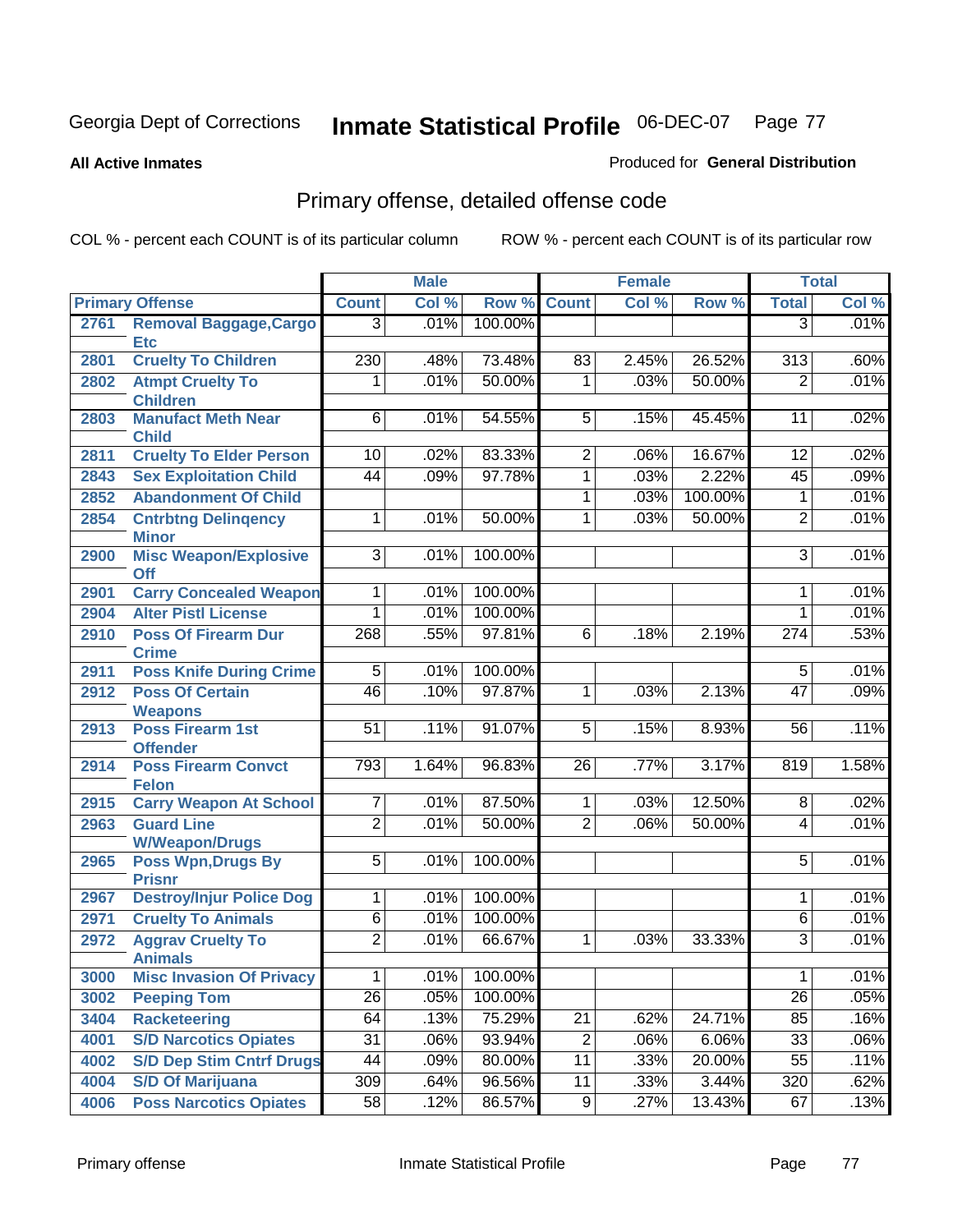**All Active Inmates**

#### Produced for **General Distribution**

## Primary offense, detailed offense code

|      |                                            |                  | <b>Male</b> |         |                  | <b>Female</b> |         |                 | <b>Total</b> |
|------|--------------------------------------------|------------------|-------------|---------|------------------|---------------|---------|-----------------|--------------|
|      | <b>Primary Offense</b>                     | <b>Count</b>     | Col %       | Row %   | <b>Count</b>     | Col %         | Row %   | <b>Total</b>    | Col %        |
| 4007 | <b>Poss Dep Stim Cntrf</b>                 | 84               | .17%        | 85.71%  | 14               | .41%          | 14.29%  | $\overline{98}$ | .19%         |
|      | <b>Drugs</b>                               |                  |             |         |                  |               |         |                 |              |
| 4008 | <b>Poss Of Lsd</b>                         | $\overline{3}$   | .01%        | 100.00% |                  |               |         | 3               | .01%         |
| 4009 | <b>Poss Of Marijuana</b>                   | 369              | .76%        | 96.34%  | 14               | .41%          | 3.66%   | 383             | .74%         |
| 4011 | <b>Illegal Attm To Obt Drugs</b>           | $\overline{12}$  | .02%        | 54.55%  | $\overline{10}$  | .30%          | 45.45%  | $\overline{22}$ | .04%         |
| 4012 | <b>Viol Ga Cntrl Sbst Act</b>              | $\overline{21}$  | .04%        | 95.45%  | $\mathbf 1$      | .03%          | 4.55%   | $\overline{22}$ | .04%         |
| 4013 | <b>Viol Dngrous Drgs Act</b>               | 1                | .01%        | 100.00% |                  |               |         | 1               | .01%         |
| 4014 | <b>Uniwfl Mfg/Del/Dist N-C S</b>           | $\overline{23}$  | .05%        | 100.00% |                  |               |         | $\overline{23}$ | .04%         |
| 4016 | <b>Poss Drug Related Matri</b>             | $\overline{22}$  | .05%        | 84.62%  | $\overline{4}$   | .12%          | 15.38%  | $\overline{26}$ | .05%         |
| 4017 | <b>S/D Cont Sub Public</b>                 | 101              | .21%        | 94.39%  | $\overline{6}$   | .18%          | 5.61%   | 107             | .21%         |
| 4018 | <b>S/D Cont Sub School</b>                 | $\overline{54}$  | .11%        | 96.43%  | $\overline{2}$   | .06%          | 3.57%   | $\overline{56}$ | .11%         |
| 4021 | <b>S/D Cocaine</b>                         | 1,665            | 3.44%       | 93.96%  | 107              | 3.16%         | 6.04%   | 1,772           | 3.42%        |
| 4022 | <b>Poss Of Cocaine</b>                     | 2,527            | 5.22%       | 90.12%  | $\overline{277}$ | 8.19%         | 9.88%   | 2,804           | 5.41%        |
| 4030 | <b>Poss Ephedrine</b>                      | $\overline{16}$  | .03%        | 88.89%  | $\overline{2}$   | .06%          | 11.11%  | $\overline{18}$ | .03%         |
| 4031 | <b>Poss Methamphetamine</b>                | 956              | 1.97%       | 84.38%  | 177              | 5.23%         | 15.62%  | 1,133           | 2.19%        |
| 4032 | <b>Sale Methamphetamine</b>                | 133              | .27%        | 85.26%  | $\overline{23}$  | .68%          | 14.74%  | 156             | .30%         |
| 4033 | <b>Poss Mda/Extsy</b>                      | 5                | .01%        | 71.43%  | $\overline{2}$   | .06%          | 28.57%  | 7               | .01%         |
| 4034 | <b>Sale Mda/Extsy</b>                      |                  |             |         | $\overline{1}$   | .03%          | 100.00% | 1               | .01%         |
| 4090 | <b>Atmpt Viol Substance Act</b>            | $\overline{20}$  | .04%        | 83.33%  | 4                | .12%          | 16.67%  | $\overline{24}$ | .05%         |
| 4100 | <b>Misc Drugs Trafficking</b>              | $\overline{113}$ | .23%        | 94.96%  | $\overline{6}$   | .18%          | 5.04%   | 119             | .23%         |
| 4101 | <b>Traf Cocaine Less 200</b>               | 553              | 1.14%       | 96.51%  | $\overline{20}$  | .59%          | 3.49%   | 573             | 1.11%        |
|      | Gm                                         |                  |             |         |                  |               |         |                 |              |
| 4102 | <b>Traf Cocaine 201-400 Gm</b>             | 97               | .20%        | 94.17%  | $6\overline{6}$  | .18%          | 5.83%   | 103             | .20%         |
| 4103 | <b>Traf Cocaine 401+ Gm</b>                | 146              | .30%        | 95.42%  | $\overline{7}$   | .21%          | 4.58%   | 153             | .30%         |
| 4111 | <b>Traf Narcotic Less 14 Gm</b>            | 7                | .01%        | 100.00% |                  |               |         | $\overline{7}$  | .01%         |
| 4112 | <b>Traf Narcotic 15-28 Gm</b>              | $\overline{4}$   | .01%        | 100.00% |                  |               |         | 4               | .01%         |
| 4113 | <b>Traf Narcotic 29+ Gm</b>                | $\overline{4}$   | .01%        | 100.00% |                  |               |         | 4               | .01%         |
| 4121 | Traf Marijna 10-2000 Lb                    | $\overline{58}$  | .12%        | 92.06%  | $\overline{5}$   | .15%          | 7.94%   | 63              | .12%         |
| 4122 | Traf Marijna 2001-10k Lb                   | $\overline{4}$   | .01%        | 100.00% |                  |               |         | 4               | .01%         |
| 4126 | <b>Traf Amphtmine 28-199</b>               | $\overline{4}$   | .01%        | 100.00% |                  |               |         | 4               | .01%         |
|      | Gm                                         |                  |             |         |                  |               |         |                 |              |
| 4127 | <b>Traf Amphtmine 200-399</b>              | 1                | .01%        | 50.00%  | 1 <sup>1</sup>   | .03%          | 50.00%  | $\overline{2}$  | .01%         |
|      | Gm                                         |                  |             |         |                  |               |         |                 |              |
| 4128 | <b>Traf Amphtmine 400+ Gm</b>              | $\overline{5}$   | .01%        | 100.00% |                  |               |         | $\overline{5}$  | .01%         |
| 4130 | <b>Cnspire Traffic Cntrl Sub</b>           | $\overline{9}$   | .02%        | 100.00% |                  |               |         | $\overline{9}$  | .02%         |
| 4133 | <b>Use Comm Facity Vio C</b><br><b>Sub</b> | $\overline{3}$   | .01%        | 100.00% |                  |               |         | $\overline{3}$  | .01%         |
| 4134 | <b>Att/Consprcy Commt</b>                  | 43               | .09%        | 87.76%  | 6                | .18%          | 12.24%  | 49              | .09%         |
|      | C/S/Of                                     |                  |             |         |                  |               |         |                 |              |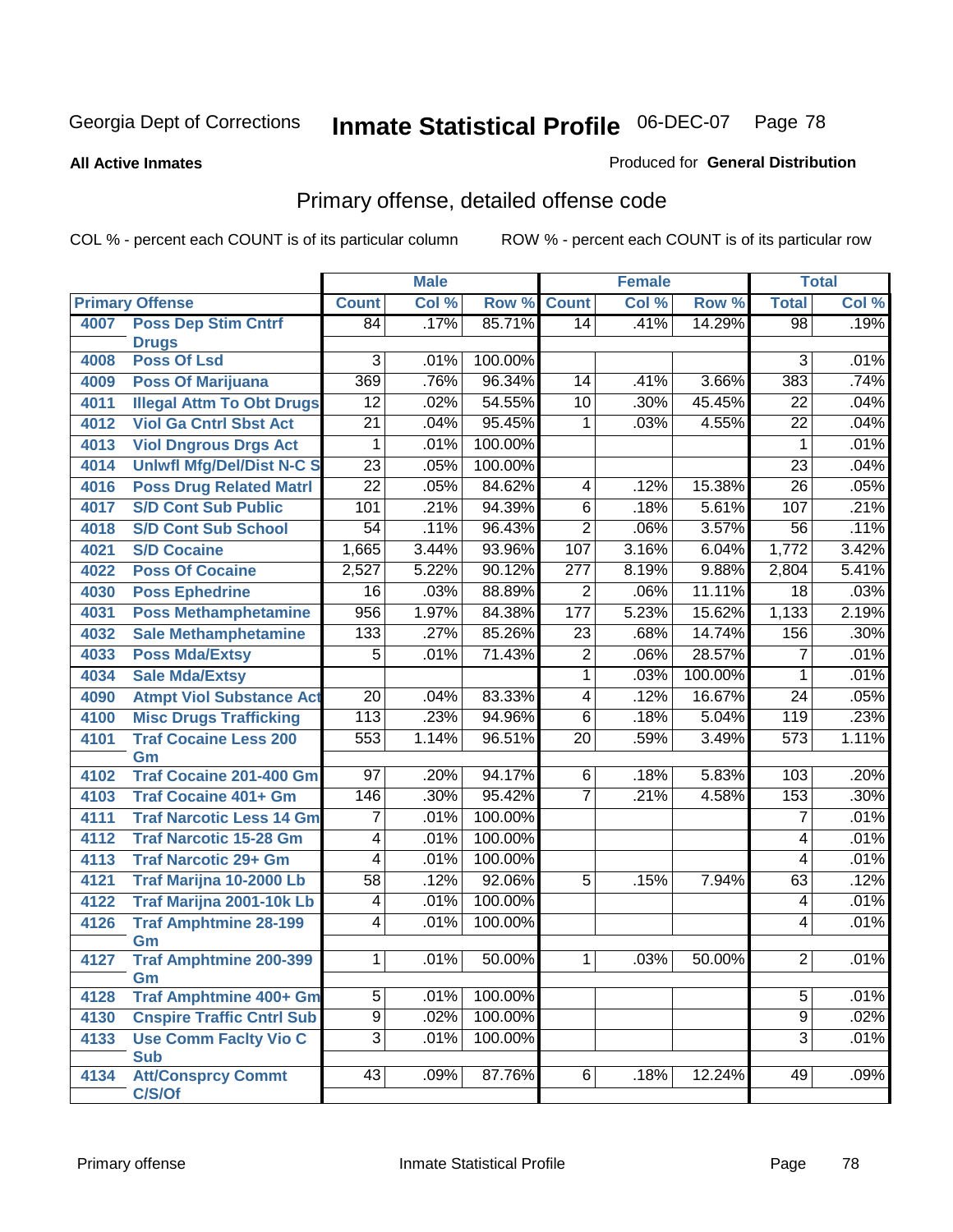#### **All Active Inmates**

#### Produced for **General Distribution**

## Primary offense, detailed offense code

|                      |                                              | <b>Male</b>     |       |         |                 | <b>Female</b> |        | <b>Total</b>     |       |
|----------------------|----------------------------------------------|-----------------|-------|---------|-----------------|---------------|--------|------------------|-------|
|                      | <b>Primary Offense</b>                       | <b>Count</b>    | Col % | Row %   | <b>Count</b>    | Col %         | Row %  | <b>Total</b>     | Col % |
| 4140                 | <b>Traf Methamph 28-199</b>                  | 314             | .65%  | 88.45%  | 41              | 1.21%         | 11.55% | 355              | .69%  |
|                      | Gm                                           |                 |       |         |                 |               |        |                  |       |
| 4141                 | <b>Traf Methamph 200-399</b>                 | 60              | .12%  | 93.75%  | 4               | .12%          | 6.25%  | 64               | .12%  |
| 4142                 | Gm<br><b>Traf Methamph 400+ Gm</b>           | $\overline{84}$ | .17%  | 97.67%  | $\overline{2}$  | .06%          | 2.33%  | $\overline{86}$  | .17%  |
| 4143                 | <b>Manf Methamph 28-199</b>                  | $\overline{33}$ | .07%  | 84.62%  | $\overline{6}$  | .18%          | 15.38% | $\overline{39}$  | .08%  |
|                      | Gm                                           |                 |       |         |                 |               |        |                  |       |
| 4144                 | <b>Manf Methamph 200-399</b>                 | $\overline{3}$  | .01%  | 100.00% |                 |               |        | $\overline{3}$   | .01%  |
|                      | Gm                                           |                 |       |         |                 |               |        |                  |       |
| 4146                 | <b>Traf Methamph Unspec</b>                  | 166             | .34%  | 91.21%  | $\overline{16}$ | .47%          | 8.79%  | 182              | .35%  |
|                      | <b>Amt</b>                                   |                 |       |         |                 |               |        |                  |       |
| 4147                 | <b>Manf Methamph Unspec</b>                  | 192             | .40%  | 94.58%  | $\overline{11}$ | .33%          | 5.42%  | $\overline{203}$ | .39%  |
| 4150                 | <b>Amt</b><br><b>Traf Mda/Extsy 28-199gm</b> | $\overline{3}$  | .01%  | 60.00%  | $\overline{2}$  | .06%          | 40.00% | $\overline{5}$   | .01%  |
| 4151                 | <b>Traf Mda/Extsy 200-</b>                   | 1               | .01%  | 100.00% |                 |               |        | 1                | .01%  |
|                      | <b>399gm</b>                                 |                 |       |         |                 |               |        |                  |       |
| 4152                 | <b>Traf Mda/Extsy 400+Gm</b>                 | 1               | .01%  | 100.00% |                 |               |        | 1                | .01%  |
| 5001                 | <b>Viol Motor Vehicle Laws</b>               | $\overline{35}$ | .07%  | 92.11%  | $\overline{3}$  | .09%          | 7.89%  | $\overline{38}$  | .07%  |
| 5003                 | <b>Chop Shop Violation</b>                   | 4               | .01%  | 100.00% |                 |               |        | $\overline{4}$   | .01%  |
| 5004                 | <b>Drvng Habtl Violator</b>                  | 100             | .21%  | 97.09%  | $\overline{3}$  | .09%          | 2.91%  | 103              | .20%  |
| 5005                 | <b>Habit Traf Viol/Impaired</b>              | 6               | .01%  | 100.00% |                 |               |        | 6                | .01%  |
| 5006                 | <b>Habit Traf Viol/Other</b>                 | 4               | .01%  | 80.00%  | 1               | .03%          | 20.00% | $\overline{5}$   | .01%  |
| 6000                 | <b>Misc Mrals/Pblic H/Safty</b>              | $\overline{19}$ | .04%  | 90.48%  | $\overline{2}$  | .06%          | 9.52%  | $\overline{21}$  | .04%  |
| 6200                 | <b>Misc CorrectionI Inst Off</b>             | 11              | .02%  | 100.00% |                 |               |        | $\overline{11}$  | .02%  |
| 9901                 | <b>Conspiracy</b>                            | $\overline{37}$ | .08%  | 78.72%  | $\overline{10}$ | .30%          | 21.28% | 47               | .09%  |
| 9905                 | <b>Crmnl Atmpt</b>                           | $\overline{16}$ | .03%  | 94.12%  | 1               | .03%          | 5.88%  | $\overline{17}$  | .03%  |
| 9907                 | <b>Unauth Dist Recrd</b>                     | 4               | .01%  | 100.00% |                 |               |        | $\overline{4}$   | .01%  |
|                      | <b>Devices</b>                               |                 |       |         |                 |               |        |                  |       |
| 9910                 | <b>Crmnl Solicitation</b>                    | $\overline{3}$  | .01%  | 100.00% |                 |               |        | $\overline{3}$   | .01%  |
| 9911                 | <b>Party To A Crime</b>                      | $\overline{2}$  | .01%  | 100.00% |                 |               |        | $\overline{2}$   | .01%  |
| 9914                 | <b>Gang Participation</b>                    | 1               | .01%  | 100.00% |                 |               |        | 1                | .01%  |
| <b>Total Rported</b> |                                              | 48,407          | 100%  | 93.47%  | 3,384           | 100%          | 6.53%  | 51,791           | 100%  |

| <b>Not Reported</b> | 2,133  | 187   | 2,320 |
|---------------------|--------|-------|-------|
| <b>Grand Total</b>  | 50,540 | 3,571 | 51111 |

| Mode (most frequent) | 1601 Burglary | <b>1701 Forgery 1st Degree</b> | 1601 Burglary |
|----------------------|---------------|--------------------------------|---------------|
|----------------------|---------------|--------------------------------|---------------|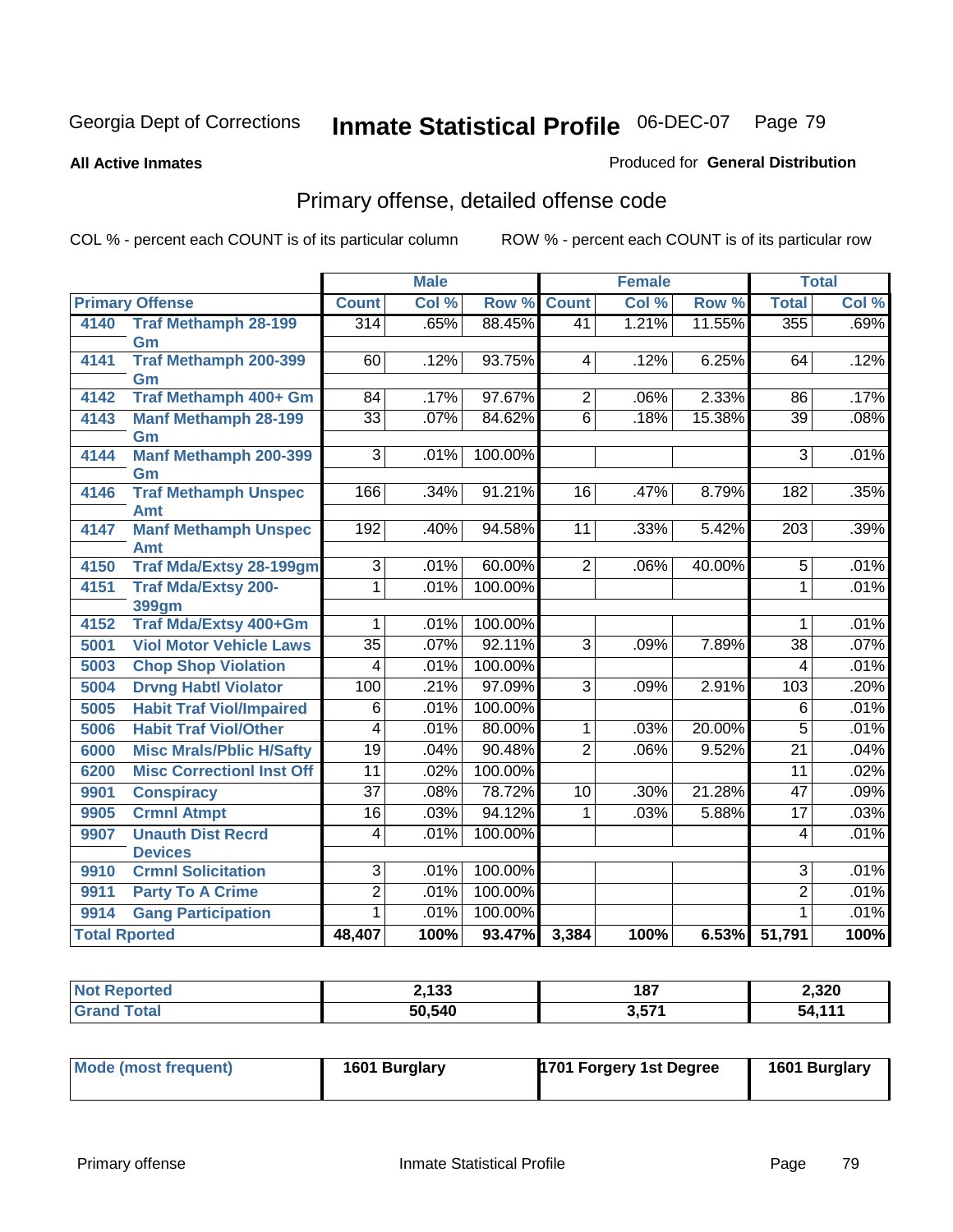**All Active Inmates**

#### Produced for **General Distribution**

## County of conviction of primary offense

|                 |                             |                  | <b>Male</b> |         |                  | <b>Female</b> |        |                  | <b>Total</b> |
|-----------------|-----------------------------|------------------|-------------|---------|------------------|---------------|--------|------------------|--------------|
|                 | <b>County of Conviction</b> | <b>Count</b>     | Col %       | Row %   | <b>Count</b>     | Col %         | Row %  | <b>Total</b>     | Col %        |
| 1               | <b>Appling</b>              | 89               | .18%        | 91.75%  | $\overline{8}$   | .24%          | 8.25%  | 97               | .19%         |
| $\overline{2}$  | <b>Atkinson</b>             | 41               | .08%        | 93.18%  | $\overline{3}$   | .09%          | 6.82%  | 44               | .08%         |
| 3               | <b>Bacon</b>                | $\overline{59}$  | .12%        | 98.33%  | 1                | .03%          | 1.67%  | 60               | .12%         |
| 4               | <b>Baker</b>                | 9                | .02%        | 100.00% |                  |               |        | 9                | .02%         |
| 5               | <b>Baldwin</b>              | 341              | .70%        | 93.68%  | $\overline{23}$  | .68%          | 6.32%  | 364              | .70%         |
| 6               | <b>Banks</b>                | $\overline{72}$  | .15%        | 88.89%  | $\overline{9}$   | .27%          | 11.11% | $\overline{81}$  | .16%         |
| 7               | <b>Barrow</b>               | 256              | .53%        | 94.46%  | $\overline{15}$  | .44%          | 5.54%  | $\overline{271}$ | .52%         |
| 8               | <b>Bartow</b>               | $\overline{571}$ | 1.18%       | 88.94%  | $\overline{71}$  | 2.10%         | 11.06% | 642              | 1.24%        |
| 9               | <b>Ben Hill</b>             | $\overline{247}$ | .51%        | 92.16%  | $\overline{21}$  | .62%          | 7.84%  | 268              | .52%         |
| 10              | <b>Berrien</b>              | $\overline{96}$  | .20%        | 88.07%  | 13               | .38%          | 11.93% | 109              | .21%         |
| 11              | <b>Bibb</b>                 | 1,009            | 2.08%       | 95.37%  | 49               | 1.45%         | 4.63%  | 1,058            | 2.04%        |
| 12              | <b>Bleckley</b>             | 84               | .17%        | 88.42%  | $\overline{11}$  | .33%          | 11.58% | $\overline{95}$  | .18%         |
| $\overline{13}$ | <b>Brantley</b>             | $\overline{52}$  | .11%        | 91.23%  | $\overline{5}$   | .15%          | 8.77%  | $\overline{57}$  | .11%         |
| 14              | <b>Brooks</b>               | $\overline{70}$  | .14%        | 98.59%  | 1                | .03%          | 1.41%  | $\overline{71}$  | .14%         |
| 15              | <b>Bryan</b>                | $\overline{93}$  | .19%        | 94.90%  | $\overline{5}$   | .15%          | 5.10%  | $\overline{98}$  | .19%         |
| 16              | <b>Bulloch</b>              | 469              | .97%        | 94.18%  | $\overline{29}$  | .86%          | 5.82%  | 498              | .96%         |
| $\overline{17}$ | <b>Burke</b>                | $\overline{209}$ | .43%        | 95.00%  | $\overline{11}$  | .33%          | 5.00%  | $\overline{220}$ | .42%         |
| 18              | <b>Butts</b>                | 148              | .31%        | 95.48%  | $\overline{7}$   | .21%          | 4.52%  | 155              | .30%         |
| 19              | <b>Calhoun</b>              | $\overline{46}$  | .10%        | 92.00%  | 4                | .12%          | 8.00%  | $\overline{50}$  | .10%         |
| 20              | <b>Camden</b>               | 145              | .30%        | 94.16%  | $\overline{9}$   | .27%          | 5.84%  | 154              | .30%         |
| 21              | <b>Candler</b>              | $\overline{88}$  | .18%        | 95.65%  | $\overline{4}$   | .12%          | 4.35%  | $\overline{92}$  | .18%         |
| 22              | <b>Carroll</b>              | 559              | 1.15%       | 91.49%  | $\overline{52}$  | 1.54%         | 8.51%  | 611              | 1.18%        |
| 23              | <b>Catoosa</b>              | $\overline{277}$ | .57%        | 91.42%  | $\overline{26}$  | .77%          | 8.58%  | $\overline{303}$ | .59%         |
| 24              | <b>Charlton</b>             | 61               | .13%        | 96.83%  | $\overline{2}$   | .06%          | 3.17%  | 63               | .12%         |
| 25              | <b>Chatham</b>              | 2,281            | 4.71%       | 94.88%  | $\overline{123}$ | 3.63%         | 5.12%  | 2,404            | 4.64%        |
| 26              | <b>Chattahoochee</b>        | 19               | .04%        | 95.00%  | 1                | .03%          | 5.00%  | 20               | .04%         |
| 27              | Chattooga                   | $\overline{243}$ | .50%        | 89.34%  | $\overline{29}$  | .86%          | 10.66% | $\overline{272}$ | .53%         |
| 28              | <b>Cherokee</b>             | $\overline{521}$ | 1.08%       | 90.77%  | $\overline{53}$  | 1.57%         | 9.23%  | $\overline{574}$ | 1.11%        |
| 29              | <b>Clarke</b>               | 451              | .93%        | 94.75%  | $\overline{25}$  | .74%          | 5.25%  | 476              | .92%         |
| 30              | <b>Clay</b>                 | $\overline{23}$  | .05%        | 88.46%  | $\overline{3}$   | .09%          | 11.54% | $\overline{26}$  | .05%         |
| $\overline{31}$ | <b>Clayton</b>              | 1,512            | 3.12%       | 92.42%  | 124              | 3.66%         | 7.58%  | 1,636            | 3.16%        |
| 32              | <b>Clinch</b>               | 47               | .10%        | 95.92%  | $\overline{c}$   | .06%          | 4.08%  | 49               | .09%         |
| 33              | <b>Cobb</b>                 | 2,629            | 5.43%       | 91.00%  | 260              | 7.68%         | 9.00%  | 2,889            | 5.58%        |
| 34              | <b>Coffee</b>               | 229              | .47%        | 94.24%  | 14               | .41%          | 5.76%  | 243              | .47%         |
| 35              | <b>Colquitt</b>             | $\overline{304}$ | .63%        | 95.30%  | 15               | .44%          | 4.70%  | 319              | .62%         |
| 36              | <b>Columbia</b>             | 289              | .60%        | 92.63%  | 23               | .68%          | 7.37%  | 312              | .60%         |
| 37              | <b>Cook</b>                 | 134              | .28%        | 93.06%  | 10               | .30%          | 6.94%  | 144              | .28%         |
| 38              | <b>Coweta</b>               | 568              | 1.17%       | 92.21%  | 48               | 1.42%         | 7.79%  | 616              | 1.19%        |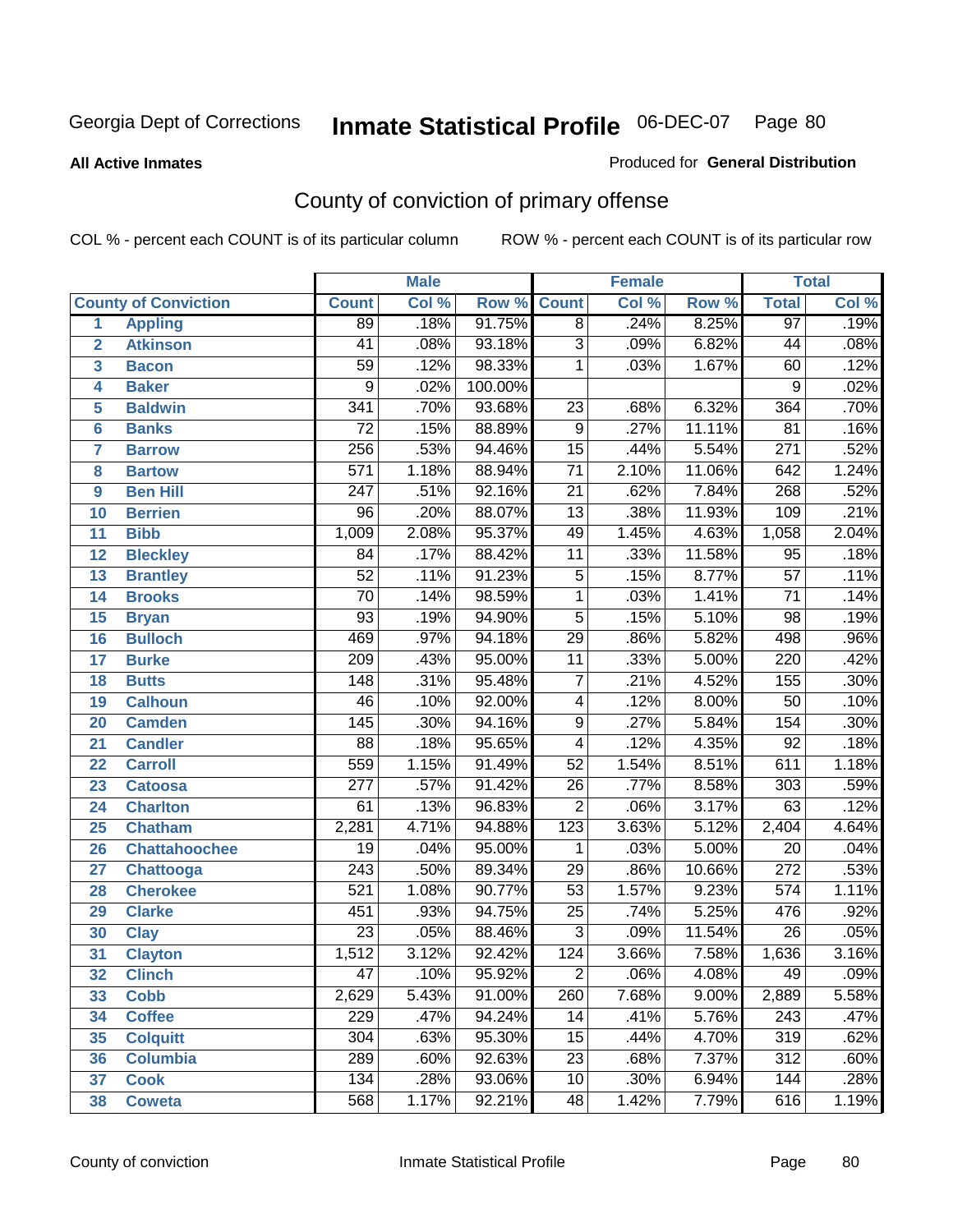#### **All Active Inmates**

#### Produced for **General Distribution**

## County of conviction of primary offense

|                 | <b>Male</b><br><b>Female</b> |                  |       | <b>Total</b> |                  |       |        |                  |       |
|-----------------|------------------------------|------------------|-------|--------------|------------------|-------|--------|------------------|-------|
|                 | <b>County of Conviction</b>  | <b>Count</b>     | Col % | Row %        | <b>Count</b>     | Col % | Row %  | <b>Total</b>     | Col % |
| 39              | <b>Crawford</b>              | $\overline{22}$  | .05%  | 84.62%       | $\overline{4}$   | .12%  | 15.38% | $\overline{26}$  | .05%  |
| 40              | <b>Crisp</b>                 | $\overline{277}$ | .57%  | 92.64%       | $\overline{22}$  | .65%  | 7.36%  | 299              | .58%  |
| 41              | <b>Dade</b>                  | 142              | .29%  | 94.04%       | 9                | .27%  | 5.96%  | 151              | .29%  |
| 42              | <b>Dawson</b>                | $\overline{86}$  | .18%  | 90.53%       | $\overline{9}$   | .27%  | 9.47%  | $\overline{95}$  | .18%  |
| 43              | <b>Decatur</b>               | 308              | .64%  | 93.62%       | $\overline{21}$  | .62%  | 6.38%  | 329              | .64%  |
| 44              | <b>Dekalb</b>                | 2,949            | 6.09% | 95.25%       | $\overline{147}$ | 4.34% | 4.75%  | 3,096            | 5.98% |
| 45              | <b>Dodge</b>                 | 156              | .32%  | 93.98%       | 10               | .30%  | 6.02%  | 166              | .32%  |
| 46              | <b>Dooly</b>                 | 108              | .22%  | 93.91%       | $\overline{7}$   | .21%  | 6.09%  | $\overline{115}$ | .22%  |
| 47              | <b>Dougherty</b>             | $\overline{974}$ | 2.01% | 94.29%       | $\overline{59}$  | 1.74% | 5.71%  | 1,033            | 1.99% |
| 48              | <b>Douglas</b>               | 1,105            | 2.28% | 89.98%       | $\overline{123}$ | 3.63% | 10.02% | 1,228            | 2.37% |
| 49              | <b>Early</b>                 | 74               | .15%  | 100.00%      |                  |       |        | $\overline{74}$  | .14%  |
| 50              | <b>Echols</b>                | $\overline{10}$  | .02%  | 100.00%      |                  |       |        | $\overline{10}$  | .02%  |
| $\overline{51}$ | <b>Effingham</b>             | 147              | .30%  | 90.74%       | 15               | .44%  | 9.26%  | 162              | .31%  |
| 52              | <b>Elbert</b>                | 146              | .30%  | 93.59%       | 10               | .30%  | 6.41%  | 156              | .30%  |
| 53              | <b>Emanuel</b>               | 151              | .31%  | 95.57%       | $\overline{7}$   | .21%  | 4.43%  | 158              | .31%  |
| 54              | <b>Evans</b>                 | 89               | .18%  | 98.89%       | 1                | .03%  | 1.11%  | $\overline{90}$  | .17%  |
| 55              | <b>Fannin</b>                | $\overline{97}$  | .20%  | 92.38%       | $\overline{8}$   | .24%  | 7.62%  | 105              | .20%  |
| 56              | <b>Fayette</b>               | 288              | .59%  | 91.72%       | $\overline{26}$  | .77%  | 8.28%  | $\overline{314}$ | .61%  |
| 57              | <b>Floyd</b>                 | 827              | 1.71% | 89.70%       | 95               | 2.81% | 10.30% | 922              | 1.78% |
| 58              | <b>Forsyth</b>               | $\overline{300}$ | .62%  | 89.02%       | $\overline{37}$  | 1.09% | 10.98% | 337              | .65%  |
| 59              | <b>Franklin</b>              | 148              | .31%  | 92.50%       | $\overline{12}$  | .35%  | 7.50%  | 160              | .31%  |
| 60              | <b>Fulton</b>                | 4,128            | 8.53% | 96.61%       | $\overline{145}$ | 4.28% | 3.39%  | 4,273            | 8.25% |
| 61              | Gilmer                       | 115              | .24%  | 90.55%       | $\overline{12}$  | .35%  | 9.45%  | $\overline{127}$ | .25%  |
| 62              | <b>Glascock</b>              | $\overline{3}$   | .01%  | 75.00%       | $\overline{1}$   | .03%  | 25.00% | 4                | .01%  |
| 63              | <b>Glynn</b>                 | 443              | .92%  | 96.10%       | $\overline{18}$  | .53%  | 3.90%  | 461              | .89%  |
| 64              | <b>Gordon</b>                | 305              | .63%  | 91.59%       | $\overline{28}$  | .83%  | 8.41%  | 333              | .64%  |
| 65              | <b>Grady</b>                 | 229              | .47%  | 94.24%       | $\overline{14}$  | .41%  | 5.76%  | $\overline{243}$ | .47%  |
| 66              | <b>Greene</b>                | 103              | .21%  | 93.64%       | $\overline{7}$   | .21%  | 6.36%  | 110              | .21%  |
| 67              | <b>Gwinnett</b>              | 1,715            | 3.54% | 93.05%       | 128              | 3.78% | 6.95%  | 1,843            | 3.56% |
| 68              | <b>Habersham</b>             | 134              | .28%  | 93.71%       | $\overline{9}$   | .27%  | 6.29%  | $\overline{143}$ | .28%  |
| 69              | <b>Hall</b>                  | 769              | 1.59% | 92.10%       | 66               | 1.95% | 7.90%  | 835              | 1.61% |
| 70              | <b>Hancock</b>               | 31               | .06%  | 93.94%       | 2                | .06%  | 6.06%  | 33               | .06%  |
| 71              | <b>Haralson</b>              | 86               | .18%  | 95.56%       | 4                | .12%  | 4.44%  | 90               | .17%  |
| 72              | <b>Harris</b>                | $\overline{119}$ | .25%  | 96.75%       | $\overline{4}$   | .12%  | 3.25%  | 123              | .24%  |
| 73              | <b>Hart</b>                  | 109              | .23%  | 94.78%       | $\overline{6}$   | .18%  | 5.22%  | 115              | .22%  |
| 74              | <b>Heard</b>                 | $\overline{57}$  | .12%  | 89.06%       | $\overline{7}$   | .21%  | 10.94% | 64               | .12%  |
| 75              | <b>Henry</b>                 | $\overline{571}$ | 1.18% | 91.65%       | $\overline{52}$  | 1.54% | 8.35%  | 623              | 1.20% |
| 76              | <b>Houston</b>               | 607              | 1.25% | 93.24%       | 44               | 1.30% | 6.76%  | 651              | 1.26% |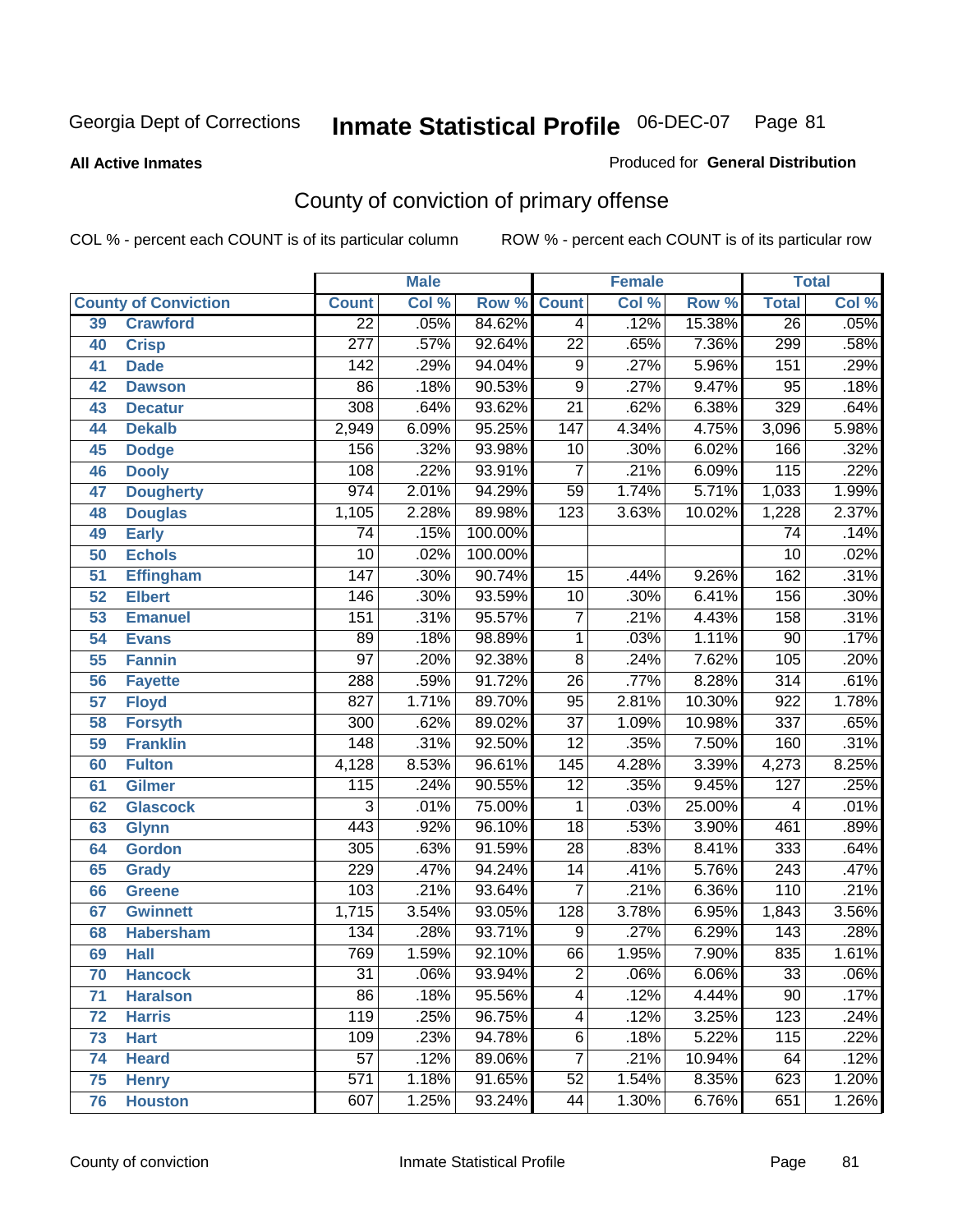#### **All Active Inmates**

#### Produced for **General Distribution**

## County of conviction of primary offense

|                 |                             |                  | <b>Male</b> |         |                 | <b>Female</b> |       |                  | <b>Total</b> |
|-----------------|-----------------------------|------------------|-------------|---------|-----------------|---------------|-------|------------------|--------------|
|                 | <b>County of Conviction</b> | <b>Count</b>     | Col %       | Row %   | <b>Count</b>    | Col %         | Row % | <b>Total</b>     | Col %        |
| $\overline{77}$ | <b>Irwin</b>                | 61               | .13%        | 96.83%  | $\overline{2}$  | .06%          | 3.17% | 63               | .12%         |
| 78              | <b>Jackson</b>              | 207              | .43%        | 92.41%  | $\overline{17}$ | .50%          | 7.59% | 224              | .43%         |
| 79              | <b>Jasper</b>               | 63               | .13%        | 94.03%  | 4               | .12%          | 5.97% | 67               | .13%         |
| 80              | <b>Jeff Davis</b>           | $\overline{71}$  | .15%        | 97.26%  | $\overline{2}$  | .06%          | 2.74% | $\overline{73}$  | .14%         |
| 81              | <b>Jefferson</b>            | 103              | .21%        | 94.50%  | $\overline{6}$  | .18%          | 5.50% | 109              | .21%         |
| 82              | <b>Jenkins</b>              | $\overline{70}$  | .14%        | 93.33%  | $\overline{5}$  | .15%          | 6.67% | $\overline{75}$  | .14%         |
| 83              | <b>Johnson</b>              | 62               | .13%        | 95.38%  | $\overline{3}$  | .09%          | 4.62% | 65               | .13%         |
| 84              | <b>Jones</b>                | $\overline{137}$ | .28%        | 95.14%  | $\overline{7}$  | .21%          | 4.86% | 144              | .28%         |
| 85              | <b>Lamar</b>                | $\overline{88}$  | .18%        | 92.63%  | $\overline{7}$  | .21%          | 7.37% | $\overline{95}$  | .18%         |
| 86              | <b>Lanier</b>               | $\overline{37}$  | .08%        | 94.87%  | $\overline{2}$  | .06%          | 5.13% | $\overline{39}$  | .08%         |
| 87              | <b>Laurens</b>              | 308              | .64%        | 94.19%  | $\overline{19}$ | .56%          | 5.81% | $\overline{327}$ | .63%         |
| 88              | Lee                         | 81               | .17%        | 98.78%  | 1               | .03%          | 1.22% | $\overline{82}$  | .16%         |
| 89              | <b>Liberty</b>              | 256              | .53%        | 94.46%  | $\overline{15}$ | .44%          | 5.54% | $\overline{271}$ | .52%         |
| 90              | <b>Lincoln</b>              | $\overline{38}$  | .08%        | 100.00% |                 |               |       | $\overline{38}$  | .07%         |
| 91              | Long                        | $\overline{84}$  | .17%        | 96.55%  | $\overline{3}$  | .09%          | 3.45% | $\overline{87}$  | .17%         |
| 92              | <b>Lowndes</b>              | 639              | 1.32%       | 95.52%  | $\overline{30}$ | .89%          | 4.48% | 669              | 1.29%        |
| 93              | <b>Lumpkin</b>              | 100              | .21%        | 90.91%  | 10              | .30%          | 9.09% | 110              | .21%         |
| 94              | <b>Macon</b>                | $\overline{74}$  | .15%        | 94.87%  | 4               | .12%          | 5.13% | $\overline{78}$  | .15%         |
| 95              | <b>Madison</b>              | $\overline{134}$ | .28%        | 94.37%  | $\overline{8}$  | .24%          | 5.63% | $\overline{142}$ | .27%         |
| 96              | <b>Marion</b>               | $\overline{56}$  | .12%        | 93.33%  | 4               | .12%          | 6.67% | 60               | .12%         |
| 97              | <b>Mcduffie</b>             | $\overline{207}$ | .43%        | 95.39%  | 10              | .30%          | 4.61% | $\overline{217}$ | .42%         |
| 98              | <b>Mcintosh</b>             | 68               | .14%        | 98.55%  | 1               | .03%          | 1.45% | 69               | .13%         |
| 99              | <b>Meriwether</b>           | 187              | .39%        | 93.97%  | $\overline{12}$ | .35%          | 6.03% | 199              | .38%         |
| 100             | <b>Miller</b>               | $\overline{35}$  | .07%        | 97.22%  | 1               | .03%          | 2.78% | $\overline{36}$  | .07%         |
| 101             | <b>Mitchell</b>             | 166              | .34%        | 92.22%  | 14              | .41%          | 7.78% | 180              | .35%         |
| 102             | <b>Monroe</b>               | 183              | .38%        | 93.37%  | $\overline{13}$ | .38%          | 6.63% | 196              | .38%         |
| 103             | <b>Montgomery</b>           | $\overline{41}$  | .08%        | 97.62%  | $\mathbf 1$     | .03%          | 2.38% | 42               | .08%         |
| 104             | <b>Morgan</b>               | $\overline{90}$  | .19%        | 92.78%  | 7               | .21%          | 7.22% | $\overline{97}$  | .19%         |
| 105             | <b>Murray</b>               | 256              | .53%        | 92.75%  | $\overline{20}$ | .59%          | 7.25% | $\overline{276}$ | .53%         |
| 106             | <b>Muscogee</b>             | 1,797            | 3.71%       | 93.74%  | 120             | 3.55%         | 6.26% | 1,917            | 3.70%        |
| 107             | <b>Newton</b>               | 550              | 1.14%       | 91.36%  | $\overline{52}$ | 1.54%         | 8.64% | 602              | 1.16%        |
| 108             | <b>Oconee</b>               | 56               | .12%        | 94.92%  | 3               | .09%          | 5.08% | 59               | $.11\%$      |
| 109             | <b>Oglethorpe</b>           | $\overline{55}$  | .11%        | 94.83%  | $\overline{3}$  | .09%          | 5.17% | $\overline{58}$  | .11%         |
| 110             | Paulding                    | 230              | .48%        | 94.65%  | $\overline{13}$ | .38%          | 5.35% | $\overline{243}$ | .47%         |
| 111             | <b>Peach</b>                | 88               | .18%        | 98.88%  | $\mathbf 1$     | .03%          | 1.12% | 89               | .17%         |
| 112             | <b>Pickens</b>              | 81               | .17%        | 91.01%  | 8               | .24%          | 8.99% | 89               | .17%         |
| 113             | <b>Pierce</b>               | $\overline{51}$  | .11%        | 98.08%  | $\mathbf{1}$    | .03%          | 1.92% | 52               | .10%         |
| 114             | <b>Pike</b>                 | 52               | .11%        | 91.23%  | $\overline{5}$  | .15%          | 8.77% | 57               | .11%         |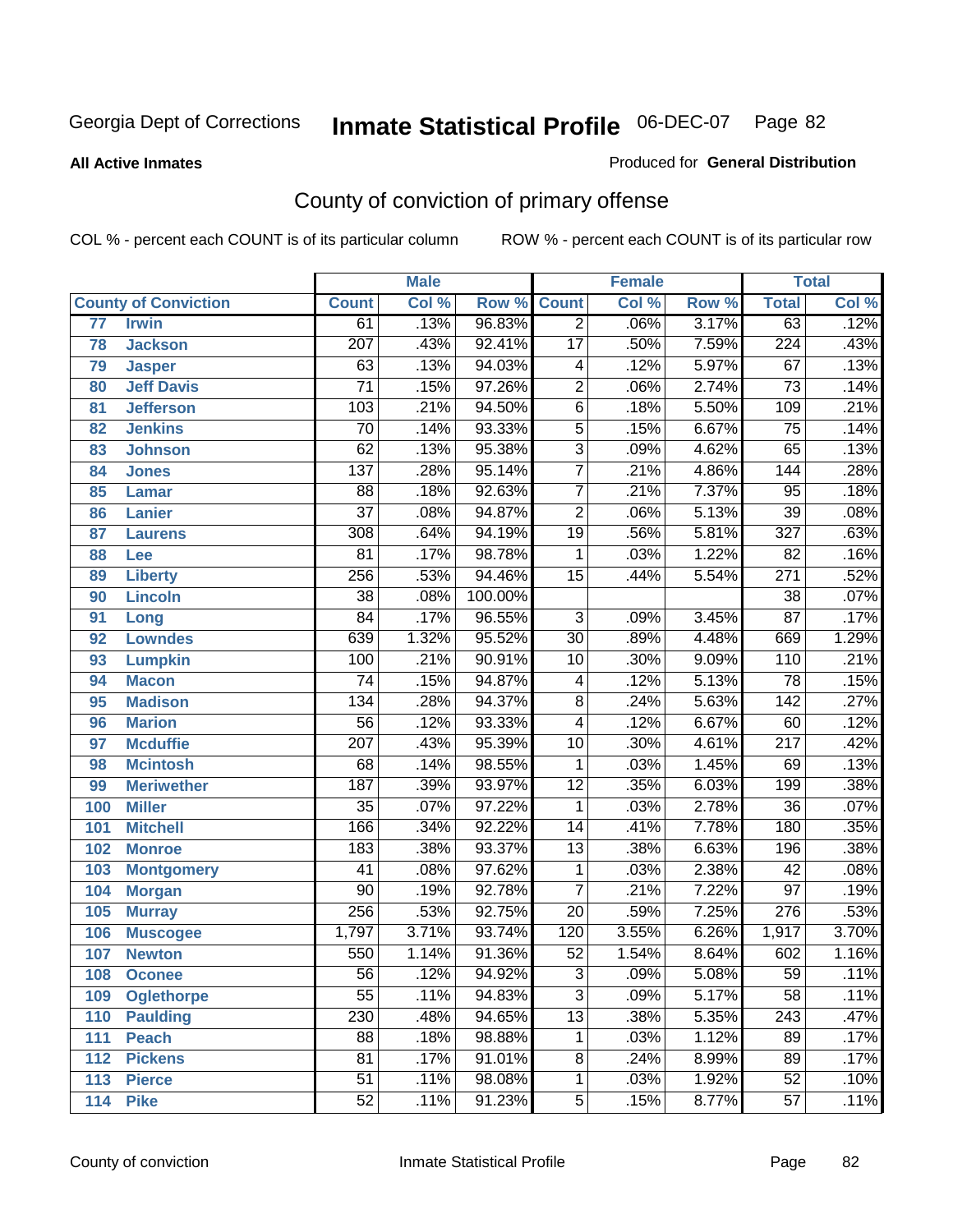**All Active Inmates**

#### Produced for **General Distribution**

## County of conviction of primary offense

|     |                             |                  | <b>Male</b> |                    |                 | <b>Female</b> |        |                  | <b>Total</b> |
|-----|-----------------------------|------------------|-------------|--------------------|-----------------|---------------|--------|------------------|--------------|
|     | <b>County of Conviction</b> | <b>Count</b>     | Col %       | <b>Row % Count</b> |                 | Col %         | Row %  | <b>Total</b>     | Col %        |
| 115 | <b>Polk</b>                 | 141              | .29%        | 95.92%             | $\overline{6}$  | .18%          | 4.08%  | 147              | .28%         |
| 116 | <b>Pulaski</b>              | 71               | .15%        | 86.59%             | $\overline{11}$ | .33%          | 13.41% | $\overline{82}$  | .16%         |
| 117 | Putnam                      | $\overline{132}$ | .27%        | 97.06%             | 4               | .12%          | 2.94%  | 136              | .26%         |
| 118 | Quitman                     | 15               | .03%        | 93.75%             | 1               | .03%          | 6.25%  | 16               | .03%         |
| 119 | <b>Rabun</b>                | 65               | .13%        | 92.86%             | $\overline{5}$  | .15%          | 7.14%  | $\overline{70}$  | .14%         |
| 120 | <b>Randolph</b>             | $\overline{42}$  | .09%        | 93.33%             | $\overline{3}$  | .09%          | 6.67%  | 45               | .09%         |
| 121 | <b>Richmond</b>             | 1,841            | 3.80%       | 94.46%             | 108             | 3.19%         | 5.54%  | 1,949            | 3.76%        |
| 122 | <b>Rockdale</b>             | 440              | .91%        | 94.02%             | 28              | .83%          | 5.98%  | 468              | .90%         |
| 123 | <b>Schley</b>               | $\overline{24}$  | .05%        | 100.00%            |                 |               |        | $\overline{24}$  | .05%         |
| 124 | <b>Screven</b>              | 122              | .25%        | 95.31%             | 6               | .18%          | 4.69%  | $\overline{128}$ | .25%         |
| 125 | <b>Seminole</b>             | $\overline{70}$  | .14%        | 90.91%             | $\overline{7}$  | .21%          | 9.09%  | $\overline{77}$  | .15%         |
| 126 | <b>Spalding</b>             | 607              | 1.25%       | 92.67%             | 48              | 1.42%         | 7.33%  | 655              | 1.26%        |
| 127 | <b>Stephens</b>             | 184              | .38%        | 90.20%             | $\overline{20}$ | .59%          | 9.80%  | $\overline{204}$ | .39%         |
| 128 | <b>Stewart</b>              | $\overline{35}$  | .07%        | 94.59%             | $\overline{2}$  | .06%          | 5.41%  | $\overline{37}$  | .07%         |
| 129 | <b>Sumter</b>               | 255              | .53%        | 95.15%             | $\overline{13}$ | .38%          | 4.85%  | 268              | .52%         |
| 130 | <b>Talbot</b>               | 39               | .08%        | 92.86%             | 3               | .09%          | 7.14%  | 42               | .08%         |
| 131 | <b>Taliaferro</b>           | $\overline{17}$  | .04%        | 89.47%             | $\overline{2}$  | .06%          | 10.53% | $\overline{19}$  | .04%         |
| 132 | <b>Tattnall</b>             | $\overline{163}$ | .34%        | 95.32%             | $\overline{8}$  | .24%          | 4.68%  | 171              | .33%         |
| 133 | <b>Taylor</b>               | $\overline{92}$  | .19%        | 95.83%             | 4               | .12%          | 4.17%  | $\overline{96}$  | .19%         |
| 134 | <b>Telfair</b>              | $\overline{138}$ | .29%        | 91.39%             | $\overline{13}$ | .38%          | 8.61%  | 151              | .29%         |
| 135 | <b>Terrell</b>              | $\overline{79}$  | .16%        | 98.75%             | $\mathbf{1}$    | .03%          | 1.25%  | $\overline{80}$  | .15%         |
| 136 | <b>Thomas</b>               | $\overline{304}$ | .63%        | 94.41%             | $\overline{18}$ | .53%          | 5.59%  | 322              | .62%         |
| 137 | <b>Tift</b>                 | 325              | .67%        | 95.87%             | $\overline{14}$ | .41%          | 4.13%  | 339              | .65%         |
| 138 | <b>Toombs</b>               | 253              | .52%        | 92.67%             | 20              | .59%          | 7.33%  | $\overline{273}$ | .53%         |
| 139 | <b>Towns</b>                | $\overline{37}$  | .08%        | 86.05%             | $\overline{6}$  | .18%          | 13.95% | $\overline{43}$  | .08%         |
| 140 | <b>Treutlen</b>             | 76               | .16%        | 96.20%             | $\overline{3}$  | .09%          | 3.80%  | 79               | .15%         |
| 141 | <b>Troup</b>                | 699              | 1.44%       | 91.73%             | 63              | 1.86%         | 8.27%  | 762              | 1.47%        |
| 142 | <b>Turner</b>               | 72               | .15%        | 97.30%             | $\overline{2}$  | .06%          | 2.70%  | 74               | .14%         |
| 143 | <b>Twiggs</b>               | $\overline{47}$  | .10%        | 88.68%             | $\overline{6}$  | .18%          | 11.32% | $\overline{53}$  | .10%         |
| 144 | <b>Union</b>                | $\overline{71}$  | .15%        | 97.26%             | $\overline{2}$  | .06%          | 2.74%  | $\overline{73}$  | .14%         |
| 145 | <b>Upson</b>                | $\overline{243}$ | .50%        | 91.35%             | $\overline{23}$ | .68%          | 8.65%  | 266              | .51%         |
| 146 | <b>Walker</b>               | 393              | .81%        | 90.55%             | 41              | 1.21%         | 9.45%  | 434              | .84%         |
| 147 | <b>Walton</b>               | $\overline{349}$ | .72%        | 94.58%             | $\overline{20}$ | .59%          | 5.42%  | 369              | .71%         |
| 148 | <b>Ware</b>                 | 331              | .68%        | 94.30%             | $\overline{20}$ | .59%          | 5.70%  | 351              | .68%         |
| 149 | <b>Warren</b>               | $\overline{47}$  | .10%        | 95.92%             | $\overline{2}$  | .06%          | 4.08%  | 49               | .09%         |
| 150 | <b>Washington</b>           | $\overline{117}$ | .24%        | 93.60%             | 8               | .24%          | 6.40%  | 125              | .24%         |
| 151 | <b>Wayne</b>                | 156              | .32%        | 90.70%             | 16              | .47%          | 9.30%  | 172              | .33%         |
| 152 | <b>Webster</b>              | 14               | .03%        | 100.00%            |                 |               |        | 14               | .03%         |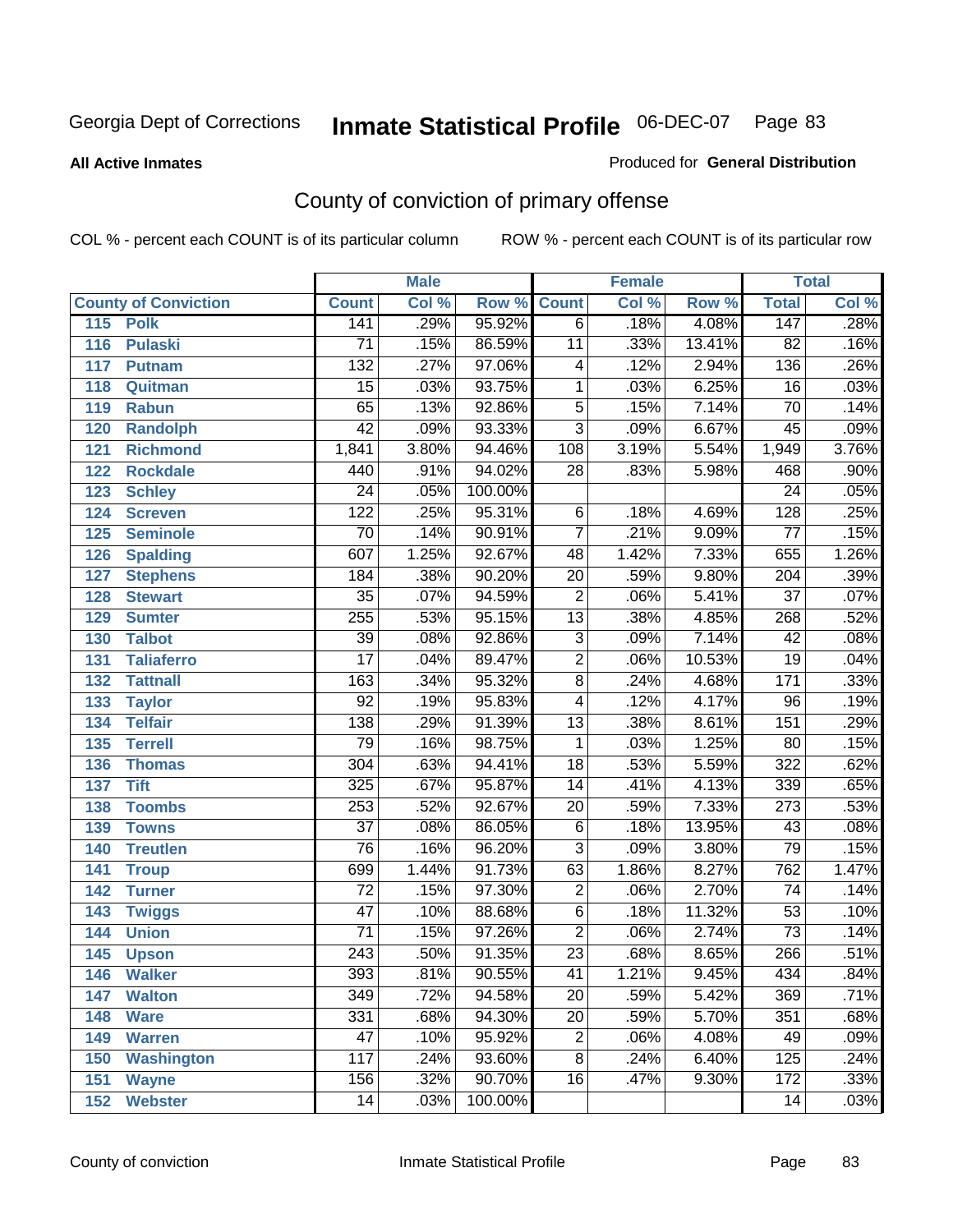**All Active Inmates**

#### Produced for **General Distribution**

## County of conviction of primary offense

|                             |              | <b>Male</b> |             |       | <b>Female</b> |          |              | <b>Total</b> |
|-----------------------------|--------------|-------------|-------------|-------|---------------|----------|--------------|--------------|
| <b>County of Conviction</b> | <b>Count</b> | Col %       | Row % Count |       | Col %         | Row %    | <b>Total</b> | Col %        |
| <b>Wheeler</b><br>153       | 31           | $.06\%$     | 86.11%      | 5     | .15%          | 13.89%   | 36           | $.07\%$      |
| <b>White</b><br>154         | 86           | .18%        | 89.58%      | 10    | $.30\%$       | 10.42%   | 96           | .19%         |
| <b>Whitfield</b><br>155     | 699          | 1.44%       | 89.73%      | 80    | 2.36%         | 10.27%   | 779          | 1.50%        |
| 156<br><b>Wilcox</b>        | 65           | .13%        | 94.20%      | 4     | .12%          | 5.80%    | 69           | .13%         |
| <b>Wilkes</b><br>157        | 89           | .18%        | 96.74%      | 3     | .09%          | $3.26\%$ | 92           | .18%         |
| <b>Wilkinson</b><br>158     | 66           | .14%        | 92.96%      | 5     | .15%          | 7.04%    | 71           | .14%         |
| <b>Worth</b><br>159         | 134          | .28%        | 94.37%      | 8     | .24%          | 5.63%    | 142          | .27%         |
| <b>Total Rported</b>        | 48,407       | 100%        | 93.47%      | 3,384 | 100%          | 6.53%    | 51,791       | 100%         |

| eported<br>NO: | 2,133  | 187             | 2,320                |
|----------------|--------|-----------------|----------------------|
|                | 50,540 | 3571<br>, , , , | $\overline{A}$<br>57 |

| Mc | ™ulton | Cobb |  |
|----|--------|------|--|
|    |        |      |  |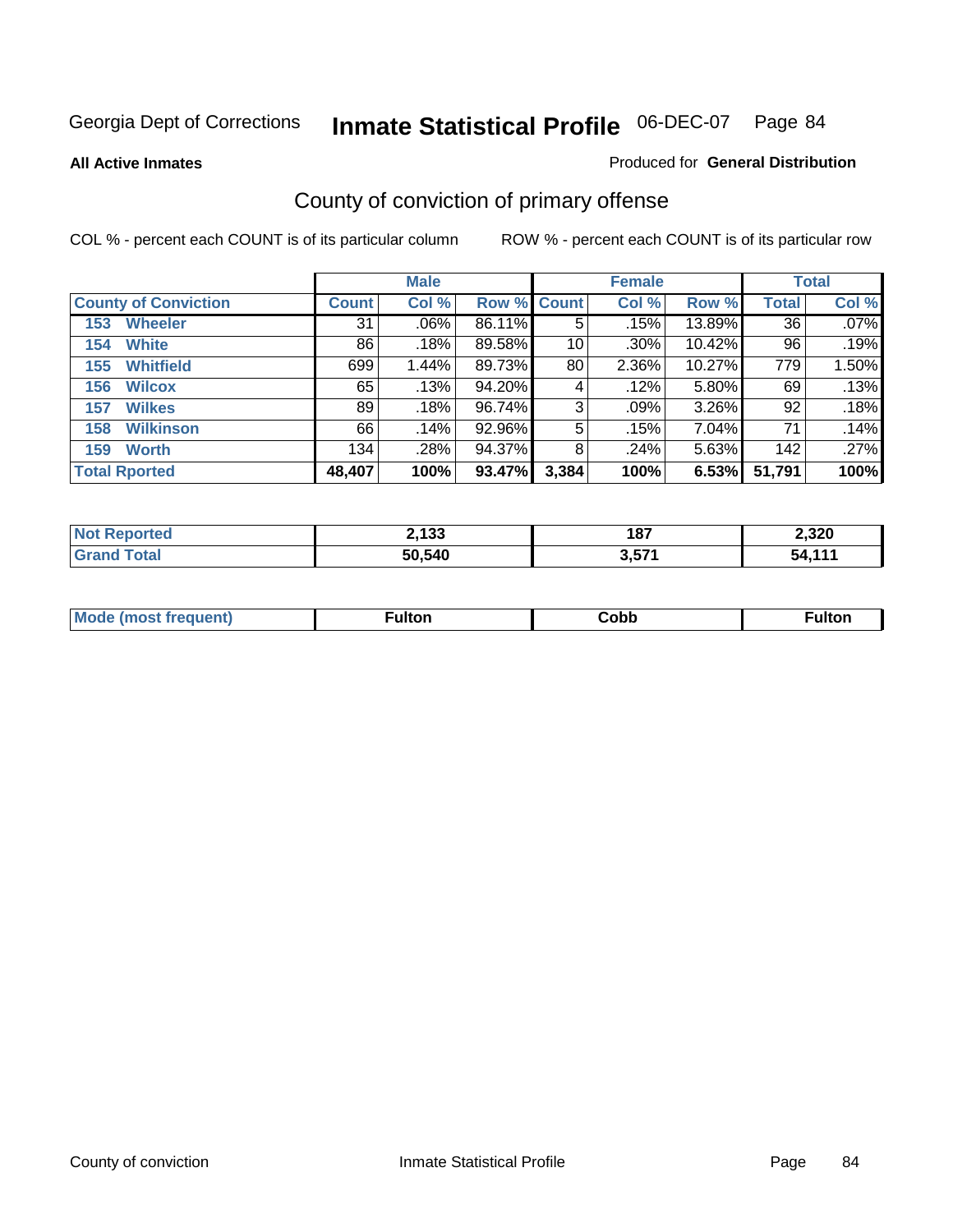#### **All Active Inmates**

#### Produced for **General Distribution**

## Circuit of conviction of primary offense

|                         |                                 |                  | <b>Male</b> |        |                  | <b>Female</b> |        |                  | <b>Total</b> |
|-------------------------|---------------------------------|------------------|-------------|--------|------------------|---------------|--------|------------------|--------------|
|                         | <b>Circuit of Conviction</b>    | <b>Count</b>     | Col %       | Row %  | <b>Count</b>     | Col %         | Row %  | <b>Total</b>     | Col %        |
| 1                       | <b>Alapaha Circuit</b>          | 355              | .73%        | 92.21% | $\overline{30}$  | .89%          | 7.79%  | 385              | .74%         |
| $\overline{2}$          | <b>Alcovy Circuit</b>           | 899              | 1.86%       | 92.58% | $\overline{72}$  | 2.13%         | 7.42%  | 971              | 1.87%        |
| $\overline{\mathbf{3}}$ | <b>Atlanta Circuit</b>          | 4,128            | 8.53%       | 96.61% | $\overline{145}$ | 4.28%         | 3.39%  | 4,273            | 8.25%        |
| 4                       | <b>Atlantic Circuit</b>         | $\overline{753}$ | 1.56%       | 95.80% | $\overline{33}$  | .98%          | 4.20%  | 786              | 1.52%        |
| 5                       | <b>Augusta Circuit</b>          | 2,339            | 4.83%       | 94.28% | $\overline{142}$ | 4.20%         | 5.72%  | 2,481            | 4.79%        |
| $6\phantom{a}$          | <b>Blue Ridge Circuit</b>       | $\overline{521}$ | 1.08%       | 90.77% | $\overline{53}$  | 1.57%         | 9.23%  | $\overline{574}$ | 1.11%        |
| $\overline{7}$          | <b>Brunswick Circuit</b>        | 904              | 1.87%       | 94.46% | $\overline{53}$  | 1.57%         | 5.54%  | 957              | 1.85%        |
| 8                       | <b>Chattahoochee Circuit</b>    | 2,122            | 4.38%       | 93.98% | 136              | 4.02%         | 6.02%  | 2,258            | 4.36%        |
| 9                       | <b>Cherokee Circuit</b>         | 876              | 1.81%       | 89.85% | 99               | 2.93%         | 10.15% | 975              | 1.88%        |
| 10                      | <b>Clayton Circuit</b>          | 1,512            | 3.12%       | 92.42% | 124              | 3.66%         | 7.58%  | 1,636            | 3.16%        |
| 11                      | <b>Cobb Circuit</b>             | 2,629            | 5.43%       | 91.00% | 260              | 7.68%         | 9.00%  | 2,889            | 5.58%        |
| 12                      | <b>Conasauga Circuit</b>        | 955              | 1.97%       | 90.52% | 100              | 2.96%         | 9.48%  | 1,055            | 2.04%        |
| 13                      | <b>Cordele Circuit</b>          | 697              | 1.44%       | 92.81% | $\overline{54}$  | 1.60%         | 7.19%  | $\overline{751}$ | 1.45%        |
| 14                      | <b>Coweta Circuit</b>           | 2,070            | 4.28%       | 91.92% | 182              | 5.38%         | 8.08%  | 2,252            | 4.35%        |
| 15                      | <b>Dougherty Circuit</b>        | 974              | 2.01%       | 94.29% | 59               | 1.74%         | 5.71%  | 1,033            | 1.99%        |
| 16                      | <b>Dublin Circuit</b>           | 493              | 1.02%       | 94.08% | $\overline{31}$  | .92%          | 5.92%  | 524              | 1.01%        |
| 17                      | <b>Eastern Circuit</b>          | 2,281            | 4.71%       | 94.88% | $\overline{123}$ | 3.63%         | 5.12%  | 2,404            | 4.64%        |
| 18                      | <b>Flint Circuit</b>            | $\overline{571}$ | 1.18%       | 91.65% | $\overline{52}$  | 1.54%         | 8.35%  | 623              | 1.20%        |
| 19                      | <b>Griffin Circuit</b>          | 1,190            | 2.46%       | 92.11% | 102              | 3.01%         | 7.89%  | 1,292            | 2.49%        |
| 20                      | <b>Gwinnett Circuit</b>         | 1,715            | 3.54%       | 93.05% | $\overline{128}$ | 3.78%         | 6.95%  | 1,843            | 3.56%        |
| 21                      | <b>Houston Circuit</b>          | 607              | 1.25%       | 93.24% | 44               | 1.30%         | 6.76%  | 651              | 1.26%        |
| $\overline{22}$         | <b>Lookout Mountain Circuit</b> | 1,055            | 2.18%       | 90.95% | 105              | 3.10%         | 9.05%  | 1,160            | 2.24%        |
| 23                      | <b>Macon Circuit</b>            | 1,119            | 2.31%       | 95.40% | 54               | 1.60%         | 4.60%  | 1,173            | 2.26%        |
| 24                      | <b>Middle Circuit</b>           | $\overline{712}$ | 1.47%       | 94.06% | 45               | 1.33%         | 5.94%  | 757              | 1.46%        |
| 25                      | <b>Mountain Circuit</b>         | 383              | .79%        | 91.85% | $\overline{34}$  | 1.00%         | 8.15%  | 417              | .81%         |
| 26                      | <b>Northeastern Circuit</b>     | 855              | 1.77%       | 91.94% | $\overline{75}$  | 2.22%         | 8.06%  | 930              | 1.80%        |
| 27                      | <b>Northern Circuit</b>         | 592              | 1.22%       | 93.82% | $\overline{39}$  | 1.15%         | 6.18%  | 631              | 1.22%        |
| 28                      | <b>Ocmulgee Circuit</b>         | $\overline{963}$ | 1.99%       | 94.23% | $\overline{59}$  | 1.74%         | 5.77%  | 1,022            | 1.97%        |
| 29                      | <b>Oconee Circuit</b>           | $\overline{521}$ | 1.08%       | 91.08% | $\overline{51}$  | 1.51%         | 8.92%  | $\overline{572}$ | 1.10%        |
| 30                      | <b>Ogeechee Circuit</b>         | 808              | 1.67%       | 93.63% | $\overline{55}$  | 1.63%         | 6.37%  | 863              | 1.67%        |
| $\overline{31}$         | <b>Pataula Circuit</b>          | 338              | .70%        | 95.48% | $\overline{16}$  | .47%          | 4.52%  | 354              | .68%         |
| 32                      | <b>Piedmont Circuit</b>         | 535              | 1.11%       | 92.88% | 41               | 1.21%         | 7.12%  | 576              | 1.11%        |
| 33                      | <b>Rome Circuit</b>             | $\overline{827}$ | 1.71%       | 89.70% | 95               | 2.81%         | 10.30% | $\overline{922}$ | 1.78%        |
| 34                      | <b>South Georgia Circuit</b>    | 758              | 1.57%       | 93.46% | $\overline{53}$  | 1.57%         | 6.54%  | 811              | 1.57%        |
| 35                      | <b>Southern Circuit</b>         | 1,327            | 2.74%       | 95.40% | 64               | 1.89%         | 4.60%  | 1,391            | 2.69%        |
| 36                      | <b>Southwestern Circuit</b>     | 483              | 1.00%       | 96.02% | 20               | .59%          | 3.98%  | $\overline{503}$ | .97%         |
| 37                      | <b>Stone Mountain Circuit</b>   | 2,949            | 6.09%       | 95.25% | 147              | 4.34%         | 4.75%  | 3,096            | 5.98%        |
| 38                      | <b>Tallapoosa Circuit</b>       | $\overline{227}$ | .47%        | 95.78% | 10               | .30%          | 4.22%  | $\overline{237}$ | .46%         |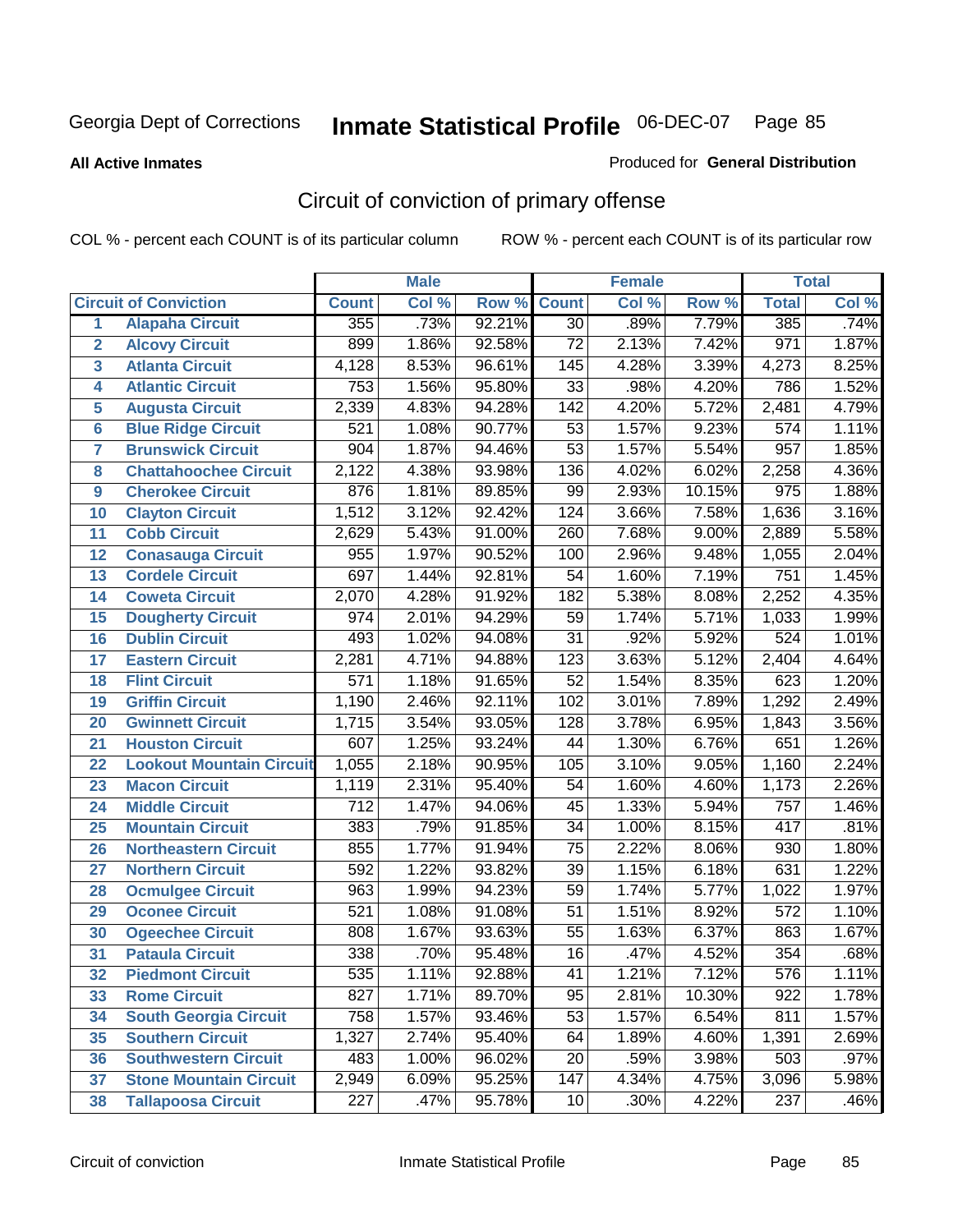**All Active Inmates**

#### Produced for **General Distribution**

## Circuit of conviction of primary offense

|    |                                |              | <b>Male</b> |        |              | <b>Female</b> |        |              | <b>Total</b> |
|----|--------------------------------|--------------|-------------|--------|--------------|---------------|--------|--------------|--------------|
|    | <b>Circuit of Conviction</b>   | <b>Count</b> | Col %       | Row %  | <b>Count</b> | Col %         | Row %  | <b>Total</b> | Col %        |
| 39 | <b>Tifton Circuit</b>          | 592          | 1.22%       | 95.79% | 26           | $.77\%$       | 4.21%  | 618          | 1.19%        |
| 40 | <b>Toombs Circuit</b>          | 401          | .83%        | 95.70% | 18           | .53%          | 4.30%  | 419          | .81%         |
| 41 | <b>Waycross Circuit</b>        | 783          | 1.62%       | 94.79% | 43           | 1.27%         | 5.21%  | 826          | 1.59%        |
| 42 | <b>Western Circuit</b>         | 507          | 1.05%       | 94.77% | 28           | .83%          | 5.23%  | 535          | 1.03%        |
| 43 | <b>Rockdale Circuit</b>        | 440          | .91%        | 94.02% | 28           | .83%          | 5.98%  | 468          | $.90\%$      |
| 44 | <b>Douglas Circuit</b>         | 1,105        | 2.28%       | 89.98% | 123          | 3.63%         | 10.02% | 1,228        | 2.37%        |
| 45 | <b>Appalachian Circuit</b>     | 293          | .61%        | 91.28% | 28           | .83%          | 8.72%  | 321          | .62%         |
| 46 | <b>Enotah Circuit</b>          | 294          | .61%        | 91.30% | 28           | .83%          | 8.70%  | 322          | .62%         |
| 47 | <b>Bell-Forsyth Circuit</b>    | 300          | .62%        | 89.02% | 37           | 1.09%         | 10.98% | 337          | .65%         |
| 48 | <b>Towaliga Circuit</b>        | 419          | $.87\%$     | 93.95% | 27           | $.80\%$       | 6.05%  | 446          | $.86\%$      |
| 49 | <b>Paulding Circuit</b>        | 230          | .48%        | 94.65% | 13           | .38%          | 5.35%  | 243          | .47%         |
|    | <b>Total Rported</b><br>48,407 |              | 100%        | 93.47% | 3,384        | 100%          | 6.53%  | 51,791       | 100%         |

| N.<br><b>rteg</b> | 2,133  | 187           | 2,320              |
|-------------------|--------|---------------|--------------------|
| <b>otal</b>       | 50,540 | 2571<br>ו שוט | $.44 \times$<br>54 |

| M, | $+1 - - + -$<br>annu -<br>uu | ∶obb<br>- - - - - | .<br>чна<br>- --------- |
|----|------------------------------|-------------------|-------------------------|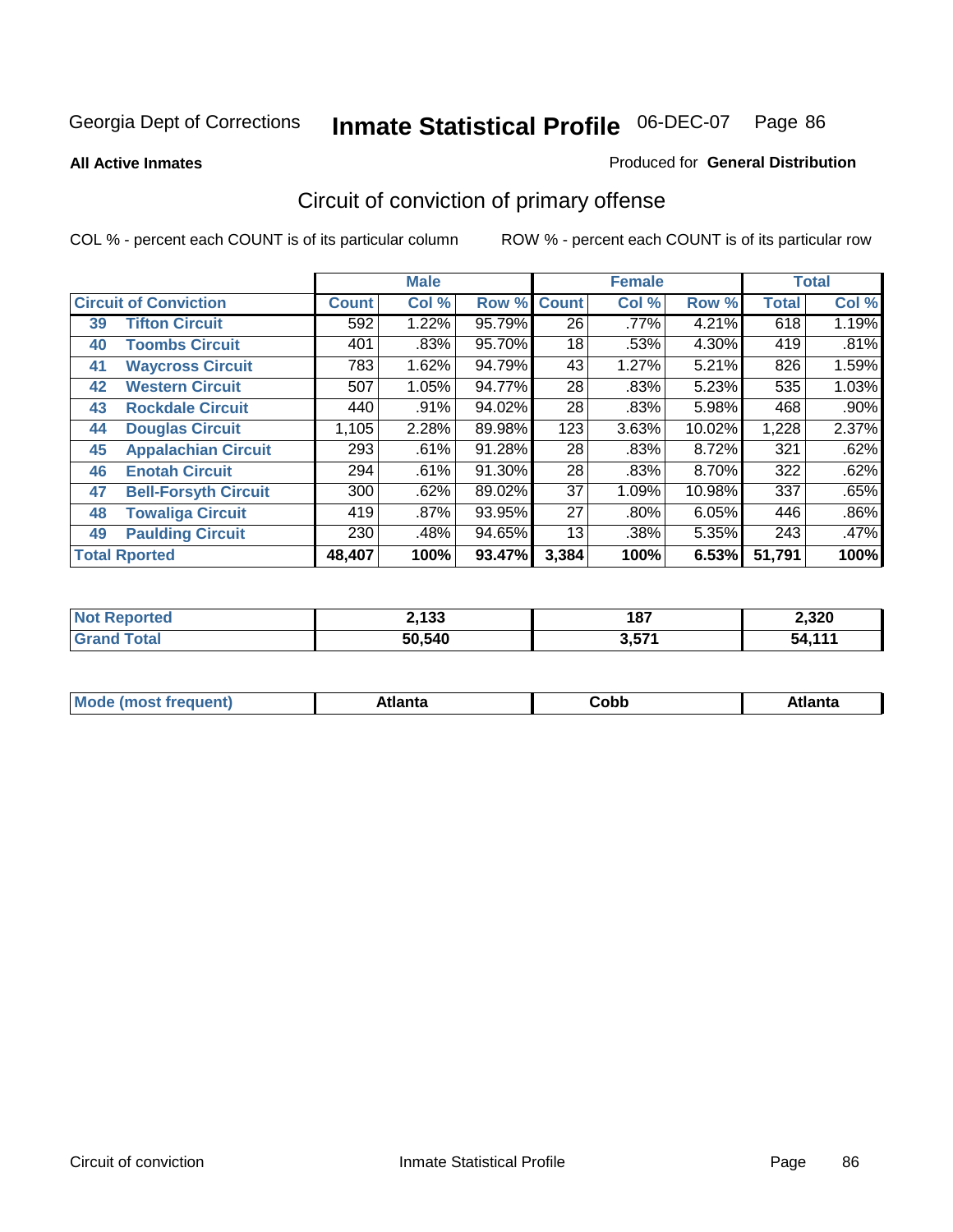#### **All Active Inmates**

#### Produced for **General Distribution**

### Years served (jail + prison) in this incarceration

|                              |                  | <b>Male</b> |         |                  | <b>Female</b> |        |                  | <b>Total</b> |
|------------------------------|------------------|-------------|---------|------------------|---------------|--------|------------------|--------------|
| <b>Years Served</b>          | <b>Count</b>     | Col %       | Row %   | <b>Count</b>     | Col %         | Row %  | <b>Total</b>     | Col %        |
| Less than one year           | 7,965            | 16.66%      | 89.50%  | 934              | 27.80%        | 10.50% | 8,899            | 17.39%       |
| 1 to 1.99 years              | 10,132           | 21.19%      | 91.07%  | 994              | 29.58%        | 8.93%  | 11,126           | 21.74%       |
| 2 to 2.99 years              | 6,689            | 13.99%      | 93.53%  | 463              | 13.78%        | 6.47%  | 7,152            | 13.98%       |
| 3 to 3.99 years              | 3,966            | 8.29%       | 94.88%  | $\overline{214}$ | 6.37%         | 5.12%  | 4,180            | 8.17%        |
| 4 to 4.99 years              | 2,894            | 6.05%       | 95.70%  | 130              | 3.87%         | 4.30%  | 3,024            | 5.91%        |
| $\overline{5}$ to 5.99 years | 2,220            | 4.64%       | 94.91%  | 119              | 3.54%         | 5.09%  | 2,339            | 4.57%        |
| 6 to 6.99 years              | 2,024            | 4.23%       | 96.24%  | $\overline{79}$  | 2.35%         | 3.76%  | 2,103            | 4.11%        |
| 7 to 7.99 years              | 1,657            | 3.47%       | 95.50%  | $\overline{78}$  | 2.32%         | 4.50%  | 1,735            | 3.39%        |
| 8 to 8.99 years              | 1,563            | 3.27%       | 95.95%  | 66               | 1.96%         | 4.05%  | 1,629            | 3.18%        |
| 9 to 9.99 years              | 1,519            | 3.18%       | 96.14%  | 61               | 1.82%         | 3.86%  | 1,580            | 3.09%        |
| 10 to 10.99 years            | 1,138            | 2.38%       | 96.60%  | 40               | 1.19%         | 3.40%  | 1,178            | 2.30%        |
| 11 to 11.99 years            | 937              | 1.96%       | 97.60%  | $\overline{23}$  | 0.68%         | 2.40%  | 960              | 1.88%        |
| 12 to 12.99 years            | 779              | 1.63%       | 96.29%  | $\overline{30}$  | 0.89%         | 3.71%  | 809              | 1.58%        |
| 13 to 13.99 years            | 696              | 1.46%       | 96.80%  | 23               | 0.68%         | 3.20%  | 719              | 1.40%        |
| 14 to 14.99 years            | 686              | 1.43%       | 96.08%  | $\overline{28}$  | 0.83%         | 3.92%  | $\overline{714}$ | 1.40%        |
| 15 to 15.99 years            | 448              | 0.94%       | 96.76%  | $\overline{15}$  | 0.45%         | 3.24%  | 463              | 0.90%        |
| 16 to 16.99 years            | 444              | 0.93%       | 96.94%  | 14               | 0.42%         | 3.06%  | 458              | 0.89%        |
| 17 to 17.99 years            | 383              | 0.80%       | 96.23%  | $\overline{15}$  | 0.45%         | 3.77%  | 398              | 0.78%        |
| 18 to 18.99 years            | $\overline{276}$ | 0.58%       | 97.53%  | $\overline{7}$   | 0.21%         | 2.47%  | 283              | 0.55%        |
| 19 to 19.99 years            | $\overline{273}$ | 0.57%       | 96.81%  | $\overline{9}$   | 0.27%         | 3.19%  | $\overline{282}$ | 0.55%        |
| 20 to 20.99 years            | $\overline{204}$ | 0.43%       | 98.08%  | $\overline{4}$   | 0.12%         | 1.92%  | $\overline{208}$ | 0.41%        |
| 21 to 21.99 years            | 155              | 0.32%       | 99.36%  | 1                | 0.03%         | 0.64%  | 156              | 0.30%        |
| 22 to 22.99 years            | $\overline{143}$ | 0.30%       | 98.62%  | $\overline{2}$   | 0.06%         | 1.38%  | 145              | 0.28%        |
| 23 to 23.99 years            | 117              | 0.24%       | 95.90%  | $\overline{5}$   | 0.15%         | 4.10%  | 122              | 0.24%        |
| 24 to 24.99 years            | 85               | 0.18%       | 98.84%  | 1                | 0.03%         | 1.16%  | 86               | 0.17%        |
| 25 to 25.99 years            | 79               | 0.17%       | 98.75%  | 1                | 0.03%         | 1.25%  | 80               | 0.16%        |
| 26 to 26.99 years            | $\overline{67}$  | 0.14%       | 98.53%  | $\mathbf 1$      | 0.03%         | 1.47%  | 68               | 0.13%        |
| 27 to 27.99 years            | 60               | 0.13%       | 98.36%  | 1                | 0.03%         | 1.64%  | 61               | 0.12%        |
| 28 to 28.99 years            | $\overline{37}$  | 0.08%       | 97.37%  | 1                | 0.03%         | 2.63%  | 38               | 0.07%        |
| 29 to 29.99 years            | 44               | 0.09%       | 100.00% |                  |               |        | $\overline{44}$  | 0.09%        |
| Thirty + years               | $\overline{137}$ | 0.29%       | 99.28%  | $\overline{1}$   | 0.03%         | 0.72%  | 138              | 0.27%        |
| <b>Total Reported</b>        | 47,817           | 100%        | 93.43%  | 3,360            | 100%          | 6.57%  | 51,177           | 100%         |

| Reported<br><b>NOT</b> | 2,723  | <b>04</b><br>. | 2,934  |
|------------------------|--------|----------------|--------|
| 'otal<br>. Gr          | 50,540 | 2.574<br>      | 54.111 |

| <b>Mean</b><br>(average) |                    | 3.16               | 4.88          |
|--------------------------|--------------------|--------------------|---------------|
| Median (middle)          | 2.82               |                    | 2.72          |
| Mode<br>(most frequent)  | Less than one year | Less than one year | Less than one |
|                          |                    |                    | vear          |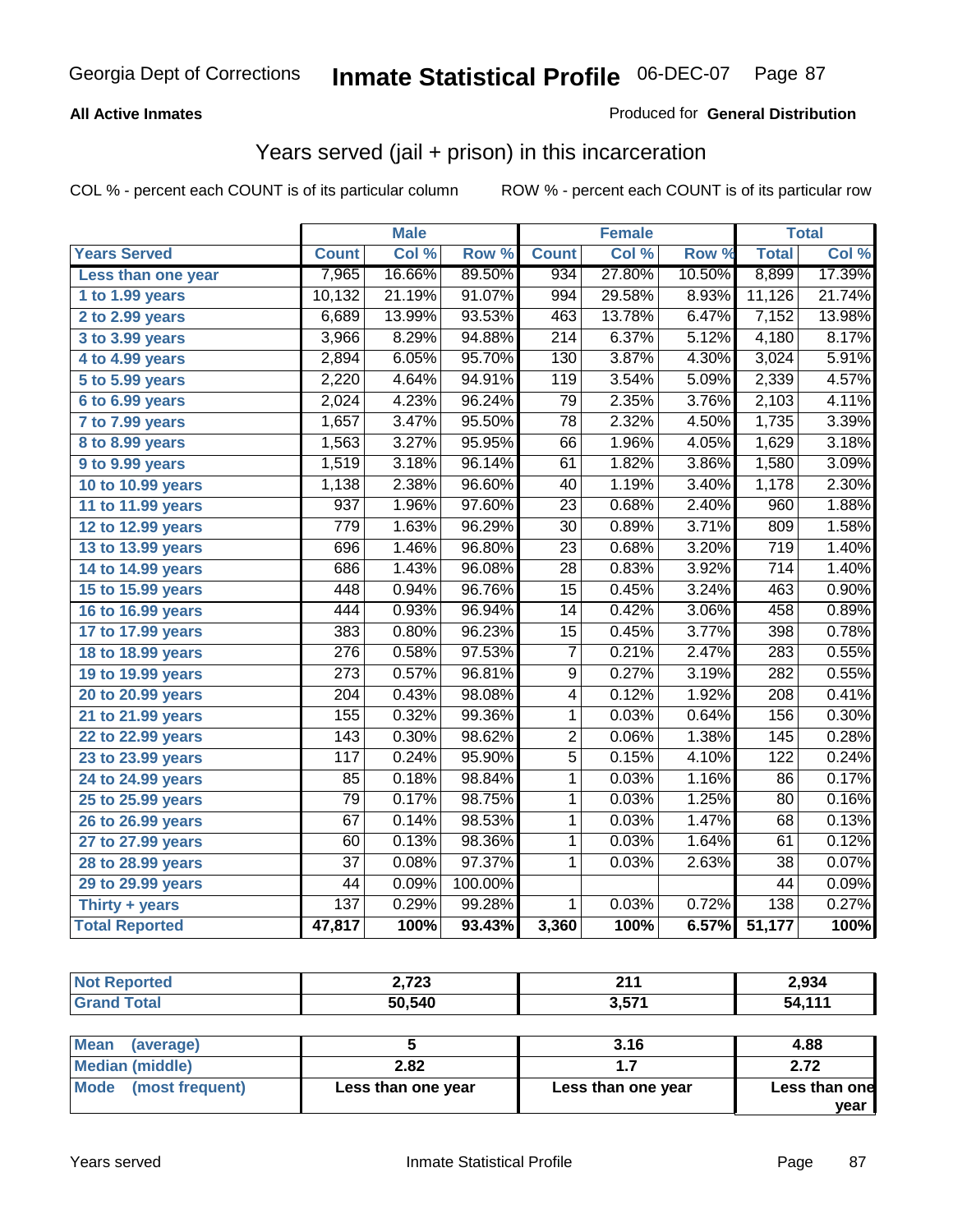#### **All Active Inmates**

Produced for **General Distribution**

### Results of most recent HIV tests

|                         |              | <b>Male</b> |           |              | <b>Female</b> |          |              | Total  |
|-------------------------|--------------|-------------|-----------|--------------|---------------|----------|--------------|--------|
| <b>HIV Test Results</b> | <b>Count</b> | Col %       | Row %     | <b>Count</b> | Col %         | Row %    | <b>Total</b> | Col %  |
| <b>Positive</b>         | 872          | 1.77%       | 90.93%    | 87           | 2.55%         | $9.07\%$ | 959          | 1.82%  |
| <b>Negative</b>         | 48,375       | $98.21\%$   | 93.56%    | 3,330        | $97.43\%$     | $6.44\%$ | 51,705       | 98.16% |
| <b>Indeterminate</b>    | 9            | $0.02\%$    | $90.00\%$ |              | 0.03%         | 10.00%   | 10           | 0.02%  |
| <b>Refused</b>          |              | 0.01%       | 100.00%   |              |               |          |              | 0.01%  |
| <b>Total Reported</b>   | 49,257       | 100%        | 93.51%    | 3,418        | 100%          | 6.49%    | 52,675       | 100.0% |

| <b>Not</b><br><b>rted</b><br>œoro | .283   | 153   | ,436      |
|-----------------------------------|--------|-------|-----------|
| `otal<br><b>Granu</b>             | 50.540 | 3,571 | 444<br>54 |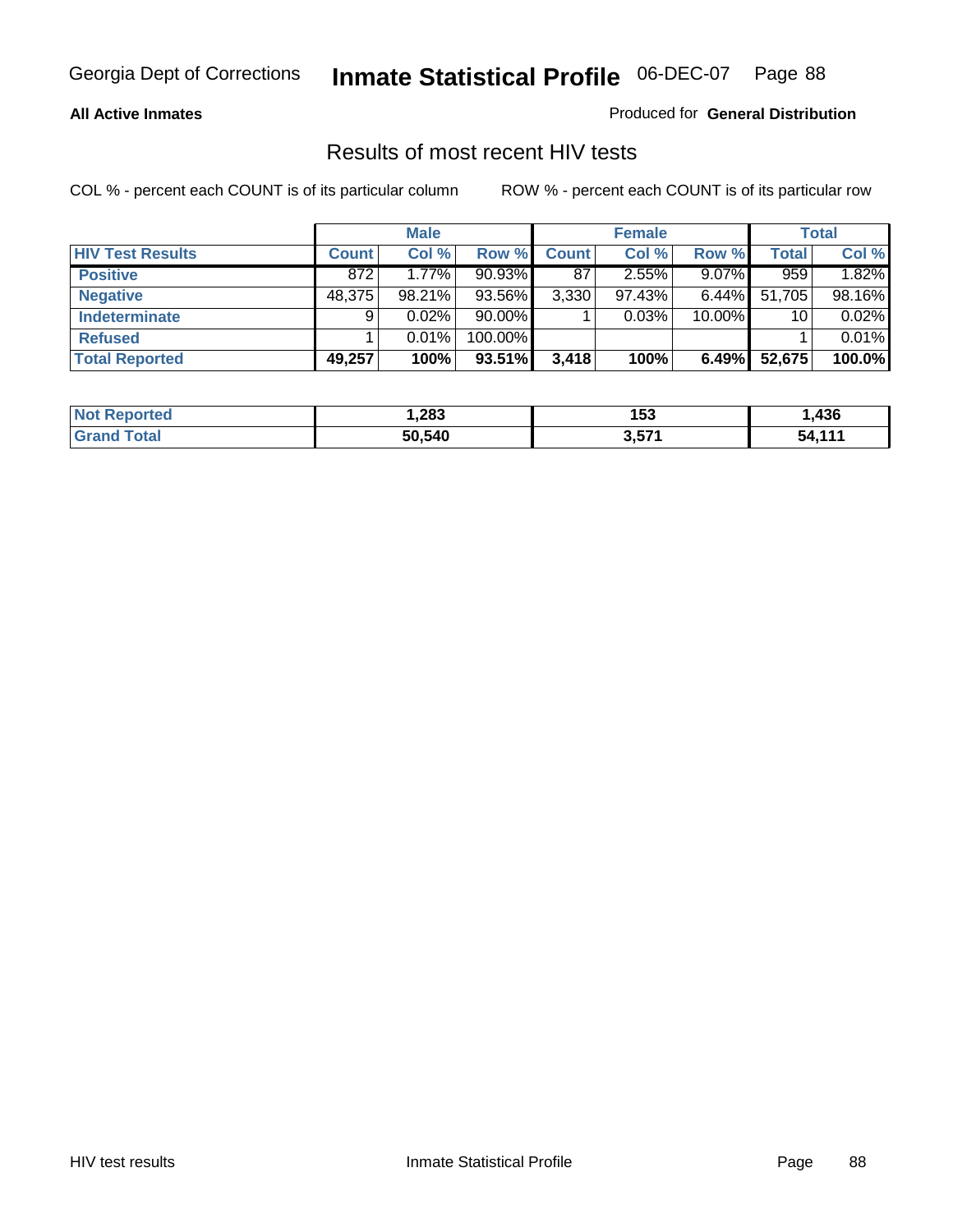#### **All Active Inmates**

#### Produced for **General Distribution**

### Results of most recent tuberculosis test

|                                  |                 | <b>Male</b> |         |              | <b>Female</b> |       |              | <b>Total</b> |
|----------------------------------|-----------------|-------------|---------|--------------|---------------|-------|--------------|--------------|
| <b>Tuberculosis Test Results</b> | Count           | Col %       | Row %   | <b>Count</b> | Col %         | Row % | <b>Total</b> | Col %        |
| <b>Positive on current test</b>  | 3,268           | 6.63%       | 98.05%  | 65           | $1.90\%$      | 1.95% | 3,333        | 6.32%        |
| <b>Positive on previous test</b> | 5,682           | 11.53%      | 96.22%  | 223          | $6.50\%$      | 3.78% | 5,905        | 11.20%       |
| <b>Negative</b>                  | 40,325          | 81.82%      | 92.77%  | 3.142        | $91.60\%$     | 7.23% | 43,467       | 82.45%       |
| <b>Refused</b>                   | 12 <sub>1</sub> | 0.02%       | 100.00% |              |               |       | 12           | 0.02%        |
| <b>Total Reported</b>            | 49,287          | 100%        | 93.49%  | 3,430        | 100%          | 6.51% | 52,717       | 100%         |

| <b>Not</b><br><b>Reported</b> | ,253   | 14 <sub>1</sub> | ,394   |
|-------------------------------|--------|-----------------|--------|
| <b>Grand</b><br><b>Total</b>  | 50,540 | 3,571           | 54 111 |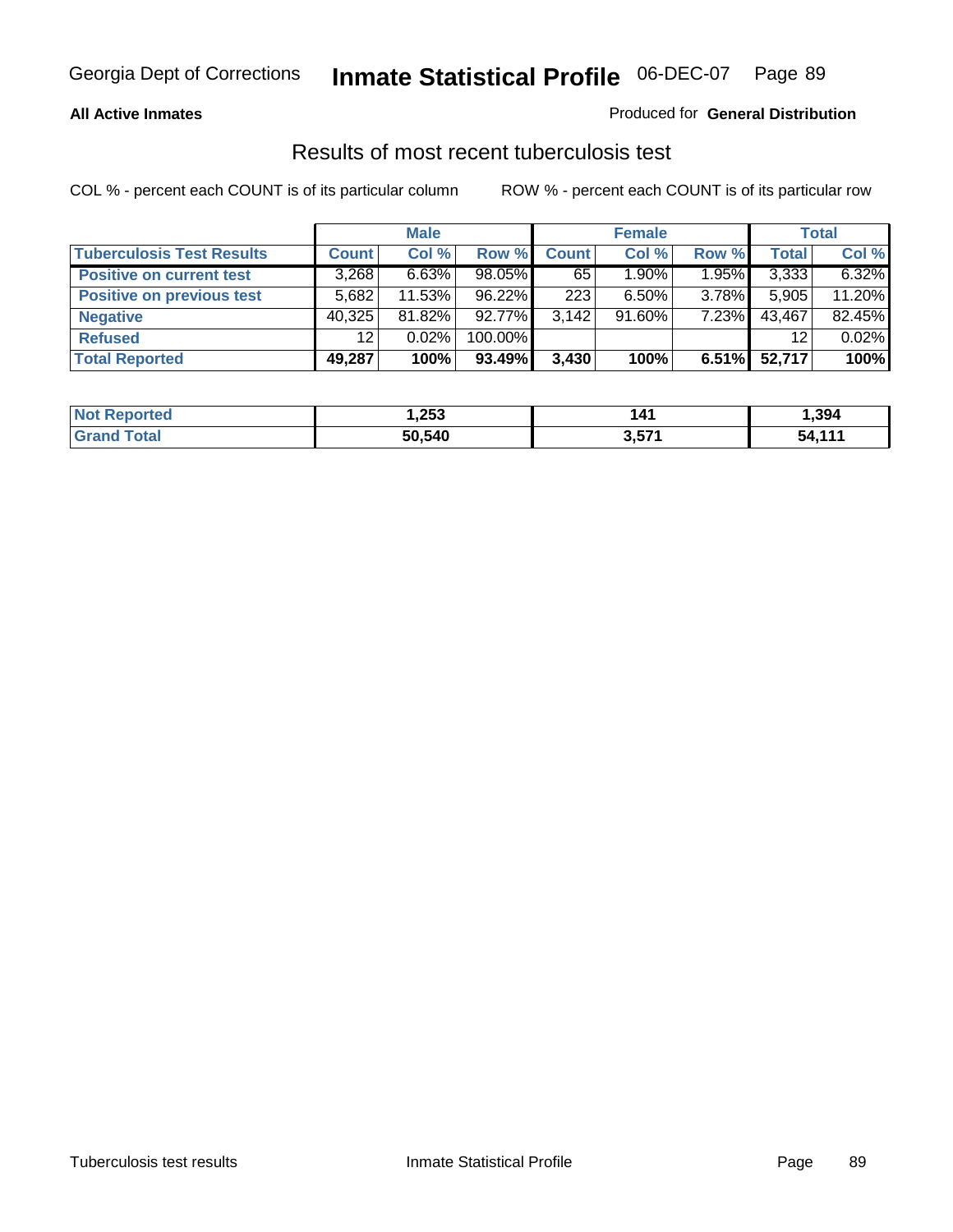#### **All Active Inmates**

Produced for **General Distribution**

### Results of most recent syphilis test

|                                 | <b>Male</b>  |          |           | <b>Female</b> |        | Total    |                 |        |
|---------------------------------|--------------|----------|-----------|---------------|--------|----------|-----------------|--------|
| <b>Syphilis Test Results</b>    | <b>Count</b> | Col %    | Row %     | <b>Count</b>  | Col %  | Row %    | Total           | Col %  |
| <b>Positive on current test</b> | 882          | $1.81\%$ | 86.90%    | 133           | 3.89%  | 13.10%   | 1.015           | 1.95%  |
| <b>Negative</b>                 | 47.729       | 98.19%   | 93.56%    | 3,286         | 96.11% |          | $6.44\%$ 51,015 | 98.05% |
| <b>Total Reported</b>           | 48,611       | 100%     | $93.43\%$ | 3,419         | 100%   | $6.57\%$ | 52.030          | 100%   |

| <b>Not Reported</b> | 929, ا | 152   | 2,081  |
|---------------------|--------|-------|--------|
| <b>Grand Total</b>  | 50,540 | 3,571 | 54.111 |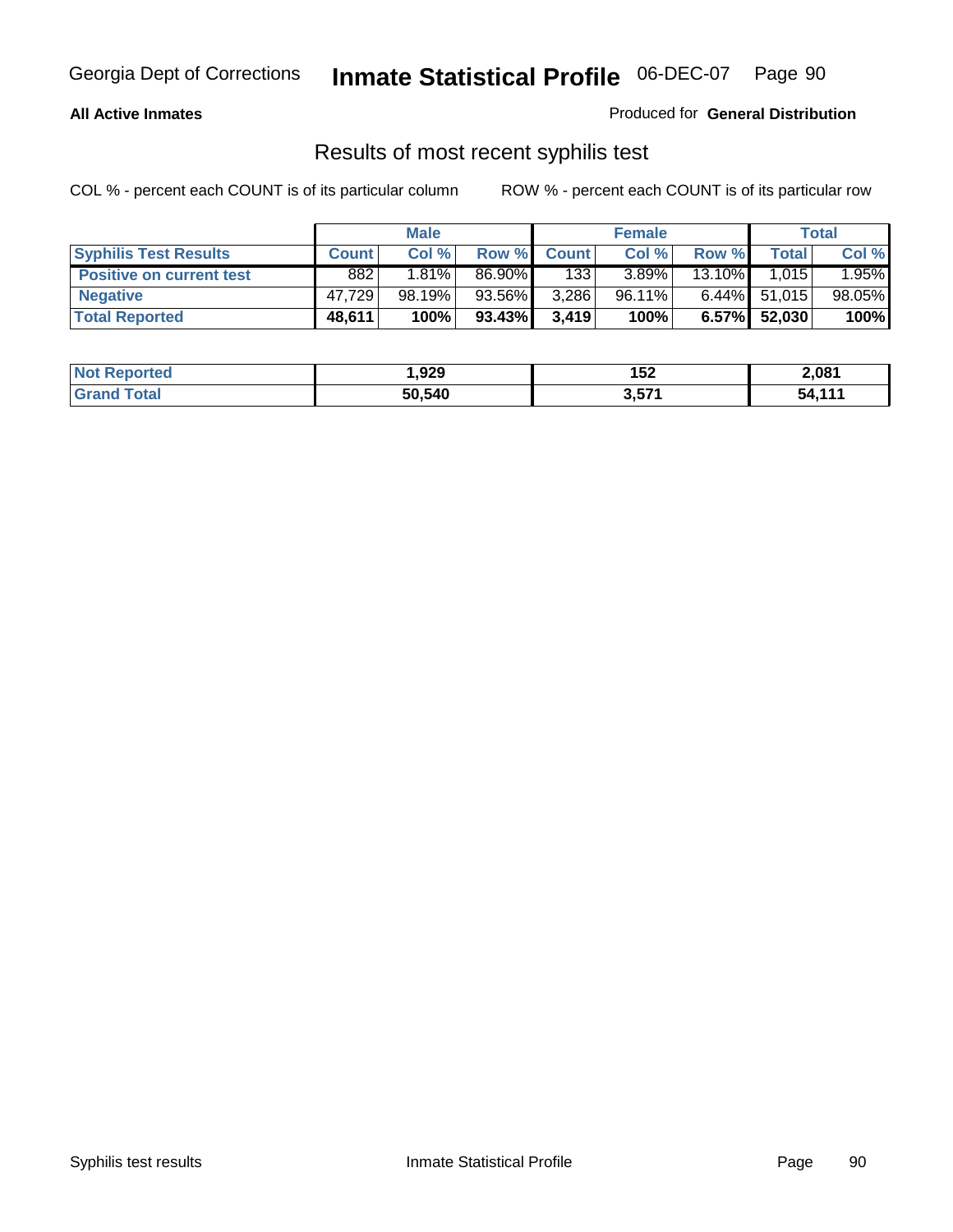#### **All Active Inmates**

Produced for **General Distribution**

### Results of most recent Hepatitis-C test

|                                 | <b>Male</b>  |        |        | <b>Female</b> |           |          | <b>Total</b>       |        |
|---------------------------------|--------------|--------|--------|---------------|-----------|----------|--------------------|--------|
| <b>Hepatitis-C Test Results</b> | <b>Count</b> | Col %  | Row %  | <b>Count</b>  | Col %     | Row %    | Total <sub>1</sub> | Col %  |
| <b>Positive on current test</b> | 181          | 54.03% | 97.31% |               | $62.50\%$ | $2.69\%$ | 186                | 54.23% |
| <b>Negative</b>                 | 154          | 45.97% | 98.09% |               | 37.50%    | 1.91%    | 157                | 45.77% |
| <b>Total Reported</b>           | 335          | 100%   | 97.67% |               | 100%      | 2.33%    | 343                | 100%   |

| <b>Not Reported</b> | 50,205 | 3,563 | 53,768 |
|---------------------|--------|-------|--------|
| <b>Grand Total</b>  | 50,540 | 3,571 | 54.111 |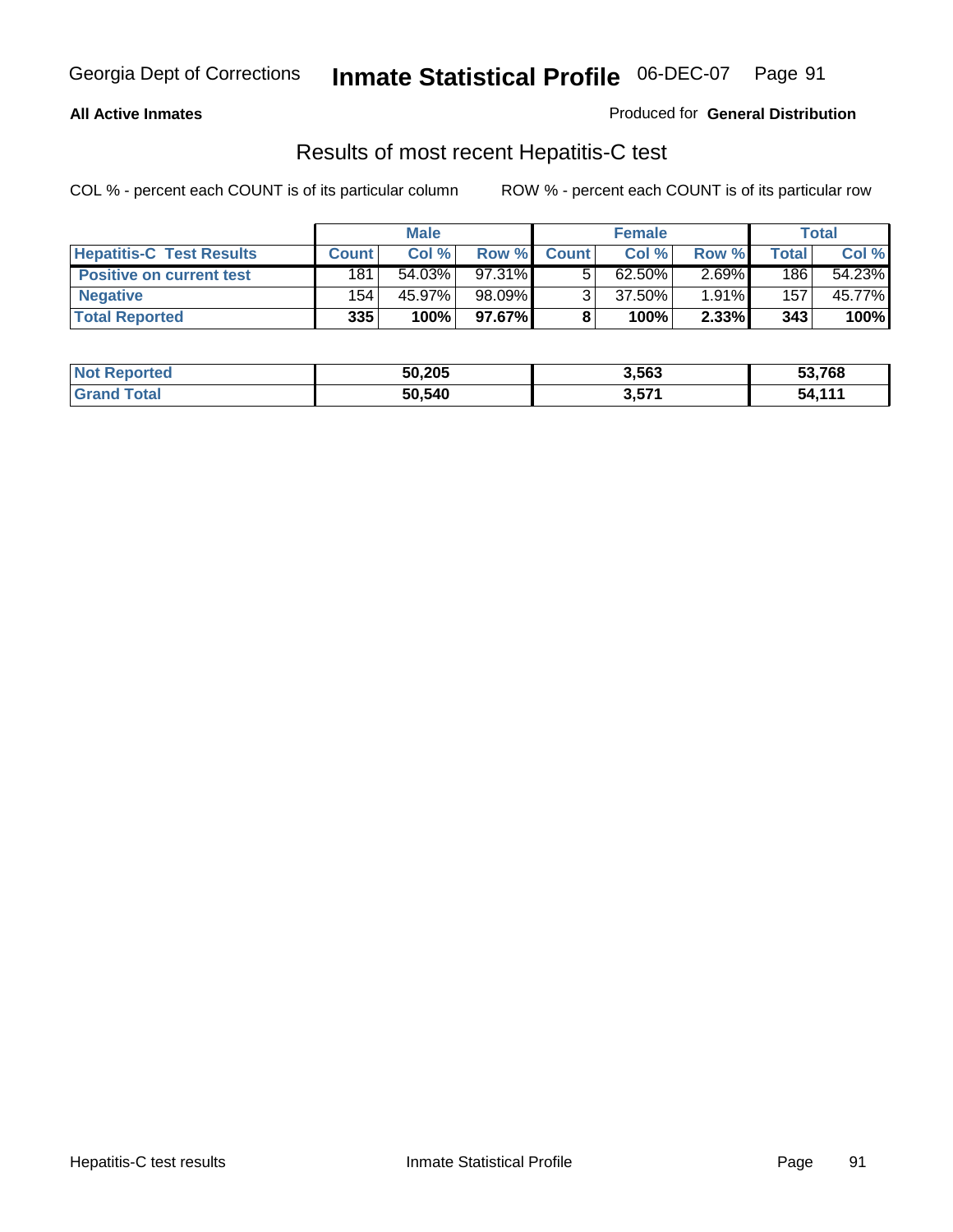#### **All Active Inmates**

#### Produced for **General Distribution**

### Results of most recent pregnancy test

|                                 | <b>Male</b>  |       | <b>Female</b> |              |          | Total   |       |          |
|---------------------------------|--------------|-------|---------------|--------------|----------|---------|-------|----------|
| <b>Pregnancy Test Results</b>   | <b>Count</b> | Col % | Row %         | <b>Count</b> | Col %    | Row %   | Total | Col %    |
| <b>Positive on current test</b> |              |       |               | 66           | $2.00\%$ | 100.00% | 66    | $2.00\%$ |
| <b>Negative</b>                 |              |       |               | 3.241        | 98.00%   | 100.00% | 3,241 | 98.00%   |
| <b>Total Reported</b>           |              | $\%$  | $0.00\%$      | 3,307        | 100%     | 100.00% | 3,307 | 100%     |

| <b>Not Reported</b> | 50,540 | 264   | 50,804 |
|---------------------|--------|-------|--------|
| <b>Grand Total</b>  | 50,540 | 3,571 | 54,111 |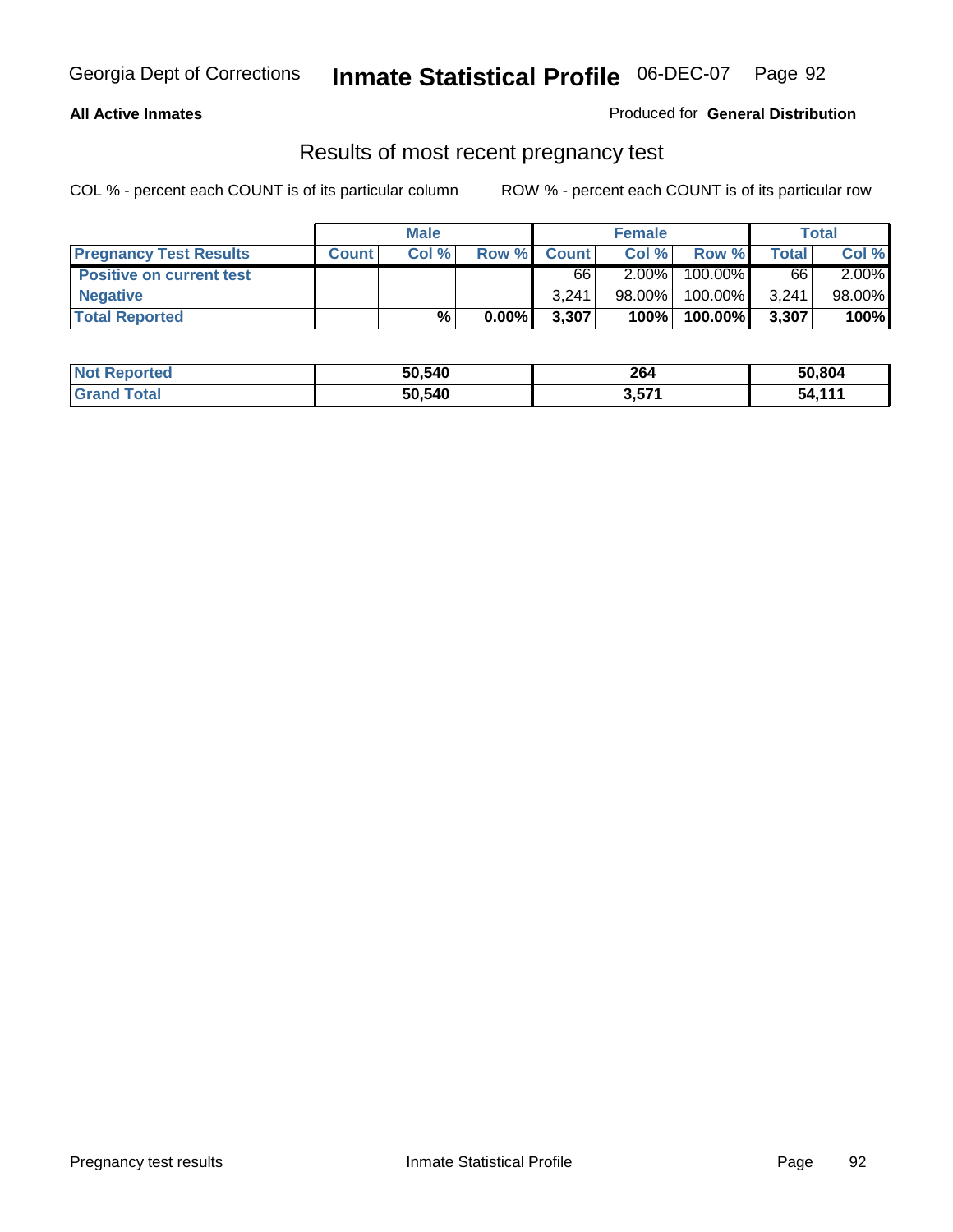#### **All Active Inmates**

#### Produced for **General Distribution**

### Results of most recent diabetes test

|                                 |                 | <b>Male</b> |        |              | <b>Female</b>         |          |       | Total   |
|---------------------------------|-----------------|-------------|--------|--------------|-----------------------|----------|-------|---------|
| <b>Diabetes Test Results</b>    | <b>Count</b>    | Col %       | Row %  | <b>Count</b> | Col %                 | Row %I   | Total | Col %   |
| <b>Positive on current test</b> | 73 <sub>1</sub> | 100.00%     | 98.65% |              | $100.\overline{00\%}$ | $1.35\%$ | 74    | 100.00% |
| <b>Total Reported</b>           | 73.             | 100%        | 98.65% |              | $100\%$               | 1.35%    | 74    | 100%    |

| <b>Not Reported</b> | 50,467 | 3,570 | 54,037 |
|---------------------|--------|-------|--------|
| <b>Grand Total</b>  | 50,540 | 3,571 | 54.111 |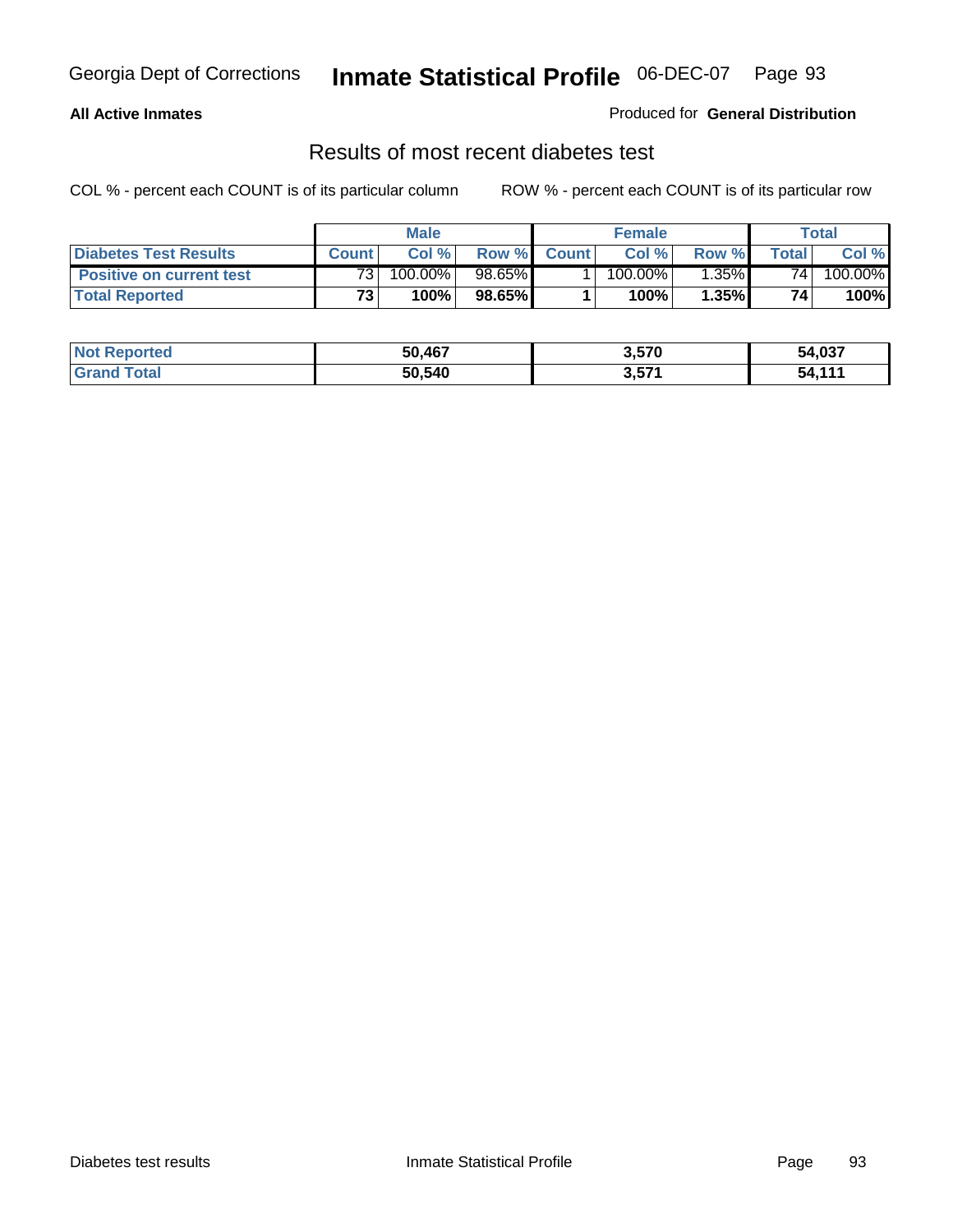#### **All Active Inmates**

#### Produced for **General Distribution**

### Results of most recent hypertension test

|                                  | <b>Male</b>  |           |         |              | <b>Female</b> |          | Total |         |
|----------------------------------|--------------|-----------|---------|--------------|---------------|----------|-------|---------|
| <b>Hypertension Test Results</b> | <b>Count</b> | Col %     | Row %   | <b>Count</b> | Col%          | Row %    | Total | Col %   |
| <b>Positive on current test</b>  | 347          | $98.02\%$ | 98.86%  |              | 100.00%       | $1.14\%$ | 351   | 98.04%  |
| <b>Negative</b>                  |              | 1.98%     | 100.00% |              |               |          |       | $.96\%$ |
| <b>Total Reported</b>            | 354          | 100%      | 98.88%  |              | 100%          | 1.12%    | 358   | 100%    |

| <b>Not Reported</b> | 50,186 | 3,567 | 53,753 |
|---------------------|--------|-------|--------|
| <b>Grand Total</b>  | 50,540 | 3,571 | 54.111 |